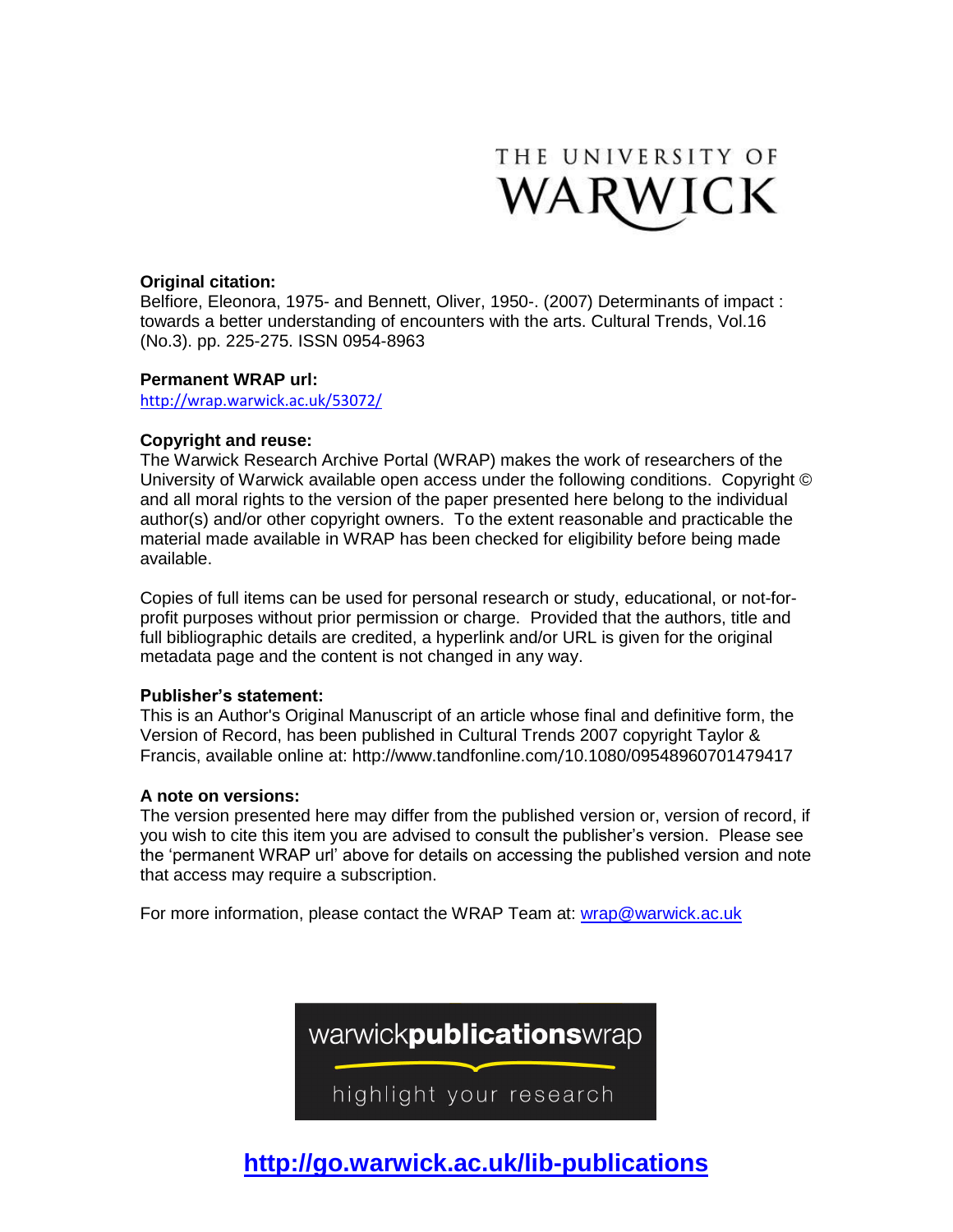# **Determinants of Impact: towards a better understanding of encounters with the arts**

# Eleonora Belfiore and Oliver Bennett<sup>1</sup>

The paper argues that current methods for assessing the impact of the arts are largely based on a fragmented and incomplete understanding of the cognitive, psychological and socio-cultural dynamics that govern the aesthetic experience. It postulates that a better grasp of the interaction between the individual and the work of art is the necessary foundation for a genuine understanding of *how* the arts can affect people. Through a critique of philosophical and empirical attempts to capture the main features of the aesthetic encounter, the paper draws attention to the gaps in our current understanding of the responses to art. It proposes a classification and exploration of the factors – social, cultural and psychological – that contribute to shaping the aesthetic experience, thus determining the possibility of impact. The 'determinants of impact' identified are distinguished into three groups: those that are inherent to the individual who interacts with the artwork; those that are inherent to the artwork; and 'environmental factors', which are extrinsic to both the individual and the artwork. The paper concludes that any meaningful attempt to assess the impact of the arts would need to take these 'determinants of impact' into account, in order to capture the multidimensional and subjective nature of the aesthetic experience.

# **Keywords:**

Arts impacts assessment; aesthetic experience; transformative powers of the arts; reception; audience research.

<sup>&</sup>lt;u>.</u>  $<sup>1</sup>$  The authors would like to acknowledge the Arts and Humanities Research Council and Arts</sup> Council England for their support of this research and thank three anonymous referees for their useful suggestions and insightful comments on an earlier draft of the paper.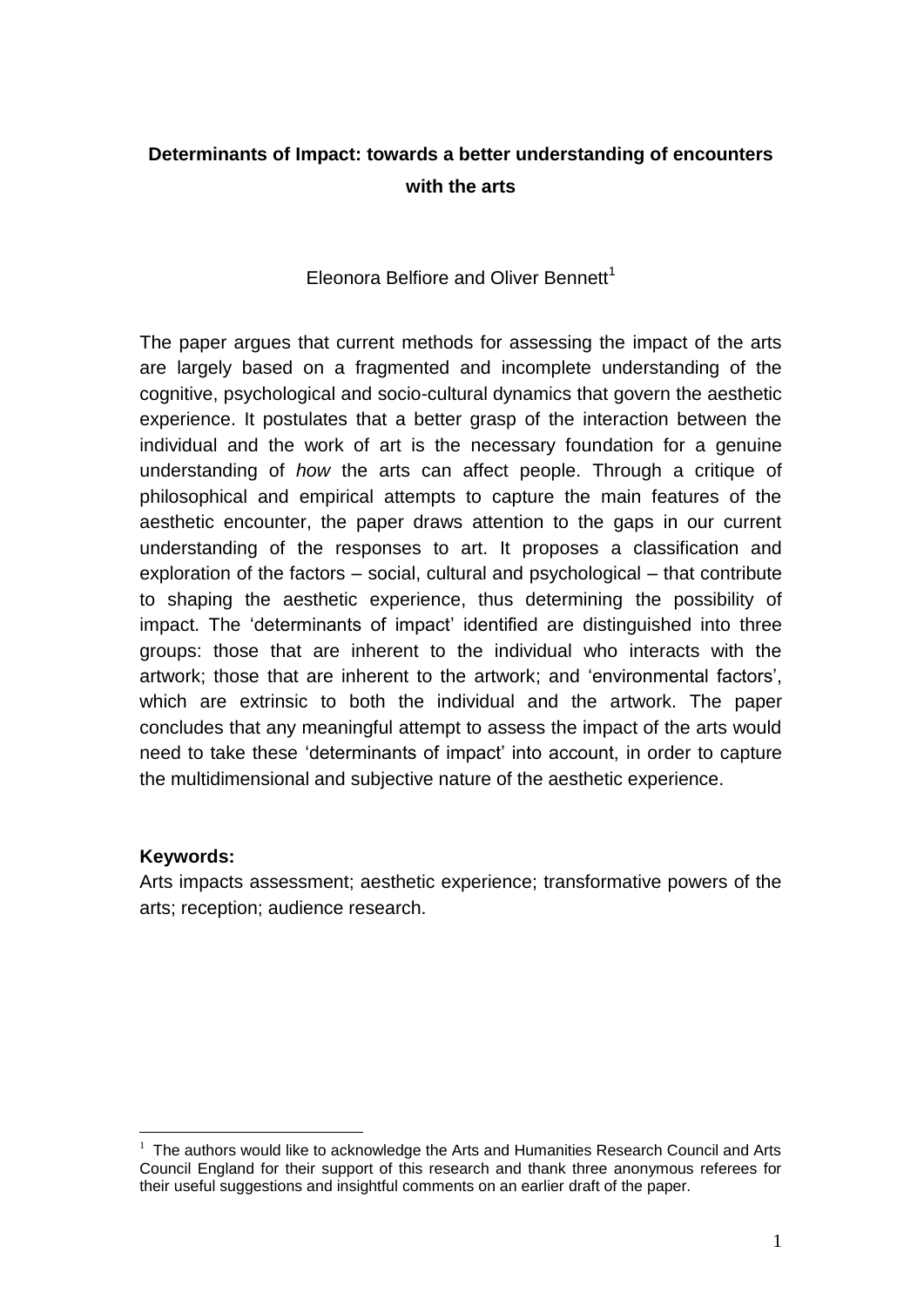#### **Introduction**

There are many things that policy makers expect the subsidised arts to achieve. These have to do with, amongst other things, local and national economic development; job creation; the enhancement of self-esteem, personal health and well-being; an individual's competitiveness in the job market; and the reduction of criminal re-offending. As we have put it in an earlier paper (Bennett, 2002), "[i]t really is difficult to think of any other area of public policy which attracts quite such an extraordinary combination of expectations". This paper concerns itself in particular with the belief, central to contemporary articulations of the aims and rationales for public support of the arts, that the artistic experience can have transformative effects on both the individual and society. The following passage from ACE's (2003) manifesto *Ambition for the Arts*, clearly shows the central place that the language of transformation has gained in the official rhetoric that accompanies arts funding in England:

> We will argue that being involved with the arts can have a lasting and transforming effect on many aspects of people's lives. This is true not just for individuals, but also for neighbourhoods, communities, regions and entire generations, whose sense of identity and purpose can be changed through art.

In her widely cited, personal essay, *Government and the Value of Culture*, Secretary of State for Culture, Tessa Jowell (2004) suggests that 'poverty of aspiration' can trap underprivileged young people in Britain to day in a condition of physical poverty. The arts, however, have the capacity to transform peoples' sense of what is possible:

> … I do believe that the rewards of grappling with great art in any medium are enormous. The reluctance of so many to attempt that challenge is a terrible waste of human potential, with a concomitant loss of human realisation.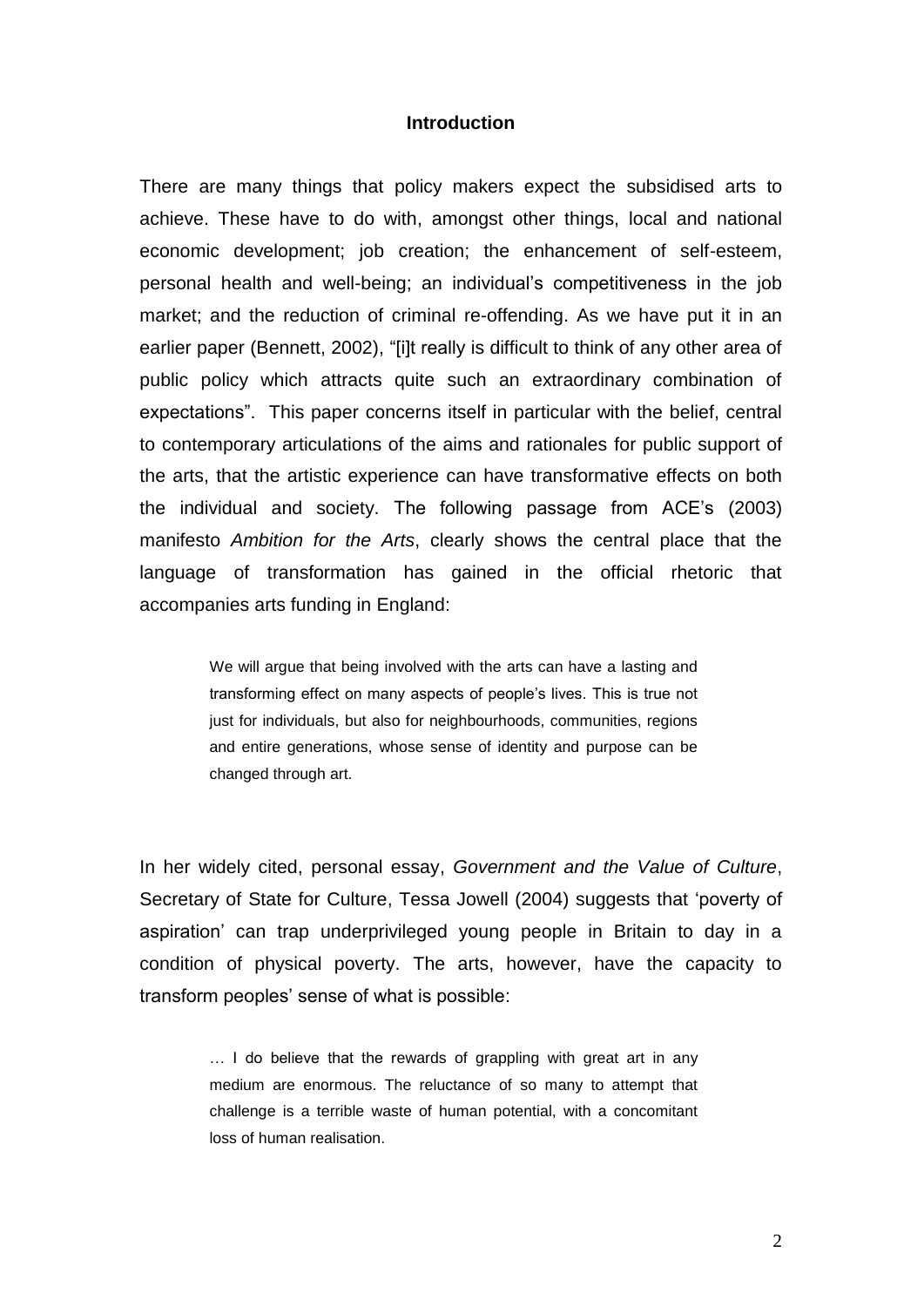Can we be sure, though, that engagement with the arts and culture really does have transformative powers? In other words, what do we actually know about the psychological, intellectual and emotional processes that people go through when they participate in cultural activities or enjoy works of art? This paper explores these questions.

The research presented is the result of the second phase of a three-year project currently under way at the Centre for Cultural Policy Studies at the University of Warwick. The study, co-funded by the Arts and Humanities Research Council and Arts Council England, aims at a critical reformulation of the present debate around the social impacts of the arts. By exploring in particular the activity of theatre-going and reading for pleasure, the research aims to throw further light on the deep-rooted conviction that the 'arts are good for you'. The first phase of the project, culminating in the publication of *The Social Impact of the Arts: An Intellectual History* (Belfiore & Bennett, 2008, forthcoming) has offered a detailed historical analysis of the intellectual origins of the conviction that the arts can transform both individuals and society (for the better *and* the worse).<sup>2</sup>

One thing that our extensive analysis of sources, philosophical, artistic and scientific, was not able to clarify, however, was exactly *how* the arts operated their magic upon people; by what *mechanisms* the arts were capable of leaving a life-altering mark on the human psyche; and what aspects of the aesthetic experience were likely to play the major part in determining or shaping the impact of the aesthetic encounter. This was territory that was still relatively unexplored and where further research was needed. However, the questions opened up by this research did not lend themselves to straightforward answers. The present paper, therefore, represents a first attempt to deal with some of the questions that our critical-historical approach to understanding the social impacts of the arts had thrown up<sup>3</sup>. It will not provide exhaustive answers, but it will begin to explore some fundamental questions

 2 An introduction to this study can be found in Belfiore and Bennett 2007.

<sup>&</sup>lt;sup>3</sup> For more on this, please refer to Belfiore and Bennett 2008.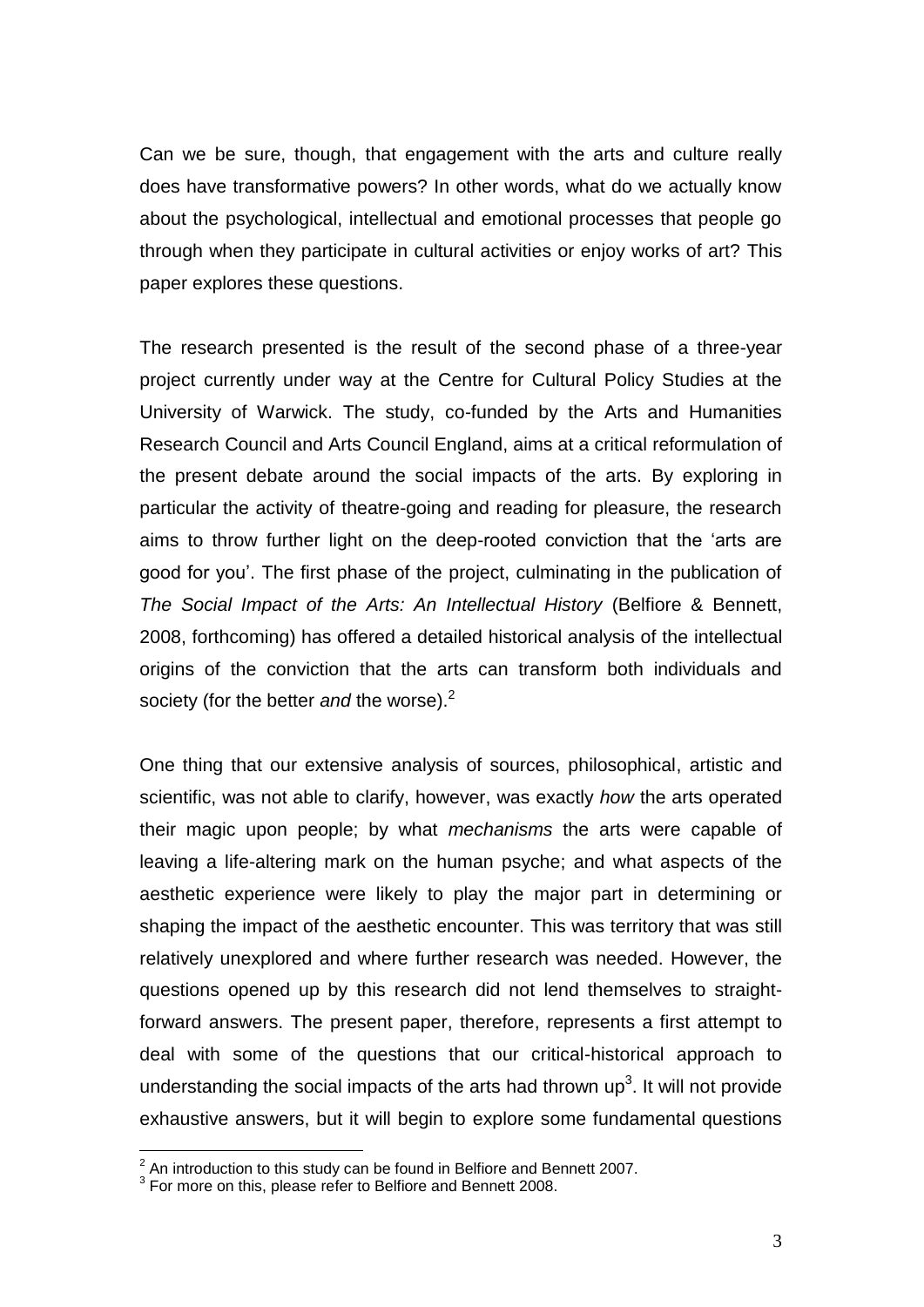that need to be dealt with if we are to make any progress towards a clearer understanding of what the social and psychological impacts of involvement in the arts might be. Such an understanding is essential to any attempt to develop robust methodologies for arts impact assessment.

The paper is structured into three main sections. The first provides a theoretical exploration of the notion of 'aesthetic experience', in an attempt to establish whether the encounter with works of art does indeed result in a type of experience that is inherently and essentially distinguishable from other types of human experience. The second section, by referring to a wide range of material produced within a number of different fields of enquiry (readerresponse theory; reception theory; aesthetics; psychology just to name but a few) clarifies what is actually known about people's interaction with the arts and the cognitive and emotional mechanisms that are triggered by the aesthetic experience. The third section, finally, presents a classification of the main factors that we suggest are likely to shape the aesthetic experience, thus determining whether a long-lasting impact might occur and what that impact might be. These 'determinants of impact' are divided into three groups: those that are inherent to the individual who interacts with the artwork; those that are inherent to the artwork; and those that are extrinsic to both the individual and the artwork, and which we might refer to as 'environmental factors'. For obvious limitations of space, this paper will focus principally on the first group of factors, but will also outline the other two categories, point out our gaps in knowledge and identify the areas that would benefit from further investigation.

The first section of the paper, being more theoretical and philosophical in nature, presents a discussion of theories and ideas that have been predominantly elaborated within the disciplinary areas of aesthetics, art theory and cultural studies. The second section, on the other hand, relies on a body of work a substantial part of which we define as 'empirical' or 'scientific'. Our use of these labels probably needs some qualification. These terms, as used in this paper, include – but are not limited to – the natural sciences, encompassing also social research and work in other areas (cultural and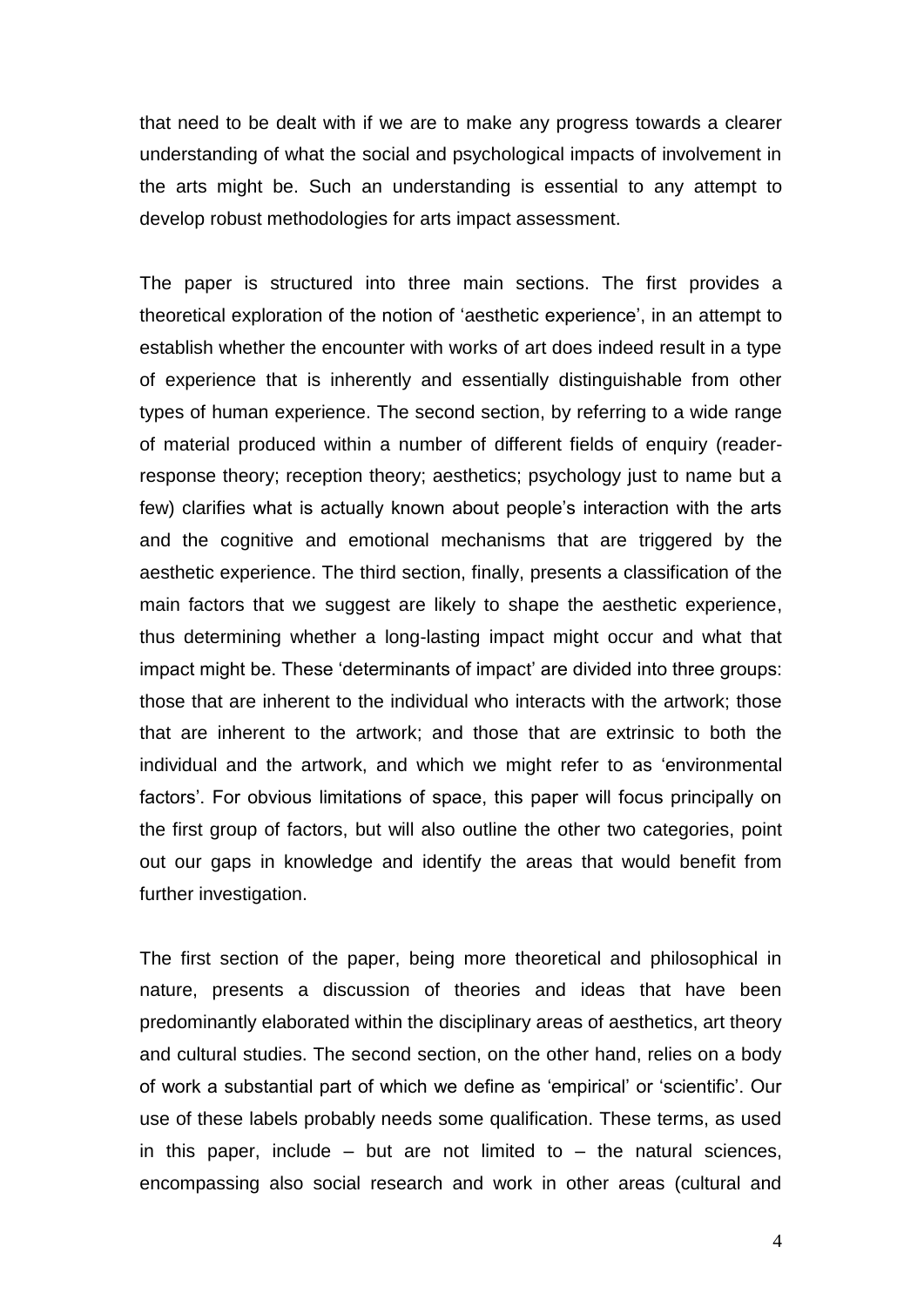social psychology, for instance) in which conclusions are reached not exclusively through a process of theoretical reasoning and argumentation, but mainly though a process of observation (through field work, for example) or experimentation (as in the case of the study of human responses to audiovisual stimuli). In other words, the principal distinction that the paper makes in categorizing the large body of work consulted relies on a distinction between *theoretical* or *philosophical* approaches to discussions of the aesthetic experience and *empirical* ones, which attempt to describe and account for people's interaction with the arts on the basis of their observed experiences and their responses to the artistic encounter. Insights from both types of research traditions are drawn on in the last section of the paper, in the attempt to provide a rich and multidisciplinary picture of the factors that are likely to bear significantly on people's reception of artworks. As mentioned above, the analysis presented is centred mainly, but by no means exclusively, on the experiences of reading for pleasure and on attendance at theatrical performances. The decision to narrow the focus in this way stems from our doubts over the extent to which experiences of different arts, or, indeed, even within the same art form, can be seen as commensurate. We shall be attending to this issue in the third stage of the project, when we will investigate further what can actually be said to constitute the 'novel' and 'theatrical performance', with a view to determining how far it is possible to generalise about them.

# **Part One: What is an 'aesthetic experience' 4 ?**

 $<sup>4</sup>$  In the context of this paper the expression 'aesthetic experience' is used as a synonym of</sup> 'artistic experience', to refer to the individual's encounter and interaction with the work of art. The etymological meaning of the phrase, whereby aesthetics is, in Baumgarten's words, "a science of sensual recognition" - or as De Bolla (2002, p.9) paraphrases "a general enquiry into how we come to know the world from the evidence of our senses" - is for practical reasons, not considered here, as it would extend and complicate the discussion beyond what can be dealt with adequately within the constraints of this paper. Indeed, as Arnold Berleant points out, if we were to consider the full etymological implications of the adjective 'aesthetic', "[t]o the extent that every thing, every place, every event is experienced by an aware body with sensory directness and immediate significance, [everything]...has an aesthetic element" (quoted in Maclagan, 2001, p.10).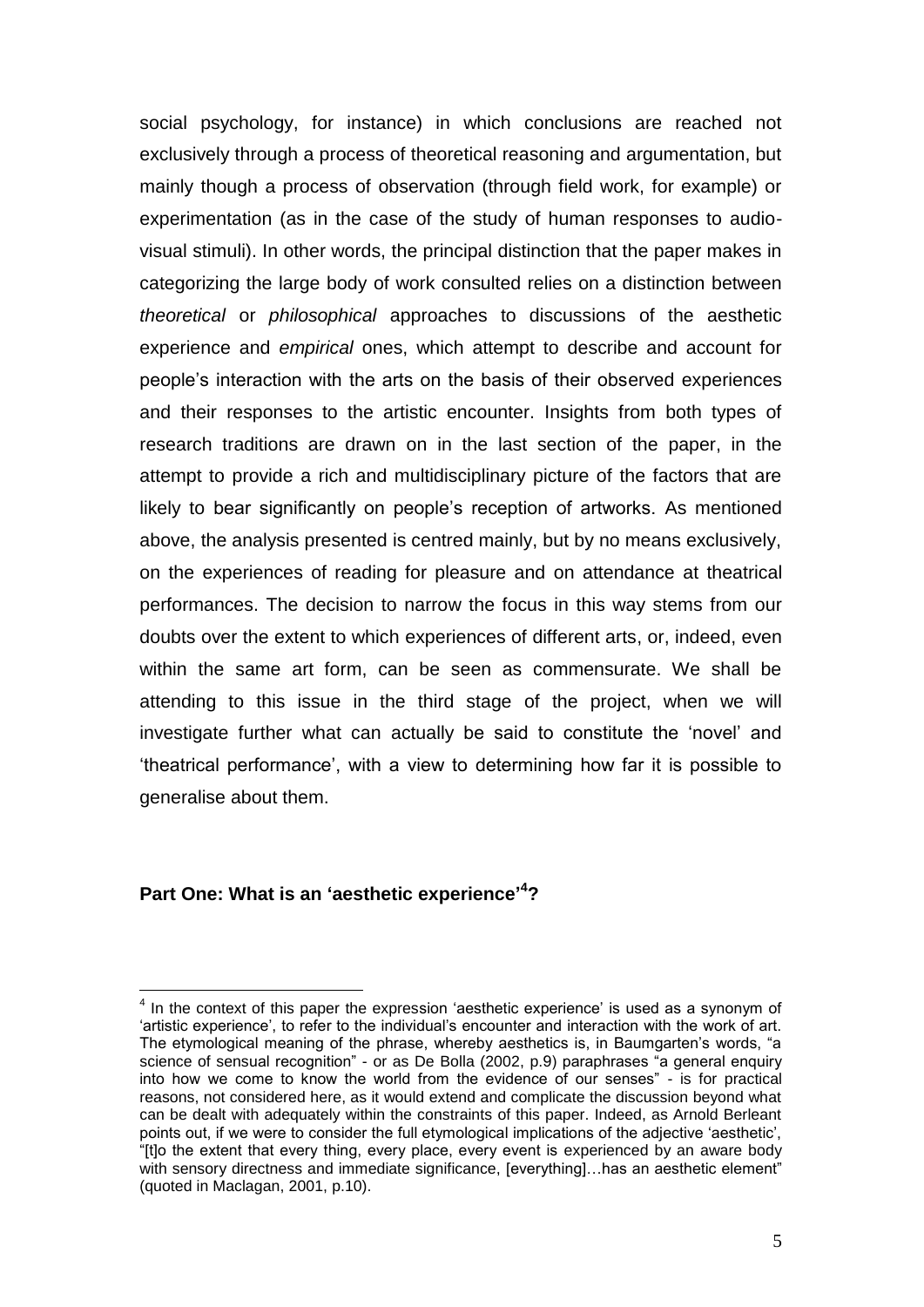Understanding what an aesthetic experience is, what it feels like to have one and what emotional responses it provokes is an endeavour fraught with complexities and uncertainties. Indeed, both terms in the phrase represent extremely complex notions that are difficult to articulate. As Iseminger (1981, p. 389) notes, distinguishing the aesthetic from the non-aesthetic has been a constant and persisting preoccupation for philosophers of art. Some have interpreted the distinction as ontological in nature, thus talking about 'aesthetic objects' that display essentially aesthetic qualities or features. Others have viewed the distinction in cultural terms, as a result of cultural and historical conventions, thus giving centrality to notions of 'aesthetic evaluation', 'aesthetic functions' or 'aesthetic institutions'. Others, finally, see the aesthetic as fundamentally psychological, whereby the nature of the 'aesthetic' is tightly linked to notions of aesthetic enjoyment, pleasure and aesthetic perception. The concept of experience is equally problematic; not surprisingly, Hans-Georg Gadamer could refer to it as "one of the most obscure we have" (cited in Shusterman, 2006, pp. 217-8). It would therefore be questionable to assume as a given the differentiation of experience into easily distinguishable types and the possibility of singling out and observing a specifically aesthetic kind of experience (Berleant, 1970, pp. 90-3).

## IS THERE SUCH A THING AS AN 'AESTHETIC EXPERIENCE'?

<u>.</u>

Not surprisingly, then, scholars writing within the field of aesthetics have been arguing, during the last fifty years, over whether there is such a thing as an aesthetic experience at all<sup>5</sup>. Whilst the concept of aesthetic experience seems to be going through a phase of academic and intellectual revival (Carroll, 2002, p. 145), the fact remains that a significant number of philosophers have argued that it is pointless to speak about 'aesthetic experiences' on two main grounds. Firstly, it is hard to identify a feature or a quality that is characteristic of and essential to what we, in common speech, refer to as the artistic experience (a quality, in other words, that makes the aesthetic experience

 $5$  For an extensive discussion of these arguments and the progressive decline of the concept of aesthetic experience - in particular in twentieth-century Anglo-American philosophical thinking - see Iseminger 2005 and Shusterman 1997.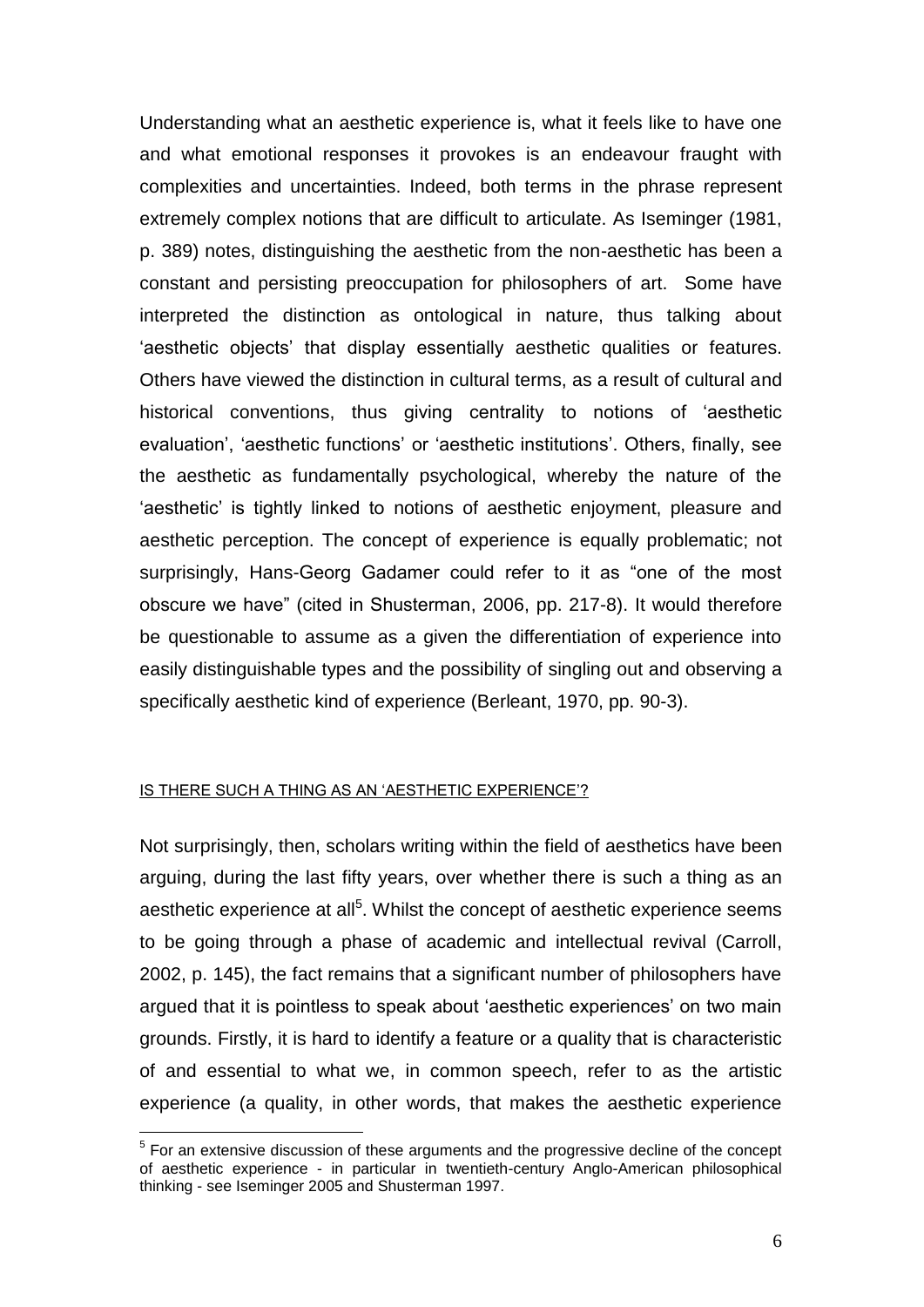unique, thus distinguishing it from moral, religious and all other possible types of experiences)<sup>6</sup>. Secondly, the concept of 'experience' cannot be properly qualified by the connotation of being 'aesthetic', on account of the fact that an experience is not an object or a physical thing that can have or possess qualities (Mitias, 1988, pp. 1-4). As a matter of fact, 'experience' is a highly subjective concept, a discussion of which inevitably entails references to a mental event taking place in what could be defined either as the individual's 'mind' or 'spirit', the definition of which is also very difficult and controversial (*Ibid*, p. 11). As Berleant (1970, p. 93) explains:

> … a careful description of the full range and variety of human experience must recognize the underlying continuity of its various types. Experiences associated with art are not radically different or sharply separated from other sorts of experiences. […] Thus while aesthetic experience has an identity, it is not set off from other modes of experience by some unique attribute. Indeed, the aesthetic is not a separate *kind* of experience but rather a *mode* in which experience may occur.

Despite the scepticism raised in some quarters over the possibility of providing a clear and straightforward definition of the nature and characteristics of the artistic encounter, numerous competing and contrasting articulations and explanations of the aesthetic experience have been put forward since the beginnings of aesthetic speculation. Indeed, in many respects, attempts to define and make sense of aesthetic experience came to be identified with the quest for an answer to one of the most complex questions of aesthetics: 'what is art?'. In the fascinating historical review he offers in his *Art and Engagement*, Arnold Berleant (1991, chapter 1) suggests

 $6$  Those who argue in favour of the possibility of identifying essentially aesthetic qualities of objects believe that what makes an experience aesthetic is the fact that what is experienced are the aesthetic qualities of a certain object. As Mitias (1988, p. 6) explains, according to this view, in the process of aesthetic perception the experience is 'infected' by the aesthetic nature of the object being experienced, thus colouring aesthetically the experience itself. A proponent of this position, Kinsley Price (1979, p. 139), explains that "what makes an experience aesthetic is not the awareness in that experience, but some property of its object. The concept 'aesthetic experience' finds its character in the fact that it is applied correctly not where awareness is of a certain kind (awareness is always of the same kind), but where the object of awareness is of a certain kind. What makes an experience aesthetic is that it is the experience of an aesthetic object." The contentious element here is due to the difficulties in describing precisely and convincingly the nature of such an 'aesthetic object'.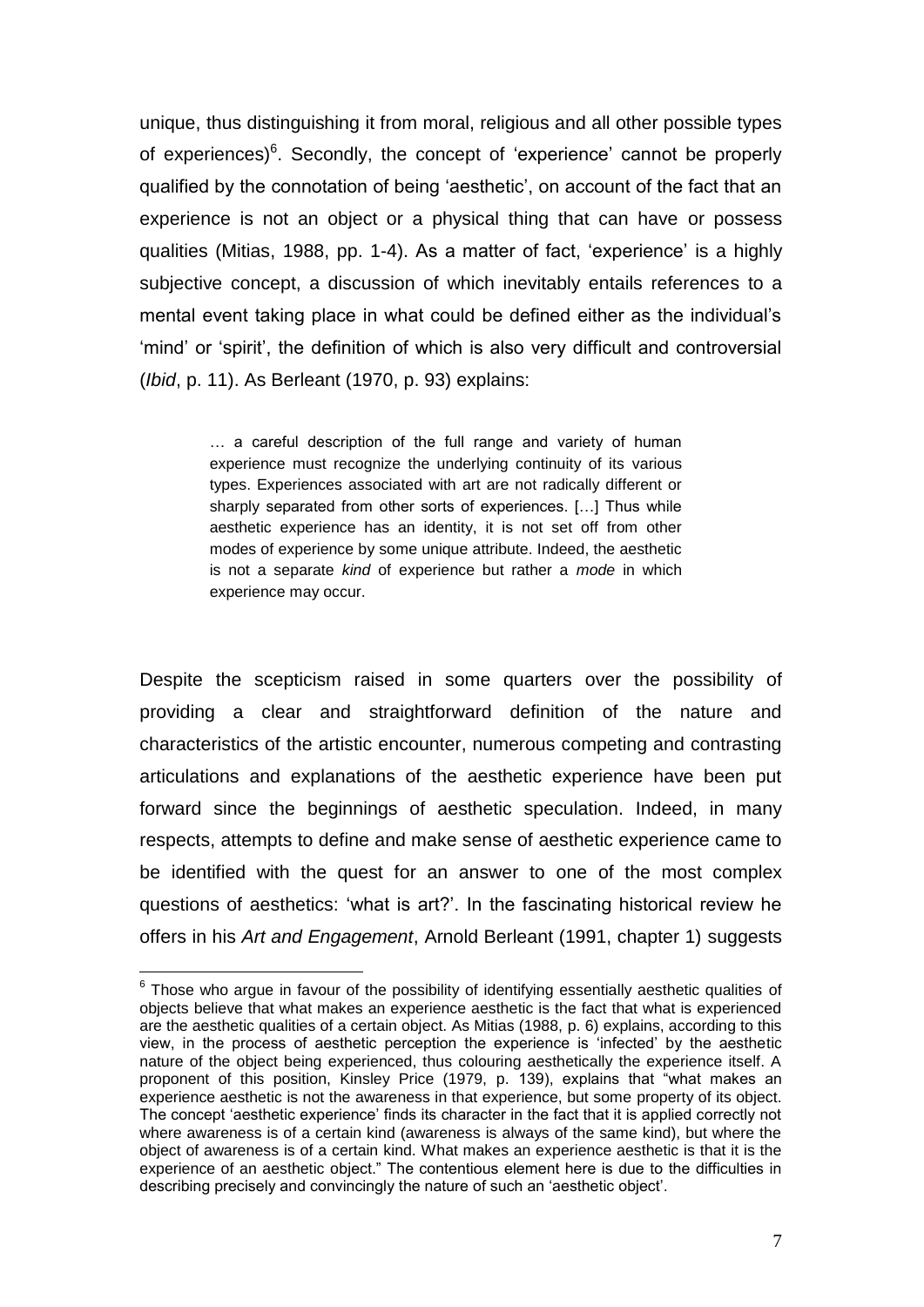that the centrality of the notion of experience in thinking about the arts and the mode of our appreciation of them begins to assert itself in the eighteenth century, being prefigured in the writing of the English thinkers Shaftesbury, Hutcheson and Reid (see also Mortensen, 1997, pp. 108ff.). It is with Kant, and his notion of 'disinterestedness' as the key feature of the correct response to art, however, that the idea of a specifically aesthetic mode of perception and a type of apprehension of objects distinguished from that of everyday experience is fully developed. Barleant (*Ibid.*, p. 12) explains Kantian 'disinterestedness' as follows:

> … an attitude denoting the perception of an object for its own sake without regard to further purposes, especially practical ones, and requiring the separation of the object from its surroundings in order that it may be contemplated freely and with no distracting considerations. Disinterestedness began to emerge as the mark of a new and distinctive mode of experience called 'aesthetic,' a kind of awareness distinct from more commonly recognized alternative modes, such as instrumental, cognitive, moral, and religious experience.

This formulation of an 'aesthetic attitude' is rooted in another important development that took place in the eighteenth century, that is, the emergence of the notion of 'beauty' as "the constitutive feature and distinguishing mark of art (its main aim being to create beautiful objects)" (Dziemdok, 1988, p. 2). In Kant's view, the pleasure afforded by beauty is a type of pleasure caused by an object which is not accompanied by desire for that object. As McMahon (2001, p. 232) explains, "[d]isinterested pleasure means that the basis for the pleasure is not egocentric. The pleasure of beauty is like perceiving a solution to a problem, and enjoying it for its own sake, rather than because personal rewards are anticipated". This idea of the disinterested nature of the experience of beauty in the work of art, therefore, requires a conception of the art object<sup>7</sup> as something isolated from the rest of life and existing in a

 $<sup>7</sup>$  The term 'art object' is used here, and in the rest of the paper, in the broad sense that</sup> Jennifer Anne McMahon (2001, p. 227) gives to the expression in her exploration of the notion of 'beauty': "to refer not only to tangible things like paintings and objects of nature, but also to intellectual constructs and temporally extended art works like music and performance". The various philosophical approaches to understanding art, and consequently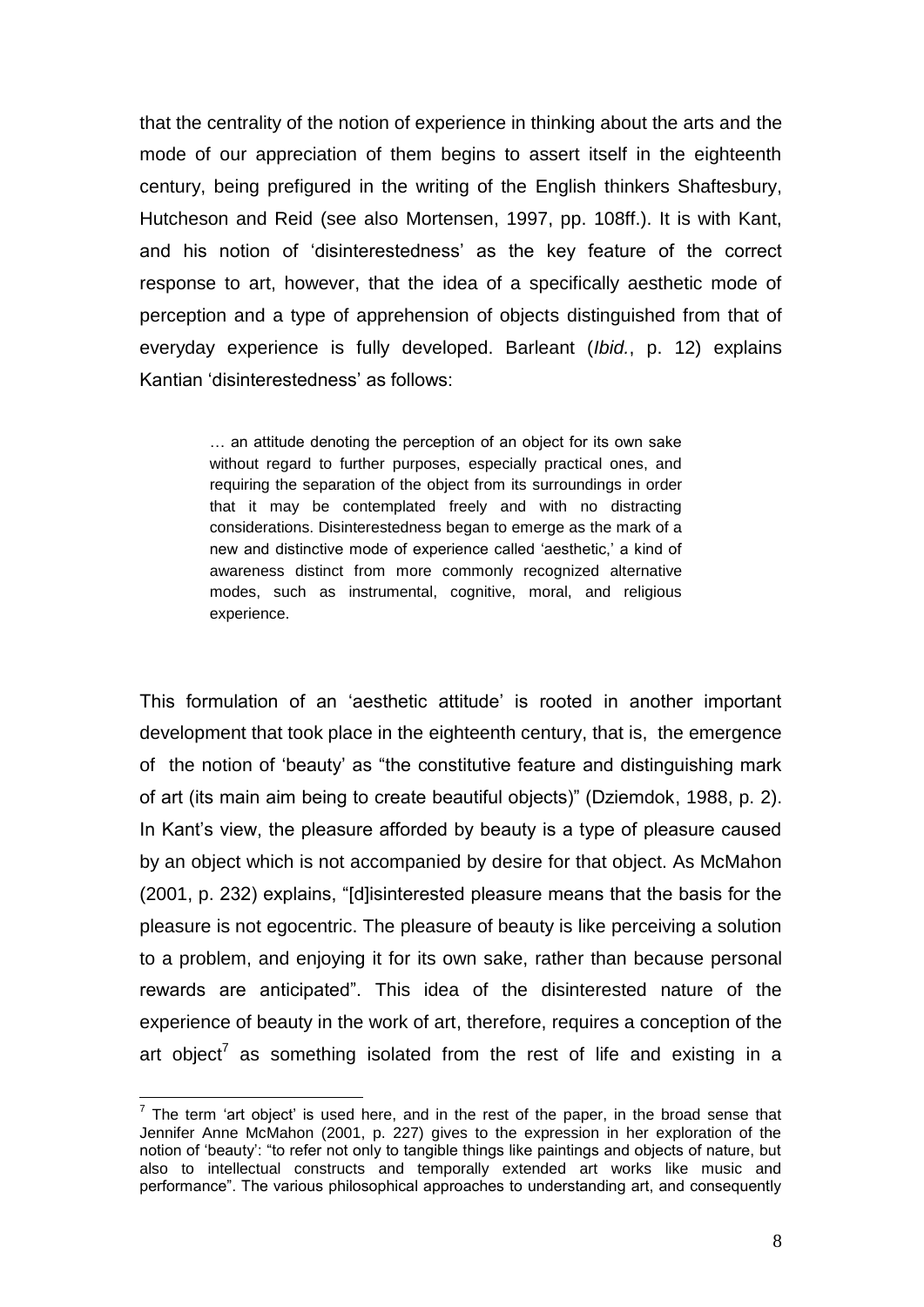separated ideal region that little has to do with the rest of human activity. In order to be properly appreciated, such an object requires the adoption, on our part, of a correct contemplative and, indeed, disinterested disposition, removed from both sensory pleasure and ordinary emotions.

#### AN INTERACTIVE VIEW OF THE AESTHETIC EXPERIENCE

In the view discussed above, the role of the recipient of the beauty of the work of art is on the whole passive, based as it is on the acceptance of the autonomy of the work of art and on the assumption of the correct intellectual posture as a prerequisite for an adequate response to the work of art. Berleant suggests that such a conception of the aesthetic experience reflects the distinction between person and world that characterises philosophical thinking around the eighteenth century (and particularly evident in empiricist theories of knowledge-formation). It is only in the late nineteenth century that attempts to challenge such a duality inspire different conceptualizations of human experience, in which the perceiver and the world are seen as bound together by a relation of reciprocity. This trend Berleant (*Ibid*.*,* p. 15) defines as 'the rise of the idea of experiential continuity', according to which an active engagement between the perceiver and the art object is central to the aesthetic experience <sup>8</sup>.

Berleant compellingly shows how these theoretical developments have taken place, especially in the last century, at least partly in response to the innovative trends in contemporary artistic production. This new conceptualization of the aesthetic experience as characterised by the active involvement of the perceiver only reflects the creation of a type of art, music

the aesthetic experience, that we have briefly discussed here all conceive of the 'art object' differently. Yet all find ways to identify art objects and distinguish them from all the other objects present in everyday life and experience. We discuss this in more detail in Belfiore and Bennett 2006 (pp. 13-18).

<sup>&</sup>lt;sup>8</sup> Obviously, the degree of such engagement varies depending on the thinker considered. We cannot, for reasons of space, discuss this philosophical development in great detail here, but we would refer the reader to chapter 1 of Berleant's *Art and Engagement* (1991) for a fuller discussion of this notion of experiential continuity in the thought of Henri Bergson, John Dewey, Maurice Merleau-Ponty and Mikel Dufrenne.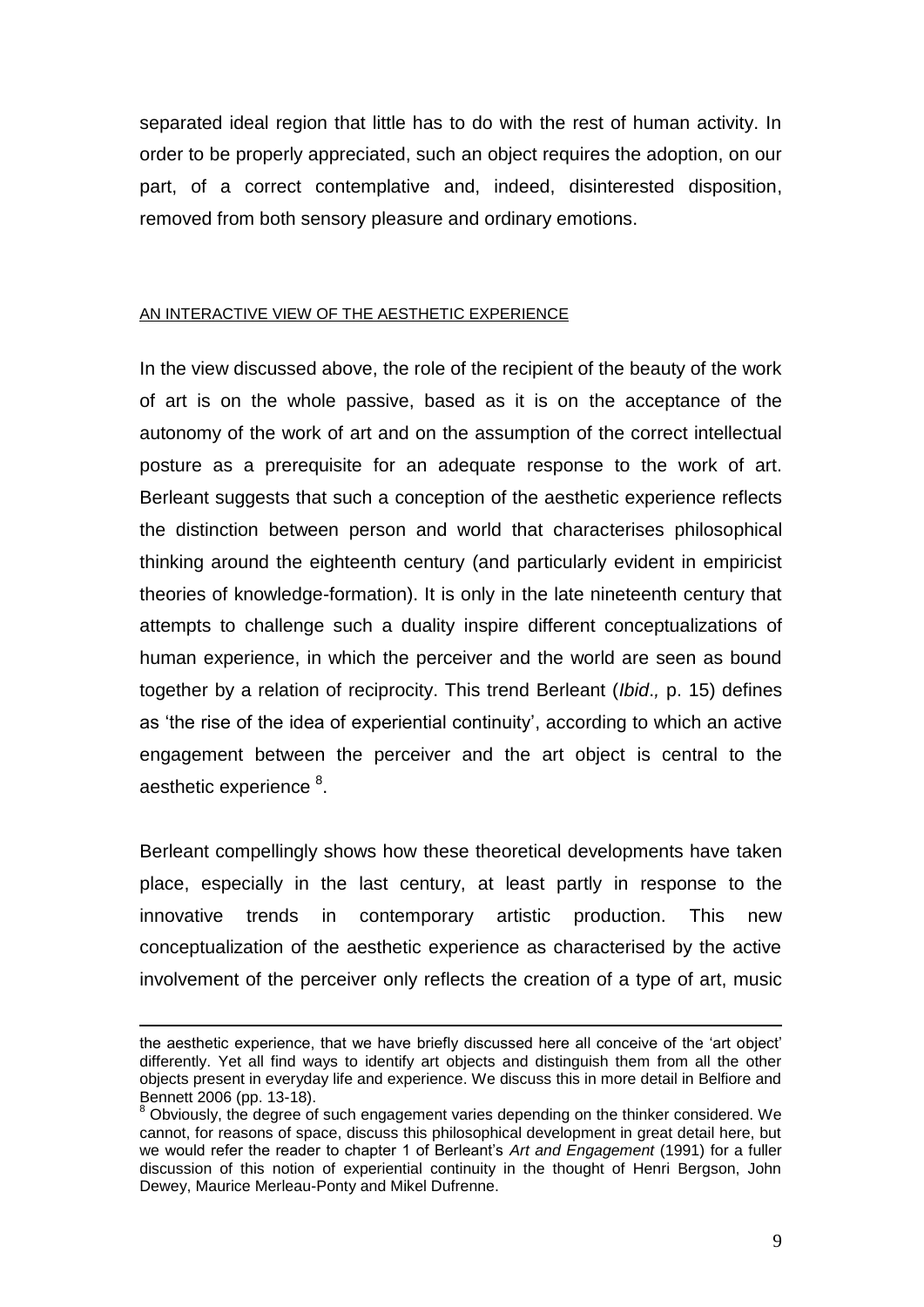and performance that demands an active role and an unprecedented degree of interaction from its public. In Berleant's (*Ibid.*, p. 26) own words, "artists have been forcing us to realize that entering the world of art requires the active engagement of the total person and not just a subjective cast of mind. [...] Art thus remains distinctive without being separate. [...] the idea of aesthetic engagement has become the keystone of the new artistic sensibility"<sup>9</sup>. The changed and more demanding expectations placed by the creators of art on the perceivers are confirmed by this quotation from Pablo Picasso, who reiterated the centrality of the notion of 'engagement' in the aesthetic encounter:

> The picture is not thought out and determined beforehand; rather while it is being made it follows the mobility of thought. Finished, it changes further, according to the condition of him who looks at it. A picture lives its life like a living creature, undergoing the changes that daily life imposes upon us. That is natural, since a picture lives only through him who looks at it (cited in Berleant, 1970, p. 97).

In *What is Literature?*, Sartre (1950), likewise, assigns a crucial and creative role to the reader of fiction. He maintains that "[t]he creative act is only an incomplete and abstract moment in the production of a work" (*Ibid.*, p. 29). Sartre argues that literature does have an important social function and that the collaboration - indeed the 'pact' - between author and reader is a necessary precondition for the novel to come to life and become an instrument of social change. In Sartre's (*Ibid.*, pp. 29-30) own words:

> If the author existed alone he would be able to write as much as he liked; the work as *object* would never see the light of day and he would either have to put down his pen or despair. But the operation of writing implies that of reading as its dialectical correlative and these two connected acts necessitate two distinct agents. It is the joint effort of author and reader which brings upon the scene that concrete and

 $9$  Fenner (2003, p. 40) makes an important point with regards to the shift described by Berleant: "The movement from the Taste Theories to those focused on aesthetic experience is not a movement that is over and done with – far from it. There is still (and I think there will always be) a tension between these two very basic aspects of philosophical aesthetics".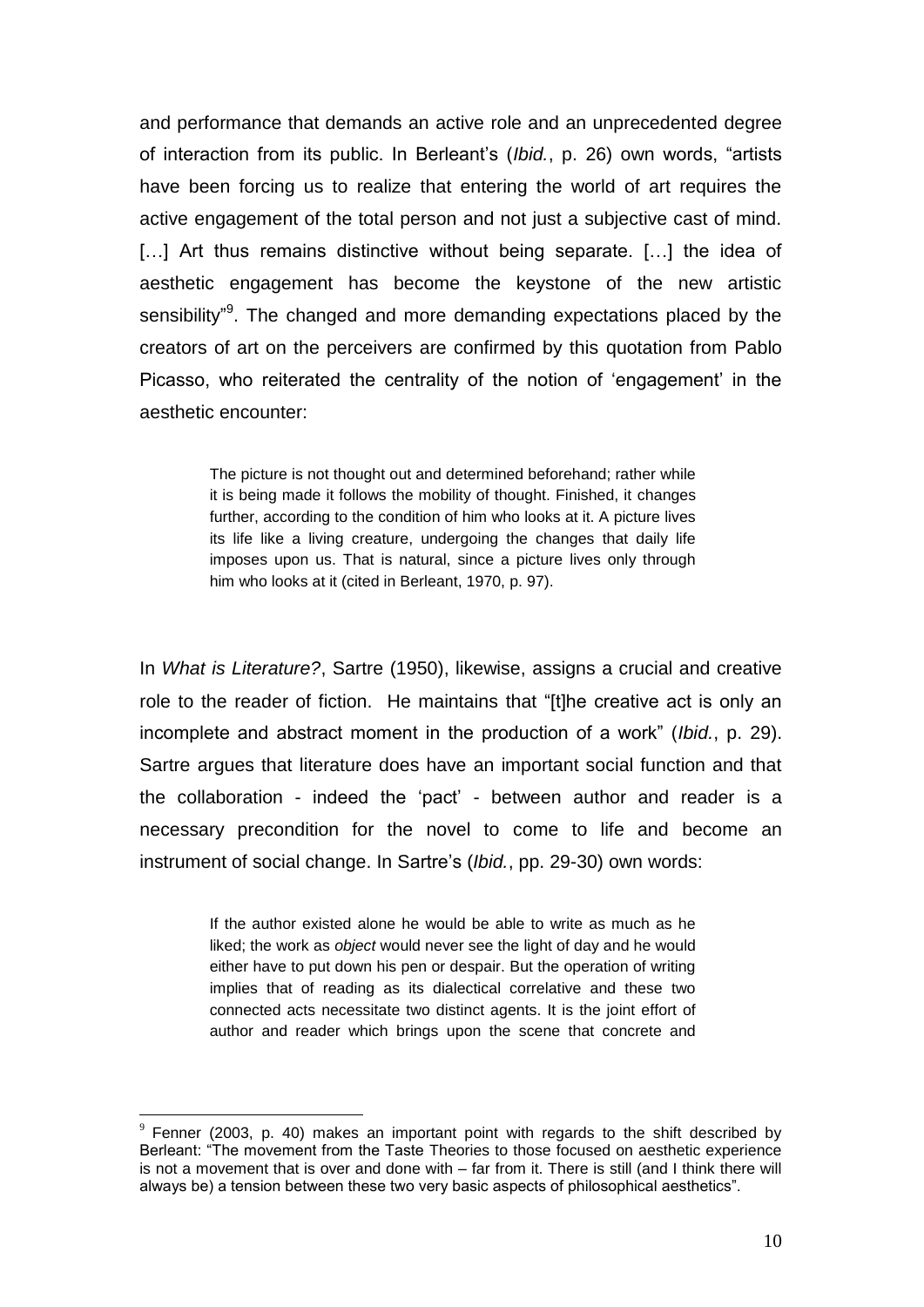imaginary object which is the work of the mind. There is no art except for and by others $^{10}$ .

This notion of the collaborative nature of the interaction between creator and consumer of art has become even more predominant in the last fifty years. [As art historian Clare Bishop (2006, p. 10) points out, since the 1960s, a new wave of artists have devoted themselves to "striving to collapse the distinction between performer and audience, professional and amateur, production and reception. Their emphasis in on collaboration, and the collective dimension of the social experience" Nicolas Bourriaud's theory of a 'relational art' presented in his influential essay entitled *Relational Aesthetics* (2002) is indeed a clear example of this theoretical trend. Bourriaud's idea of a relational art - which he (*Ibid.*, p. 14) defines as "an art taking as its theoretical horizon the realm of human interactions and its social context, rather than the assertion of an independent and *private* symbolic space" - indeed entails that the meaning of the artwork is created collectively, rather than resulting from the private space of individual consumption. As Bourriaud (*Ibid.*, p. 13) himself explains, "the role of artworks is no longer to form imaginary and utopian realities, but to actually be ways of living and models of action within the existing real, whatever the scale chosen by the artist". Kant's notion of 'disinterested' art could have been more thoroughly and explicitly rejected.

Similar views have also been expressed for the forms of cultural and artistic experience that are provided by the mass media. John Fiske, for instance, has commented upon the open and polysemic nature of television, and the active audience it requires:

> What television delivers is not programs but a semiotic experience. This experience is characterised by its openness and polysemy.

 $10$  Wolfang Iser (1972, p. 279), one of the founding fathers of reader-response theory expresses a similar view when he states that "the [literary] work is more than the text, for the text only takes on life when it is realised, and furthermore the realization is by no means independent of the individual disposition of the reader – though this in turn is acted upon by the different patterns of the text". For Iser, it is precisely in the convergence of text and readers that the literary work comes into existence. For a broader overview of the theories that see reading as part of the process that produces the text, see Storey, 1999, chapter 4 and Rosenblatt, 1982.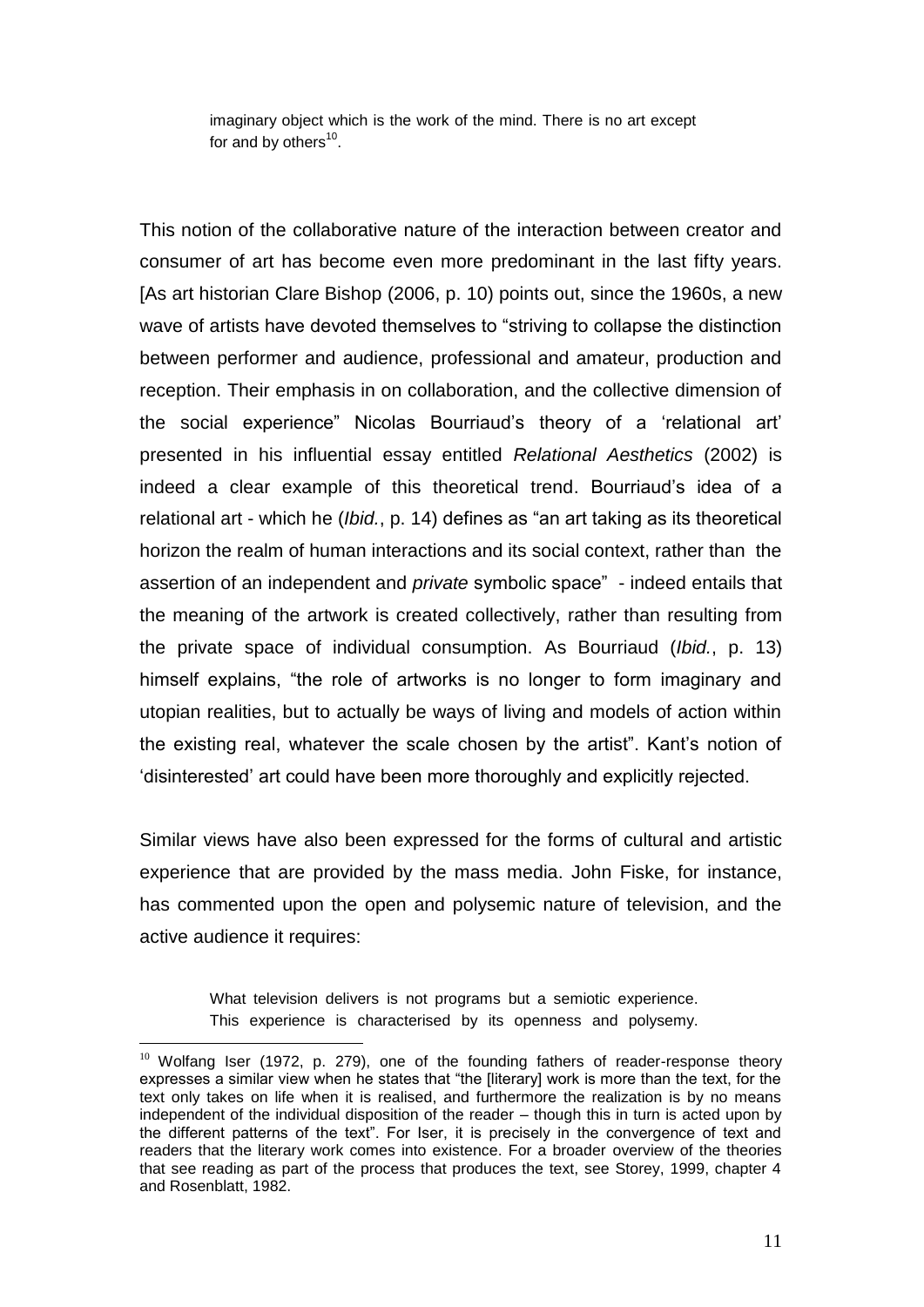Television is not quite a do-it-yourself meaning kit but neither is it a box of ready-made meanings for sale. Although it works within cultural determinations, it also offers freedoms and the power to evade, modify, or challenge these limitations and controls (in Abercrombie and Longhurst 1998, p. 23) $^{11}$ .

Theories that highlight the notion of the perceiver's engagement as crucial to the aesthetic experience are obviously very interesting for the research in hand, for they inevitably draw attention and explore the interaction between individuals and the arts. Some theorists, such as for instance, Malcolm Budd (1995, p. 4; see also Matravers, 2003) have gone as far as proposing an understanding of artistic value in terms of 'the experience a work of art offers'. This means equating the value of the art with the quality and value of the experience it produces: "So a work of art is valuable as art if it is such that the experience it offers is intrinsically valuable; and it is valuable to the degree that this experience is intrinsically valuable" (*Ibid.*, p. 5)<sup>12</sup>. Noël Carroll (2000, p. 204) further explains the theoretical foundation of this perspective of the aesthetic experience as follows:

An experience only counts as aesthetic experience if it is undertaken in the belief that the experience is valuable for its own sake. Those who are prone to contemplate an artwork – appreciating its formal structures, tracking its aesthetic and expressive properties – in the belief that this has some instrumental value are simply not undergoing aesthetic experiences. That is a consequence of the thesis that aesthetic experience is necessarily a matter of experience valued for its own sake.

 $11$  Abercrombie and Longhurst (1998, pp. 68 ff.) go one step further, and suggest that, due to the pervasive nature of the media in contemporary society, a new form of audience experience is prevalent today. This they refer to as *diffused audience*. The defining characteristic of this type of audience-experience is that "everyone becomes an audience all the time. Being a member of an audience is no longer an exceptional event, nor even an everyday event. Rather, it is constitutive of everyday life". Similarly, Baz Kershaw (1994, pp. 166-7), suggests that we now live in a performative society, "in which human transactions are completely structured through the growing use of performative modes and frames". The implications of such theories would be that a study of the audience experience might ultimately equate to a study of life in contemporary times.

 $12$  This is, however, a contested view of aesthetic value. Goldman (2006), for example, argues that equating the value of works of art solely - or even primarily - with the experiences they generate ultimately devalues the artworks. For this line of reasoning would lead one to assert that a genuine painting and a forgery have the same value if they are capable of having a similar effect on the viewer, or instigate an equally valuable experience. Goldman suggests that this would be a problematic and ultimately untenable conclusion.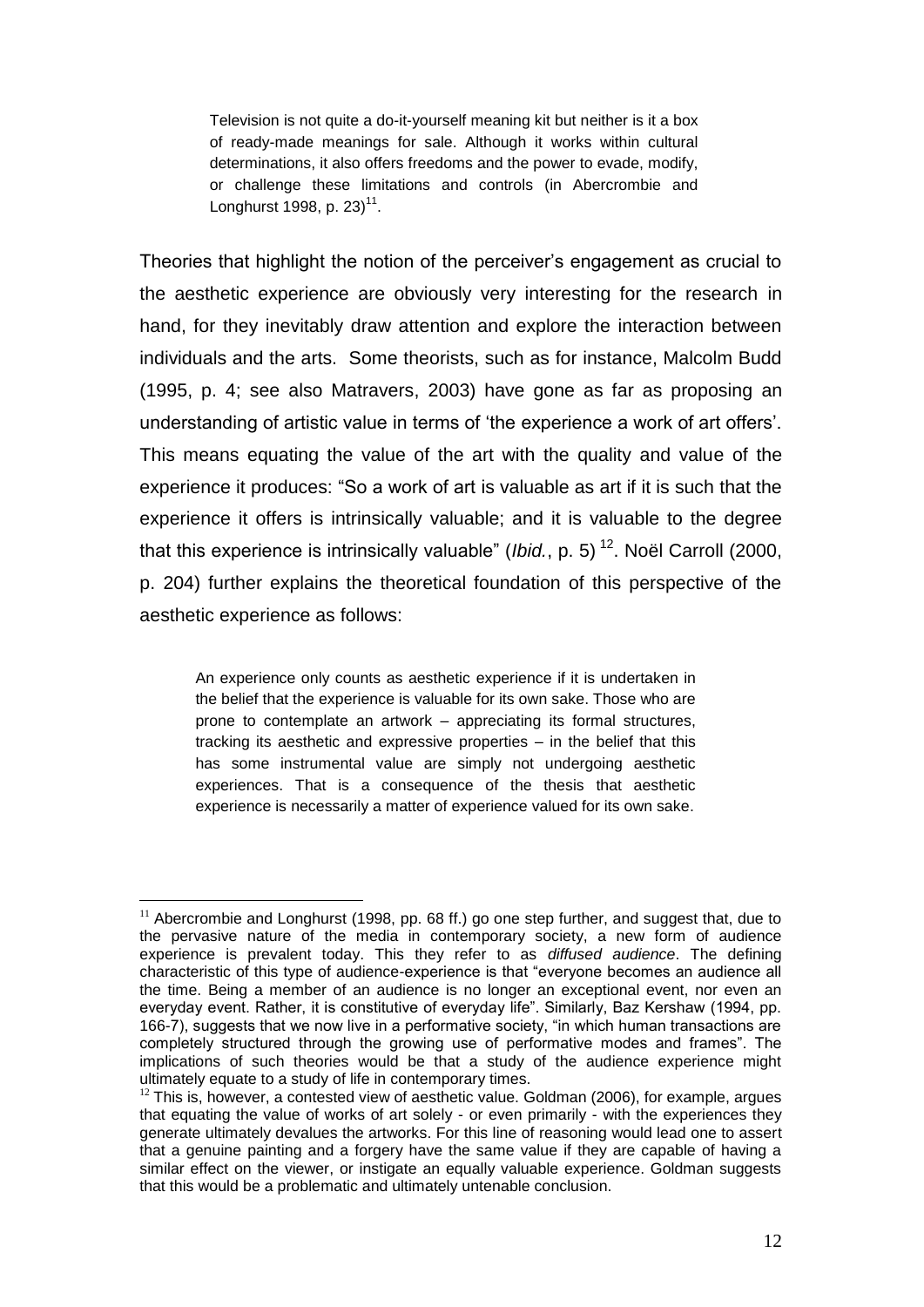It is interesting to point out how such articulations of the nature and value of the aesthetic experience to individuals is consistent with the very influential notion of the enjoyment of the arts as an instance of *flow experience* put forward by the psychologist and theorist of creativity Mihaly Csikszentmihalyi (1997; 2002; Csikszentmihalyi and Robinson 1990). Csikszentmihalyi and Robinson (1990, p. 73), on the basis of a series of interviews carried out among museum professionals have suggested that:

> … the aesthetic experience is a specific form of that more general enjoyment people report when they become deeply involved with opportunities for using their skills – be they sensory, intellectual, physical, or emotional in nature. Like other kinds of flow experiences, encounters with works of art present feasible goals which can be reached by using and refining perceptual skills, a wide range of knowledge, and emotional sensitivity. The application of these skills to the challenges presented by the work of art results in a deep involvement in the transaction, which leaves the viewer in a state that is experienced as autotelic – that is, intrinsically rewarding<sup>13</sup>.

They also (*Ibid.*) point out however, that what distinguishes the artistic encounter from other types of autotelic pastimes and hobbies is the communicative element in the arts. Works of art, whatever their nature and medium, are borne out of the artist's desire to communicate and share thoughts, feelings and experiences with his or her audience. This communicative dimension of the artistic encounter that can operate across cultures and historical times is both the distinguishing characteristic of the particular type of 'flow experience' provided by the arts, and one of the rootcauses of its complexity.

<sup>&</sup>lt;sup>13</sup> This interpretation of the aesthetic experience as an instance of *flow experience* has become popular in recent years, probably due to the success of Csikszentmihalyi's work on creativity and his guidebooks on how to achieve happiness by fostering flow in everyday life (see, for instance, Csikszentmihalyi, 2002). However, similar definitions of the aesthetic experience have also been put forward by aesthetic theorists. Alan H. Goldman (2006, p. 334), looking back to his past research, summarises his position as follows; "I have characterised [the aesthetic] experience in terms of the simultaneous challenge and engagement of all our mental capacities – perceptual, cognitive, affective, imaginative, even volitional – in appreciation of the relations amongst aspects and elements of artworks. Such engagement creates a rich and intense mental experience imbued with meanings from all these faculties operating in tandem and informing one another".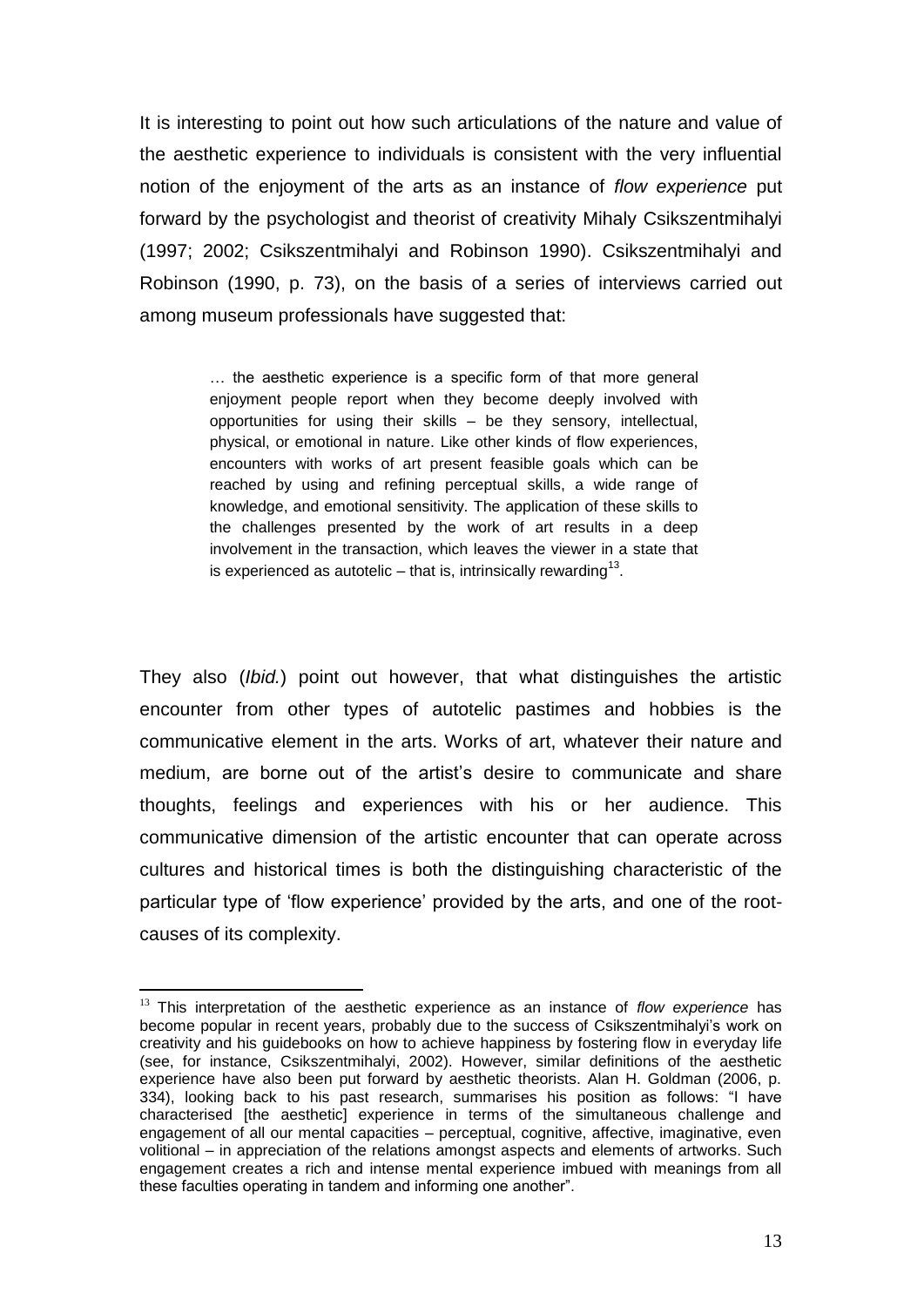Coming back to the original question we set out to explore, it is interesting to note how Csikszentmihalyi and Robinson (*Ibid.*, p. xiii), whilst suggesting that it is possible to construct a model of the aesthetic experience, are also careful to point out that the question 'is there such a thing as an aesthetic experience?', is not one that can be answered easily, or in a fashion that can satisfy criteria of scientific objectivity. As they further explain (*Ibid.*), "[e]xperiences are subjective phenomena and therefore cannot be externally verified. Either one trusts the words of the person who reports the experience or one does not".

This section of the paper has reviewed philosophical investigations around the nature of the aesthetic object and the kind of experience it can provide to the individuals who observe and perceive it. It has also looked at denials of the very possibility of distinguishing, among different types of human experience, one that can be identified as aesthetic. Finally, it has traced the historical trajectory of theoretical understandings of the aesthetic experience and identified in theories that highlight the centrality of the interaction between creator and audience a good theoretical foundation for our study of the ways in which the arts might affect people. In the following section, we will put to the test Csikszentmihalyi and Robinson's conclusion that aesthetic experience is always subjective and therefore not amenable to exhaustive scientific analysis. We propose to do this by surveying and assessing the extent to which empirical research can help us to throw light on the cognitive and psychological mechanisms at play in the aesthetic experience.

## **Part Two: What do we** *know* **about the aesthetic experience?**

One thing that emerges quite clearly from the preceding analysis of different positions *vis à vis* the nature and characteristics, or indeed the existence, of a distinct form of experience originating from the aesthetic encounter is the multifaceted and volatile nature of the *concept* of the aesthetic experience. Inevitably, the complexity of the notion becomes even greater when we move from theoretical debates about aesthetics to more concrete attempts to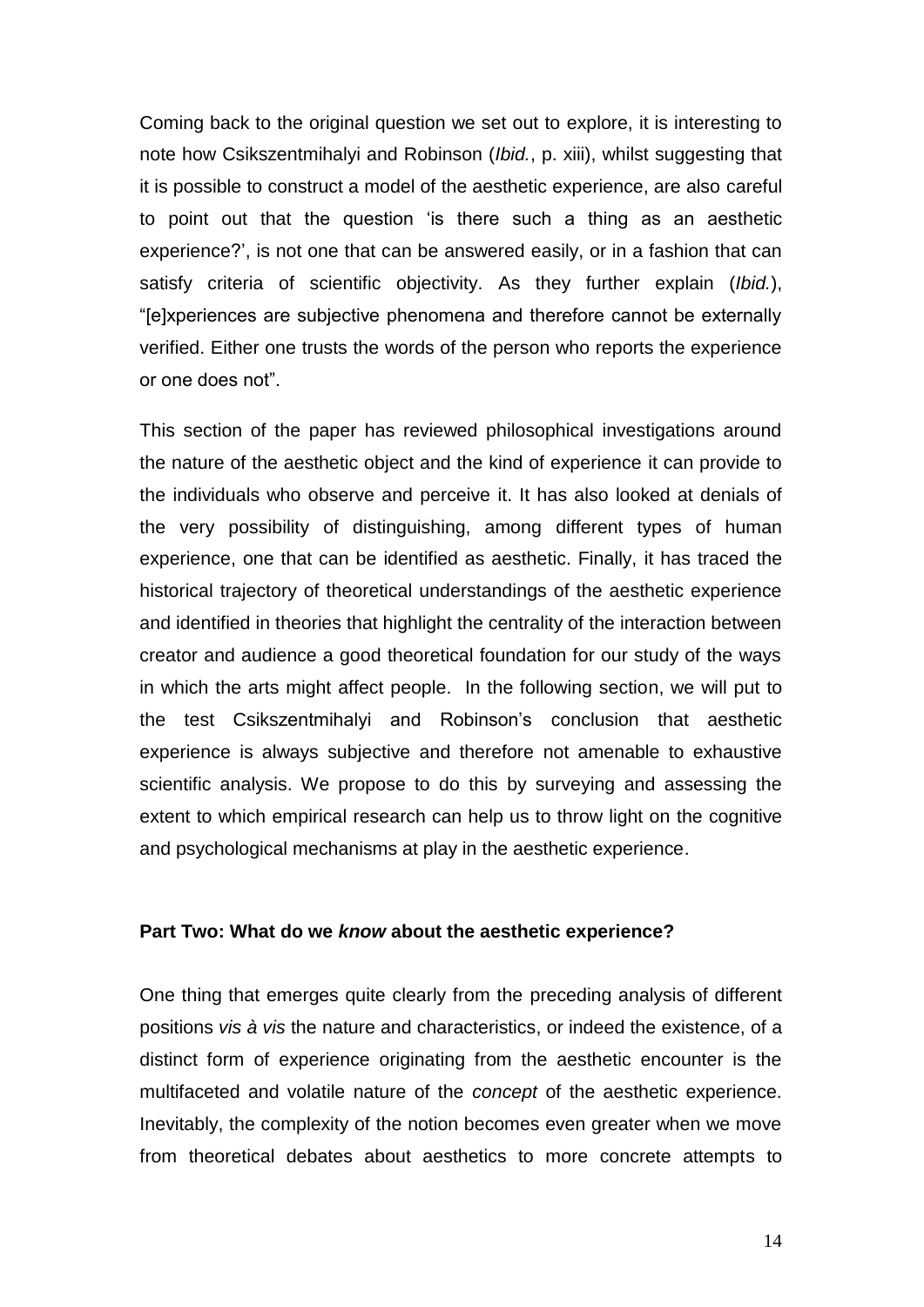understand *actual* experiences of the arts and what their effects might be on specific individuals. As mentioned earlier, a good way to try and assess what the gaps in our understanding of the interaction between people and artworks might be, is to start from what we already know about it. Hence, it is important to ask 'what do we actually *know* about people's aesthetic experiences?', and 'do aesthetic experiences lend themselves to observation in a scientific setting?'<sup>14</sup>

Csikszentmihalyi and Robinson's (1990) scepticism about the possibility of achieving a 'scientific' explanation of aesthetic experiences was recorded above. And yet, that cautious warning appears in the context of a study that claims, on the basis of empirical research carried out amongst a sample of museum professionals, to be able to describe the structure of the aesthetic experience. On the basis of the data gathered, the authors feel able to conclude that, while the thoughts and emotions instigated by a work of visual art are going to be inevitably different for each individual, "the structure of the experience, its quality, the way it feels while it lasts, seems to be the same regardless of its cognitive and emotional content". It is precisely this general and common experiential structure that they attempt to illuminate through their empirical work<sup>15</sup>.

Attempts to try and find out more about people's response to the arts in a scientific setting have been, in the course of time, numerous. They have originated from a number of different disciplinary fields, from aesthetics and

 $14$  By the expression a 'scientific setting' we do not refer here just to experimental research carried out in a laboratory, but rather to empirical observations of responses to the arts that strive to fulfil criteria of scientific rigour and objectivity.

 $15$  Csikszentmihalyi and Robinson (1990) identify four main structural components in the visual artistic experience: a *perceptual* response that has to do with composition, form, balance, proportion, colours, etc.; an *emotional* response, which has to do with matters of interpretation and reactions to the emotional content of the work of art; an *intellectual* response that is determined by a focus on the more theoretical and art-historical questions raised by the artwork; and, finally, a *communicative* response, whereby the work of art is seen as a means to establish a connection of sorts between the individual and the artist's time, place and cultural climate. It is the interplay of these elements that their model of the aesthetic experience is based on. See Eversmann (2004) for an attempt to adapt this model to the interpretation of the theatrical experience.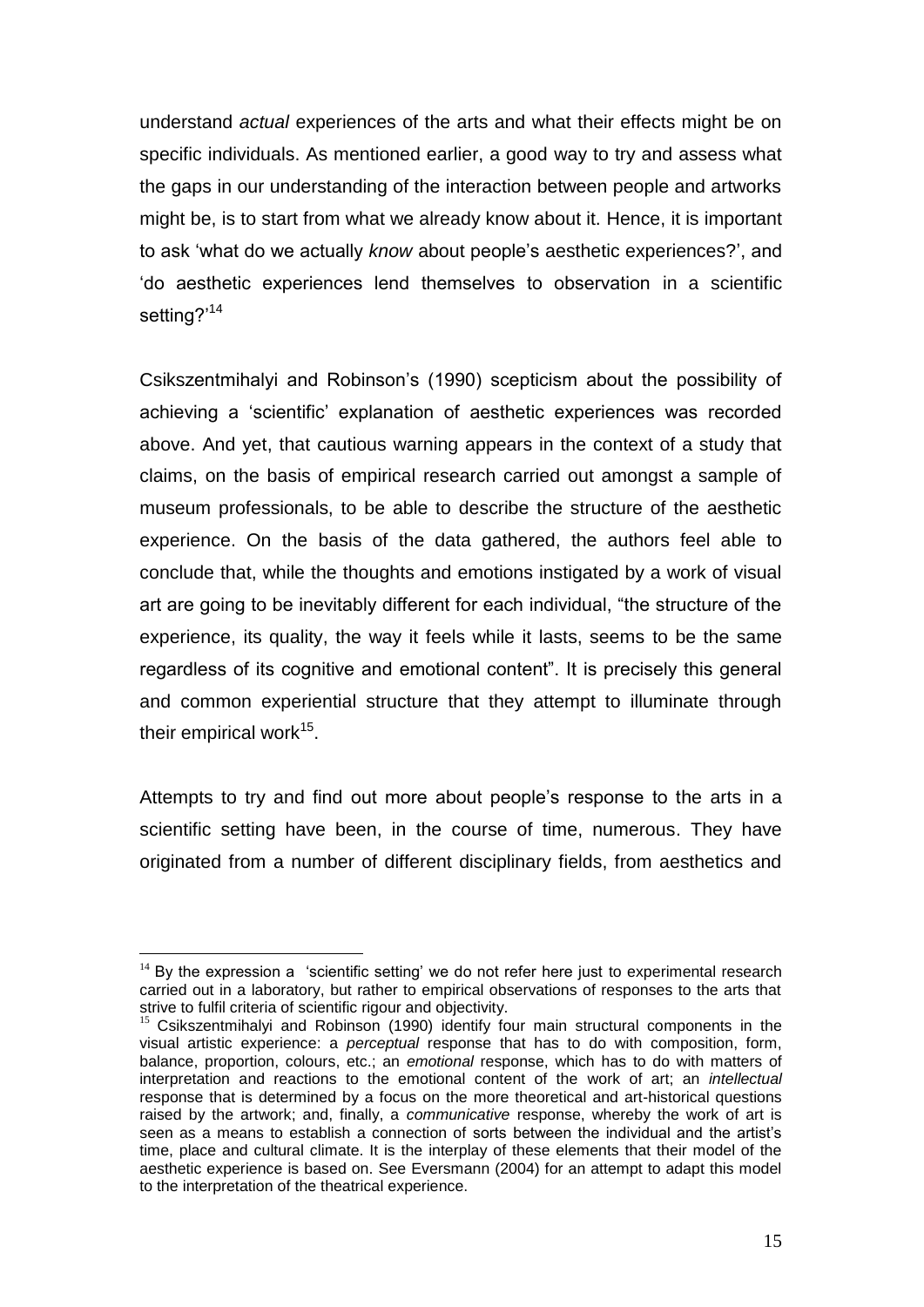psychology to, more recently, marketing and consumer research.<sup>16</sup> In the hope of gaining a better understanding of the ways in which people respond to the arts, scholars from both humanistic and scientific backgrounds have attempted to adapt the scientific model of investigation to the study of individuals' response to the encounter with artworks. This entails applying to the study of aesthetic response a method of analysis based on a series of steps: observation, classification, formulation of hypotheses and their verification through experiments devised to either confirm or discredit the initial hypothesis.

As Molnar (1974, p. 24) observes, this is a problematic proposition from the outset, on the grounds that the scientific method deals with the identification and observation of objective facts, whereas in the realm of the aesthetic "subjective factors rather than objective external physical factors are of primary importance". As Molnar (1974, p. 25) further points out, the ambition to study aesthetic experience 'objectively' and in a scientific setting is also marred by the recent questioning of the very possibility of objectivity in scientific experiments. He refers to evidence showing how the behaviour of animals under controlled conditions in laboratories has been shown to be influenced by the experimenter, and also points towards research showing that some observations made by astronomers had been influenced by their subjective interpretations of data. Hence Molnar's conclusion that "the physical phenomenon under study, the measuring instruments used and the eyes of the experimenter form a linked system in which each component is hierarchically equally important" (*Ibid.*). Nevertheless, numerous attempts have been made to examine the aesthetic experience in a scientific and experimental setting, especially within the field of psychology. These were pioneered by G. T. Fechner's *Vorschule der Aesthetic*, published in 1876, and have resulted in the collection and analysis of a considerable body of empirical data under the labels of 'psychology of art', 'psychological

 $16$  As a result of changes in the marketplace, companies now have shifted from attempting to sell goods and services to the selling of experiences. This is why the achievement of a better understanding of the mechanisms by which consumer experiences can be enhanced has become central to marketing theory and consumer research in the cultural sphere as much as in other economic sectors (Joy and Sherry, 2003, p. 259; Miesen, 2004, p. 45).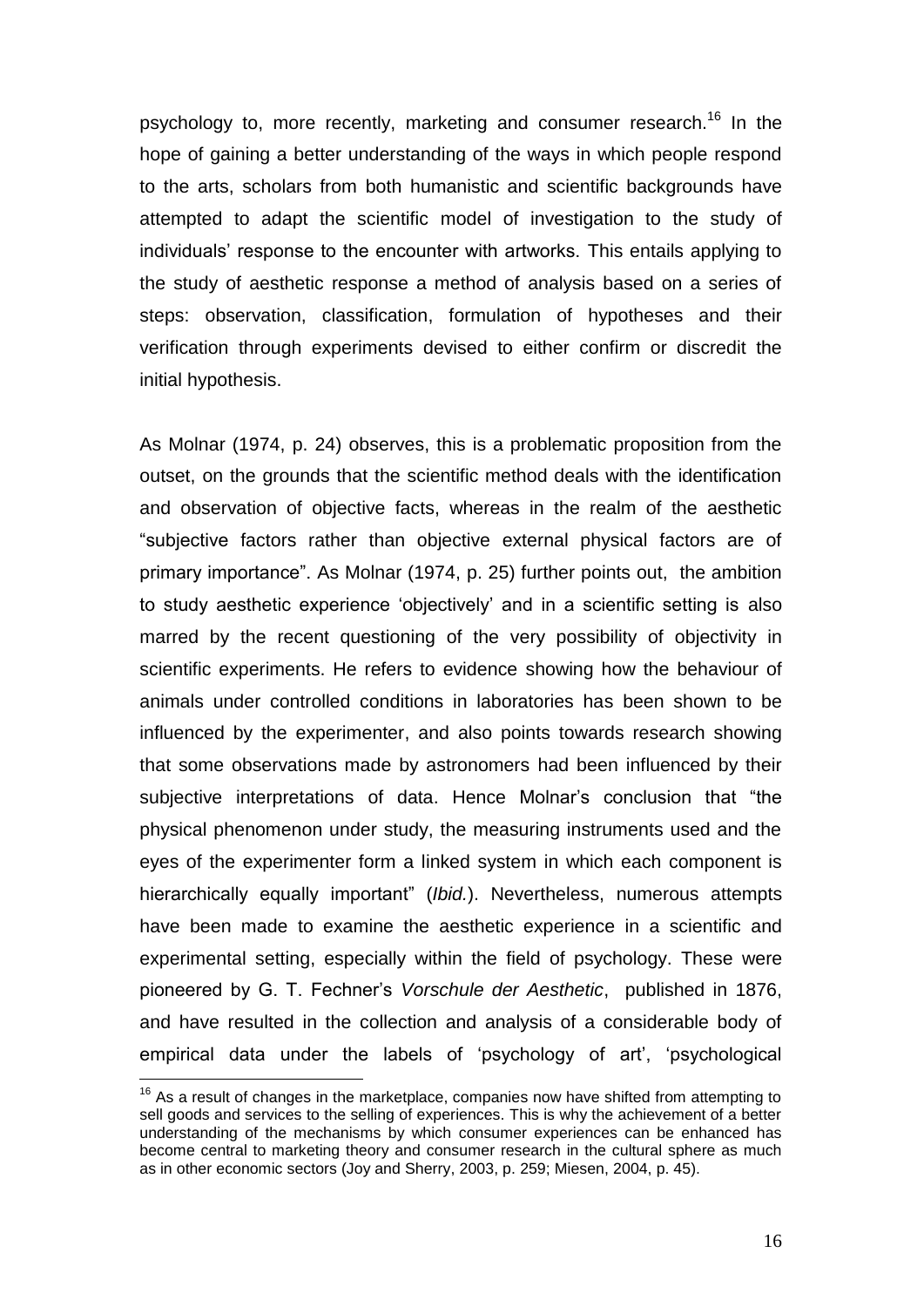aesthetics' and 'experimental aesthetics' (; Dickie 1962; Kreitler & Kreitler, 1972; Lindauer, 1973; Maclagan, 2001; Molnar, 1974; Wallach, 1959) 17 .

So, Molnar's reservations notwithstanding, what has the empirical study of the response to artistic stimuli shown? Has the contribution of the natural and social sciences to the understanding of the aesthetic experience proved valuable?

## UNDERSTANDING THE RESPONSE TO THE ARTS: THE EXPERIMENTAL APPROACH

As mentioned above, the psychological disciplines have shown a particular interest in attempting to explore the processes behind artistic reception, so it seems logical to start our review with this body of work. Kreitler and Kreitler (1972) identify four main theories that have provided the theoretical underpinning for psychological studies of the aesthetic experience: psychoanalysis, Gestalt theory, behaviourism or neobehaviourism, and information theory<sup>18</sup>. For obvious limits of space, we cannot assess the contribution of each of these approaches to understanding the experience of artworks. We will therefore focus on those empirical attempts to understand people's encounter with art that have originated from behaviourism. This is, indeed, the oldest approach (having been pioneered, as we have seen, in the mid-nineteenth century, when the other theories had not even been fully formulated), and because of the significant volume of research that has

 $17$  The popularity of the study of the aesthetic experience in a scientific and experimental setting is demonstrated by the bibliographical review compiled by Norman Kiell (1965) in the mid-1960s and entitled *Psychiatry and Psychology in the Visual Arts and Aesthetics: A bibliography*. Here Kiell lists in excess of 7000 pieces of research, catalogued by topic and author. Yet, one of the criticisms moved against the book concerned omissions and incompleteness in the listing of the literature (Mittleman, 1965).

The more recent development of a neurological theory of aesthetic experience (Ramachandran and Hirstein, 1999) is a further interesting theoretical direction of recent scientific attempts to grasp the artistic experience. A detailed discussion of the distinctive contribution of each of these theoretical approaches to the study of human responses to the arts is beyond the scope of this paper. However, Kreitler and Kreitler (1972) offer an extensive and insightful introduction to the psychology of art. Zeki (1999a; 1999 b) presents a fascinating account of the contribution of neurology and brain science to the explanation of the aesthetic experience, while Young and Saver (2001) look at the neurological aspects of narrative and story-telling. The reader might also find the critique of such scientific approaches to art offered by Carey (2005, chapter 3) relevant and interesting.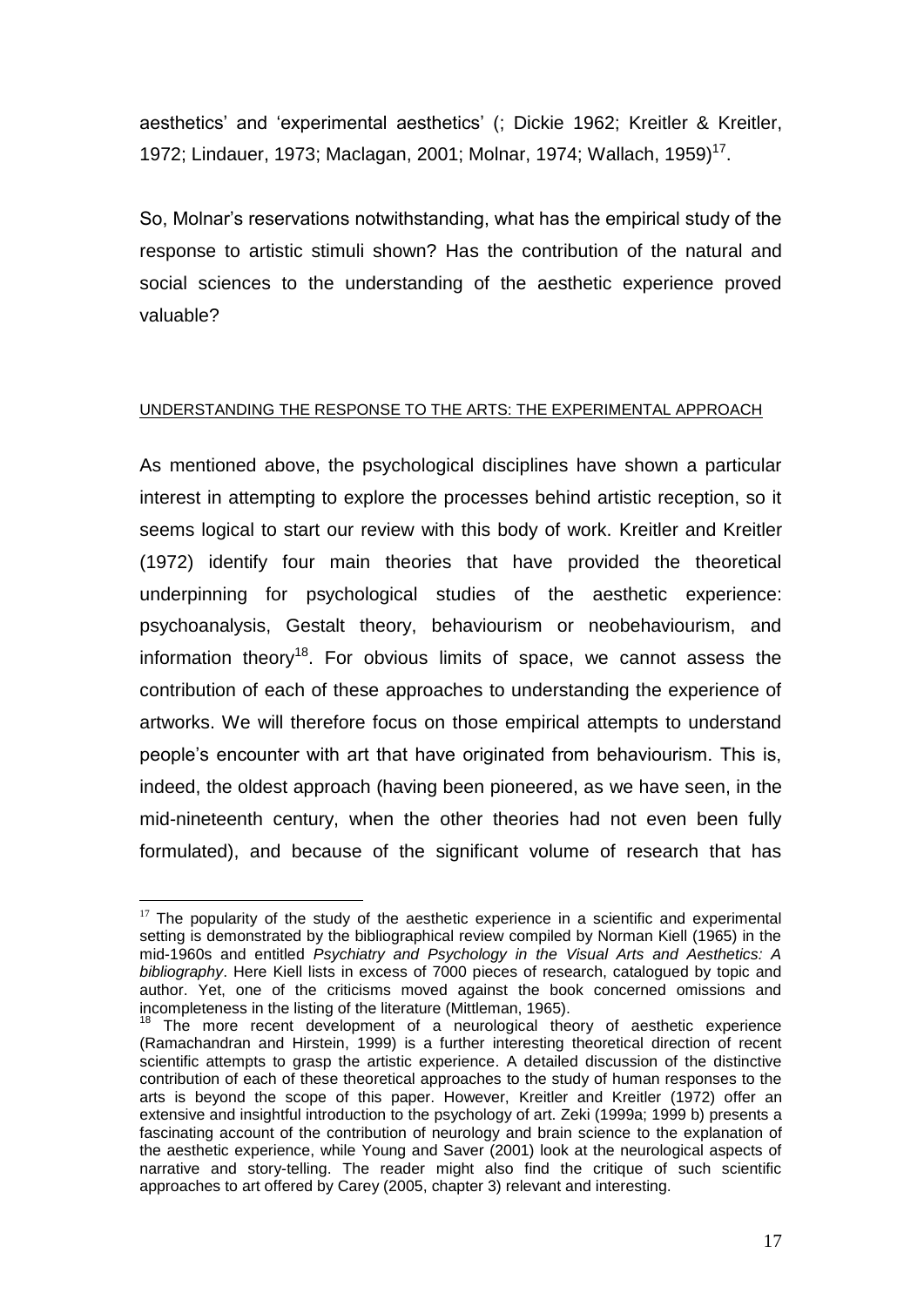accumulated, over the past two centuries, in this area. Behaviourism has indeed inspired a very large proportion of the studies that have been carried out, since the early twentieth century, into spectator's preferences between different works of art and physiological reactions to aesthetic stimuli (*Ibid.*, pp. 9 ff.). The emphasis on experimentation that characterises the behaviourist approach, and the progressive improvements in the methodological sophistication of the experiments conducted in this field, have resulted in the gathering of a significant quantity of data and information on human responses to various art forms.

By applying the tools of psychological research, for instance, scientists have been able to establish correspondences between certain personality traits and visual preferences. So, evidence seems to show that individuals with an extrovert temperament tend to prefer simple colours and forms, and more expressive paintings. Highly ambitious individuals seem to prefer colours on the cool end of the chromatic spectrum rather than the warmer reds and yellows; sensation seekers, as one might have expected, appear to prefer red (Csikszentmihalyi and Robinson, 1990, 15). As far as musical preferences are concerned, scientific evidence would appear to show that individuals - and possibly mammals more generally - display a preference for consonant over dissonant tones. Fannin and Braud's (1971) research was inspired by the work of anthropologists, who showed how most forms of polyphonic music around the world, including those of 'primitive tribes', seemed to avoid dissonant tones<sup>19</sup>. In their attempt to decide whether such preference might be dictated by cultural norms, they studied the behaviour of 16 albino rats with no previous exposure to consonant or dissonant tones (and for which, obviously, any kind of culturally determined preference could be safely excluded). All of the 16 albino rats preferred consonant tones, moving the authors to conclude that "consonant and dissonant tones are experienced as

 $19$  The discussion of the difference between consonant and dissonant tones falls beyond the scope of the present paper, since it entails tackling the most complex question of "why musical harmony sounds harmonious" (Cazden, 1980, 123). We would therefore refer the reader to Norman Cazden's paper on the difference between musical consonance and dissonance for a full exploration of the problem.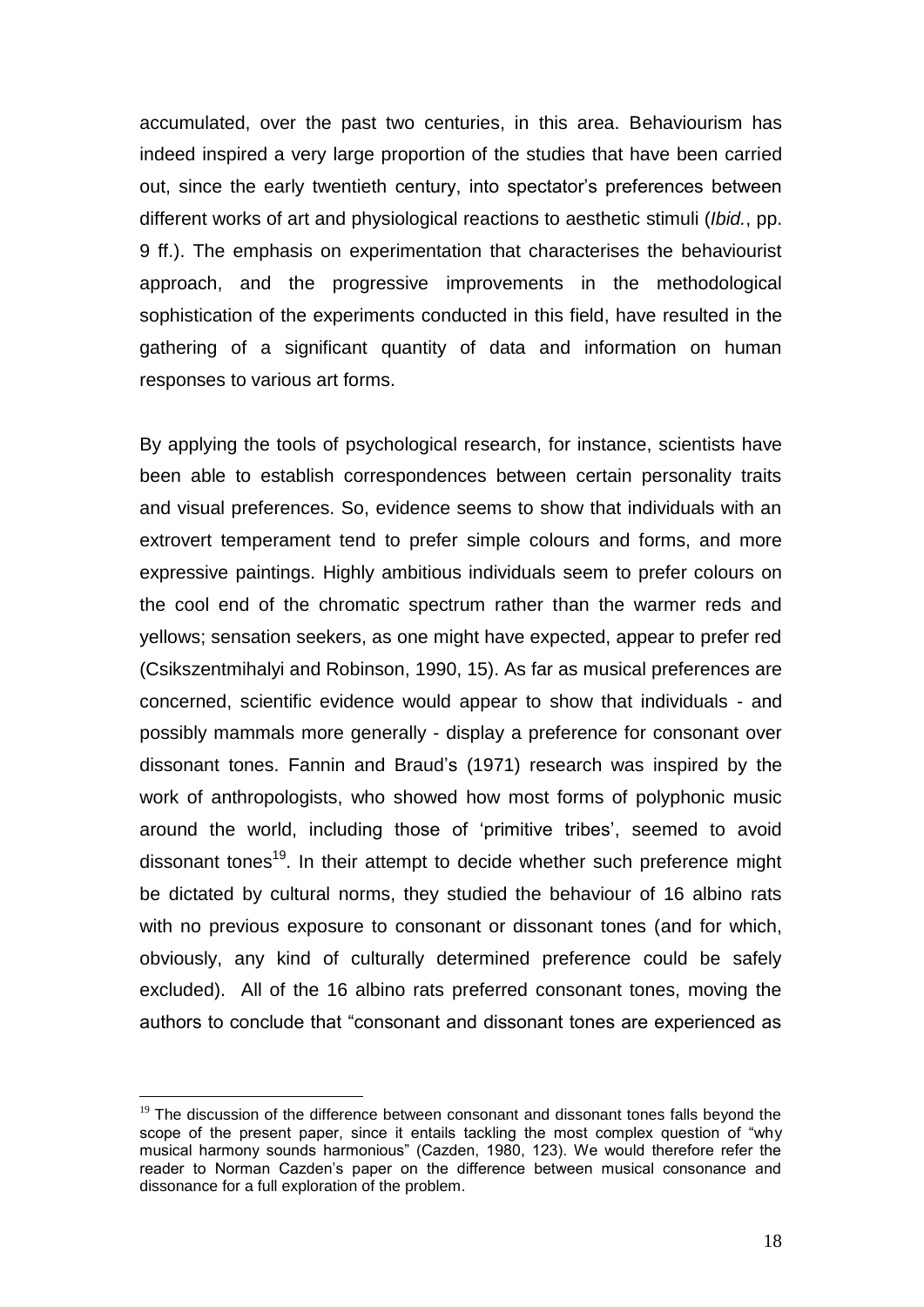positive and negative, respectively, for reasons other than their discrepancy from learned 'norms'" (*Ibid.*, 193).

These findings were confirmed by later experiments, leading Trainor and Heinmiller (1998) to conclude that six-month-old infants, like adults, also display a preference for consonant sounds, as testified by their preference for the original version of a Mozart minuet over a version that contained many dissonant intervals. On the grounds of such data, one might be tempted to suggest that there is something intrinsically more pleasurable to humans (and albino rats) in consonant tones, and that, in some way, these might be 'better' than dissonant ones (although scientists are very careful not to translate their scientific findings into aesthetic judgements of quality and value).

Similarly intriguing is the research carried out into the so-called 'golden section' or 'golden ratio'. This is believed to be an irrational number, approximately equal to 0.618, which has been credited, since the times of Ancient Greece, with being the key to the mystery of beauty<sup>20</sup>. Believers in the existence of the golden ratio argue that the proportion expressed by the number 0.618 can be seen to be present in many pictorial works, sculptures and architectural designs from antiquity to the present day that have been consistently perceived as beautiful (Green, 1995). Many explanations for the alleged importance of the golden section and its relation to our perception of beauty have been made over the centuries, and many stand out for their inventive nature. Some, for instance, attribute humans' apparent preference for artworks that display the golden section on the grounds of its correspondence to the ratio of the length and width of the binocular visual field (Boselie, 1984, p. 367). Others, more imaginatively (though probably less plausibly), have suggested that the aesthetic attractiveness of the golden section is related to the features of a woman's face. As Boselie (*Ibid.*, p. 368) explains, according to this theory, "the facial division of the chin-to-eyes-line and chin-to-hair-line tallies for women (on the average) with the golden ratio. [Hence] the pleasure of the golden section is derived from the mother's face

 $20$  Hochberg lists the golden section among the three "most famous prescriptions for beauty in visual art" (cited in Boselie 1984, p. 367).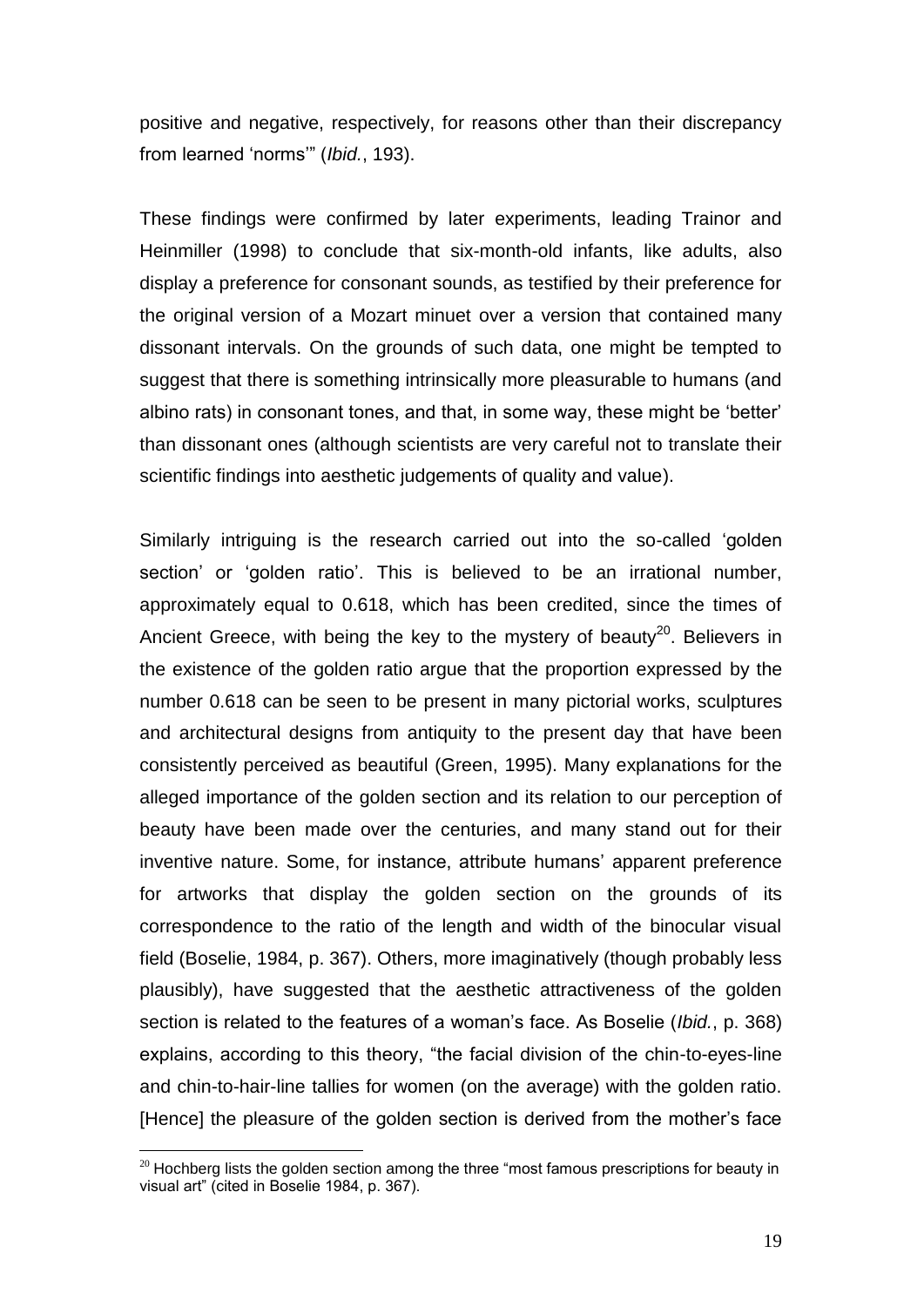because it increases the chances of survival". Fascinating as these theoretical hypothesis are, they are not supported by indisputable scientific or experimental evidence (*Ibid.*), so that, unsurprisingly, the very existence of any intrinsic aesthetic quality of the golden section has been questioned $^{21}$ .

Other interesting research has involved the investigation of the extent to which the titles that often accompany a work of visual art are capable of influencing the reception of the painting. Writing from an arts theory perspective, John Fisher (1980, p. 298) has argued that titles have a clear impact on how we perceive and understand paintings, so that "when an artwork is titled, for better or worse, a process of interpretation has inexorably begun". Levinson (1985) similarly argues that titles are an integral part of the work of art, which directs, to a significant extent, our interpretation of the visual stimuli, so as to effectively shape the aesthetic experience. Such positions within aesthetic theory seem to be confirmed by empirical evidence showing that, when different titles are attributed to the same painting, the person's reception of that painting changes - as demonstrated by the individual's verbalization of his or her experience of the painting (Franklin *et al.* 1993). Mills' (2001) research further suggests that metaphorical titles, by constituting an incentive to work harder to interpret the painting, may enhance the aesthetic experience more than descriptive titles (due to the so-called 'elaboration effect'), though this effect is limited to representational artworks and does not occur with abstract pictures. Other experimental research into the aesthetic experience has established that listening to a piece of music several times may increase its pleasantness to the listener, whilst prolonged observation of a picture makes its pleasantness and affective value decrease (Verveer *et al.* 1933). This would lead one to infer that different art forms engage us in different ways, through this insight still leaves open the crucial question of how one particular artwork (whether experienced once only or repeatedly) might engage and affect a particular individual.

 $21$  See, for instance, Boselie, 1984; Godkewitsch, 1974; Plug, 1980.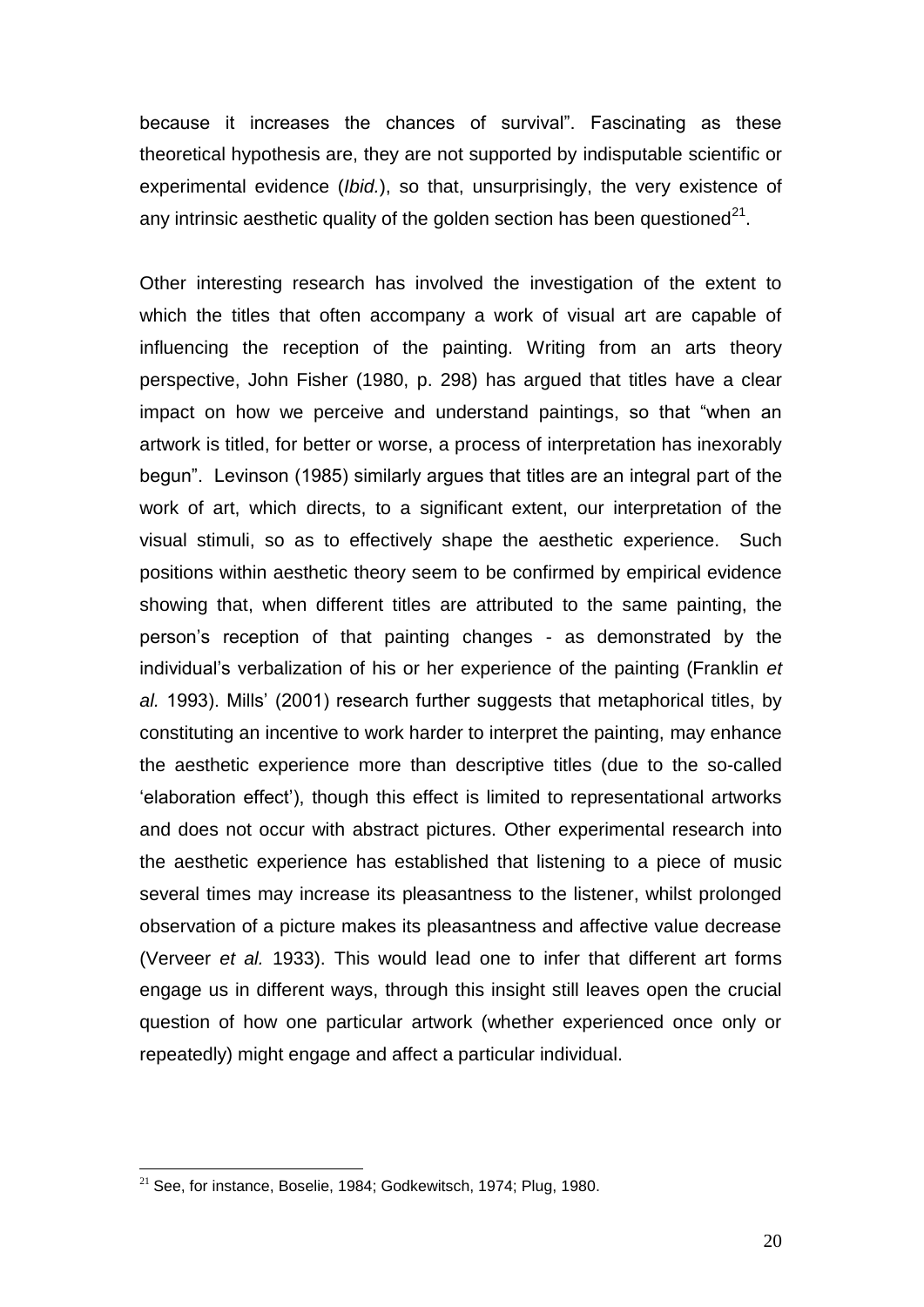If we turn to theatrical performances and reading for pleasure, the areas at the centre of our research project, we see that this type of experimental approach to understanding the encounter with the artwork seems less developed<sup>22</sup>. Research into reading, however, has been increasing since the mid-twentieth century<sup>23</sup>. Research has been carried out especially into text processing and reading or narrative comprehension (Coplan, 2004). Bower and Morrow (1990, p. 247) explain the scientific interest in reading comprehension as follows:

> Cognitive psychologists and education specialists focus on research in reading comprehension because it involves many components of intelligence: recognition of words, decoding them into meanings, segmenting word sequences into grammatical constituents, combining meanings into statements, inferring connections among statements, holding in short-term memory earlier concepts while processing later discourse, inferring the writer's or speaker's intentions, schematization of the gist of a passage, and memory retrieval in answering questions about the passage. Thus, the study of comprehension has become for cognitive psychologists what the fruit fly became for geneticists, a means of investigating many issues.

It is therefore quite clear that the motivations and the research questions behind research into reading mechanisms are numerous and varied, so that what this body of work ultimately aspires to illuminate are various specific aspects of the activity of reading, rather than the understanding of what reading 'does' to people, and how people might be affected by what they read. A number of these studies, thus, have focused on matters of identification and empathy in reading (Hjort & Laver, 1997; Oatley, 1994).

 $22$  Susan Bennett (1997, especially chapter 3) argues this point compellingly with regards to research into theatrical audiences, and John Tulloch's (2005) interdisciplinary exploration and integration of various methodologies in his study of audiences at theatrical performances also testifies to the need to fill research gaps in this area. Eversmann (2004, p. 149) maintains that "a systematic exploration of the theatrical total experience itself is lacking". This he attributes to the speculative and theoretical nature of the disciplines of aesthetic philosophy and theatre theory, which tend not to rely on empirical data to develop explanations of the theatrical experience; audience research and reception studies, on the other hand, have proved to be narrowly empirical, limiting the analysis to partial aspects of the theatrical experience or to responses to a specific performance. Neither approach seems to have managed to produce a comprehensive and balanced study of the theatrical experience (*Ibid.)*.

<sup>&</sup>lt;sup>3</sup> Victor Nell's *Lost in a Book* (1988) offers a good, if slightly dated, introduction to the psychology of reading for pleasure.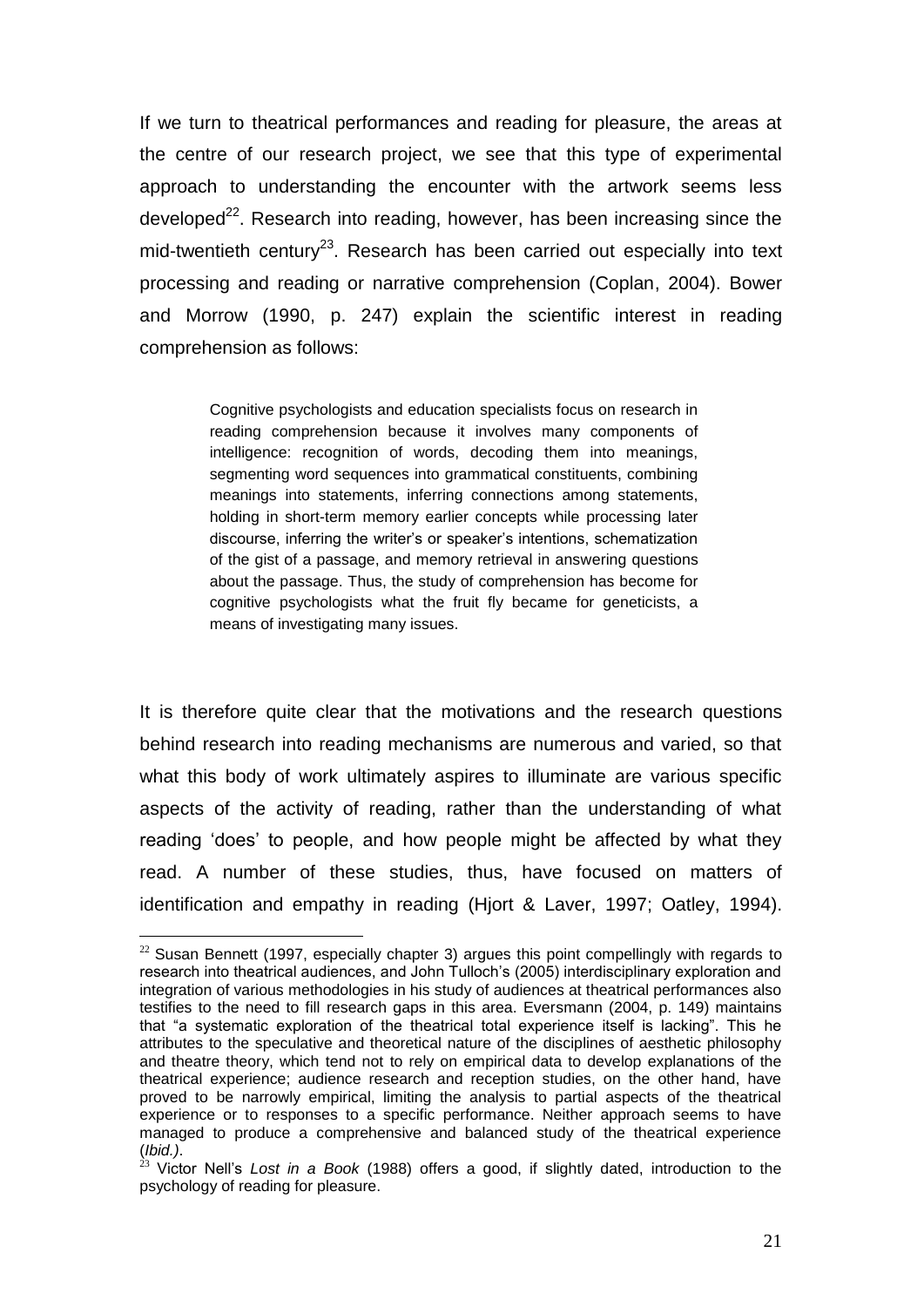They show, for instance, that readers generally tend to identify with the protagonist of the fictional text, whose point of view they tend to adopt (Bower & Morrow, 1990; Coplan, 2004; Harold, 2005; Morrow, 1985). Empirical research has also shown that committed readers of fiction may unwittingly gain practical and useful information from their activity of reading for pleasure (Ross, 1999); readers may also establish affective relationships with fictional characters and 'learn' from them important lessons about life and the real world (Hoorn & Konijn, 2003; Usherwood & Toyne, 2002).

## EMPIRICAL APPROACHES TO AESTHETIC EXPERIENCE: AN ASSESSMENT

Aspects of the type of research surveyed so far can undoubtedly offer useful insights for arts impact assessment. However, what this necessarily succinct and inevitably incomplete review of empirical attempts to study the aesthetic encounter in a scientific setting clearly shows is that there is much that is left unexplained and uninterrogated by these studies.

Michael J. Parsons (1987, p. xii), in his critique of cognitive studies in the arts, identifies an important limitation in their scope. He argues that they are based on a limited conception of cognition, where "cognition is taken to be substitutable by some form of behavior, such as preferring, recognizing, categorizing, producing. But behaviours are not equivalent to understanding, and to look at behaviours is at best a roundabout way of finding out about understanding". In other words, to establish that humans show a preference for consonant over dissonant tones is an advance in our knowledge of human response to auditory stimuli, but it tells us very little about how people experience music, are moved (or unmoved) by it and possibly transformed (or untransformed) by it.

Unsurprisingly, then, despite the enduring popularity of behaviourism-inspired experimental studies of artistic perception, a number of voices have raised concerns about the limitations of the insight that they can offer. Significantly,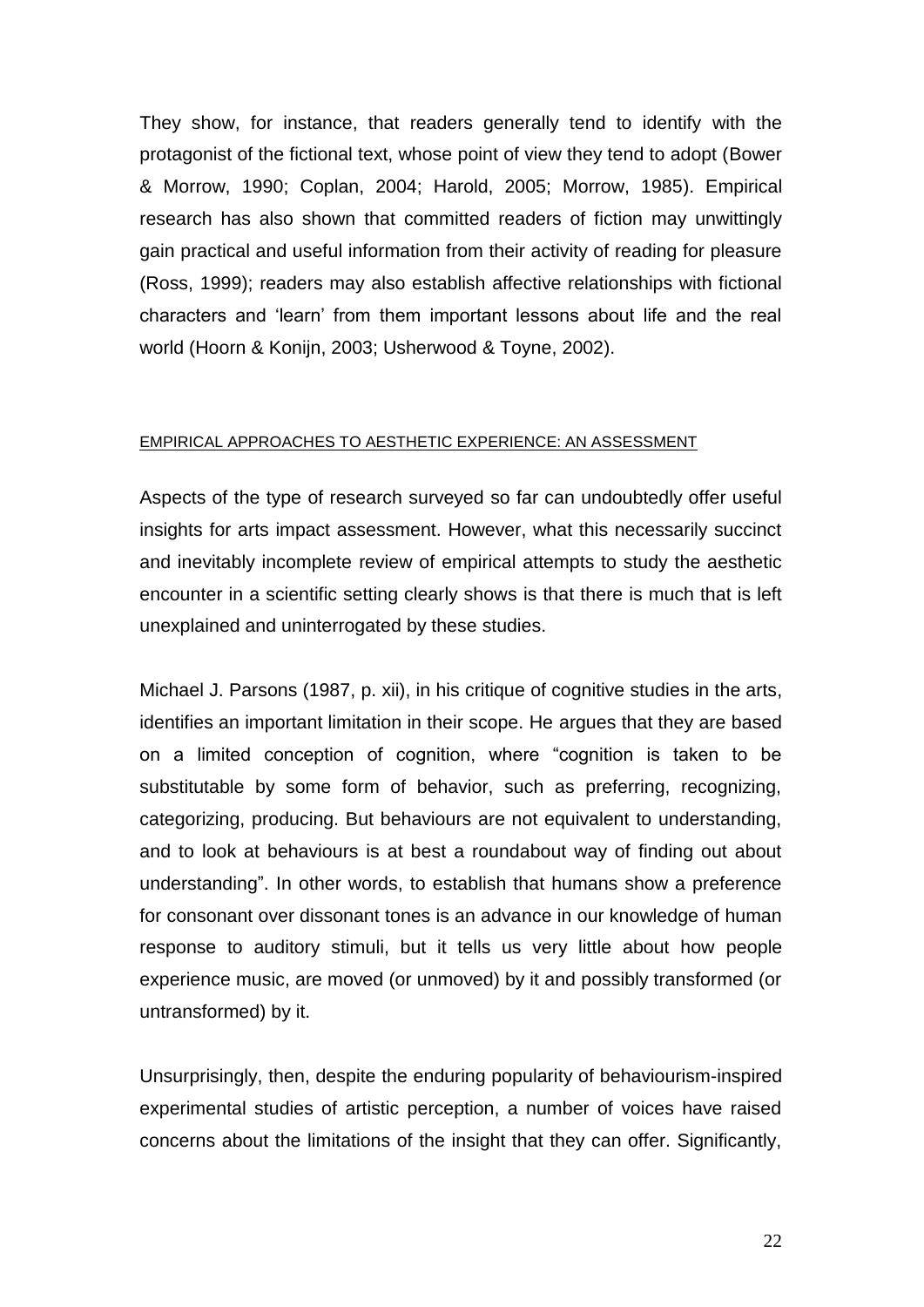even the already mentioned Kreitler and Kreitler (1972, p. 10), authors of the influential *Psychology of the Arts*, express reservations about such methods:

> … the contribution of this work [behaviourism-inspired studies] to the understanding of art experience is extremely limited unless one is willing to settle for the implied thesis that art experience is but a taste judgement reflected in a preference statement and that degree of preference for the whole work of art is the summation of preferences for its discrete elements, each considered in isolation.

A similar opinion is expressed, from the Humanities' camp, by John Carey (2005, p. 75), who discusses in some detail scientific approaches to understanding art in his recent book *What Good Are the Arts?*. His conclusion is a denunciation of the inadequacy of science to explain the arts and people's fascination with them:

> Behaviourism is limited in that it can only record preferences, not explain them. Also, it is rudimentary. To progress from recording people's responses to shapes, colours and sounds, to explaining the effect that painting or symphonies or operas have on them, would be inconceivably difficult, since artworks are not made just out of shapes, colours and sounds but [...] out of highly unstable meanings that differ with different recipients $^{24}$ .

Similarly, the psychologists Csikszentmihalyi and Robinson (1990, p. 15) maintain that "the literature concerning visual art preferences in contradictory and confusing […] as well as quite primitive". One would therefore be justified in concluding that, effectively, not much research has been conducted on *understanding* how people respond to the work of art (Fairchild 1991, p. 267). John Hyman (2000, p. 23) suggests that the shortcomings of the behaviourist approach might lie in "a prevailing tendency to think of perception, as Descartes did, as a purely passive operation in which perceptible objects

 $24$  Carev (2005, p. 73) also criticizes scientific studies that extend to human's observations of animal behaviour of the type discussed earlier, and notes: "A primary fact about human responses to artworks is that they vary enormously across times, cultures and individuals, so that comparisons with the automatic responses of rats or seagull chicks are obviously inappropriate".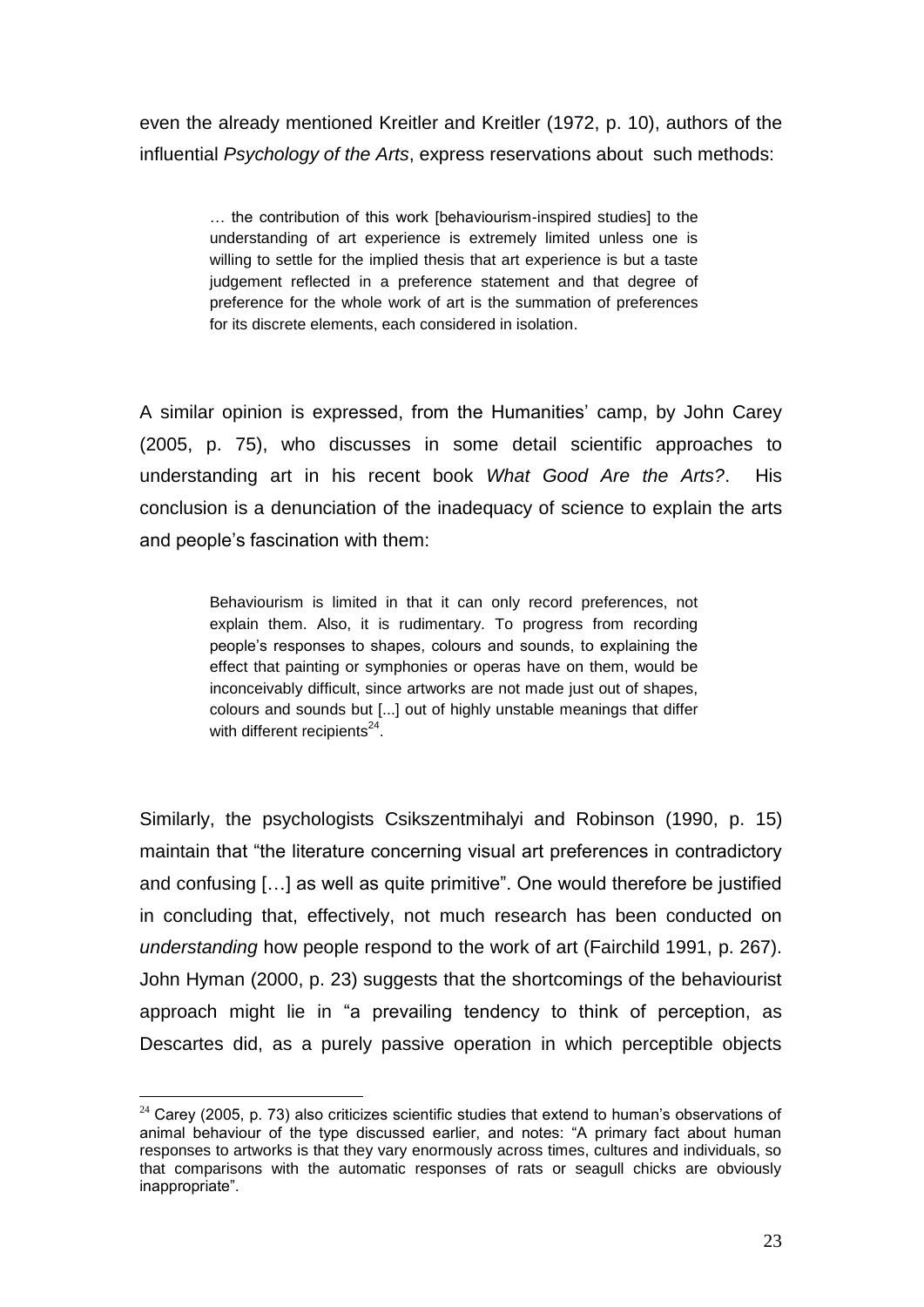produce sensory perceptions in the minds of sentient animals by causing changes to occur in their sense-organs". In a similar vein, Maclagan (2001, p. 48) stresses the multidimensionality of the aesthetic experience:

> Aesthetic experience involves a much more complex psychosomatic texture than can be accounted for in terms of the detached or disembodied contemplation of formal properties. Yet the idea has persisted that aesthetic qualities are merely a surface allure, or that they are pre-eminently a matter of visual (or as Duchamp scathingly referred to it, 'retinal') apprehension.

It would appear, therefore, that there might be a parallel between a view of perception as a merely passive process (in which the percipient merely responds to the visual, musical or linguistic stimuli) and the traditional Kantian model of the aesthetic experience as a disinterested process of contemplation of the work of art discussed in the first section of the paper. In the same way in which a new articulation of the interactive relationship between individual and artwork was required for the aesthetic experience to become central to art theory disquisitions, we need to bring a new and fuller awareness of the complexities of the aesthetic experience in the study (both theoretical and empirical) of the artistic encounter.

#### THE MISSING LINK: THE EMOTIONAL DIMENSION OF THE AESTHETIC EXPERIENCE

Surely one of the most crucial missing elements in the type of studies we have discussed so far is the emotional and psychological component of the experience of the arts. Yet, if we are to really understand how people might be deeply affected by their engagement with artworks, this dimension cannot be overlooked. As Maquet (1987, p. 109) points out, "in our common language, to be "experiencing something" or "going through an experience" is to be deeply and totally involved in some process". In order to grasp the impacts of the arts, we need to make sense of the mechanisms of this emotional involvement. Writing about the activity of reading for pleasure, Susan L. Feagin (1996, p. 1) maintains that: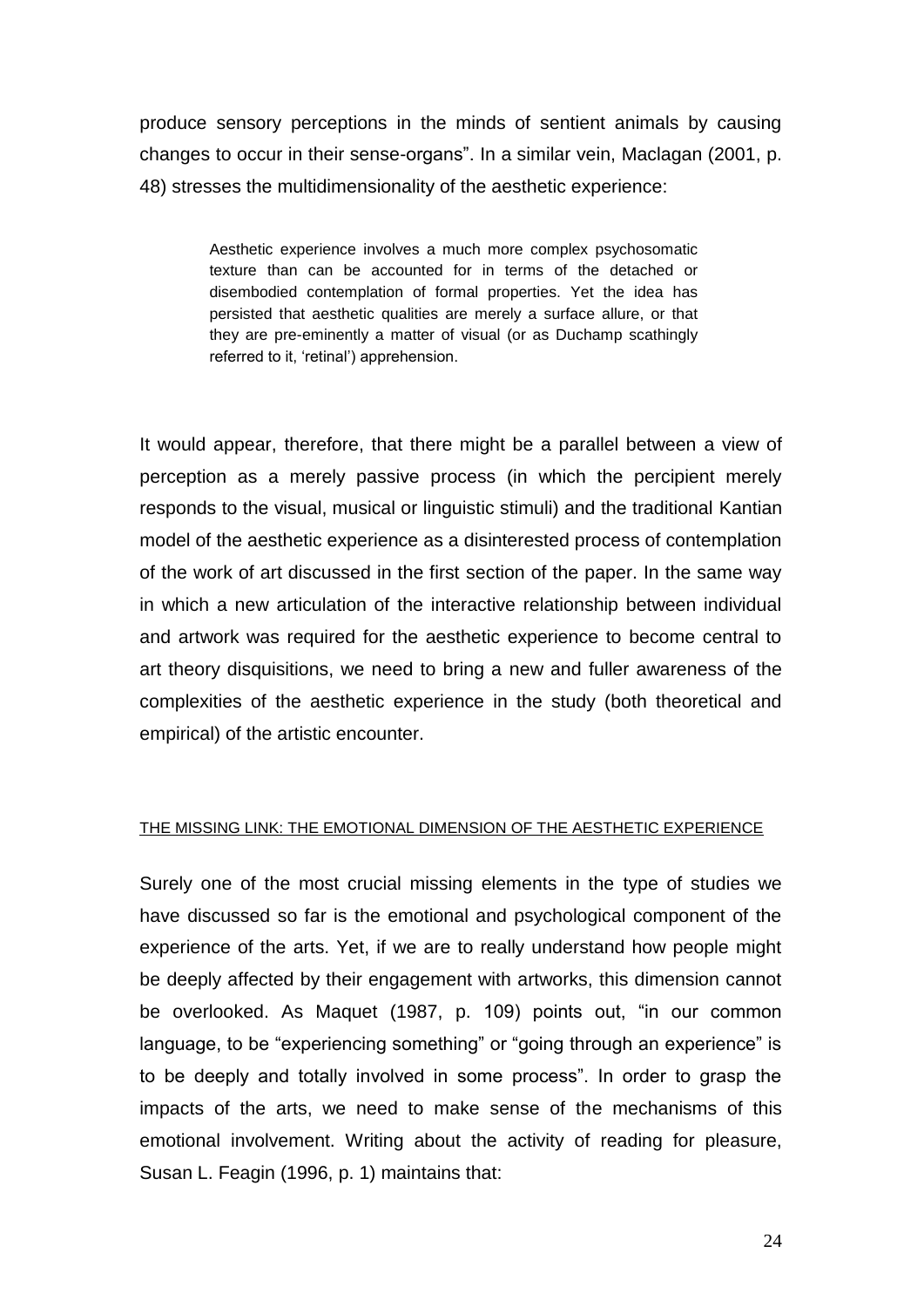To appreciate a work is not merely to recognize *that* a work has certain properties, aesthetic qualities, or artistic virtues, not merely to be able to recognize what it is about a work that gives it these qualities or its value. To appreciate a work is, in part, to get the value out of it, and "getting the value out of it" involves being affectively or emotionally moved. It is to experience the work in certain ways; it involves reading "with feeling".

Similarly, Poet Laureate Andrew Motion, in *Poetry in Public* (2000, p. 2) highlights the centrality of the emotional dimension to the activity of reading poetry for pleasure:

> Poetry is vitally, though not uniquely, an art that depends on solitary reflection – solitary in the way that it is meditated and created, and also solitary in the way that it is mediated and received.

> That's to say, the relationship between a poem and its reader is always one-to-one, even when that poem is being recited to a room full of people. We receive it individually, interpret it through the filter of our own individual memories and expectations, and recognise its power as being inseparable from our deep feelings. Indeed, this sense of how a poem connects with our emotional selves is the crucial validating element in our response. Poems are a hot-line to our hearts, and even when we pass on our reading-pleasure to others in the familiar language of appreciation, or in the more rarefied language of academic discourse, we forget this emotional power at our peril. Poetry is always a primitive and visceral thing, however it might be surrounded with various kinds of sophistication.

Inevitably, however, the consideration of the emotional dimension of the aesthetic experience complicates the study of the individual's encounter with the arts<sup>25</sup>. As we have discussed elsewhere (Belfiore & Bennett, 2008; Belfiore, 2006), engagement with the arts is likely to have effects and impacts

 $25$  This is partly because, as Maclagan (2002, p. 12) shows, the nature of 'feeling' is itself most complicated: "The word is both a noun and a verb, referring to processes of sensation or exploration, as well as to emotion as one possible result of such processes. We do not in fact always know which comes first, the perception or sensation, or the emotional response. Academic psychology may find it convenient to assume that one is stimulus and the other response; but it is often hard to tell whether a particular feeling makes us tune into a specific sense impression, or whether the latter somehow prompts the former. There may be an elusive truth embodied in the fact that the word 'feeling' refers to both a process and to its result".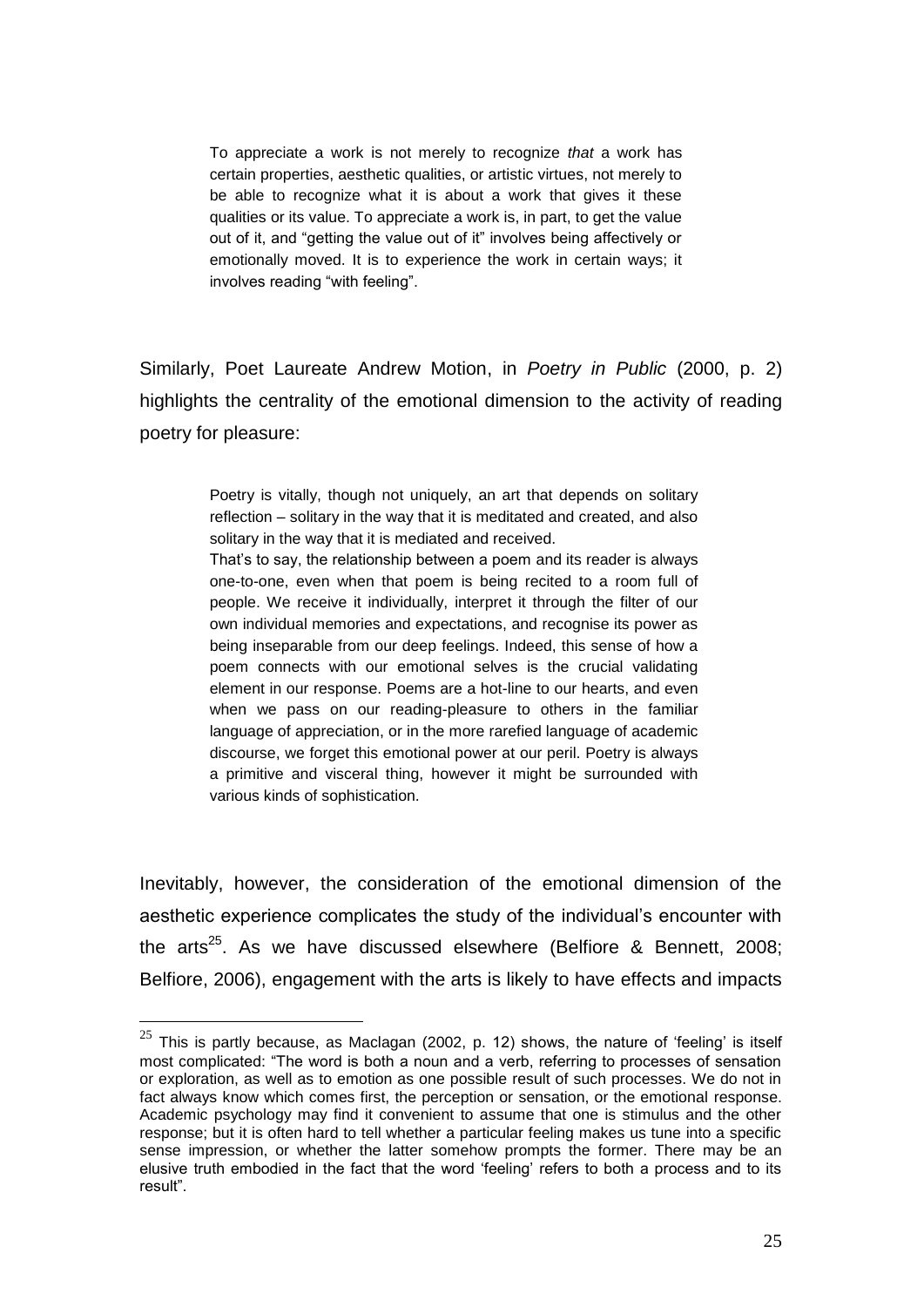which might take place at the unconscious level, thus making them difficult to study in an experimental setting where people are asked to verbalize and explain their responses to the arts. Any attempt to investigate empirically the aesthetic experience is therefore inevitably going to explore only its conscious aspects and will result in a fragmented and incomplete reconstruction of what it feels like to have an aesthetic experience and the range of effects it can have. Moreover, the idea itself of an individual discussing what it 'feels' to enjoy the arts is fraught with difficulties. Peter De Bolla (2001) raises an important point about the difficulty of expressing the aesthetic experience verbally. He further suggests that this linguistic stumbling block, this 'mutism', might indeed be the most typical and common reaction to engagement with the arts. In Bolla's (*Ibid.*, p. 4) own words:

I believe this "mutism", the sense of running out of words or not knowing how or where to begin speaking in the face of the artwork, to be the most common initial response to works of art […]. Almost as common is the sense that any attempt at verbalizing a response to an artwork diminishes the experience or even destroys it. […] A reason for this "mutism" is sometimes given within the technical literature on aesthetics: since, it is claimed, affective experiences do not lie within the realm of the cognitive, there is nothing, as it were, to communicate. The only language that might be appropriate is that of interjection or exclamation – the ah! of surprise. This observation is also sometimes connected to a theoretical elaboration of the concept of art. According to this way of seeing things, the very definition of art is tied to this inarticulacy.

Bolla's suggestion seems to be confirmed by the empirical research undertaken by Peter Eversmann (2004), who has attempted to adapt the model of the aesthetic experience developed by Csikszentmihalyi and Robinson (1990) for the visual arts to the theatrical experience. In order to do this, Eversmann conducted extensive interviews with theatregoers of different ages and varying degrees of familiarity with the theatre. He reports that one of the main difficulties encountered in the process of data collection was the interviewees' initial reluctance to talk about their theatrical experience.

De Bolla (2001, p. 4) goes on to suggest that our struggle to find an appropriate means of articulating our response to the arts might have less to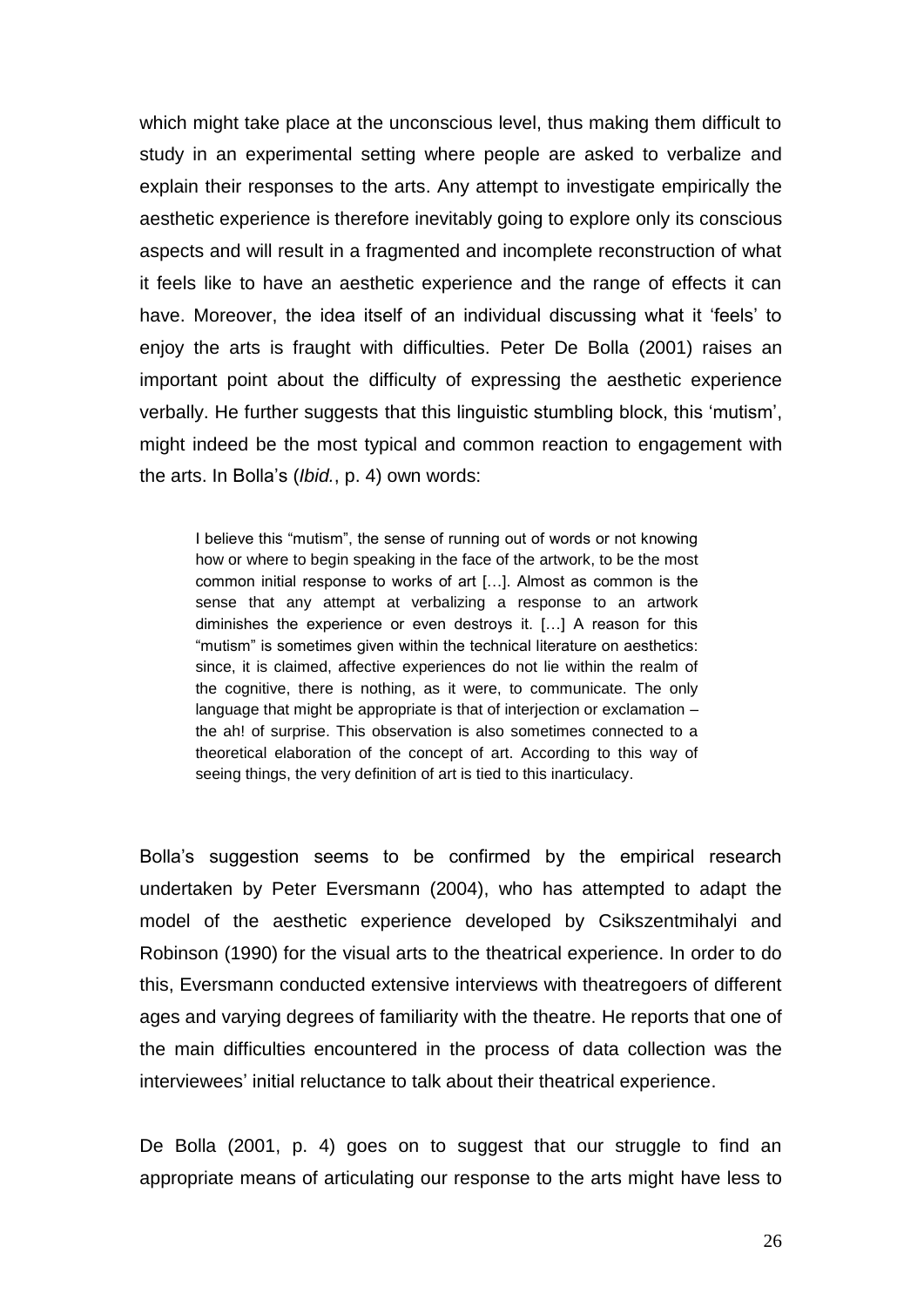do with the dynamics of the interaction between person and artwork and more to do with the shortcoming of our language:

But what if this were not the case? What if this "mutism" were *merely* the result of a fault in our language – the lack of a lexicon for dealing with such experiences – and not a constitutive aspect of arts as a category?

De Bolla (*Ibid.*, p. 14) argues that our limited understanding of the artistic experience might ultimately be a result of the fact that "for many if not most people a certain embarrassment is associated with our attempts to break in upon the affective moment". The incapacity of our scientific and academic language to deal with the emotional sphere would therefore merely reflect this reluctance to explore in detail our affective life<sup>26</sup>. Arthur C. Danto (2003, p. 132) agrees and points out that "[w]e need only think of quite ordinary works and what they mean to us to realize how inadequate most of what is written and taught about art is for explaining how this [the transformative power of art] happens". Could it be, then, that affective responses to works of art are under-researched because they necessarily require the use of a lexicon of emotions and feeling with which academic language and discourse are fundamentally uncomfortable?

A similar point had already been made in 1929 by the literary critic I. A. Richards (1929, p. 217), who suggested that we enjoy a very sophisticated logical language that allows us to effectively elucidate the intellectual meaning of the literary works we read. When it comes to feelings, however, our capacities for introspection prove much feebler:

 $26$  Eversmann (2004, pp. 150-1) agrees with De Bolla when he suggests that the reluctance to discuss the theatrical experience he observed in his respondents might be linked to people's disinclination to confide their private feelings and emotional reactions to strangers. Yet, he also suggests that his interviewees, many of whom worked in the theatre sector in various capacities, might be more comfortable discussing the economics of producing and touring theatrical performances, about marketing or programming decisions rather than their own response to theatre. This might be, perhaps, according to Eversmann (*Ibid*.), because "the function and impact of theatrical events get relatively little attention in the ongoing discourse within the theatre world".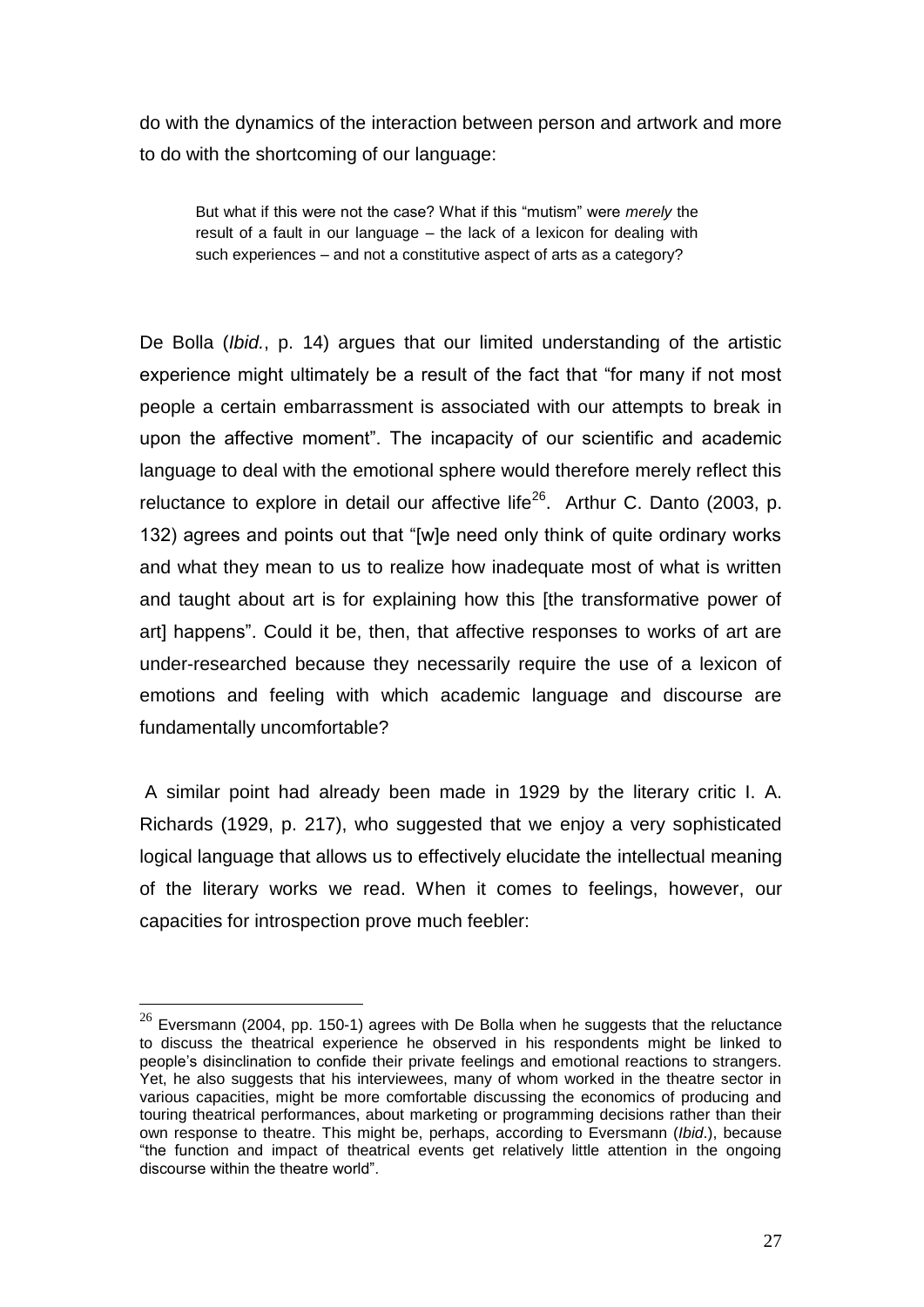For handling feelings we have nothing at all comparable. We have to rely upon introspection, a few clumsy descriptive names for emotions, some scores of aesthetic adjectives and the indirect resources of poetry, resources at the disposal of a few men only, and for them only in exceptional hours. Introspection has become a byword, even where intellectual and sensory products and processes are concerned, but it is even more untrustworthy when applied to feelings. For a feeling even more than an idea or an image tends to vanish as we turn our introspective attention upon it. We have to catch it by the tip of its tail as it decamps. Furthermore, even when we are partially successful in catching it, we do not yet know how to analyse it.

Indeed, despite the 'emotional turn' which is supposedly taking place in a wide range of disciplines (Wood & Smith, 2004, p. 534), a profound distrust for emotions runs through Western culture, ranging from Plato's suggestion that they originate from the soul's baser part to Darwin's contention that, in human adults, the emotions are little more than an obsolete residue of the evolution and growing up processes (Oatley & Jenkins, 1996, p. 38)<sup>27</sup>. This might go some way towards explaining why, until quite recently, "within research in psychology emotions have been relatively neglected" (*Ibid.*, p.  $xxiii)$ <sup>28</sup>. A possible reason for the reluctance of academia to engage seriously with emotions is suggested by human geographers Anderson and Smith (2001, p. 7), who argue that "thinking emotionally is implicitly cast as a source of subjectivity which clouds vision and impairs judgement, while good scholarship depends on keeping one's own emotions under control and others' under wrap". They further comment on the gendered nature of such view:

> Emotions are an intensely political issue, and a highly gendered one too. The gendered basis of knowledge production is probably a key reason why the emotions have been banished from social science and most other critical commentary for so long. This marginalization of emotion has been part of a gender politics of research in which

 $27$  Despite his disparaging view of emotions, Darwin is credited with one of the earliest attempt in modern science to catalogue the full range of human emotions (Denzin, 1984, p. 3)  $^{28}$  This suggested neglect of emotions has not been limited to the psychological sciences. As Anderson and Smith (2001, p. 9) point out, "social relations are lived through the emotions, but … the emotional qualities of social life have rarely been made apparent within the lexicon of social research".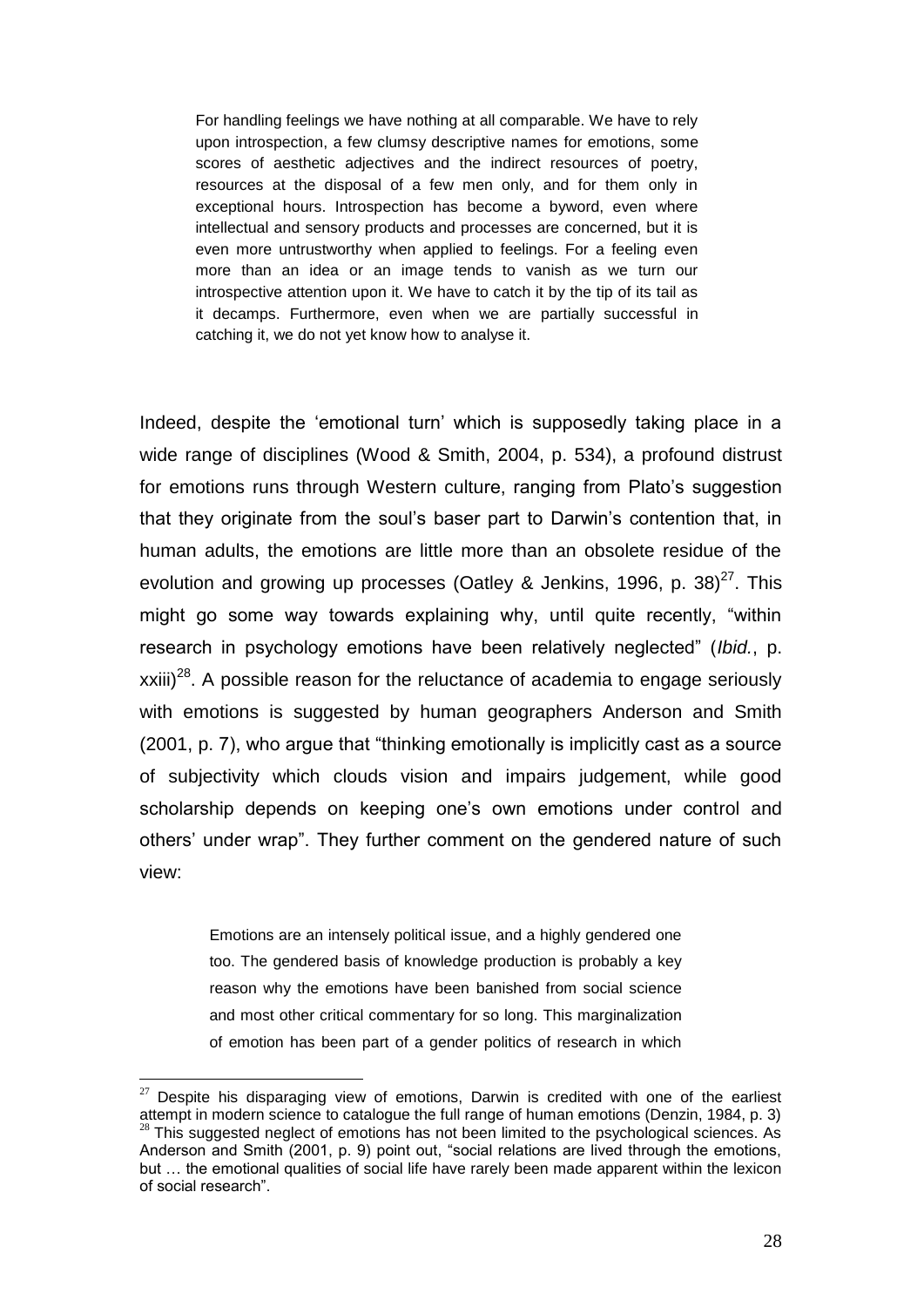detachment, objectivity and rationality have been valued, and implicitly masculinised, while engagement, subjectivity, passion and desire have been devalued, and frequently feminized.

Even when emotions are considered worthy of academic enquiry, however, their exploration is fraught with difficulties. As Parkinson (1995, p. 4) explains, such difficulties revolve around the possibility of the very identification of such entities as emotions:

> 'Emotion', to be sure, is a word used in psychological discourse as well as in everyday conversation, but this does not mean that there is a simple object, event or process that is referred to whenever the word is used. Then again, it is not just a word either. Emotion is a concept, a social practice, a way of being-in-the-world.

Parkinson (*Ibid.*) further comments that "[m]any people assume that emotions are just intact and uncomplicated internal feelings, which are immediately distinguishable in terms of their felt quality". Needless to say, things are much more complex than that<sup>29</sup>, and indeed, the fundamental question 'what is emotion?' has been dominating modern psychological and sociological approaches to the study of emotions, engendering a broad spectrum of contrasting answers<sup>30</sup>. Hence the difficulty in studying emotions: since no emotional experience is ever experienced exactly in the same way a second time, inevitably the labels that both lay people and researchers apply to

 $29$  Unsurprisingly, Goldie (2000, p. 13) identifies in complexity one of the distinguishing characteristics of emotion.

 $30$  One of the first academic articles on the topic was penned in 1884 by Professor William James and pertinently entitled "What is an emotion?", and the academic debate on the very existence of emotions has been very lively ever since. A forceful negation of the usefulness of the notion of 'emotion' in intellectual and scientific enquiry has come from Elizabeth Duffy, whose 1941 paper on the topic opens with the following statement: "For many years the writer has been of the opinion that "emotion," as a scientific concept, is worse than useless". Duffy (*Ibid.*, p. 292) goes on to conclude: "I am aware of no evidence for the existence of a special condition called "emotion" which follows different principles of action from other conditions of the organism. I can therefore see no reason for a psychological study of "emotion" as such. "Emotion" has no distinguishing characteristics. It represents merely an *extreme* manifestation of characteristics found in some degree in all responses. If there is any particular point at which a difference in *degree* becomes a difference in *kind* this fact has not been demonstrated" (emphasis in the original).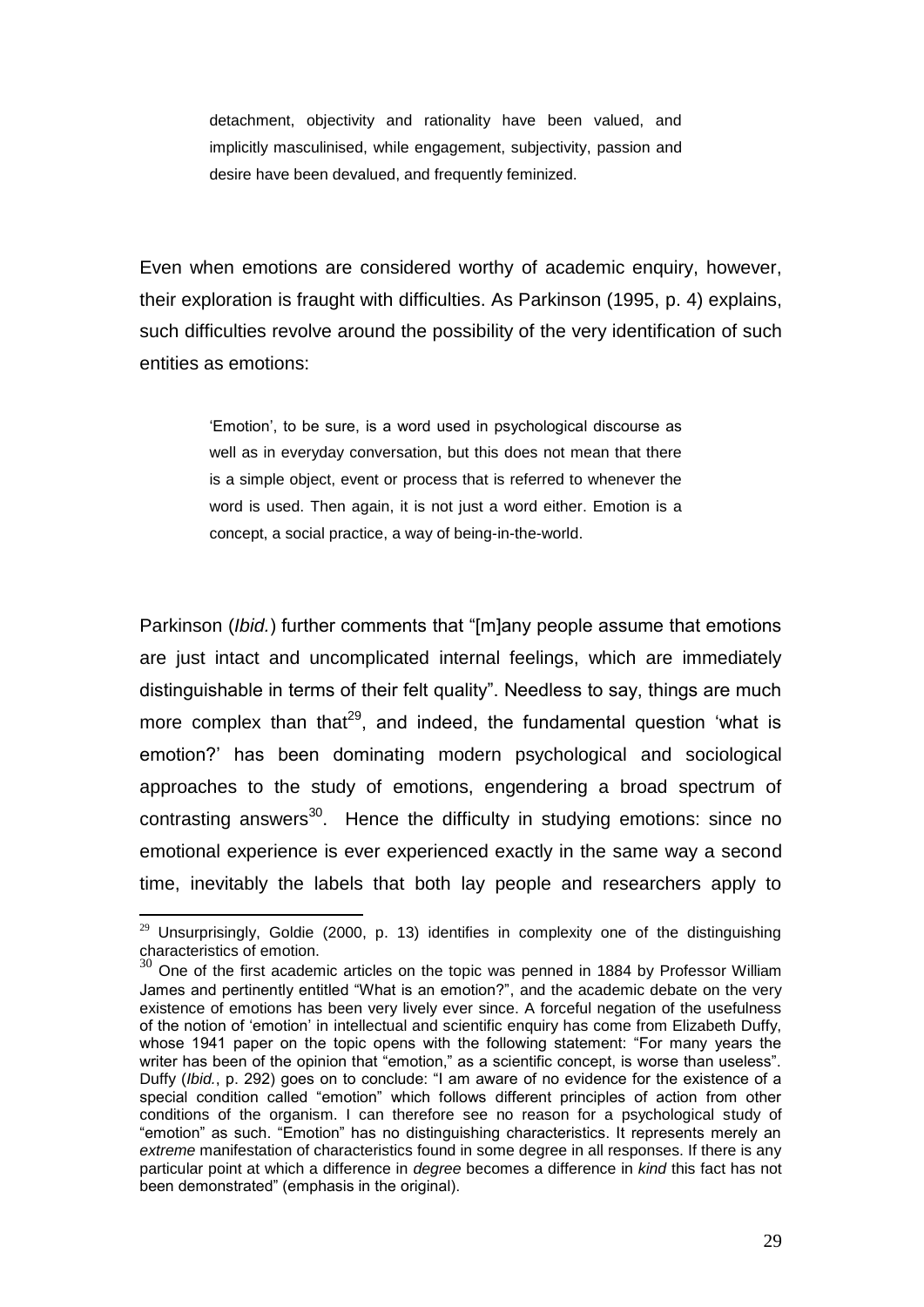emotional experience are always shifting and can be subject to multiple interpretations; effectively, "the meaning of a given emotion lies in the interpretations a person brings to it" (Denzin, 1984, p. 5). If we add to these considerations the effect that social and cultural norms have in shaping the formation and expression of emotions, we begin to get a sense of the complexity of this area of enquiry (Fisher & Chon, 1989; Kemper, 1981).

The challenge that the volatile nature of emotions poses for the researcher is arguably the reason why the academic world does not seem to have succeeded in providing a theoretical approach that can satisfactorily conclude the arguments briefly outlined above, thus making sense of and analysing adequately both feelings and emotions. Inevitably, despite growing attempts to harness the progress made in studying emotions to the study of the arts and their reception, we are still far from having a full grasp of the emotional dimension of artistic reception<sup>31</sup>. As the Professor of English Literature Christopher Butler (2004, p. 35) has recently pointed out in his book *Pleasure and the Arts*:

Emotions are not just difficult to list and to categorize for critics and clinicians; they are often very difficult to name, even as they occur in ordinary experience. We have a current, culturally determined, rather limited ability to *specify* the emotions we feel. This may just be due to the non-availability of a wide range of linguistic labels for particular feelings, and may be misleading.

This awareness of the shortcoming of reason in making sense of the emotional realm is indeed deep-seated in Western consciousness. As Csikszentmihalyi and Robinson (1990, p. 6) point out, it had already emerged in the seventeenth century, when Descartes - one of the key figures of the Scientific Revolution, who contributed to codifying reason as the most reliable tool for the attainment of true knowledge - also helped to show how little

 $31$  Examples of work that explores, from different disciplinary perspectives, the emotional dimension of artistic production and reception that were consulted as part of this research project are: the special issue of *Poetics* (Vol. 23, n. 1 & 2) devoted to the theme 'Emotions and Cultural Products'; Boruah (1988); Coplan (2004); Kivy (2006); the essays contained in Hjort & Laver (1997); Oatley and Jenkins (1996, 365-374); Yanal (1999); Wood and Smith (2004).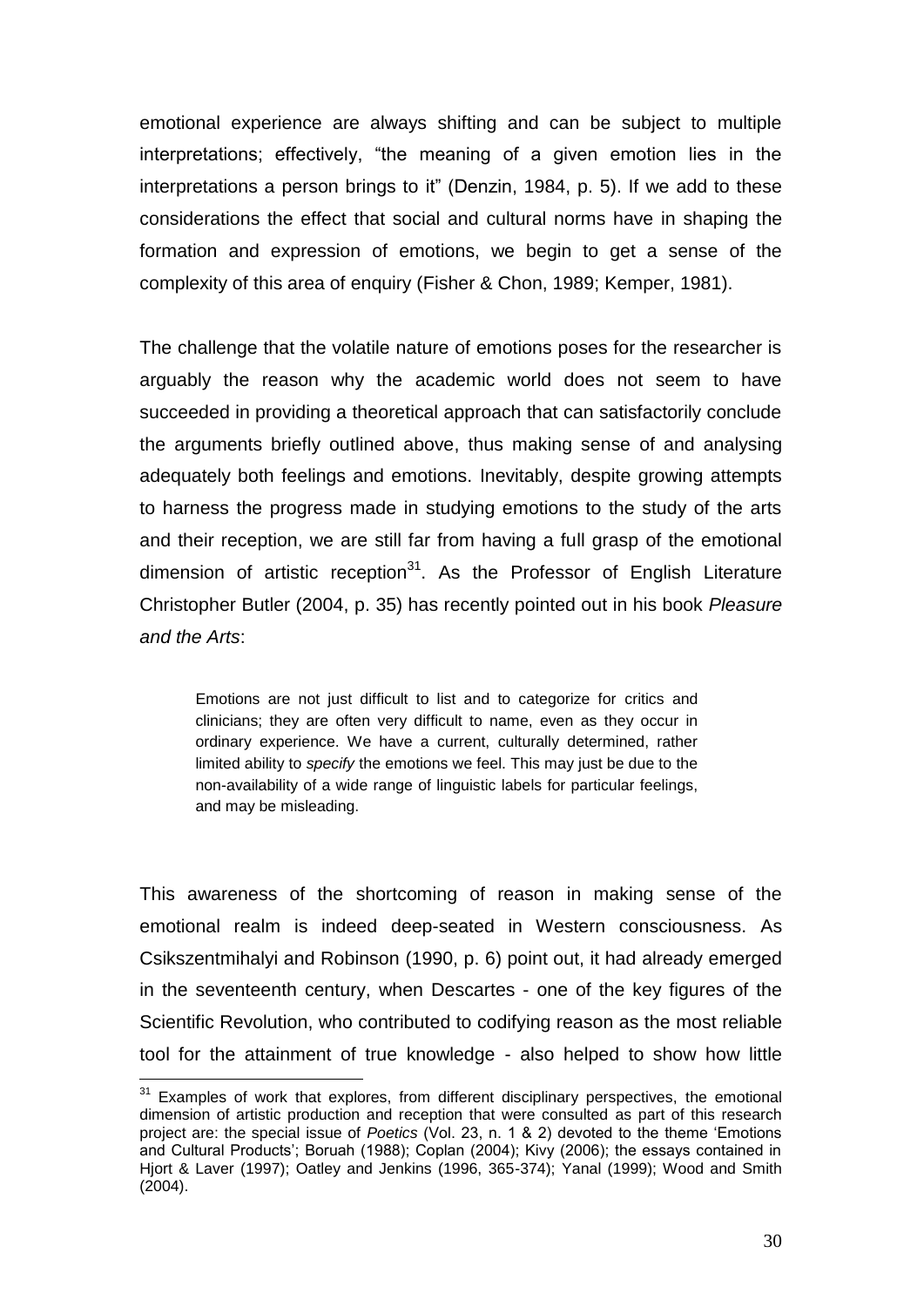about human experience reason could actually explain, and how strong a hold 'interior' emotions (*émotions interieures*) had on us (Averill, 1996, pp. 24- 5).

## IS THE AESTHETIC EXPERIENCE UNKNOWABLE?

If we accept the view that our capacity to analyse and understand, by a process of introspection, our own feelings and emotions is indeed so limited, then we must also accept that the possibility of understanding and studying other people's feelings and the emotions aroused in them by their engagement with the arts might just be beyond our grasp. The idea that other people's feelings and experiences might ultimately be unknowable has indeed been made. Virginia Woolf claimed that "[w]e do not know our own souls, let alone the souls of others. Human beings do not go hand in hand the whole stretch of the way. There is a virgin forest in each, a snowfield where even the print of birds' feet is unknown" (cited in Carey, 2005, pp. 23-4). American philosopher Robert Nozick (1968, pp. 42 ff.) maintains that unless we were able to build and use 'an experience machine' that could recreate other people's perceptions for us, the possibility of imagining how people's experiences feel 'from the inside' remains irrevocably utopian $32$ .

More recently, John Carey (2005, p. 23) has expressed scepticism about the possibility of comprehending our fellow humans' inner world, let alone study their response to art:

… we have no means of knowing the inner experience of other people, and therefore no means of judging the kind of pleasure they get from whatever happens to give them pleasure. A very little self-examination will tell us that the sources of our own pleasures and preferences are by no means apparent, even to us. In each of us there is an undiscovered country.

<sup>&</sup>lt;u>.</u>  $32$  In fact, Nozick (1968) goes on to argue that even if such an 'experience machine' existed, there still would be much of other people's inner world of experience that we would be unable to grasp.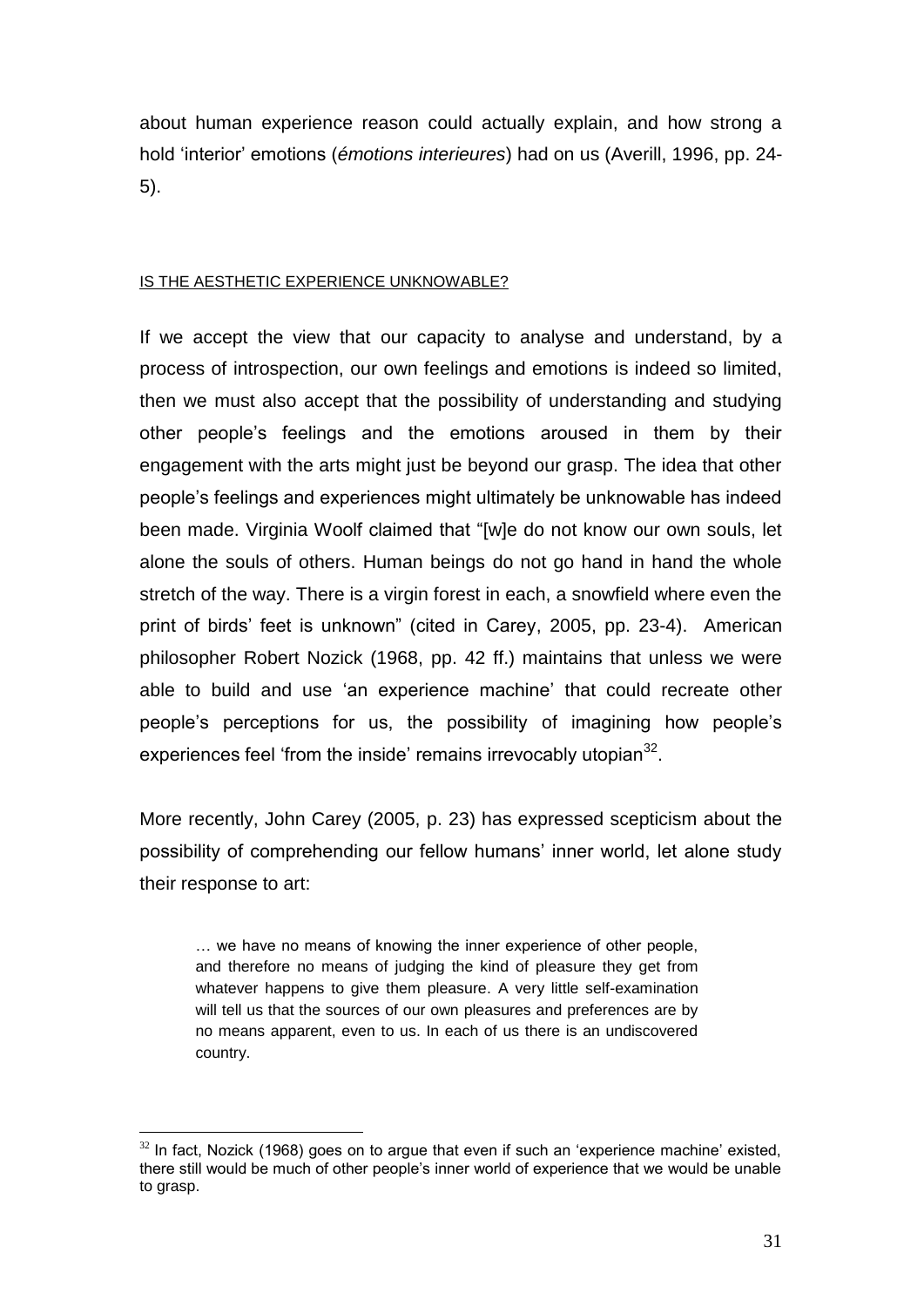In Carey's (2005, p. 48) opinion, then, "the inaccessibility of other people's consciousness, and the variability of personal responses to artworks, makes all statements about art's emotional effects suspect". Interestingly, denials of our capacity to penetrate other human beings' experiences have come from humanists, philosophers, literary writers and scientist alike. Experimental psychologist Robert L. Solso (2003), for instance, underlines the subjectivity and therefore non-communicability - of our perceptual experience, of the arts as well as of all other aspects of human life. Whilst we share the same physical perceptual systems and processes, and whilst, as humans, we have enough in common to be able to broadly agree about what might be represented in a painting or a dramatic performance, what we make of such representation remains inevitably subjective and thus personal: "Because individual perceptual-cognitive experiences differ for each of us, specific interpretations of art are subjective" (*Ibid*, p. 150).

Csikszentmihalyi and Robinson (1990) come to a similar conclusion in their elaboration of a theoretical model to explain the aesthetic experience. They advocate caution in making generalisations about people's response to the arts:

… if we expect the aesthetic experience to be a single universal reaction, like the blinking of the eyelid under strong light or the sensation of sweetness at the taste of sugar, then there is no aesthetic experience. But very few human experiences are that simple. Most events in consciousness are built from culturally defined contents as well as from personal meanings developed throughout an individual's life. Thus two persons can never be expected to have the same experience, and the farther apart in time and place they are, the more the details of the two experiences will differ (*Ibid.*, p. 17).

So, must we conclude that the aesthetic experience is ultimately unknowable and impossible to study? Such a view in fact seems excessive. We would rather suggest that the aesthetic theories discussed in part one of the paper might hold the key to a more constructive view of the aesthetic experience and our powers to comprehend it. If we look back at the view put forward, as we have seen, by Picasso and Sartre among others and according to which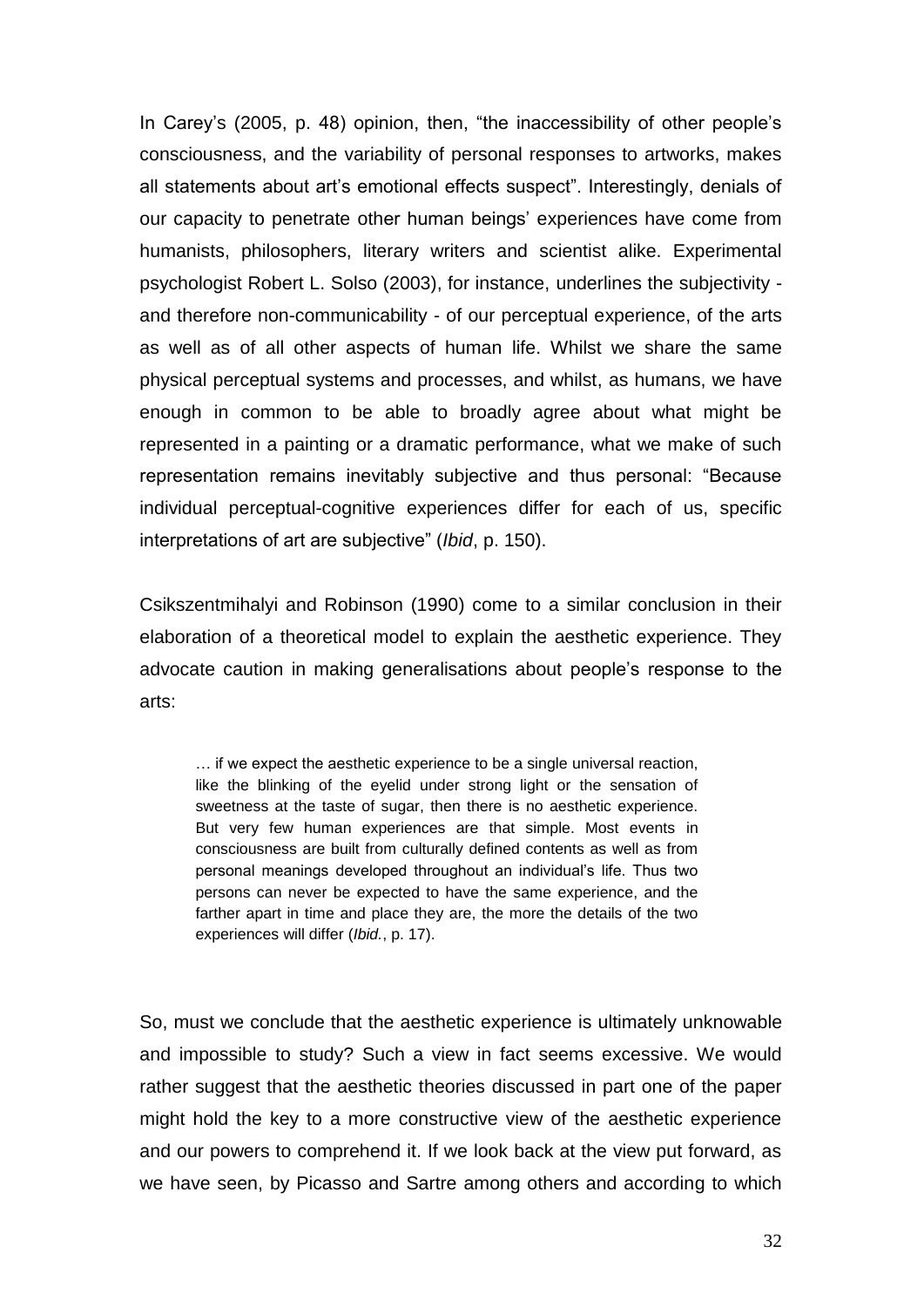the aesthetic experience can be understood as the coming together of a person and a work of art, the possibility is opened up for the study of the interaction between the two. If we are to understand the interaction between individual and artwork that produces the aesthetic experience, we need to know more about the artwork and the mechanisms through which it engages people, and we need to know more about the individual people that encounter that particular work of art at a particular time in their lives and at a particular time in history. We might never be able to fully grasp the aesthetic experience in its entirety, or to account for the interplay of conscious and unconscious impacts of engagement in the arts. In other words, we might never be able to *know* and describe what 'it feels like' for a certain individual to engage with the arts as if we were able to put ourselves through an experience machine. Yet, we would argue, a better understanding of the factors that shape the encounter between individual and work of art would shed some light on the nature and potential impacts of that encounter.

The third and last section of the paper presents our suggested 'determinants of impacts' and identifies different groups of factors that can be plausibly expected to mould the aesthetic response, thus influencing the possibility that it may (or may not) result in long-lasting transformations.

# **Part Three: Factors that shape the response to the arts**

Before moving on to discussing the categories of factors that are likely to affect people's response to the arts it is important to discuss two features of the aesthetic experience that need to be understood and taken into consideration if we are to move towards the elaboration of more rigorous methods of arts impact assessment.

The first point that needs to be considered is that, as we have already seen, the encounter with the work of art is always a historical occurrence, both in the sense that it occurs at a historical time where certain socially-determined type of responses might be more acceptable than others, and also in the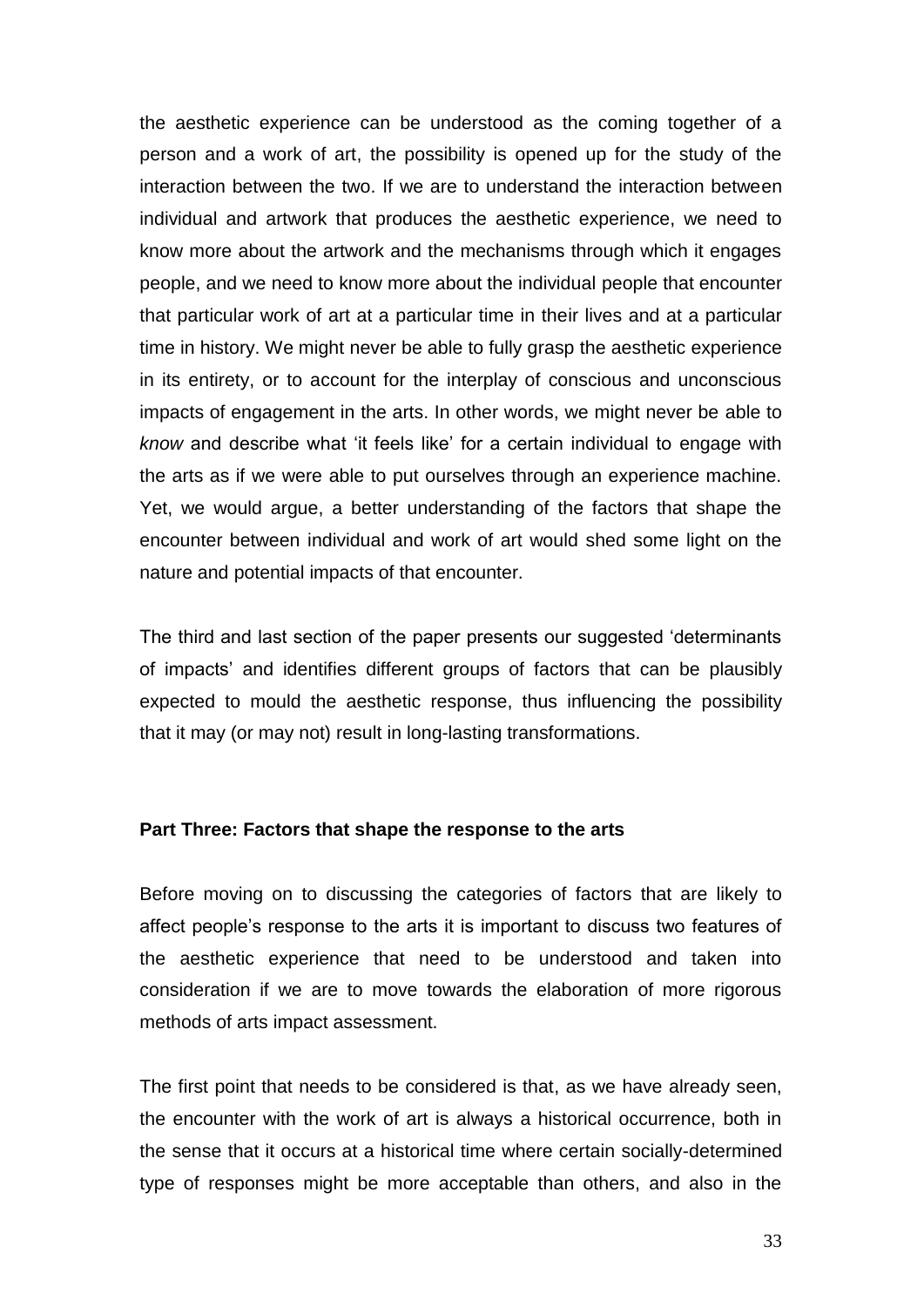sense that it happens at a specific  $-$  and unrepeatable  $-$  point of the individual's personal history<sup>33</sup>.

# THE HISTORICAL DIMENSION

1

It is important to bring to arts impact assessment the awareness that the type of response generated by a certain art form or specific art works is affected by the social norms that dominate in the locality and at the time in which the aesthetic encounter takes place. This point is clearly elucidated by James Elkins' (2001) fascinating book on crying in front of paintings, *Picture & Tears*. The starting point of Elkins' intellectual journey is the observation that, in our present society, it is perfectly acceptable to cry at the theatre, or when reading a novel or watching a film. Yet, crying in front of a painting is not considered a typical response to a work of pictorial art. Nevertheless - in spite of what Elkins refers to as our contemporary 'lack of intensity' when observing art (p. ix) - in the past, crying in front of art was considered quite a normal reaction, as demonstrated by the collection of anecdotes contained in his book. As he himself (*Ibid. ,*p. x) explains:

> It turns out that viewers cried in front of paintings in the Middle Ages and early Renaissance, and again in the eighteenth century, and again in the nineteenth, each time for different reasons and with different pictures. Few centuries, it seems, are as determinedly tearless as ours. Some people still do cry over paintings – a small group, nearly invisible in the masses of unmoved museum visitors.

 $33$  Things are further complicated by the fact that for certain activities - such as, for instance, reading for pleasure - temporality is built into the experience. Feagin (1996, p. 31) points out that literary appreciation is a temporally extended activity: "one progresses through a novel sequentially, and readers are only gradually exposed to various structural features, plot developments, and revelations of characters. […] The fact that reading takes time structures the very possibilities inherent in (and the values of) our involvement with and experience of the medium – in short our appreciation of it". John Tulloch (2005, p. 7) makes a similar point with regards to theatrical performances, when he maintains that "an audience participates in a performance processually, across a changing temporality before, during, and (sometimes long) after the performance".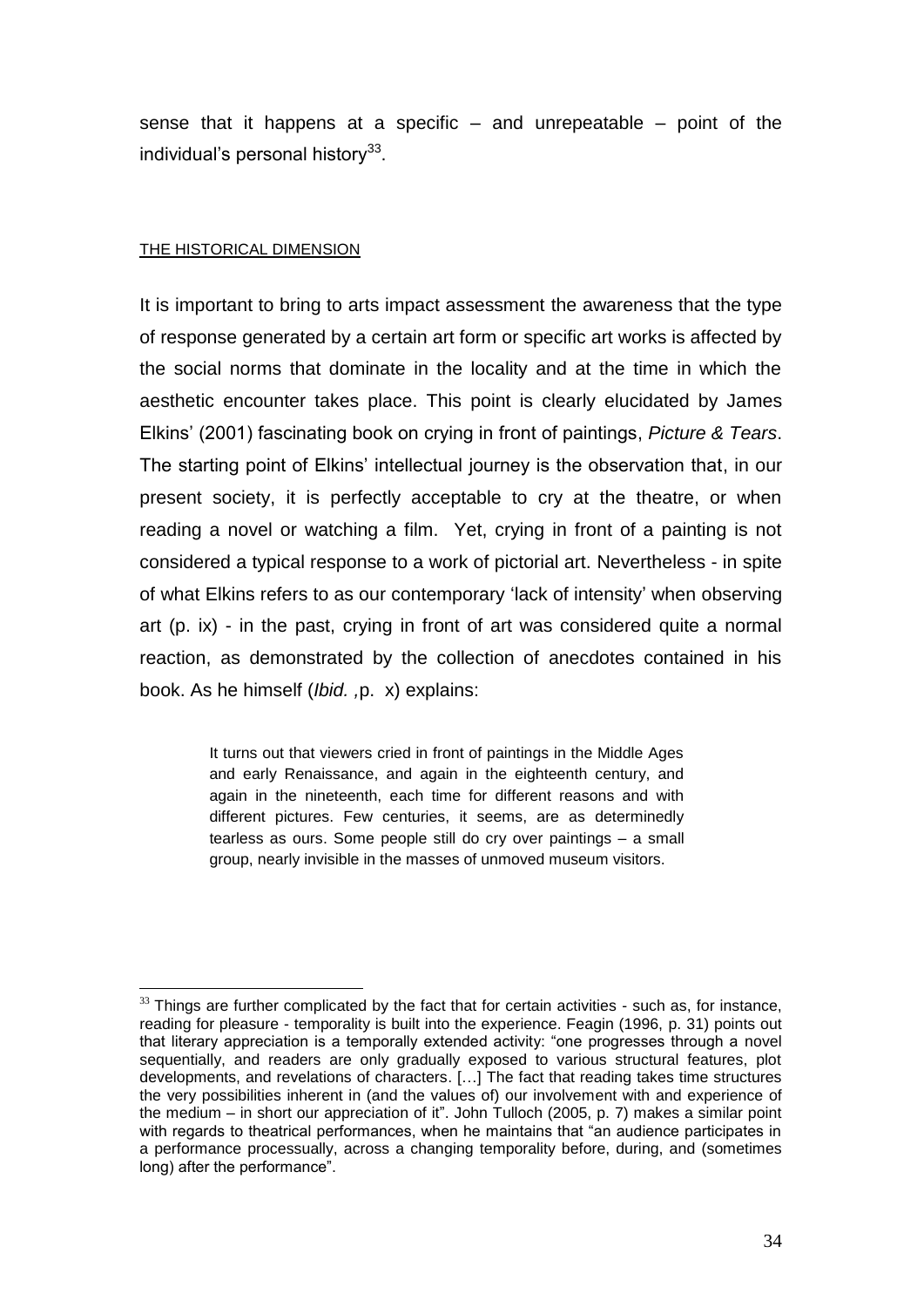Elkins's work undoubtedly forces us to refrain from taking the exterior signs of the response to art as a clear indicator of the intensity or nature of the inner aesthetic experience. Indeed, if we agree that our response to a work of art happens within a framework of 'acceptable behaviour' that is determined by the culture and the historical time in which we live, we will then need to conclude that crying or staying dry-eyed in front of a painting is not necessarily a marker of the intensity of the aesthetic experience. Is there any evidence that modern museum audiences are less moved by the beauty of a Renaissance painting than sixteenth-century arts lovers just because they do not express the emotions instigated by the picture through tears? Probably not; yet considerations of the historical dimension of each and every individual's encounter with the arts reminds us of the difficulty of truly capturing the ways in which the arts affect people. As Susan Bennett (1997, pp. 86ff.) points out with regard to theatrical audiences, people respond to theatre on the basis of "culturally and aesthetically constituted interpretive processes<sup>34</sup>, which we need to understand in order to grasp the audience's experience. Brian Rosebury (2000, pp. 76-7) poignantly encapsulates the crucial historical dimension of the aesthetic encounter:

> … for each of us, objects of aesthetic attention subsist, like pearls in the ocean, in some part of a more or less rich and idiosyncratic imaginative medium, which though composed of common elements is unique for each of us because each of us is historically differently situated. [...] I maintain that aesthetic experience is historically contingent: each of us is situated at a unique point in space and time from which we imagine a personal and collective history, and our enjoyment of any object of aesthetic attention is capable of being influenced by associations, that is, by our locating it within some part of that imagined history<sup>35</sup>.

 $34$  It is also important to remember that, precisely in the same way in which responses to the arts are to a significant degree shaped by accepted socio-cultural norms, also the *study* of that response will take place within similarly constructed accepted notions of what the arts are and how they (and their effects) ought to be studied. For an interesting example of this, see Tompkins' (1980) historical review of changing notions of literature and literary response from Ancient Greece to the present day.

 $35$  Crucially, in the same way in which accepted responses to the arts are culturally and historically shaped, the art forms themselves are also determined by the culture and social norms of a certain historical period. See for instance, what Sparshott (1997, p. 122) says of dance: "Dance, if anything is, a culturally emergent entity. Even if there is dance in every society, and even if there are physical and social and psychological constants in human life that account for the universality of dance, what dance is in any culture or historical epoch is always something unique to its time and place, historically determined, conceptualized in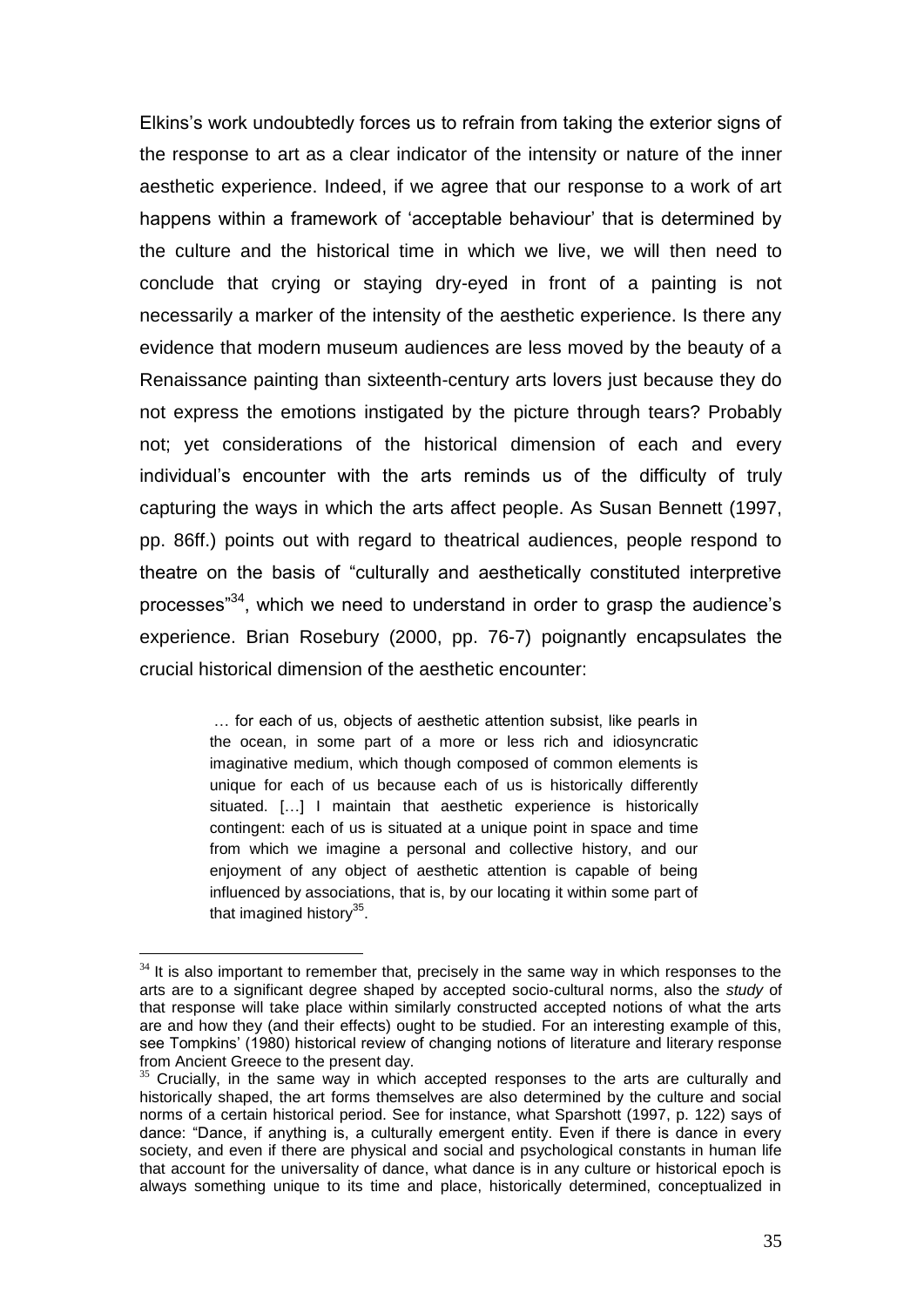Rosebury's words clearly underscore the importance of exploring the dynamics which make up each individual's personal and collective history and thus contribute to determining each person's reception of a work of art.

### THE IMPORTANCE OF MOTIVATIONS AND EXPECTATIONS

As we have just seen, cultural and societal norms are central to the understanding of the aesthetic response. However, equally important are the set of expectations and motivations that each individual brings to bear on the artistic encounter. Kreitler and Kreitler (1972, p. 257) maintain that, from a psychological perspective, expectations are key in the aesthetic experience, in that they have a direct influence on the individual's responsiveness to the artistic stimulus: the higher the level of responsiveness, the more emotionally involved he or she will become, and more involvement results in a heightened aesthetic experience.

As Parsons (1987, pp. 1-3) explains with regards to visual experiences, "people respond to paintings differently because they understand them differently. They have different expectations about what paintings in general should be like, what kind of qualities can be found in them, and how they can be judged; and these expectations deeply affect their response. Assumptions of this kind are often implicit, not consciously brought to mind". If we consider the case of reading novels, we will see that here too, expectations and motivations play a central role in the reading experience. First of all, behind any decision to spend some time in the company of a book is the central expectation/motivation that reading will be a pleasurable experience (Nell 1988, 8). Secondly, the individual's attitude towards the reading process will instigate a number of expectations that influence the reading act: whether one

<u>.</u>

ways inseparable from the ways and views of the dancers and their reference groups, and assigned meanings peculiar to the society and culture". Obviously, a similar case could be made for all other art forms and sub-genres.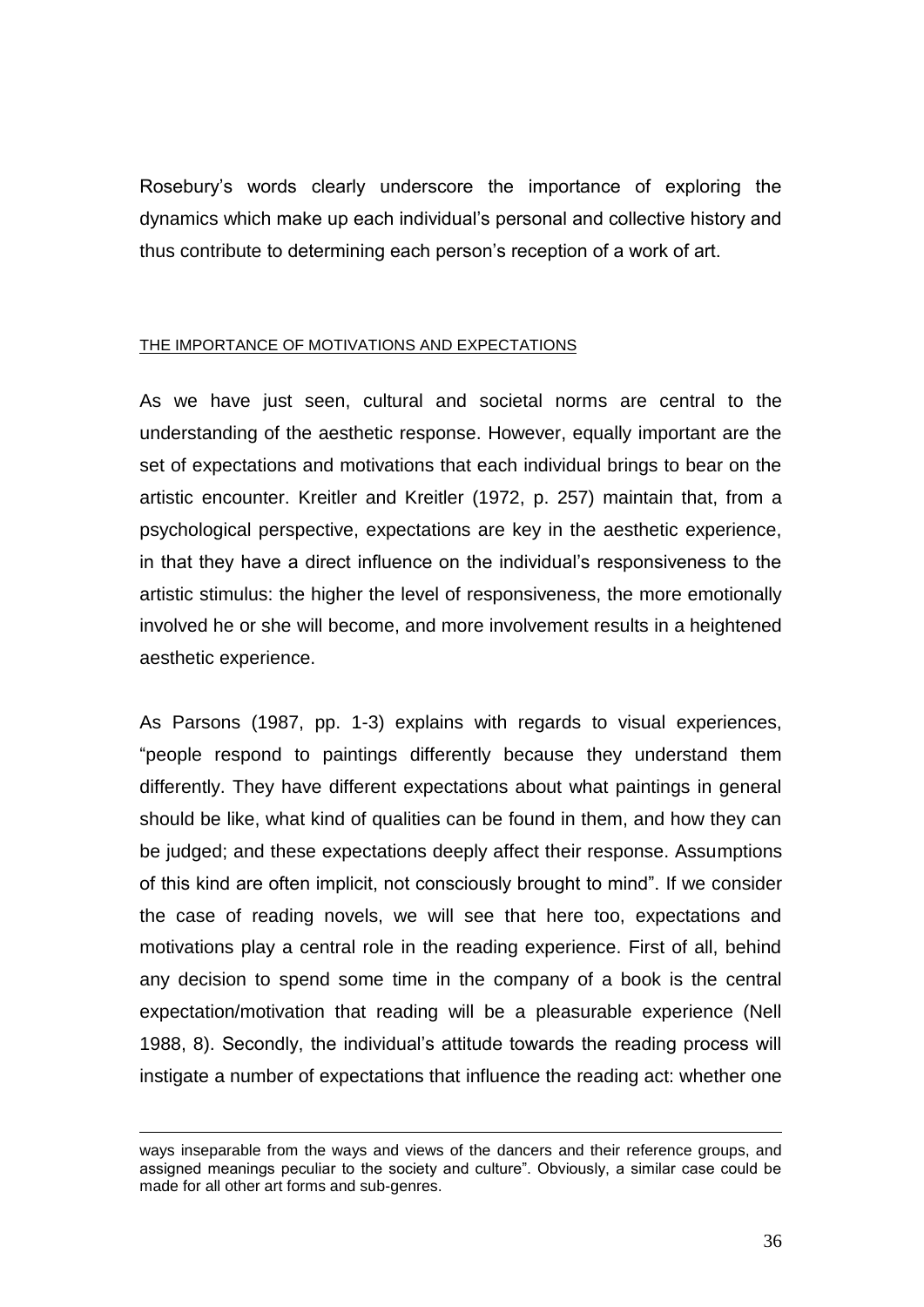is reading to seek information or purely for pleasure (or for both reasons) entails different expectations of the reading experience.

Most young people's encounter with works of literature are mediated by the school: surely whether one is reading a novel out of one's own initiative or as part of schoolwork – in other words, whether the novel represents a welcome pastime or an imposed chore – will make all the difference in the reading experience. Similarly, when reading in an educational context, expectations might be created by teachers and textbooks (Cole & Lindemann, 1990, pp. 13-5). Prior knowledge of the literature genre or the author's other work is also an important determinant of expectations, while parental attitudes towards reading have been found to influence significantly children's and adolescents' reading motivation (Baker & Scher, 2002; Van Schooten *et al.*, 2004). Even a book cover, or its title, can set the reader up with certain ideas of what the reading experience might be like and how to approach a book. As literary critic John Mullan (2006, p. 16) argues, taking Jane Austen's *Emma* as an example: "Even the most common and unremarkable kind of title, the bare name of a novel's central character, will tell us something in advance about how to read".

In her study of theatrical audiences, Susan Bennett (1997) discusses the features that contribute to the shaping of what she refers to as the audiences' 'horizons of expectations', which play a major part in determining the nature and the quality of the theatrical experience. She (*Ibid.*, p. 91) refers to a seminal study conducted in the early eighties by Anne-Marie Gourdon on French theatre. The research looks at various aspects of the audience's perception of performances, and identifies as key the expectations shaped by the place of performance, the history of the institution or company or director, the stage environment, and by the play itself. To this insight, Bennett (*Ibid.*) adds her own detailed analysis of the many factors that contribute to creating expectations in members of theatre audiences.

She draws particular attention to the notion of 'investment in the idea of event': whether an audience member lives in a remote rural community, and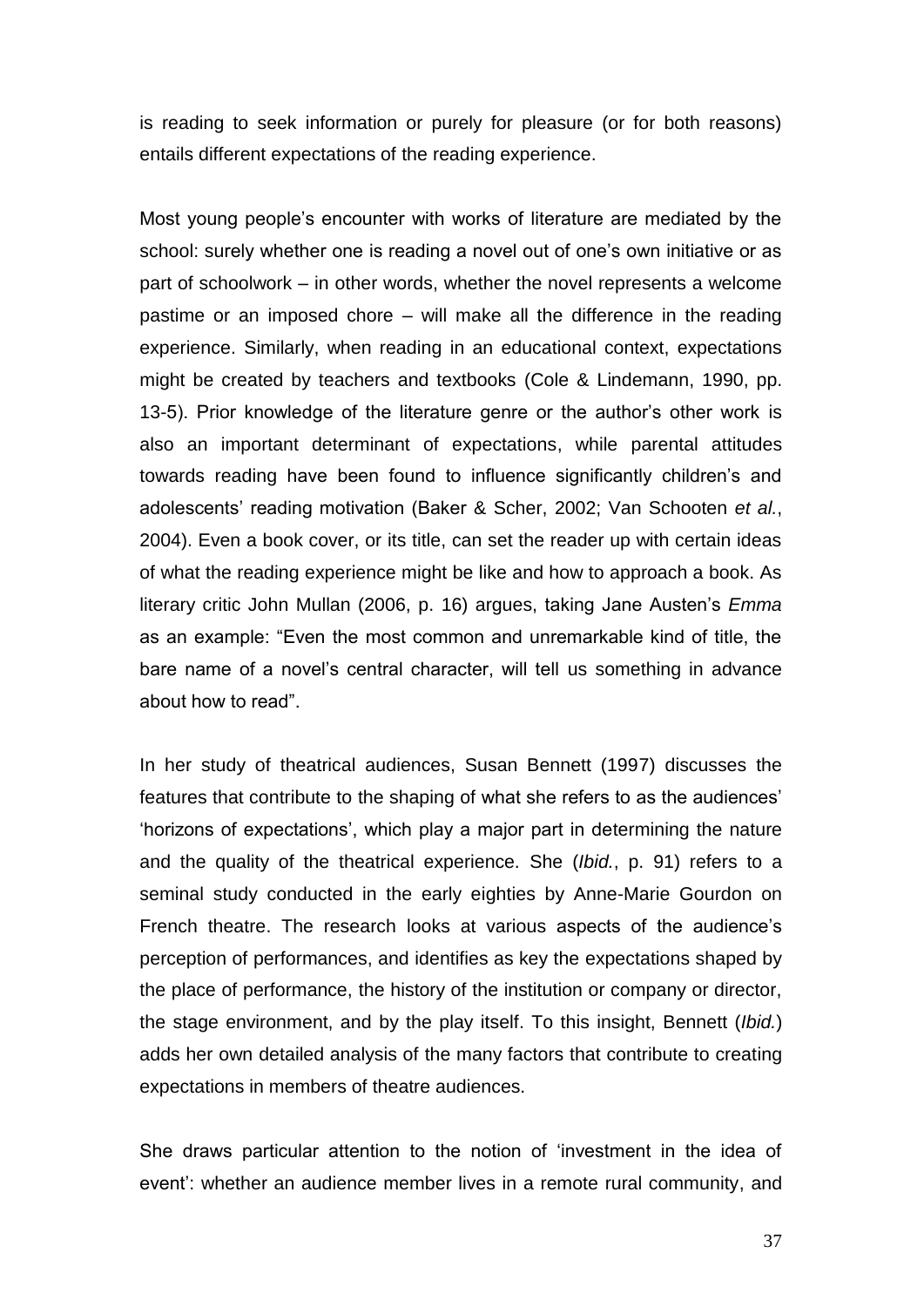therefore sees a theatrical performance as a rare treat, or whether he is an urban dweller for which a monthly show is a routine social ritual, will be crucial in determining expectations of the theatrical event. Whether an audience member attends a performance as a matter of regular habit, or whether the person in question is a tourist will also make a difference, for tourists tend to see the theatrical event in a much more glamorous light (*Ibid.*, p. 101). Similarly, the audience member at an expensive or star-studded production might approach the performance with a sense of excitement and anticipation that might not occur for a performance of the local touring company: "audiences are prepared to pay for (and indeed then expect) a special kind of theatrical event when icons of the profession are involved" (*Ibid.*, p. 100). Theatre critics might also have a role in shaping the reception of a theatrical performance: empirical evidence from the Netherlands would seem to show that negative reviews especially can have a strong affect on the audience's perceptions of a performance (Boorsma & Van Maanen, 2003)<sup>36</sup>. Logically, the extent to which a performance lives up to the audience's expectations (positive or negative) will also be a key aspect of the experience (*Ibid.*, p. 100).

The inevitable conclusion to be drawn from this discussion, therefore, is that no two spectators at a performance will bring with them the same set of expectations and motivations, and no two spectators will thus approach the theatrical event from the same standpoint. Any impact assessment exercise ought to be mindful of such differences and their implications.

## FACTORS THAT SHAPE THE AESTHETIC RESPONSE: A CLASSIFICATION

1

As mentioned in the introduction, the factors that are likely to mould the aesthetic experience, thus acting as 'determinants of impact', can be divided into three groups: those that are inherent to the individual who interacts with

 $36$  A plausible explanation of the reason why a negative review is likely to have a stronger impact on audiences that a positive one might be that negative information in general has more influence than positive information: "Negative information is more surprising, attracts more attention and it appears less ambiguous" (Boorsma & Van Maanen, 2003, p. 329).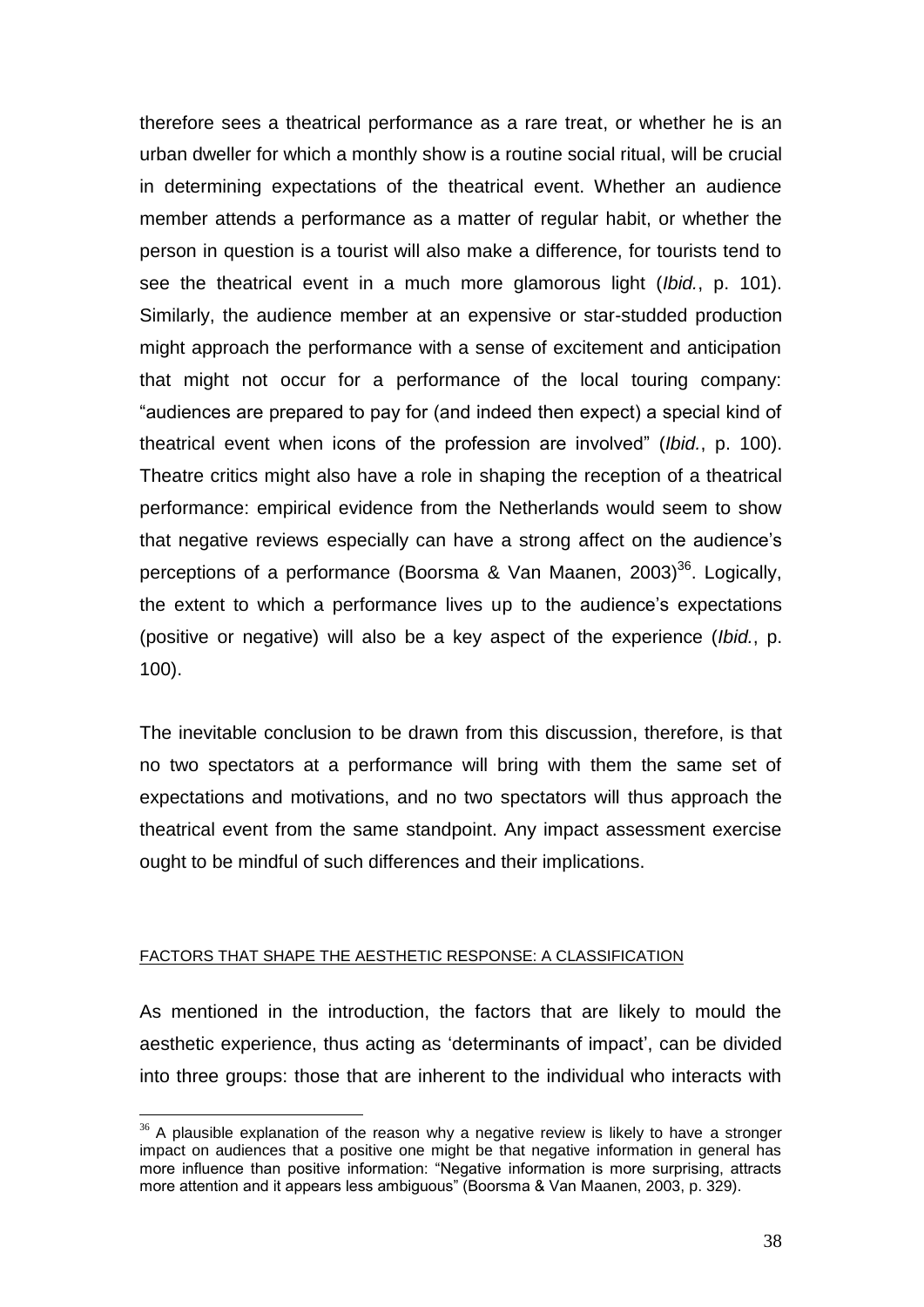the artwork; those that are inherent to the artwork; and those that are extrinsic to both the individual and the artwork, and which we might refer to as 'environmental factors'. The following section of the paper will present a discussion of each of them, although the primary focus of the analysis will be the exploration of the first group.

#### FACTORS THAT PERTAIN TO THE INDIVIDUAL

Earlier sections of the paper have discussed views of the aesthetic experience that revolve around the notion of the active engagement of the individual in shaping the work of art. If we accept this as our theoretical premise, then in order to understand what happens in the encounter between a person and an artwork, we must first understand how *that particular* individual engages with the work of art. As De Bolla (2001, p. 14) succinctly puts it, "[e]xperience is both *nachträglich*, known to us after the fact, and contaminated by the myriad filters through which we perceive and come to understand both the world and ourselves". It is precisely on the examination of some of these filters that this sub-section of the paper centres.

Our previous discussion of the historical dimension of the response to the arts and the impacts of motivations and expectations on how we approach artworks is predicated on the understanding that every human being is the result of a complex set of variables, of a unique combination of circumstances, life experiences, cultural and social conditioning, gender and sexual orientation. All of these factors, by shaping the subject that undergoes the aesthetic experience, effectively determine that person's response to art. If we want to grasp - and indeed measure - the power of cultural activities to produce social and psychological change, we need to research in greater details the role of each of these factors (and their interaction) in shaping reception. The factors that, we argue, can plausibly be expected to play a significant part in influencing expectation, motivations and responses to the arts are: age; gender and sexual orientation; cultural background; social class and cultural capital; emotional and psychological status. We will argue that, in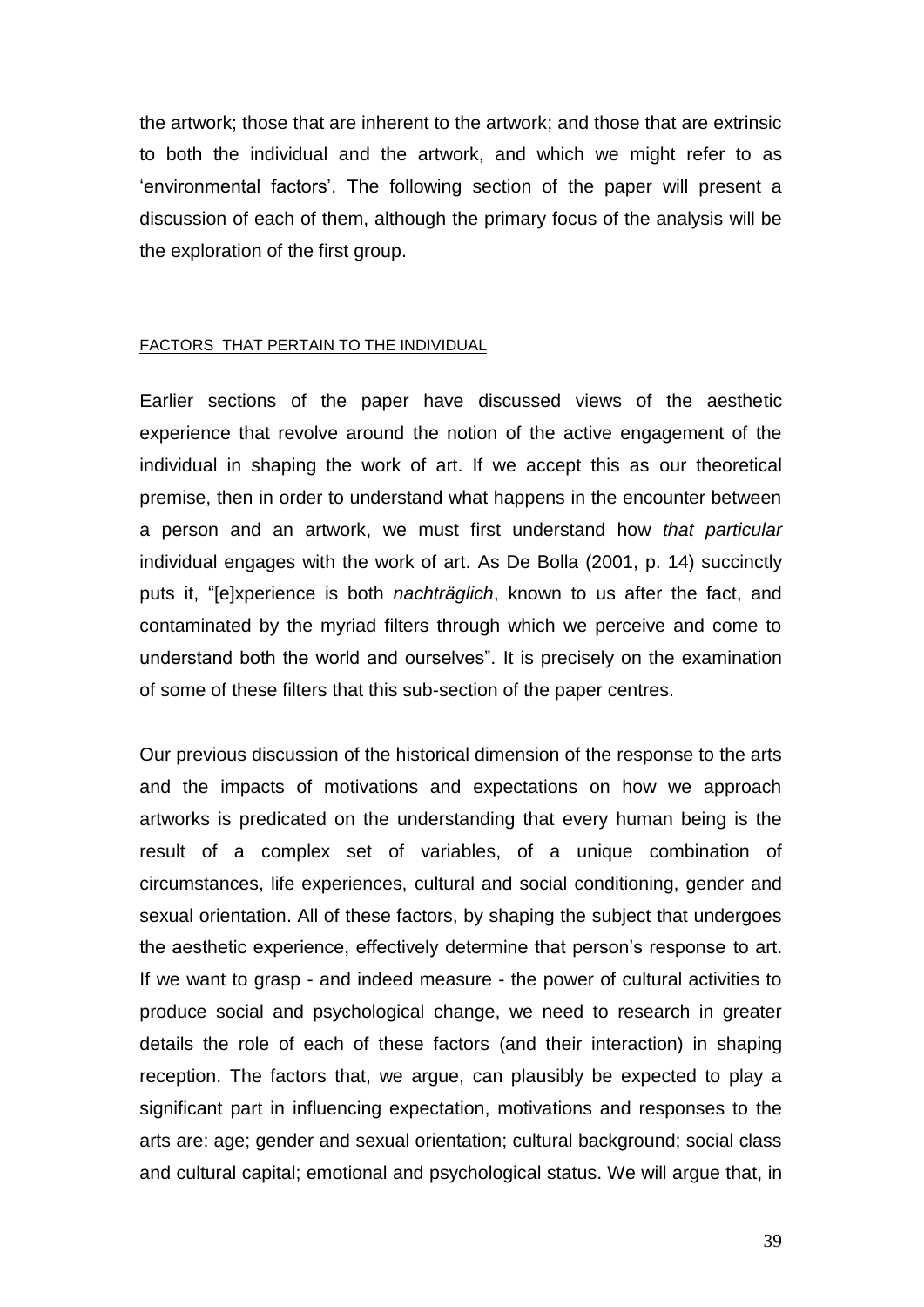order to capture the transformative dimension of the aesthetic encounter, a rigorous social impacts assessment method ought to account for these variables.

## AGE

1

As was noted above, the encounter with a work of art always has a historical dimension. Furthermore, if we accept that people develop over time and that, as time passes, individuals find themselves at different stages of personal development, then it seems plausible to suggest that - in the natural progression from childhood to adulthood - the developmental level of the individual will affect his or her response to the arts. Indeed, a number of different models of child development proposed by different scholars all seem to agree that different stages in children's cognitive development correspond to different modes of reception of the arts, and that these become more complex and sophisticated the more advanced the developmental level achieved (Fairchild, 1991; Parsons, 1987).

If we take for example a theatrical performance, the younger audience members are likely to react and respond differently to it than older, and therefore ostensibly more mature, spectators. This common sense assumption is confirmed by the study of theatrical audiences carried out by Swedish theatre scholar Willmar Sauter (2000), who has devised a method for the study of theatrical reception called 'talking theatre'<sup>37</sup>. He has found age to be an important determinant in the response to performances. Children and younger people seem to be mostly interested in the fictional story that is presented on stage, and considerations about the quality of the production or the acting are clearly of secondary importance to a good plot. On the contrary, for adult audiences, the quality of the acting is the single most influential factor in determining enjoyment of the performance, irrespective of

 $37$ In brief, this consists of eliciting comments and debate from various groups, each composed of around seven theatre-goers, shortly after a performance. The discussion is lead by a researcher, who is in charge of stimulating the debate whilst reducing to a minimum his or her own engagement in it (Sauter, 2000, pp. 176ff.).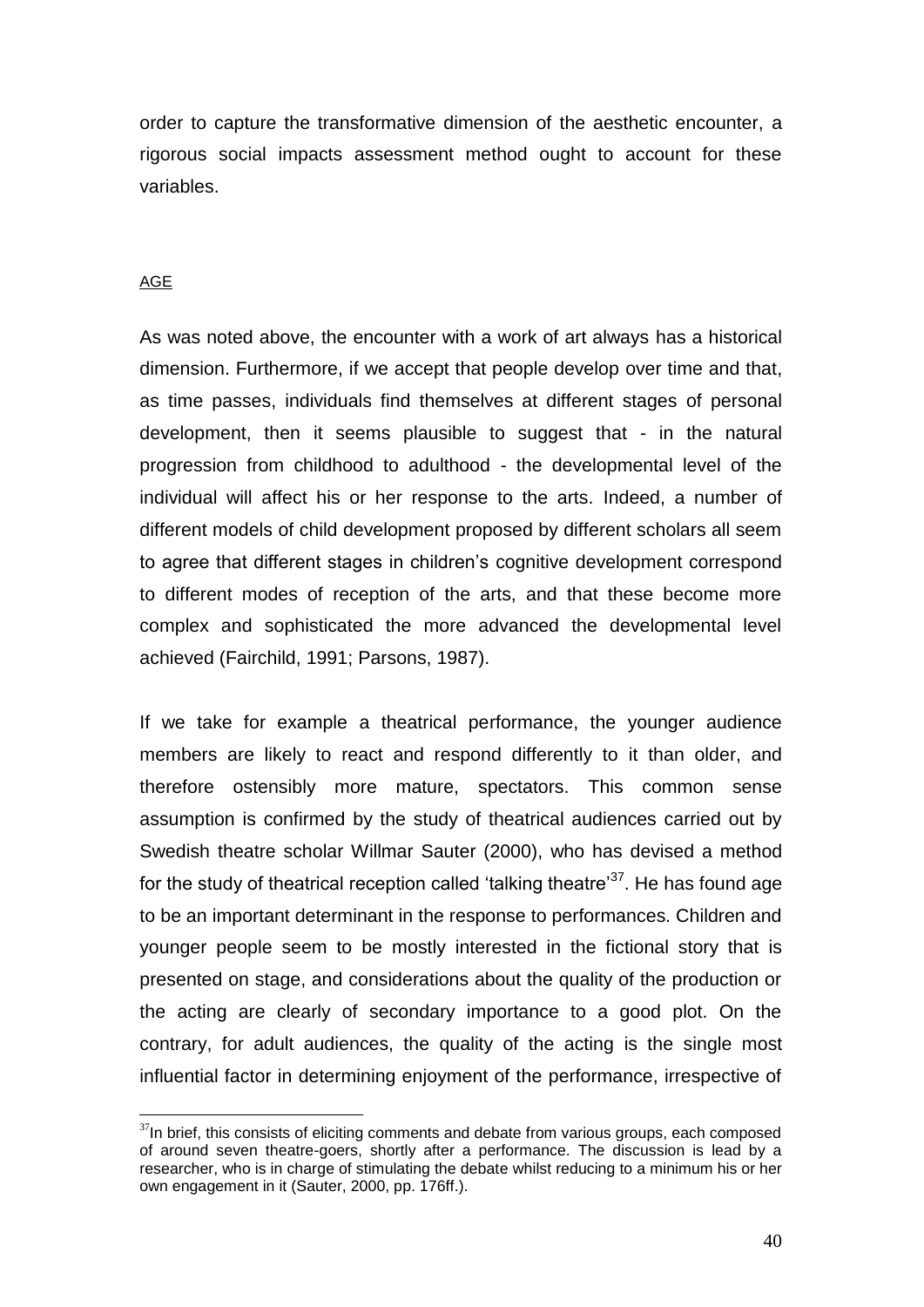the type of performance and the audiences' cultural and social background. The age of twenty seems to be, according to Sauter's data, the dividing line when theatre-goers become more sophisticated in their appreciation of theatre shows, and when acting and other theatrical qualities become more central to enjoyment of the performance (*Ibid.*, pp. 184 ff.).

A solid, comprehensible plot, with a clear beginning, middle and end, and easily-understandable characters that make identification simpler are thus necessary ingredients for an enjoyable children's show<sup>38</sup>. David Wood and Janet Grant (1997), on the basis of their experience of writing, directing and producing theatre for children, agree with Sauter. They explain how crucial identification is for young audiences (much more, in fact, than for their adult counterparts), as this is what allows them to become emotionally involved in the action taking place on stage. Being able to follow the plot is therefore crucial. As actor Peter Duncan is quoted saying:

> The thing that stands out most strongly in my mind about playing to an audience only of children is the belief they have in the story and the situation. Children can project their imaginings into reality. In the theatre, when you have convinced a young audience of your character's plight, the silence and stillness is deafening (*Ibid.*, 18).

.

<u>.</u>

Children's natural capacity to become emotionally involved in a good story and their tendency to identify with what is portrayed in the arts and media, obviously make them more vulnerable to the potentially harmful consequences of exposure to unsuitable images or performances. Evidence seems to show that media violence has a stronger impact on younger children than on older ones (Valkenburgh, 2004, p. 53). This is precisely because the younger the spectator, the more he or she will interpret the content of what is portrayed as real. Moreover, this high level of impressionability in young children is not dependent upon the type of representation, so that young elementary school children have been found to

<sup>&</sup>lt;sup>38</sup> Studies on reading preferences seem to suggest that the plot is also important in determining the quality of young people's reading experiences (Fisher, 1994, pp. 59-63).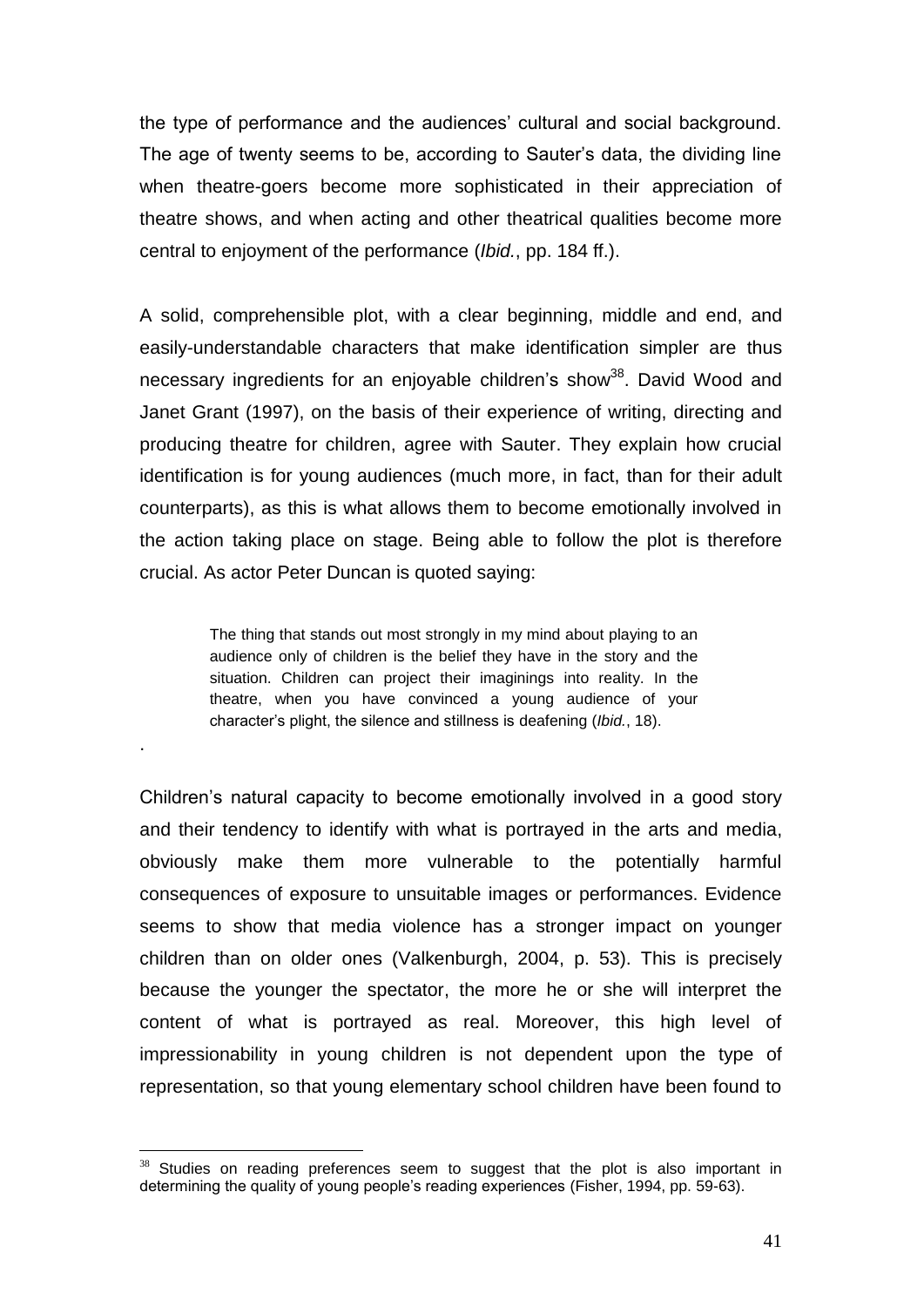be equally affected by a violent cartoon as by a film with real actors (*Ibid.*; Cantor, 1995)<sup>39</sup>

Another area where more research might be useful is the reception of the arts in older people. A Mintel (2003) survey on lifestyle changes in the UK reveals that theatre attendance has been growing significantly among women over fifty-five years of age. Registering that this increase occurs in particular among separated women, the report suggests that the reason behind increased attendance rates might be the desire to socialise and enjoy cultural activities as a way to gain a new lease of life after the failure of a relationship. Data collected by the Office of National Statistics (ONS, 2005) on cultural participation confirms that people in their fifties and of both sexes regularly engage in the arts (more than both their younger and older counterparts). A possible explanation for this pattern of cultural consumption is the high disposable income available to this group, as a result of having paid mortgages and debts, and of not having dependants to support<sup>40</sup>. What is not clear, however, is what the *impacts* of high participation in middle age might be: will people react differently to a play or a novel at this particular stage in their life than they would have done earlier, or they might do later in life? While we know that age is a predictor of cultural consumption and arts attendance levels<sup>41</sup>, we still do not know what the implications are of having certain aesthetic experiences at a certain age instead of another. Furthermore, available data indicates that interest in reading for pleasure tends to decline with age (Fisher, 1994); does this mean that the reading experience becomes less gratifying as we get older? Or is it just one more 1

 $39$  The extent to which children are likely to be affected by violence witnessed through literature and the media has been at the centre of a heated debate for decades. Notions of 'copycat behaviour' (Bondora & Goodwin, 2005; Pirkis & Blood, 2001) and the theorisation of the so-called 'Werther effect' (Phillips, 1985) being just examples of the research that has been carried out in this area. This extensive body of literature cannot, for reasons of space, be discussed satisfactorily here. However, it is important to point out that a body of material rejecting the allegedly damaging influence of violence in the media upon children has also been developed (see for instance, Barker and Petley, 1997), giving rise to a lively debate on the 'ill effects' (*Ibid.*) of violent media products on children.

 $40$  The report also notes, however, that once people reach retirement age, participation levels tend to drop, so that while, in 2003, 84% of those aged 45 to 54 attended at least one cultural event in the past year, the percentage drops to 47% for individuals aged 75 and over (Office for National Statistics, 2005, p. 87).

 $4$  Arts Council England's 2004 study of arts attendance in England confirms this (ACE, 2004, p. 37).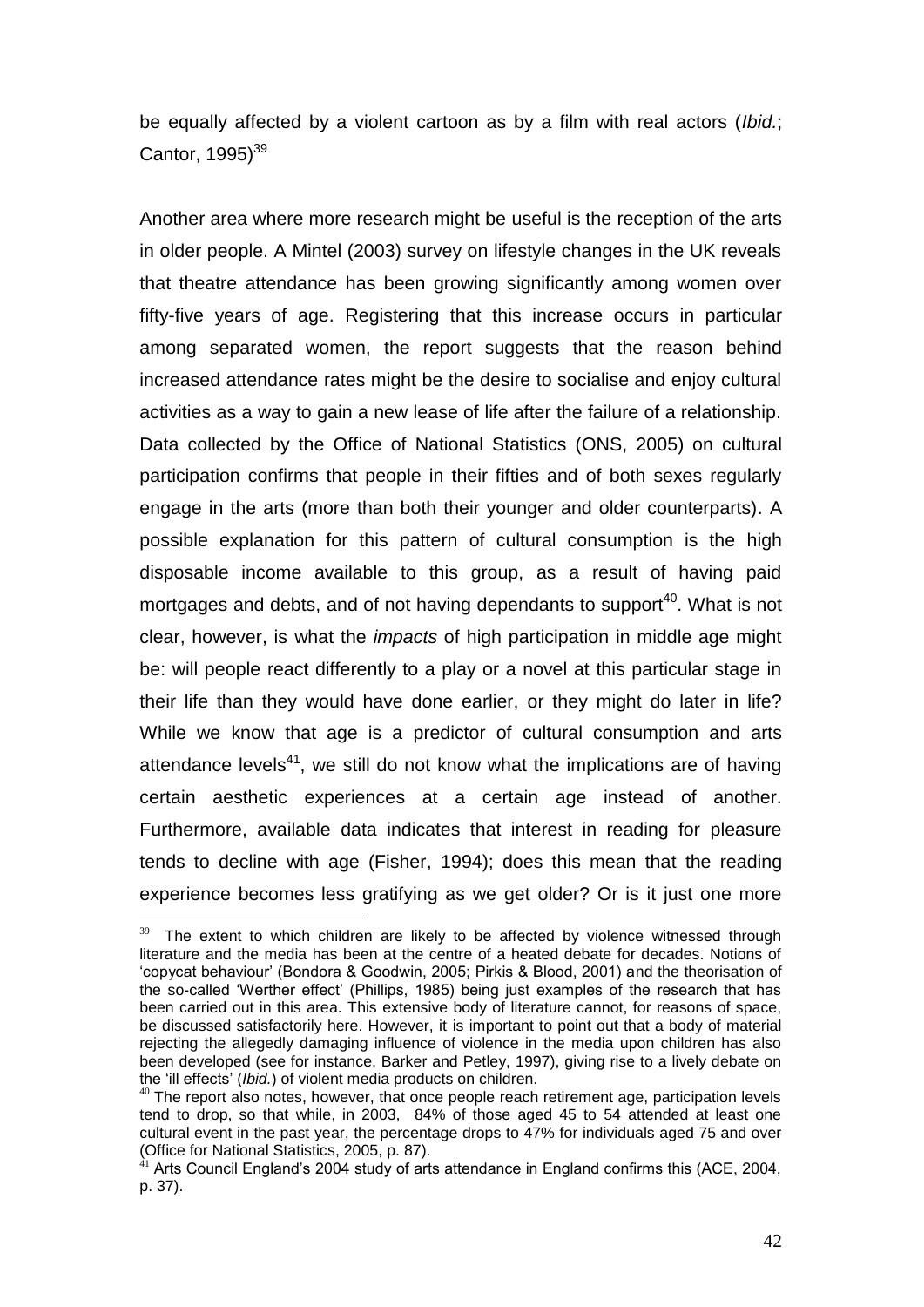instance of life getting in the way of artistic engagement? We simply do not seem to have clear answers to these questions.

Whilst the research discussed here offers interesting insights into how aesthetic preferences are shaped by age, it remains true that, as was noted earlier, understanding children's and adults' *preferences* does not equate to an understanding of what the aesthetic experience *means* or *feels like* for individual people, and whether experiencing the arts at different ages can result in different impacts. There is therefore much still to be understood about the ways in which age shapes arts reception. For instance, one further aspect of the relationship between age, developmental level and the response to the arts that seems to have been under-explored, is the extent to which, re-encountering at a later point in life an artwork first experienced in young age might alter the original reception of the work. In other words, does the interpretation or the perception of a novel change if it is re-read at different life-stages?

The idea of a correlation between arts reception and age has obvious repercussions for social impact assessment and highlights the limitations of a one-size-fits-all model of impact evaluation. Especially when evaluating an arts activity that involves an audience or a cohort of mixed ages, the differences in response-modes are likely to be significant and need to be accounted for.

## GENDER AND SEXUAL ORIENTATION

Like age, gender is reputed to be an important factor in shaping cultural attitudes and attendance. To what extent it also shapes response, however, seems to be less clear. Surveys of attendance and participation in the arts all seem to register the higher participation of women in all art forms, particularly theatre (ACE, 2004; Mintel, 2003). Statistical data on cultural activities also points to differences in attendance patterns between the sexes, so that, for instance, women are more likely to attend craft events than men (ONS, 2005,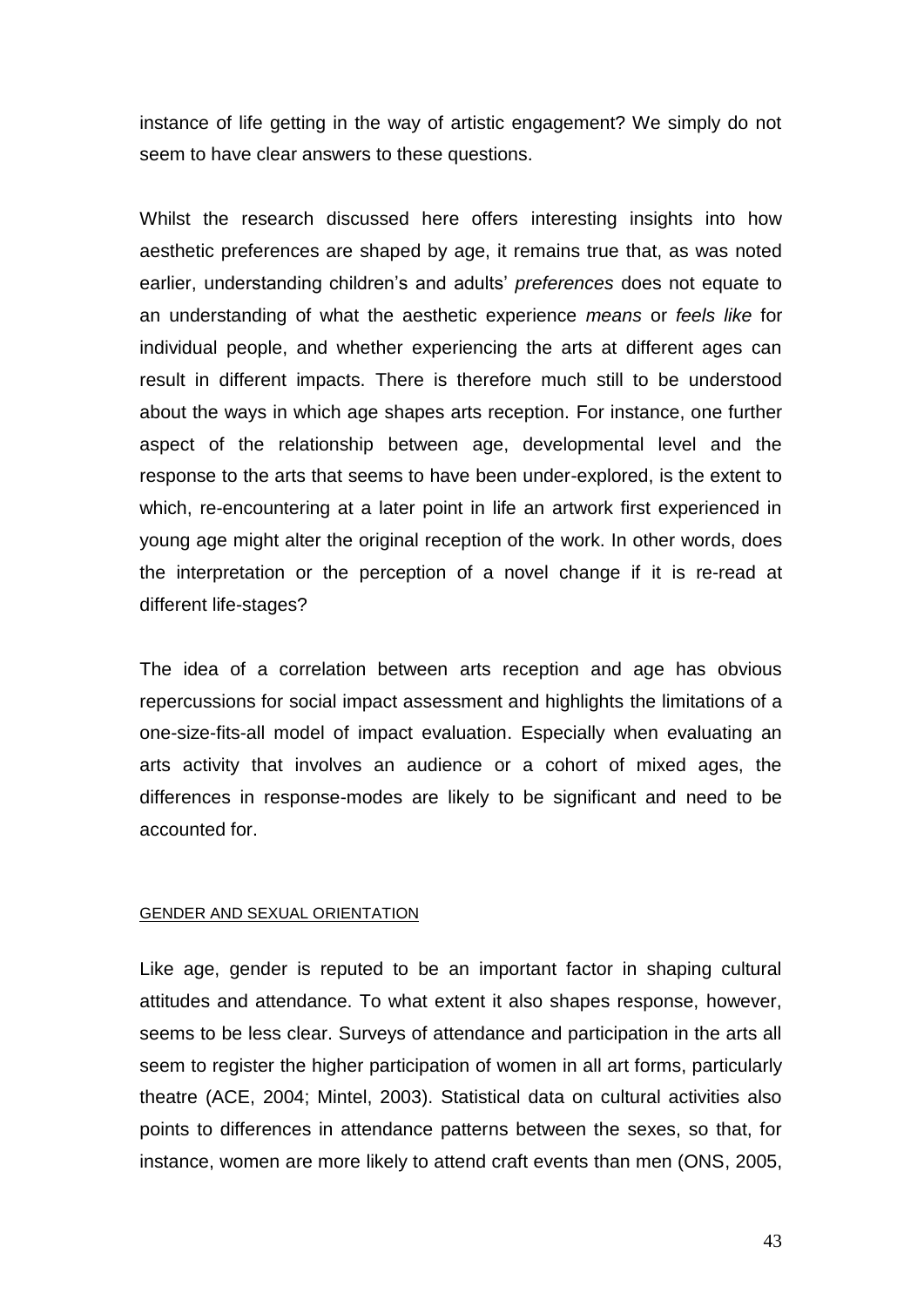p. 87). Whilst there seems consensus about the fact that women tend to be involved in more cultural activities, there is no clarity over *why* that is the case. Sauter's (2000, p. 183) empirical study of Swedish theatre audiences has tried to put to the test a working hypothesis based on the fact that women go to the theatre more often than men: "This suggests not only that women have a different attitude towards theatre than men, but also that women might experience performances in a special way, displaying stronger empathy or using a wider range of their imagination, understanding, and emotions". These all seem like conceivable possibilities; nevertheless, Sauter's own empirical work could not prove true any of them, leaving unanswered the question 'does gender affect the aesthetic response, and – if this is the case – how?'

If we consider the case of reading for pleasure, we come up with similar difficulties. Reading attitudes also correlate to gender. Women are more likely than men to attend public libraries and to buy fiction, and they tend to read more for pleasure (ACE, 2004, p. 47; Book Marketing Limited, 2002). Women also seem to prefer reading fiction (83% of the women sampled by ACE did so in the previous year compared to 68% of men), whilst men's preferences lie with non-fiction (56% men - 46% women). Whilst ACE's data does not provide information on whether there are differences between the genres of fiction preferred by men and women, this might indeed be the case<sup>42</sup>. The literature on reading preferences clearly shows that already in childhood, there are marked differences between the reading tastes of boys and girls: the former prefer adventure and violent material, while the latter are oriented towards animal stories, fairytales and fiction that is based on relationships and domestic situations (Fisher, 1994, pp. 59-60; Sarland, 1991;).

As Elizabeth Segel (1986, p. 165) observes: "[o]ne of the most obvious ways gender influences our experience as readers is when it determines what books are made available to us or are designated as appropriate or

<u>.</u>

 $42$  Flynn (1983, p. 236) points out that while extensive empirical research has been carried out on the reading preferences and behaviour of school-age children and adolescents, we know very little about the reading patterns of mature readers (of both sexes).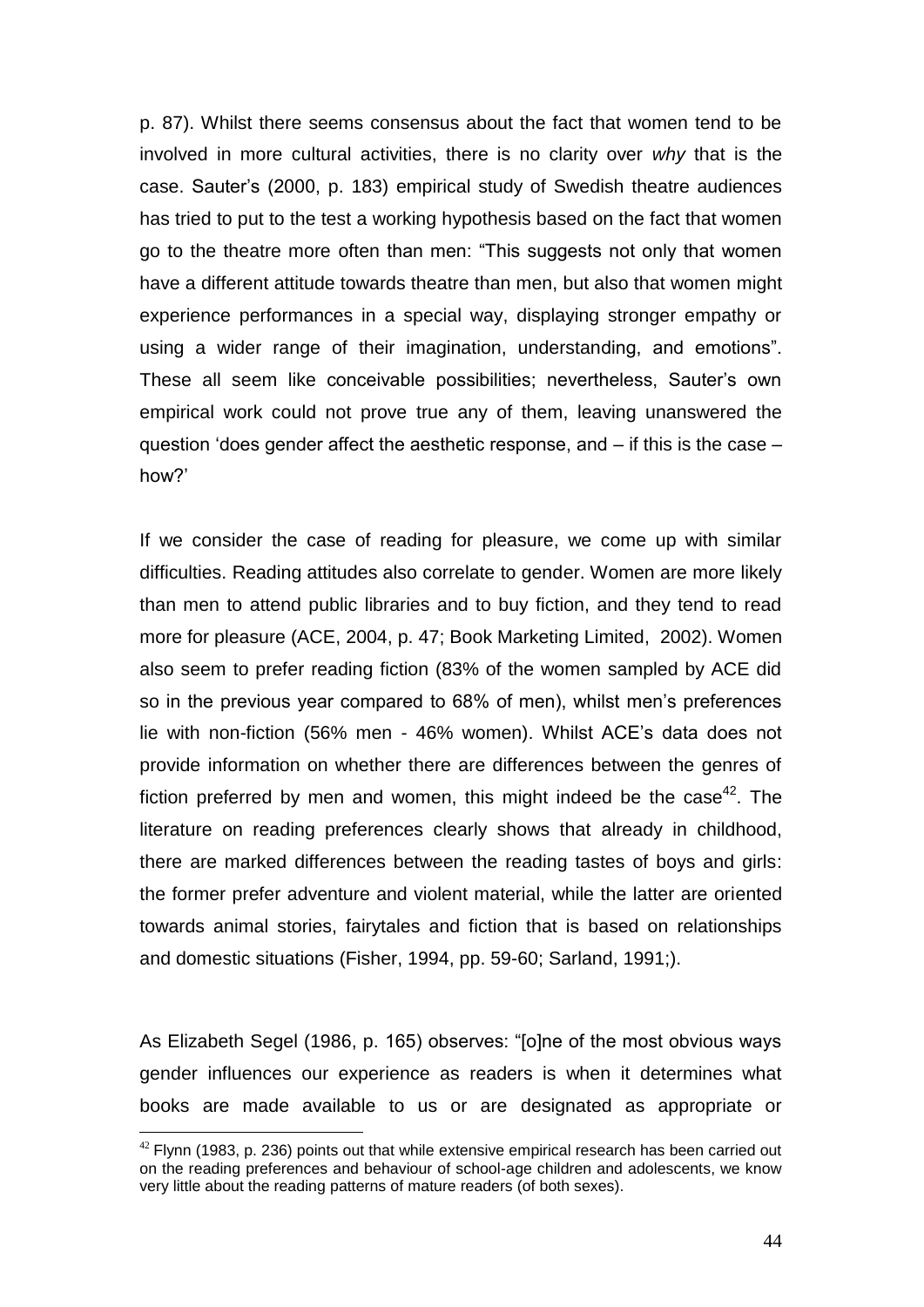inappropriate for our reading". In Britain, in the early 1930s, books for children were clearly distinguished between books suitable for boys and those suitable for girls, and similar distinctions were made in America at least until the 1960s (*Ibid.*). Whilst distinctions are less marked today - and popular children's books such as the *Harry Potter* series have no immediately obvious gender association - children's reading preferences broadly reflect traditional views of femininity and masculinity which are still prevalent in society.

Janice Radway's (1984) influential study of female romance readers, for instance, identifies escapism from the frustrations of everyday life as one of the principal motivations behind women's interest in romantic fiction $43$ :

> … romances can be termed compensatory fiction because the act of reading them fulfils certain basic psychological needs for women that have been induced by the culture and its social structures but that often remain unmet in day-to-day existence as the result of concomitant restrictions on female activity. […] Most important, it provides vicarious emotional nurturance by prompting identification between the reader and a fictional heroine whose identity as a woman is always confirmed by the romantic and sexual attentions of an ideal male (*Ibid.*, pp. 112-3).

Whilst Radway's work is useful in order to make sense of gender-based reading preferences and motivations, the question of whether - or how gender affects reading is still an open one and needs further exploration (Crawford and Chaffin, 1986).

Similarly under-researched is the extent to which *sexual orientation* might contribute to shaping responses to the arts. For instance, sexual stereotypes attribute a special affinity for the arts to the homosexual population, on account of high participation of this group in cultural activities and their alleged over-representation in artistic or creative professions (Bailey & Oberschneider, 1997). But is sexual orientation really a crucial determinant of an interest in the arts? There is very little research in this area, and Lewis and Seaman (2004), whose work represents a rare exception, suggest that this

<u>.</u>

<sup>&</sup>lt;sup>43</sup> Usherwood and Toyne (2002) identify escapism as a prime motivation for reading in both male and female readers.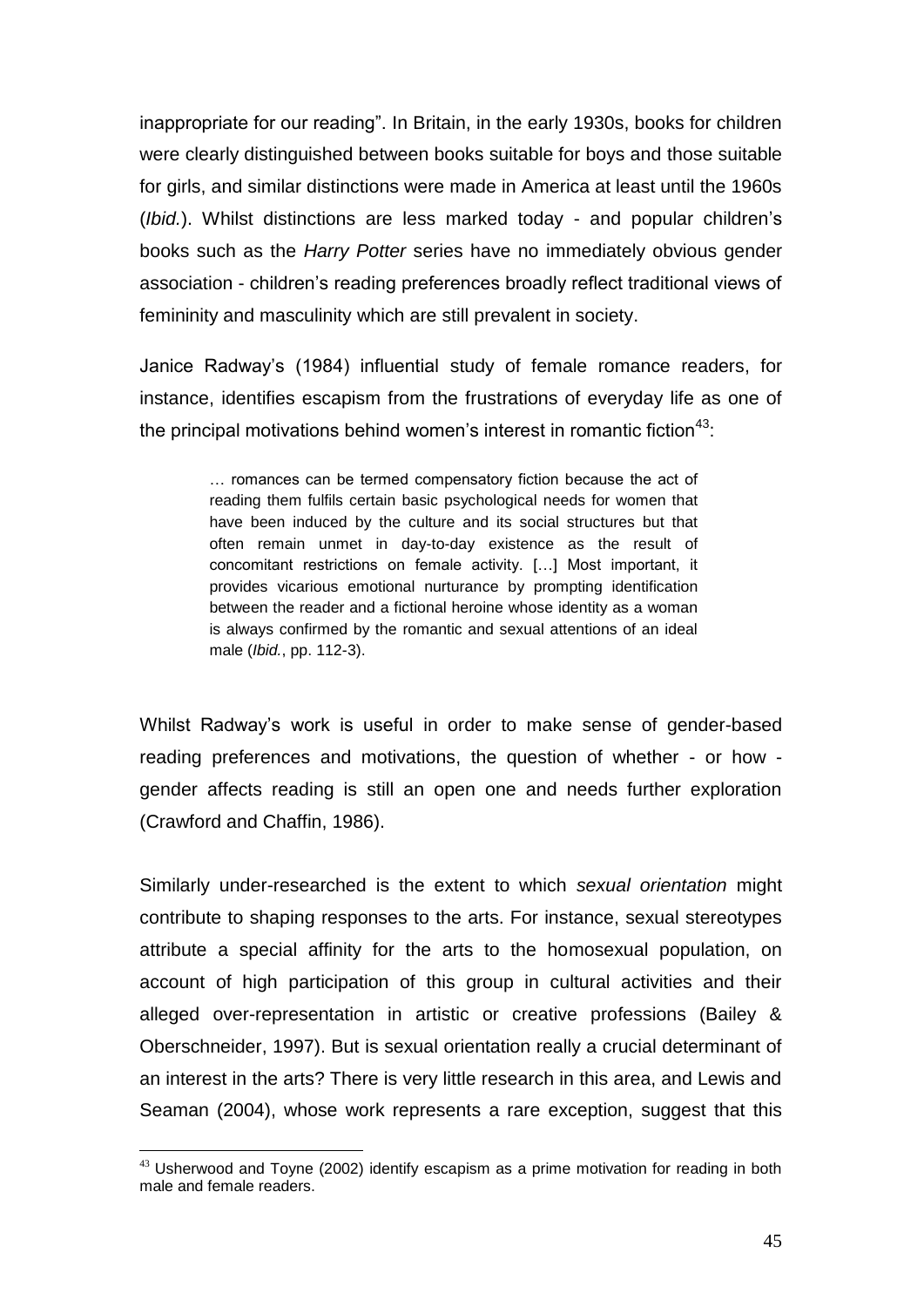might be due to the difficulty in obtaining the type of data required for a systematic study of differences in the response to the arts amongst sexual minorities. The research they carried out aimed at scrutinizing some of the most common (and stereotypical) explanations for high levels of engagement with the arts amongst lesbians, gay men and bisexuals (LGBs). Various theories were put to the test, including the idea that LGBs might have an innate creativity that fuels their passion for the arts, and that an interest in the arts among this group might be a side effect of the fact that, traditionally, music hall, theatres and cinemas offered a relatively safe place for homosexuals to meet and socialize (especially in the past, when nonheterosexual behaviour was considered less socially acceptable). Ultimately, however, Lewis and Seaman's research shows that there is no evidence to support any special connection between a homosexual or bisexual orientation and a special attitude for the arts. The only explanations for LGB's high art attendance that are supported by the data are that LGBs tend to have good incomes, to be single and not to have children (which means a good disposable income, more free time and less restrictions to attending the arts), and that arts venues and events tend to provide a more welcoming environment for LGBs than other alternative socialising spaces.

So, are we to conclude that sexual orientation plays no part in shaping the way in which people encounter works of art? Since gender and sexuality are "two of the most basic components of identity", and since "[a] perceived sense of gender and sexuality commonly helps us to understand our own or another's identity" (Juhasz, 2004, p. 135), it would seem reasonable to propose that matters of gender and sexuality are likely to shape most realms of experience, including the reception of art. Kennard (1986, p. 63), for instance, suggests that we need to ask "whether the lesbian reader is not a different reader from the heterosexual woman reader, and what it means to her and to the reading enterprise if she is". She does not suggest any definite conclusions, and laments the paucity of work in this area, but she also raises some interesting issues. For instance, if we accept that pleasure in reading is largely based on reading literature that reflects our own experience (thus facilitating identification), then we would have to conclude that the publishing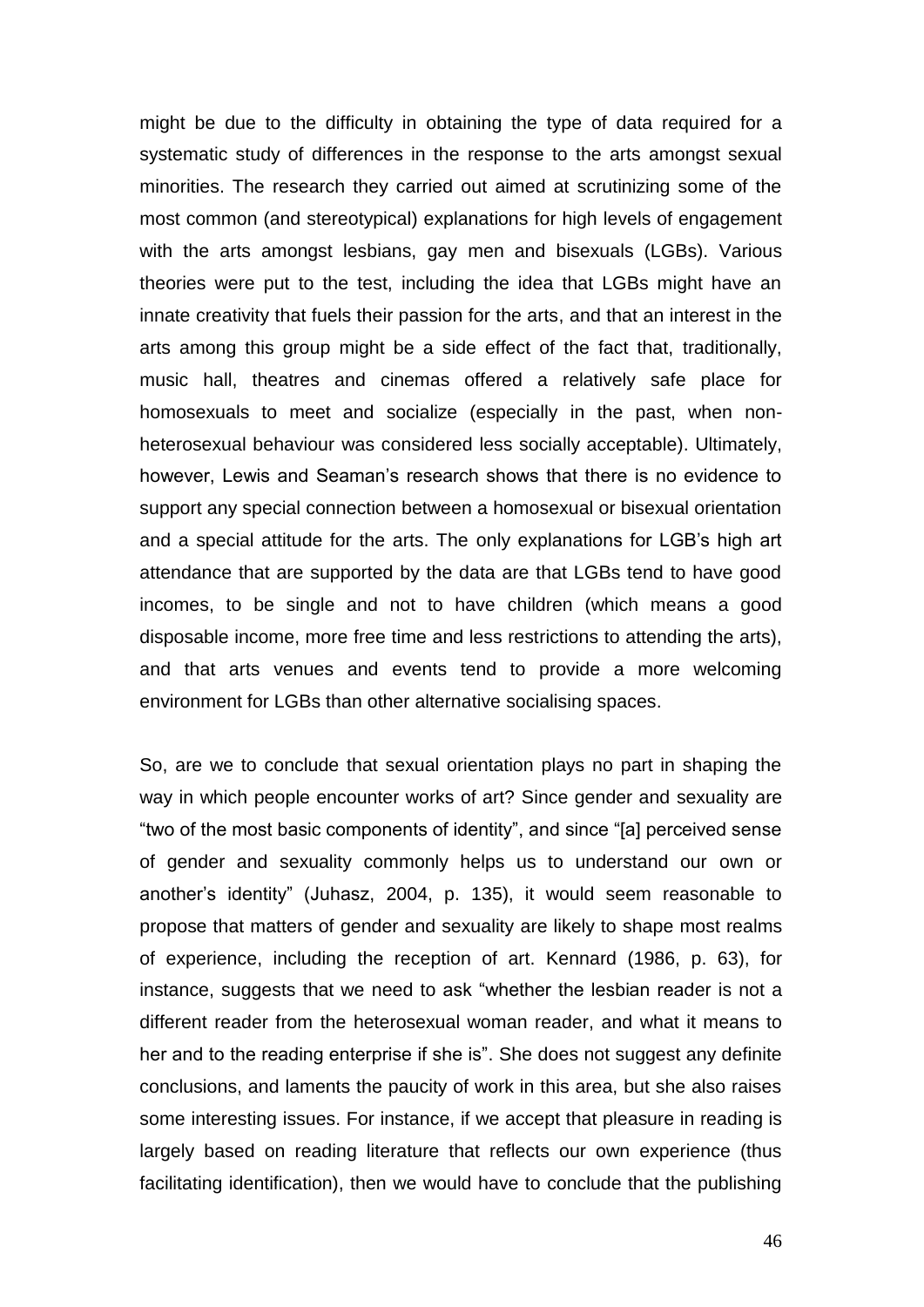world would afford the lesbian reader limited scope for reading pleasure. Yet, this still leaves open to questions whether a lesbian reader interprets works of literature written by heterosexual authors differently from the heterosexual female reader. Furthermore, it has been argued that the ways in which we experience and express emotions are crucial to the shaping and definition of the 'gendered self' (Lupton, 1998, pp. 105 ff.). Since, as we have seen, the emotional dimension is central to the aesthetic experience, the links between gender, sexuality and emotionality ought to be further explored in the study of the aesthetic response.

These questions are obviously very complicated ones, and their full exploration falls beyond the scope of the present paper. Yet what is important to highlight here is the wide and deep gap in our present understanding of the full extent and the ways in which gender and sexual orientation might affect the reception of works of art.

## CULTURAL BACKGROUND<sup>44</sup>

<u>.</u>

Does cultural and ethnic background affect the ways in which people engage in a work of art? We know that, in Britain, one of the most ethnically diverse countries in Europe, ethnicity correlates with certain attitudes and behaviours towards participation in the arts. Arts attendance data for England, for instance, reveal that Asian or British Asian members of the public are more likely to attend a culture-specific festival and dance performance (ACE, 2003). Yet, this still leaves our original question unanswered. Interesting insights are to be gained from the psychological and anthropological fields, where an interdisciplinary body of research has been produced on the similarities and differences in emotional meanings across cultures under the label of 'cultural psychology' <sup>45</sup> (Mesquita & Frijda, 1992; Russell, 1991; Shweder 1993, p. 417;

<sup>&</sup>lt;sup>44</sup> We are grateful to Mariaelisa Santonastaso, a doctoral student at the Institute of Health and Community Studies at Bournemouth University for pointing us towards useful references for this section of the paper.

<sup>&</sup>lt;sup>45</sup> Richard A. Shweder (1993, p. 417) defines the purpose of the field of 'cultural psychology' as follows: "The major goals of cultural psychology are to spell out the implicit meanings that give shape to psychological processes, to examine the distribution of those meanings, across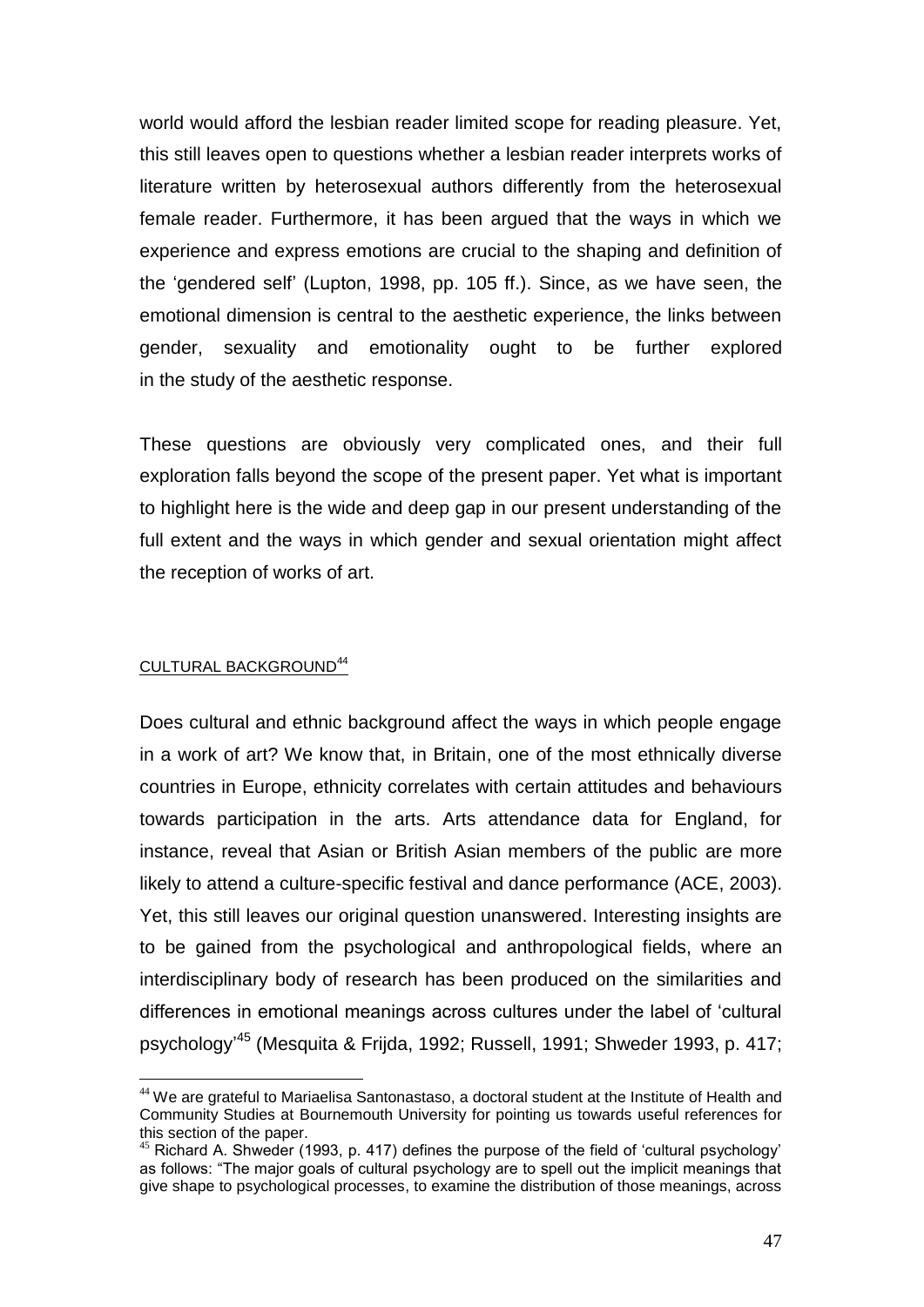Wierzbicka, 1999). In view of the centrality of emotions to the aesthetic experience, the insights to be gained from this work are potentially significant.

The cultural psychology literature clearly shows that, whilst there might be some 'emotional universals', there are also remarkable differences across different cultures in how emotions are identified, defined, classified and evaluated, and even more so in the meanings they have and the social context in which they are expressed (Heelas, 1996). As Goldie (2000, p. 85) explains, "[e]vidence of what is common points towards an evolutionary explanation, and evidence of diversity points towards the local influence of culture".

Such differences in the conception and the expression of emotions are compounded by the fact that a number of cultures do not make distinctions that are central to the Western understanding of the world, such as those between 'mental' and 'physical'; 'body' and 'mind'; and 'emotion' and 'cognition' (*Ibid*., p. 174). Linguistic differences also play an important role. As Russell (1991, p. 426) points out, on the one hand, "there are hints of unmistakeable similarity in the categories of emotion even across great differences in language and culture"; on the other hand, however, there are many emotions for which equivalent terms are hard to find in different languages. Two typical examples are the German words *schadenfreude* – which refers to the pleasure that derives from another person's displeasure – and *angst* – which is similar, yet not fully equivalent to, the English 'dread'  $(Ibid.)^{46}$ .

Markus (1991) further shows how people in different cultures have significantly different constructs of the self, of others, and of the interdependence between the two $47$ . Such constructs are powerful influences

ethnic groups and temporal-spatial regions of the world, and to identify the manner of their social acquisition".

<sup>46</sup> Anna Wierzbicka (1999, pp. 123 ff.) argues that *angst* is indeed "a peculiarly German concept. The fact that this word has been borrowed and is used in English for a different range of situations, highlights the *sui generis* meaning of the German *Angst*".

 $47$  Markus (1991), for example, explains that many Asian cultures share a notion of individuality that emphasises the idea of 'relatedness' of individuals to each other. This entails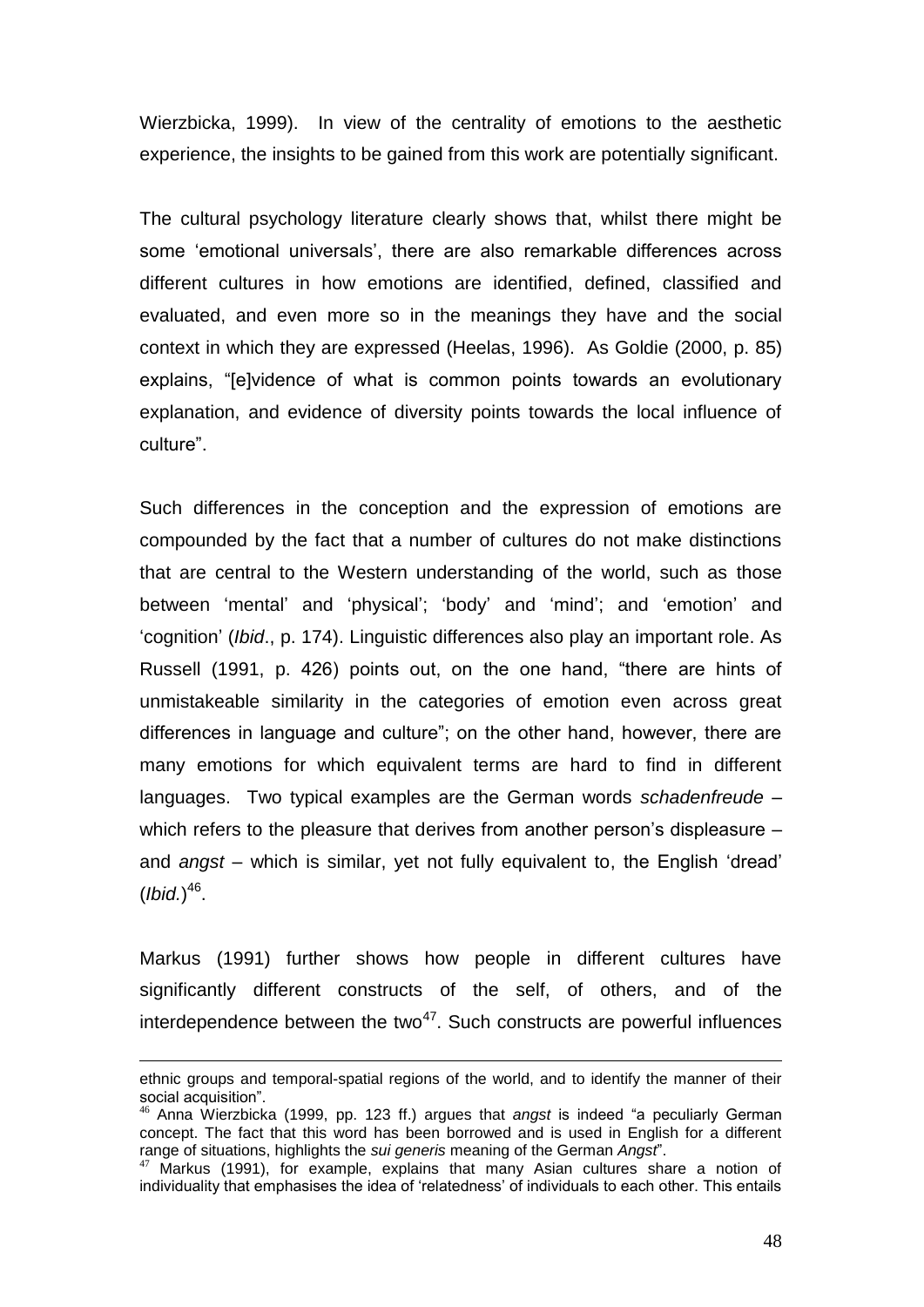on the very nature of individual experience, including cognition, emotion and motivation. Nevertheless, despite the growing evidence, provided by psychologists and anthropologists, on how different cultural backgrounds entail different articulations of the self, research models are still largely based on a Western understanding of the individual as an independent, selfcontained and autonomous entity. As a result, "much of psychological theory and experimentation is misguided by a cultural prejudice that individual functioning is primary" (Parkinson, 1995, p. 7) and therefore tends to focus on private and intrapsychic aspects of emotions, rather than on interpersonal factors that are likely to play a more significant role in non-Western cultures<sup>48</sup>. This means that much is still to be understood about culture-bound notions of the self and their impact on behaviour, emotion, cognition and motivation, and that even less is known about how cultural background might affect responses to the arts<sup>49</sup>.

#### SOCIAL CLASS AND CULTURAL CAPITAL

1

There is substantial evidence on the connection between a person's social class, his or her cultural capital (as expressed by family background and educational attainment) and his or her cultural habits. All the participation and attendance surveys already cited agree that class, education and profession are, combined, clear predictors of engagements with the arts. The better educated, wealthy, and those employed in managerial or professional jobs

the importance, in those cultures, of looking after relatives and friends, of trying to fit in and live in harmony with the other members of the community. American culture, by contrast, attributes less value to the idea of the interrelatedness of people, and values more individuals who strive to maintain their independence form others, look after themselves and strive for self-expression.

 $48$  It will not come as a surprise, then, that one of the 'untranslatables' referred to above should be the Japanese notion of 'amae', which indicates a pleasant feeling of dependence on someone and has no equivalent term in the English language.

 $49$  An inevitable corollary of the discussion presented in this section is that in the same way in which the aesthetic experience is not universal but is affected by cultural conditioning and shaped by the intellectual and psychological categories of one's culture, so is any exploration of the aesthetic encounter. Therefore, despite its ambition for academic rigour and scientific objectivity, the present enquiry into the aesthetic encounters is itself – ineluctably - born out of the research protocols and the intellectual horizon of Western academia.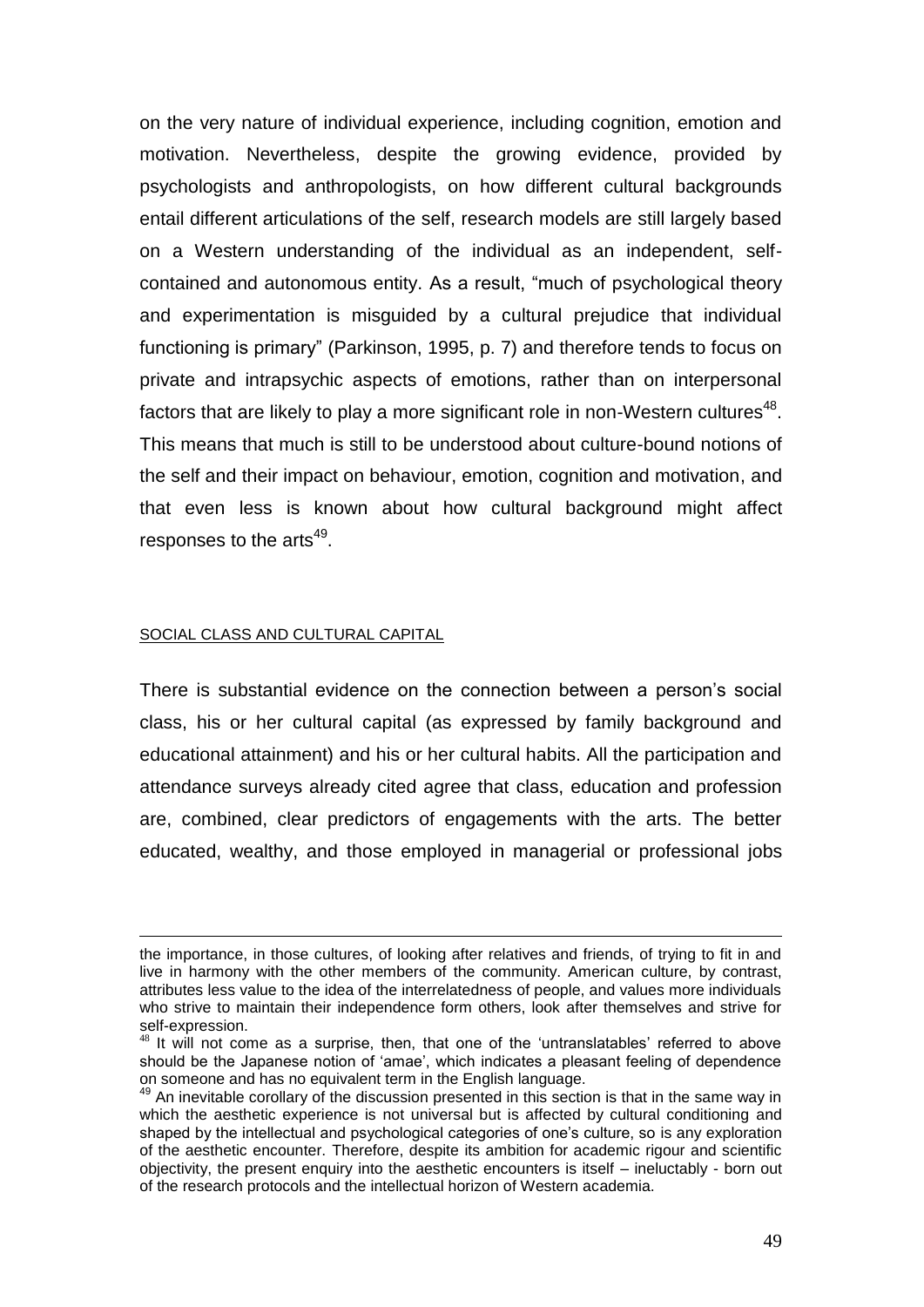are the most regular and frequent arts attenders<sup>50</sup>. Elsewhere (Belfiore & Bennett, 2008) we have discussed in some detail theories that argue that cultural consumption and taste are a means to establish or reinforce social distinctions and to make public statements about one's social status (by distancing oneself from forms of behaviour and taste perceived to have been appropriated by the lower social strata). For the purposes of this paper, however, it is more interesting to explore the connections between class and educational attainment and certain patterns of cultural consumption.

Recent research (Chan & Goldthorpe, 2005; Roberts, 2004) shows that the traditional association of higher social status with consumption of 'high art' might now be outdated. The middle and upper classes, in fact, distinguish themselves by the consumption of a broad range of cultural products, which encompasses the whole spectrum of high-, middle- and low-brow culture. As Roberts (2004, p. 65) puts it, "the middle classes do more of most things", from going to the opera and the theatre more often than the lower classes, to spending more on alcohol consumption and gambling. Indeed, Chan and Goldthorpe (2005) suggest that a person's breadth of artistic interests and cultural engagement is a reliable marker for higher social status. They distinguish between 'omnivores' - whose hunger for culture is satiated through a combination of high and low cultural activities, and who tend to belong to the well-educated middle class - and 'univores', who tend to stick to a single preferred genre, whose engagement tends to be restricted to more popular forms, and who are likely to belong to the lower social groups.

Things are further complicated by the fact that social norms and distinctions have become incorporated in the broader cultural values of society, and embodied in its cultural institutions (with the implication that alternative or competing aesthetic values are relegated to a secondary role). In his seminal studies of popular theatre, the playwright John McGrath (1981, p. 3) makes a

<u>.</u>

 $50$  In addition to the audience surveys cited so far, see: Aschaffenburg and Maas, 1997; Bennett, 2005; Bourdieu, 1984; Chan & Goldthorpe, 2005; Di Maggio, 1996; Katz-Gerro, 1999; Morrison & West, 1986; Roberts, 2004.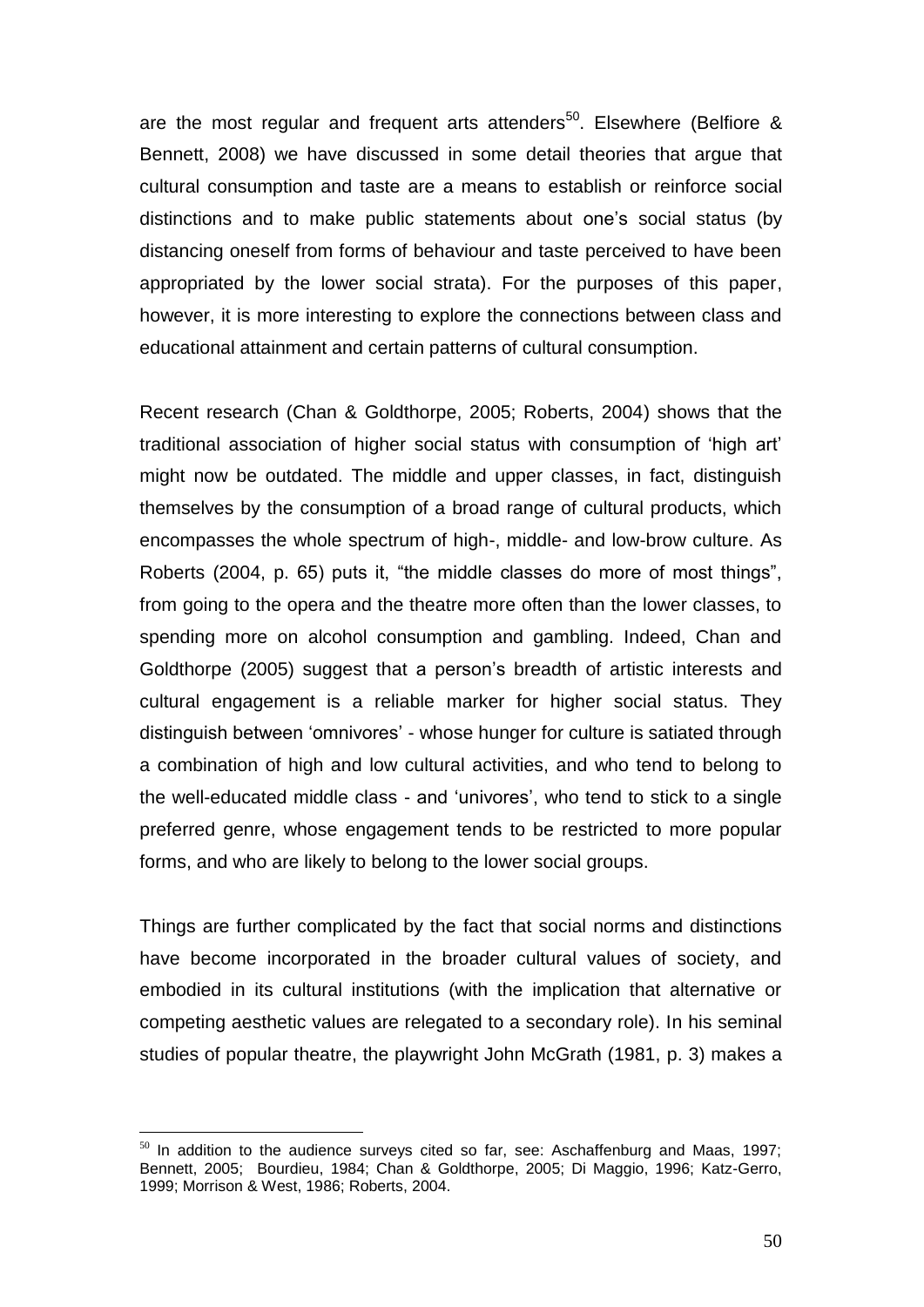compelling case for the predominance of bourgeois aesthetic values in mainstream theatre:

> My belief, and the basis of my practice as a writer in the theatre for the last ten years, has been that there *are* indeed different kinds of audiences, with different theatrical values and expectations, and that we have to be very careful before consigning one audience and its values to the critical dustbin. Unfortunately, almost all the current assumptions of critical thought do precisely that, by universalizing white-middle class sensitive but sophisticated taste to the status of exclusive arbiter of a true art and culture.

McGrath's observations, then, contribute to explaining the correlation between, class, educational attainment and engagement in traditional art forms which represent official (or - as McGrath would probably put it  $$ bourgeois) culture and its aesthetics. Indeed, since Bourdieu's development of the concept of 'cultural capital'<sup>51</sup> to indicate the type of resource which one acquires principally through one's family background and the process of schooling, studies of the influence that different levels of cultural capital have on people's experience of the arts have been numerous. There appears to be a certain degree of disagreement among scholars over which of the two main determinant of cultural capital - family environment or education - is more influential in shaping patterns of cultural consumptions. Some have empirically established links between educational levels and higher arts participation rates and therefore consider educational attainment as the principal predictor of cultural consumption (Aschaffenburg & Maas, 1997; Gray, 1998; Kracman, 1996; Morrison & West, 1986). Others (Roberts, 2004; Van Eijck, 1997), on the contrary, argue that the cultural capital and habits transmitted by the family of origin have more influence on cultural consumption than educational success. Van Eijck (1997, p. 196) explains that "[f]amily socialization is thought to inculcate a (class-) specific habitus which determines one's attitude towards the arts, and thereby one's degree of

 $51$  Van Eijck (1997, p. 197) summarises the concept of cultural capital as follows: "Cultural capital refers to good taste, appropriate manners, cognitive sophistication, and knowledge of, and receptivity to, legitimate cultural products (such as art, classical music, theatre and literature)".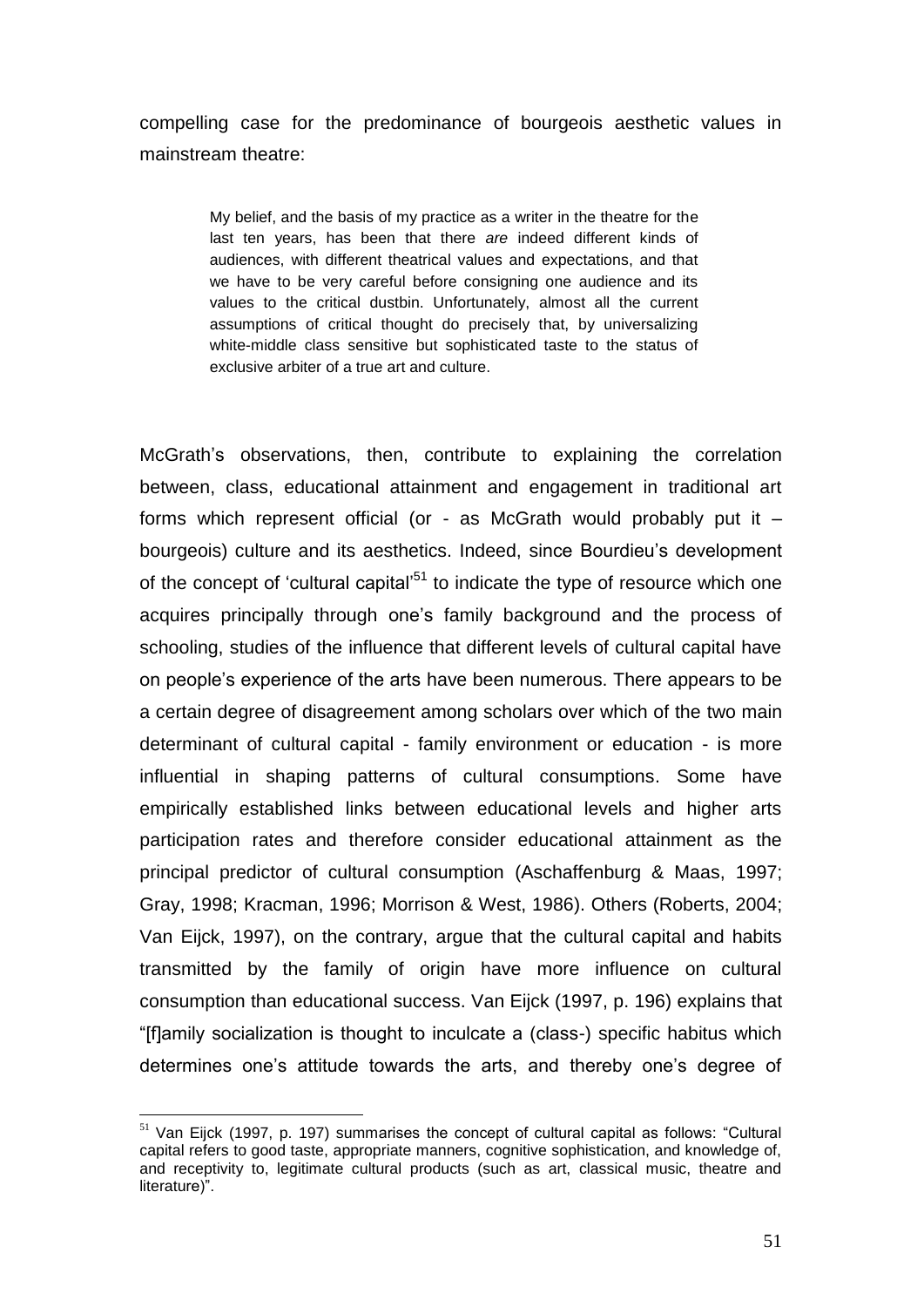cultural participation, to a considerable extent". Roberts (2004) suggests that this might occur because middle and upper class parents are more likely to be involved themselves in a wide range of cultural activities, and that this early exposure might create an unconscious predisposition for the arts: "Children in middle-class homes are introduced to the widest ranges of leisure experiences […] although school education may moderate it never obliterates the leisure effects of family background" (*Ibid.*, pp. 66-7).

The correlation between cultural capital and levels of engagement with the arts have been indisputably demonstrated, yet, there seem to be less research carried out that explores the possibility that cultural capital might not just affect the regularity and variety of cultural consumption but also the nature and quality of the aesthetic experience. Research into the visual arts seems to suggest that 'cultural competence' $52$  - or the capacity to read and interpret correctly a work of art - which is tightly linked to cultural capital, has a central role in determining the quality of the aesthetic experience (Kesner, 2006; Smith & Wolf, 1996). As Kesner (2006, p. 5) explains with regards to the museum experience, "[i]ndividual variations in such competence significantly determine the different levels of engagement, ranging from repeated and skilled users to casual consumers, who tend to disperse the object (art) experiences within a broad range of other recreational experiences that the museums has to offer".

Studies that compare the aesthetic judgement of art experts and those of non-experts have indeed shown that there are vast differences between the two group's reaction to paintings (Hekkert & Van Wieringen, 1996). Such

 $52$  Like 'cultural capital', the notion of 'cultural competence' was also first elaborated by Bourdieu (1993), who defines it as follows: "Artistic competence is … defined as the previous knowledge of the strictly artistic principles of division which enable a representation to be located, through the classification of the stylistic indications which it contains, among the possibilities of representations constituting the universe of art and not among the possibilities of representation constituting the universe of everyday objects or the universe of signs, which would amount to treating it as a mere monument, i.e. as a mere means of communication used to transmit a transcendent signification" (pp. 221-2). At the heart of cultural competence is the capacity to read a work of art and note its distinctive stylistic features in relation to the ensemble of the artworks that belong to the same category. This capacity, in turn, requires an early exposure to the arts and regular later engagement with them, previous knowledge and intellectual sophistication – or, in other words, cultural capital.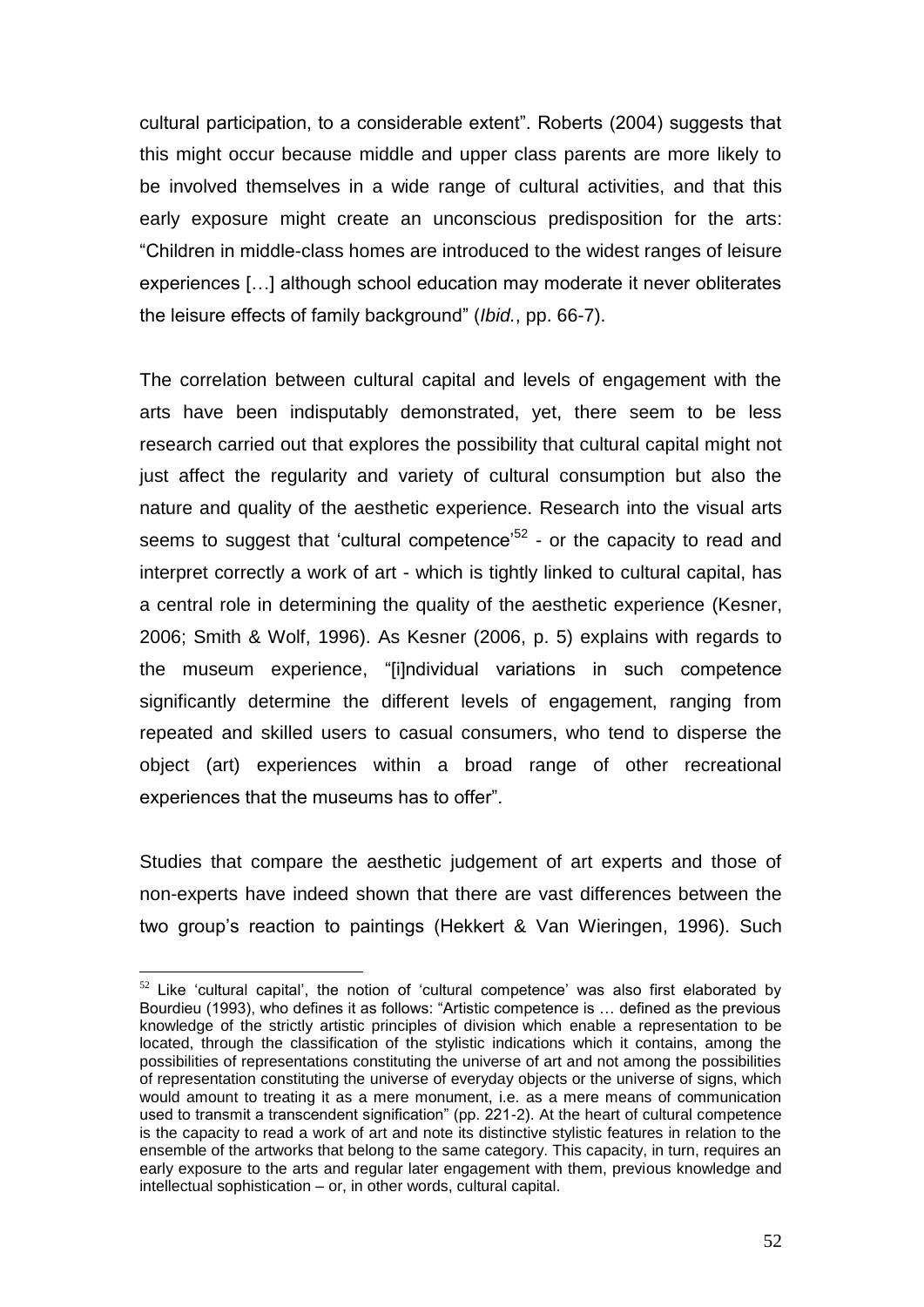differences are usually explained in terms of the different weight that experts and lay people attribute to specific features of the artworks. Lay viewers tend to base their judgements on the content or theme of the paintings, and indeed show a preference for realistic and figurative works over abstract ones. This is because the non-experts consider their enjoyment of the artwork as germane to everyday perception, where the search for useful information is crucial (hence the preference for figurative artworks which appear easier to interpret). Experienced and competent art observers, on the other hand, give more weight to formal, stylistic and relational properties of the work of art in their value judgements (Hekkert & Van Wieringen, 1996, p. 391). The originality of a painting in particular, was found to be highly more significant for art experts in shaping perception of the overall quality of the artwork (*Ibid.*).

It seems reasonable to conclude, then, that competence might be an important factor in determining the richness and therefore the intensity of the artistic experience. Bourdieu (1993, pp. 217-8) discussing the centrality of competence – especially in the encounter with the high arts - suggests that inadequate competence is likely to result in a limited experience:

> … faced with scholarly culture, the least sophisticated are in a position identical with that of ethnologists who find themselves in a foreign society and present, for instance, at a ritual to which they do not hold the key. The disorientation and cultural blindness of the less-educated beholders are an objective reminder of the objective truth that art perception is a mediate deciphering operation. Since the information presented by the works exhibited exceeds the deciphering capabilities of the beholder, he perceives them as devoid of signification – or, to be more precise, of structuration and organization – because he cannot 'decode' them, i.e. reduce them to an intelligible form $^{53}$ .

<sup>53</sup> We would suggest, however, that in the contemporary cultural context, the issue of competence is not limited to the traditional high arts. Certain forms of contemporary artistic creation, such as digital art, or even certain forms of popular music (e.g. hip hop and rap) have their own codes that have to be mastered if the specific cultural object is to be fully understood, and therefore require their own brand of cultural competence. Similarly, writing about 'media competence', Abercrombie and Longhurst (1998, p. 119) note that "[m]odern societies take the media so much for granted that it is easy to forget that the appropriation of the media also does involve the learning of skills of various kinds".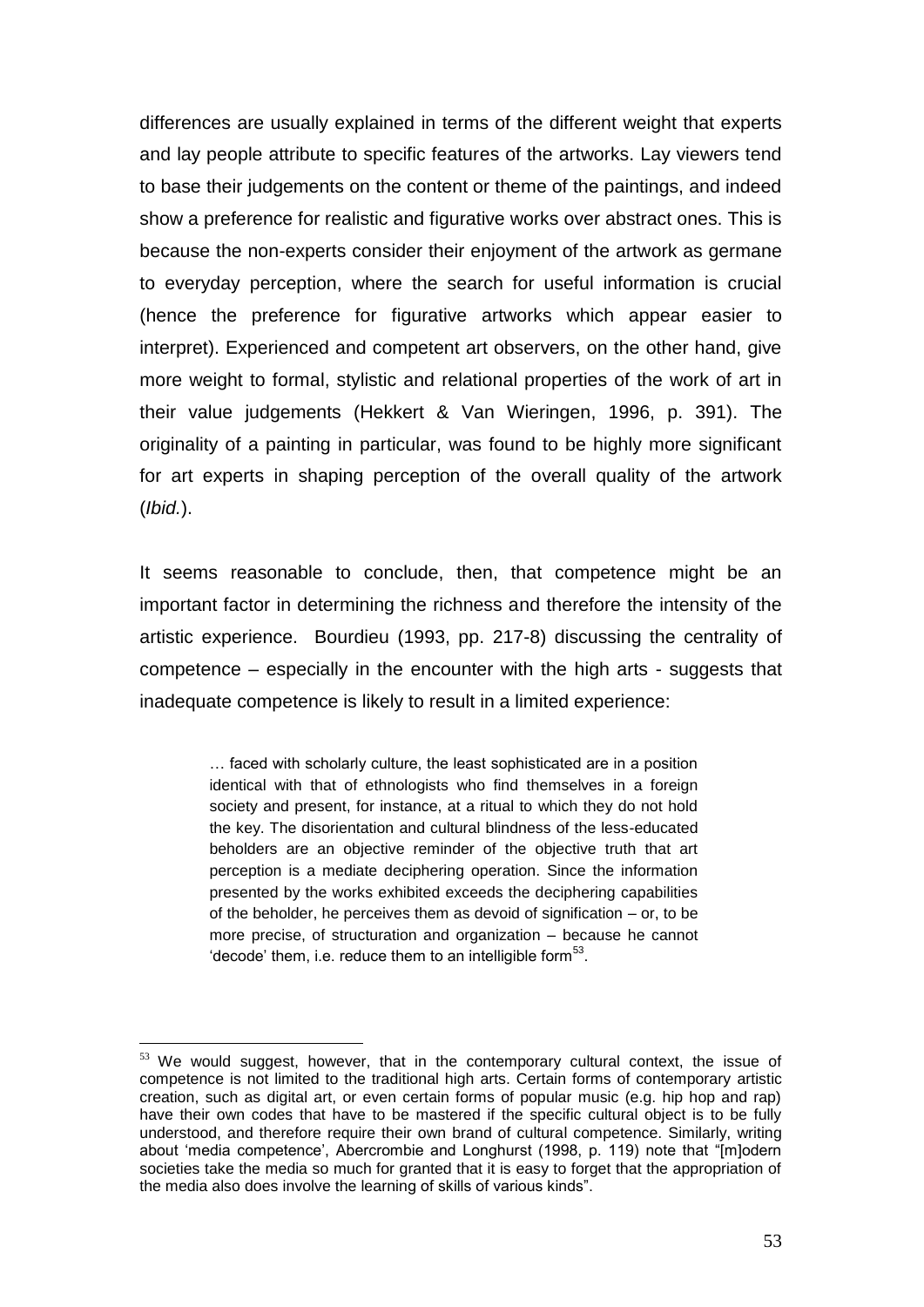This appears to confirm our hypothesis that different levels of cultural competences entail great differences in the cognitive and aesthetic quality of the reception of art. It is plausible to assume, indeed, that those individuals who have not managed to master the complex cultural code that deciphering art (both 'high' and 'low') requires, will not have the opportunity to have an aesthetic experience as rich and fulfilling as that of those who master the code, and for whom engaging in the arts is not a foreign ritual but a rewarding experience.

### EMOTIONAL AND PSYCHOLOGICAL STATUS

Throughout this paper we have emphasized the centrality of the emotional sphere to the aesthetic experience. It is therefore only logical to hypothesize that the emotional and psychological condition of the person engaging with the artwork is likely to have an effect on the reception of that artwork, thus determining whether short- or long-term impacts will originate from the aesthetic encounter. Elsewhere (Belfiore & Bennett, 2008), we have discussed in detail notions of the healing powers of the arts. By identifying its origins in Aristotle's theory of dramatic catharsis and following its evolution over the centuries, we have traced the intellectual development or the kernel of ideas that has later developed into art-based therapies: art therapy, bibliotherapy and poetry therapy, cinematherapy and creative writing as a means of dealing with illness, grief, and other forms of emotional trauma.

Whilst the scientific evidence is not conclusive, the medical establishment seems, to a large extent, to have accepted the idea that arts activities can have a beneficial therapeutic function (often in conjunction with medication) in alleviating the symptoms of mild psychological pathologies (such as, for instance, minor depression) (Madden & Bloom, 2004). However, it is also important to explore the effects that mood and temporary psychological conditions have on the aesthetic experience of psychologically healthy people. In other words, if we really are to understand how the arts affect people, we need to consider the possibility that mood and emotional status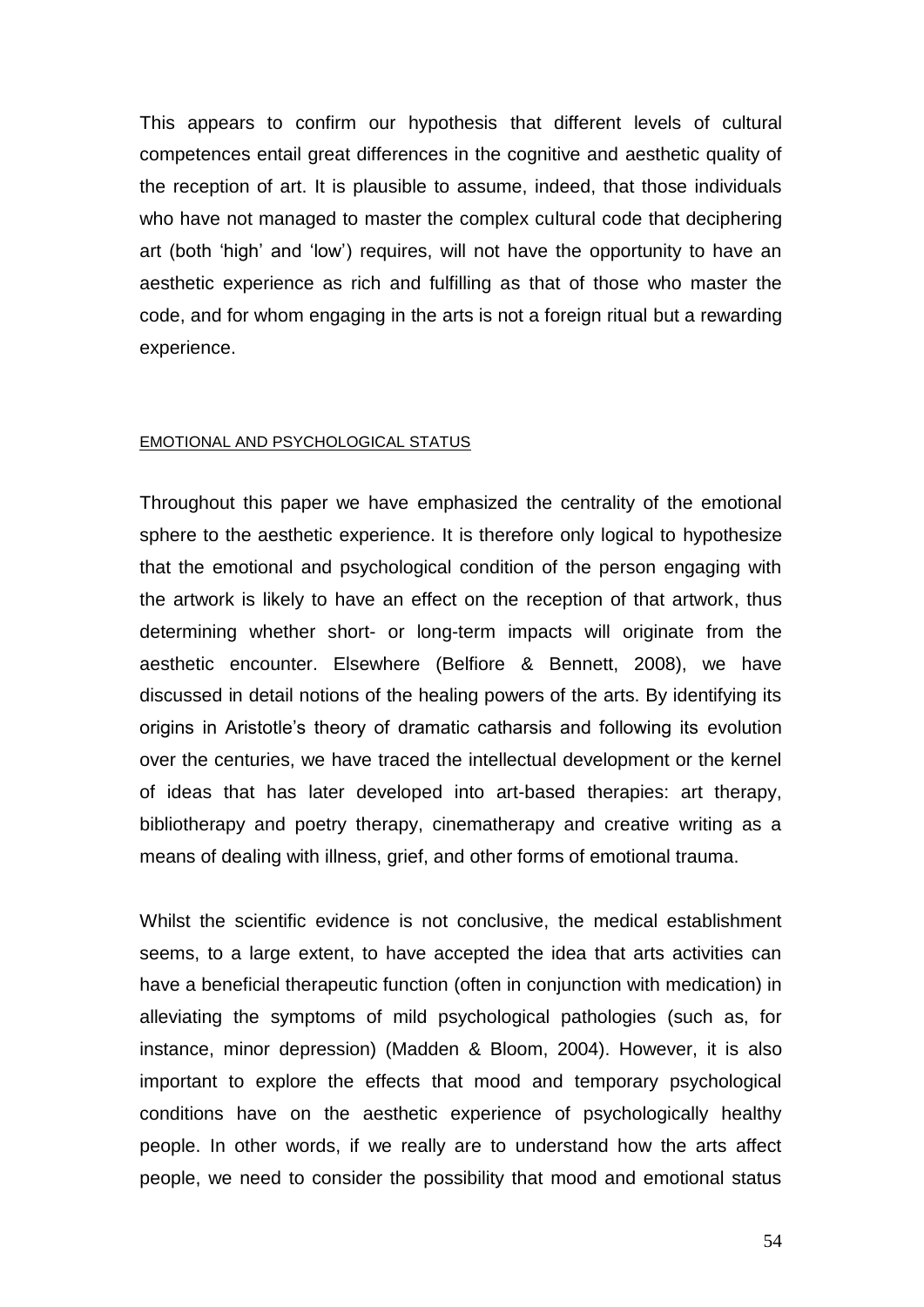might filter the perception and reception of the arts, and therefore enhance or inhibit the possibility of impact. For instance, would a book read when in a condition of sadness have a different impact if that same person had read it when in a cheerful disposition? If the answer to this question were to be positive, then we would necessarily have to acknowledge that the possibility of generalising about the impacts of a certain art work or art experience on even a single individual might be undermined, on account of the extreme variations which psychological factors determine:

> If one is distracted, sad or in a silly mood, one's experience will be affected. Indeed, psychological influences have a huge effect on the way that we take in the contents of our experiences, the way we meaningfully shape them, and the way we record them in our memories. If one is distracted enough, what might at another time constitute a very powerful experience might on this viewing constitute a minor, even forgettable, experience. If one feels sufficiently negative or negatively critical, what might be the substance of a very valuable experience might go entirely unnoticed (Fenner, 2003, pp. 50-1).

Furthermore, as Hogan (2003, p. 158) points out with regards to reading, "personal memories are crucial to our emotional response to literature". It is likely that whether the memories activated by the act of reading bring with them positive or negative, sad or happy associations will be a contributing factor to shaping the reading experience. However, as Fergin (1996, p. 66) remarks, "many ways in which past experiences affect how new stimuli are processed and what cognitive, emotional and affective connections they have are characteristically not accessed by, and often not even accessible to, conscious awareness". She further (*Ibid.*, p. 67) observes that what *is* accessible to our awareness - in the form of a perception, idea, or experience - is only effectively the outcome of a very complex psychological process. This translates into as of yet unresolved difficulties for arts impact assessment: is it possible to develop methodological tools that can contend with (and take into consideration) the complexity of the emotional dimension in the aesthetic encounter? Can arts impact assessment ever aspire to capture the unconscious dimension of the artistic experience and manage to evaluate impacts of which the individual might have no awareness?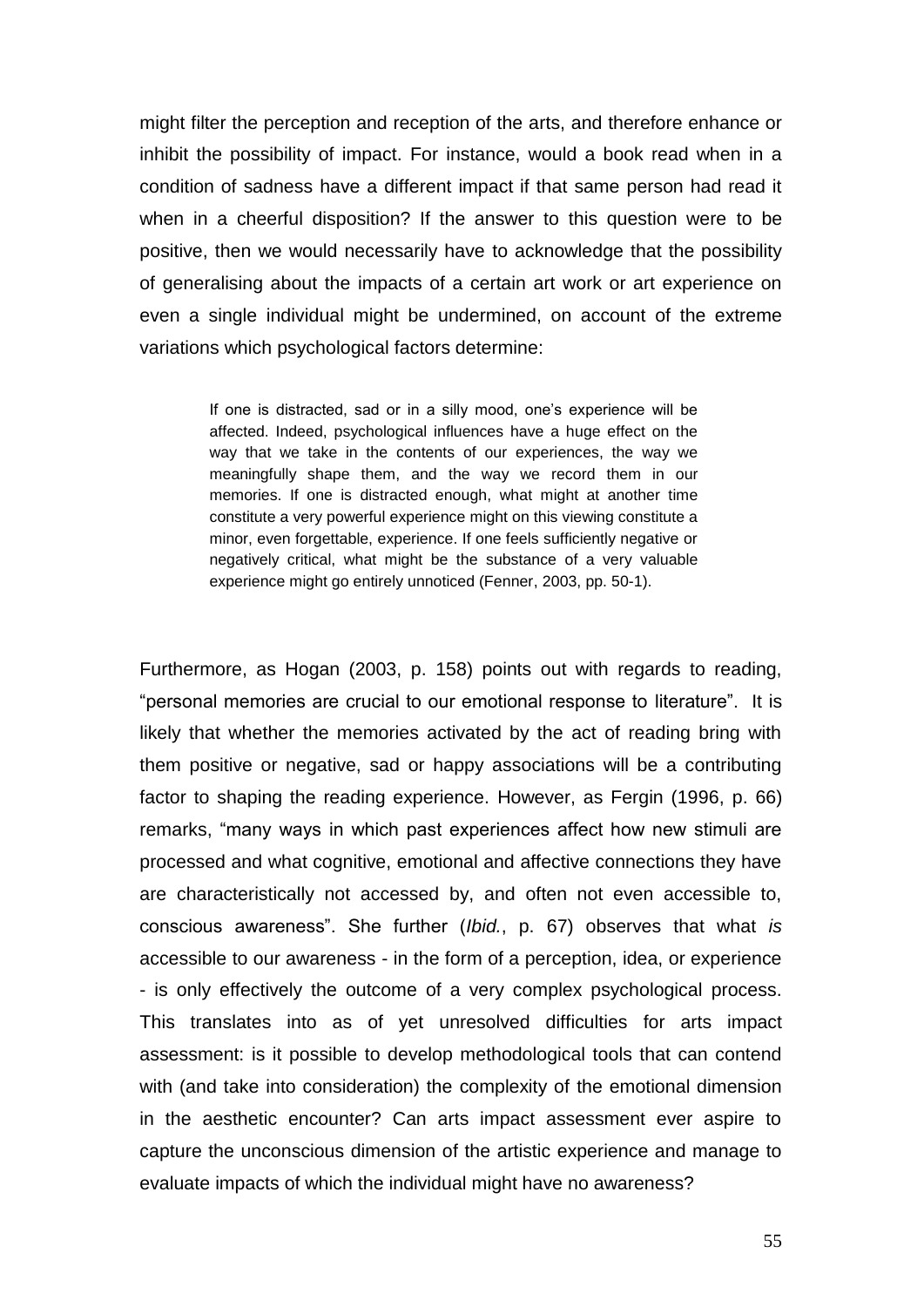In addition to psychological health, the questions raised by the potential effect of *physical* illness or disability over the response to art need to be further explored. As LeVasseur (1999) points out, "[a] patient's negotiation of his or her illness can be a powerful experience that is dramatically different from the flow of ordinary, less reflective life. Sometimes it is only at moments of illness that patients stop to reflect, to take stock of their life, and so become newly awakened to life and to experience". The medical literature seems indeed to agree that disability and serious illness can have a profound effect on a person's sense of self (De Rozario, 1997; Frank, 1993). In particular, illness and disability have been found to induce a *re-fashioning of the self* that can happen in several ways, such as, for instance, by encouraging spiritual or religious transformation (De Rozario, 1997; Nosek & Hughes, 2001). The English poet John Donne, in his *Devotions upon Emergent Occasions* (1623) described his illness as a process of self-change centred around a rekindling of his religious faith (Frank, 1993, p. 39). The loss of self-recognition that can follow from serious illness (and the need to regain or re-create it) is the prime agent behind the process of self-refashioning that takes places in the affected individuals. As medical ethicist William May explains:

> If the patient revives after such [life threatening] events, he must reconstruct afresh, tap new power, and appropriate patterns that help define a new existence. One cannot talk simply of a new accessory [prosthesis] here, a change of venue there, but … of a new Phoenix that must emerge form the ashes (cited in Frank, 1993, p. 40).

This process of re-construction of the self is further complicated by the fact that different types of illness will affect the self in different ways. Research shows that illnesses that are accompanied by social stigma (such as HIV/AIDS) have a stronger negative impact on the self, on the grounds that the stigma entails "membership in a social category that results in a spoiled identity setting the individual apart from others" (Fife & Wright, 2000, p. 50). Whilst there does not seem to be much research carried out on the correlation between these processes of self-change and self-refashioning as a result of illness and disability and changes in the response to the arts, it is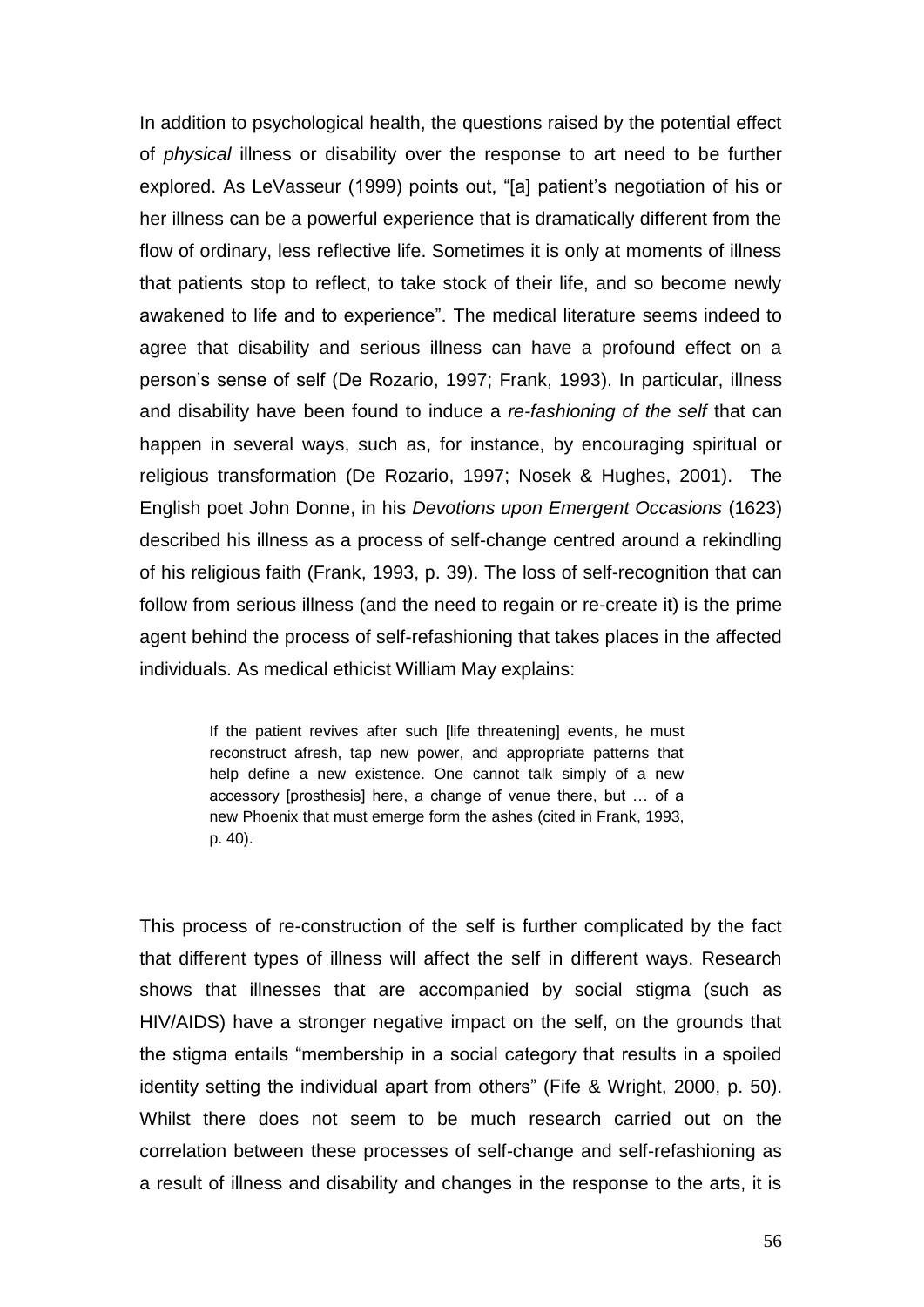only reasonable to assume that dramatic changes to an individual sense of self and identity will also be reflected in the ways in which he or she interacts with the arts.

# FACTORS THAT PERTAIN TO THE ARTWORK

Having characterised the aesthetic experience as the result of the encounter between an individual and a work of art, and having looked at the social and psychological aspects that can determine the individual's reception of art, it logically follows that the characteristics of the artwork are also central to the moulding of the art experience. We have seen already how, for particular cohorts, stylistic features determine the quality of the experience, while for others semantic features, such as plot and content, are paramount. Our earlier discussion of the differences in the reception of theatrical performances between adults and children is a case in point. It is therefore reasonable to postulate that the different qualities of artworks, their different formal, structural, and semantic characteristics, as well as the social practices that accompany their consumption, will have to be taken into account in arts impact assessment.

For example, comparing the experiences of attending theatrical performances and reading novels highlights the difficulties that are inherent in the attempt to compare a highly sociable cultural activity, which takes place in public spaces, with a largely private pursuit, which tends to take place in the more private sphere of the home or – even when reading in public places is considered – is based on the solitary enjoyment of a text (Abercrombie & Longhurst, 1998, pp. 42-3; Bennett, 1997). Bennett's (1997, p. 153) study of theatre audiences highlights the centrality of the social dimension to the theatrical experience and the effects that it is likely to have on reception: "Semiotic analysis has stressed that the communication between spectators usually determines a 'homogeneity of response' [… ] despite variations in horizons of expectations and/or cultural values brought to the theatre by the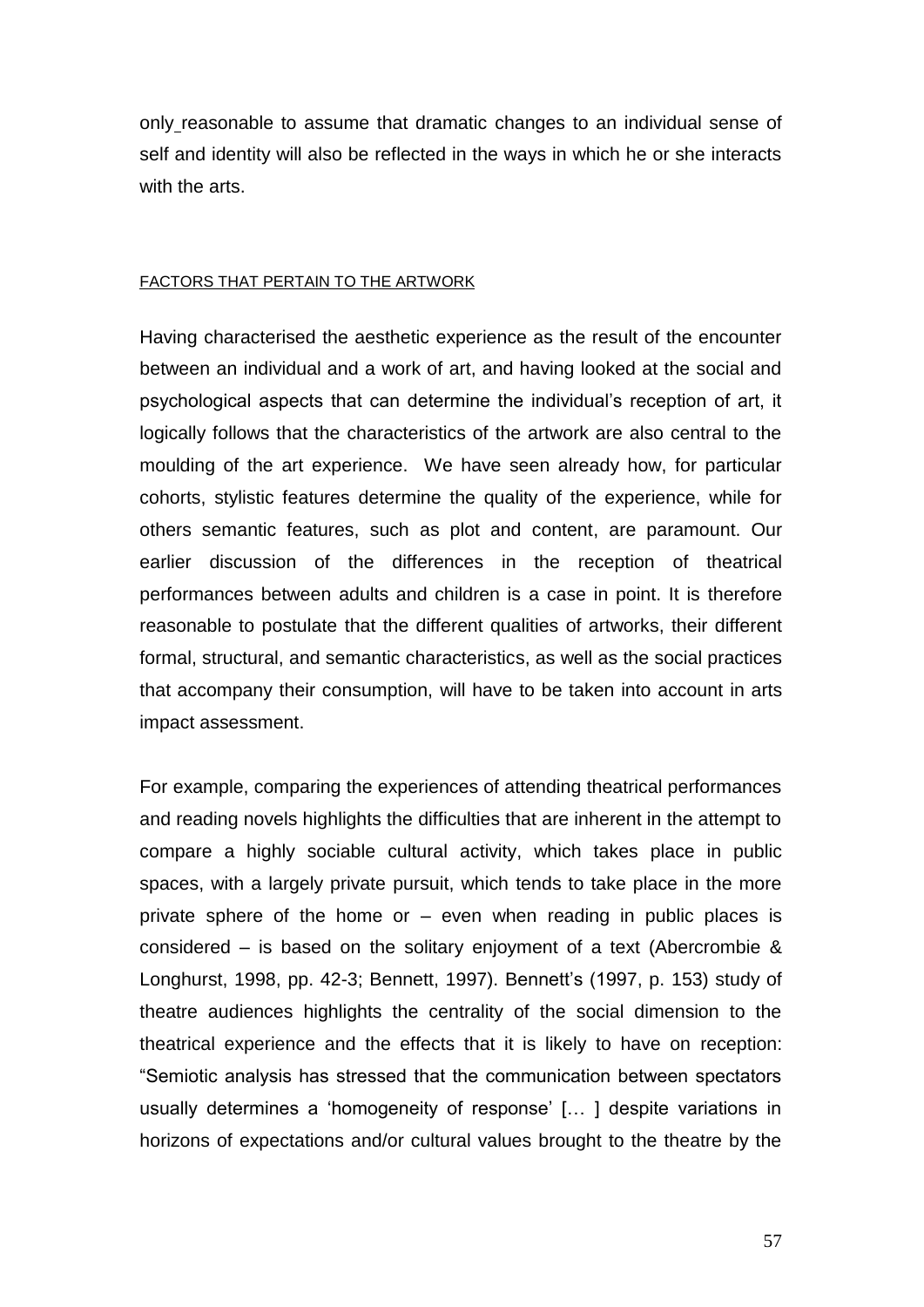individual spectator. In almost all cases laughter, derision, and applause is infectious".

Given that there is a significant variation in the characteristics that make up even objects belonging to the same art form, issues of commensurability inexorably arise. In the context of arts impact assessment, it is necessary to ask whether it is possible to identify a connection between specific types of content or specific stylistic characteristics of the art form being evaluated and certain effects on audiences and readers. For example, in the case of the impacts of the novel, we ought to be able to articulate how different novels might have different impacts on people. In an interesting empirical study, Harold Miesen (2004) has investigated the correlation between levels of appreciation of various text attributes that contribute to the complexity of novels (e.g. story-line, characters, place, time and writing style) and the preference for literary or popular novels. His findings show that "readers of literature are distinct from readers of romance in that they appreciate figurative language, several primary plot lines and sidelines, and frequently changing story perspective" (*Ibid.*, p. 53). Readers of romance, on the other hand, prefer to be engrossed by a simpler plot and prefer to avoid linguistic complexity (as confirmed by their reading material of choice) $54$ .

However, differences in the reading experience do not relate simply to hierarchies between 'high' and 'low' cultural products: even within the category of 'literary fiction' one can expect to find a diverse range of material that is likely to affect people differently. In order to understand the potential transformative powers of the novel, it is thus important to develop means of articulating the different social impacts that might accrue from sub-sections of the same literary genre. If we consider, again, the genre of the 'literary novel', we cannot but be struck by the diversity of the books that are brought together under that label. Novels as diverse as Jane Austen's *Pride and* 

<sup>54</sup> Miesen (2004, p. 53) refers to the work of Whissel, who has conducted an analysis of differences in word usage between romance and adventure novels. Her work reveals that romance novels tend to employ more commonly used words and present more word repetitions than adventure novels. Hence, Mieser's suggestion that, linguistically, romances are less complex than literary novels and require less effort from the reader.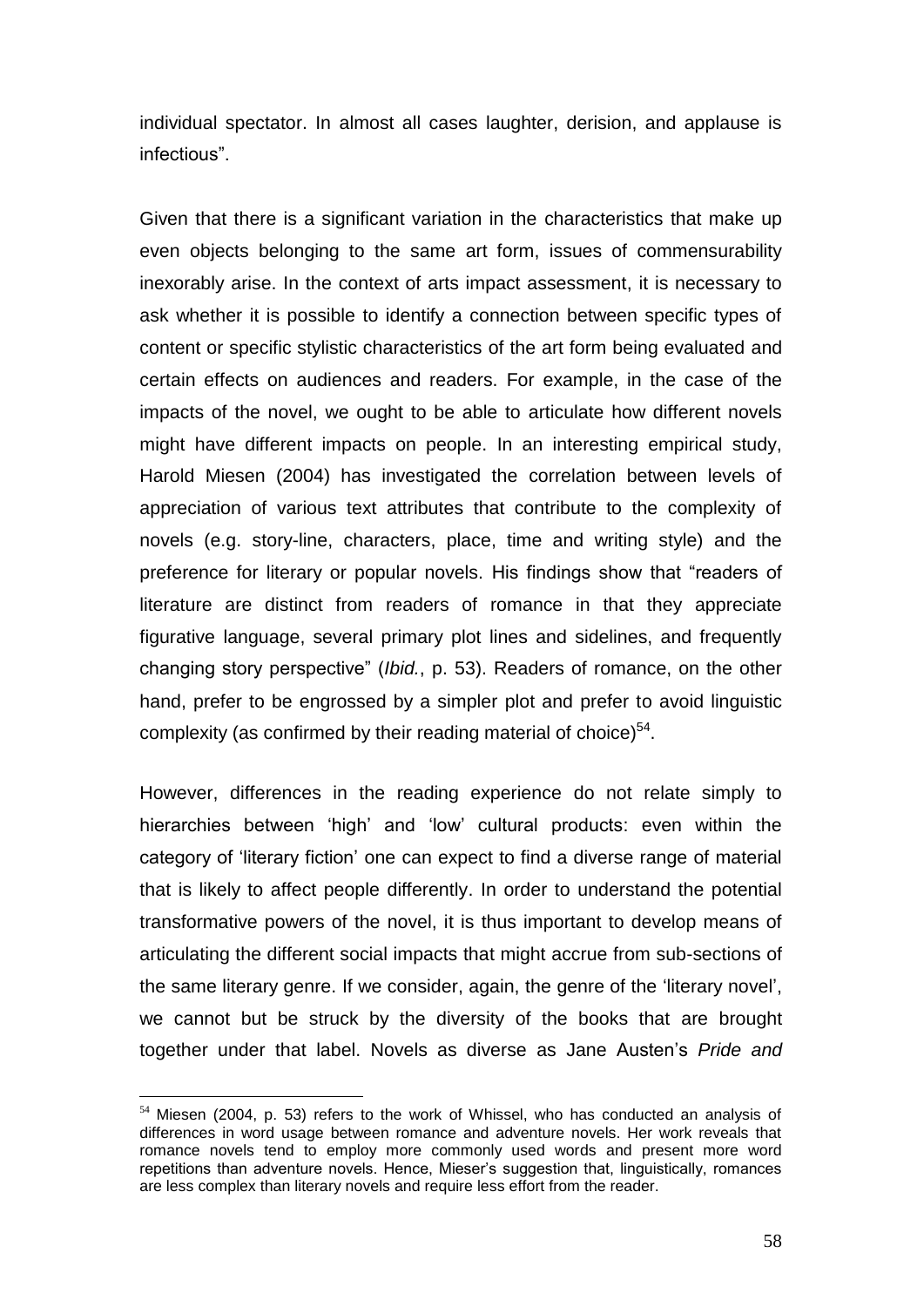*Prejudice*, Michel Houellebecq's *Platform*, James Joyce's *Ulysses*, Vladimir Nabokov's *Lolita*, Bret Easton Ellis' *American Psycho* are all classified as literary fiction, yet are the experiences of reading these books genuinely commensurate? Can we legitimately talk of 'the impacts of the novel', or would this entail an unsustainable generalization?

One further obstacle to easy associations between certain art forms and their potential impacts is represented by the blurring, in today's complex cultural environment, of the boundaries between art forms. If we stick with the example of the novel, the difficulties in defining clearly what we are trying to understand the impact of become clear. Video games are increasingly being described as 'fictional forms', 'game fiction', and 'computer-based narrative forms' (Atkins, 2003); where, then, shall we draw the line between the novel and other narrative-based art forms? In the age that has seen the progressive development and popularity of 'mixed media arts' and 'cross art forms', such definitional difficulties have clear and important implications for arts impact assessment, and for the question of generalising findings across art forms when discussing people's experience of the arts. These issues fall beyond the scope of the present paper, but they will be the object of more in-depth investigation in the next phase of our research.

## ENVIRONMENTAL FACTORS

We have already discussed the historical dimension of the aesthetic experience: the encounter with an artwork happens at a certain historical time, and it is deeply affected by the cultural and social norms that are prevalent at the time. In his study of theatrical audiences, Sauter (2000, pp. 9- 10) highlights the significance of 'context' for both the presentation and the reception of a performance. He identifies four types of contexts, the first three of which are those more closely linked to the theatrical sphere:

> The *conventional* context, indicating the traditions and features of a theatre world in a certain place and a certain time; the *structural* context, describing the organization of theatre in a society (subsidies,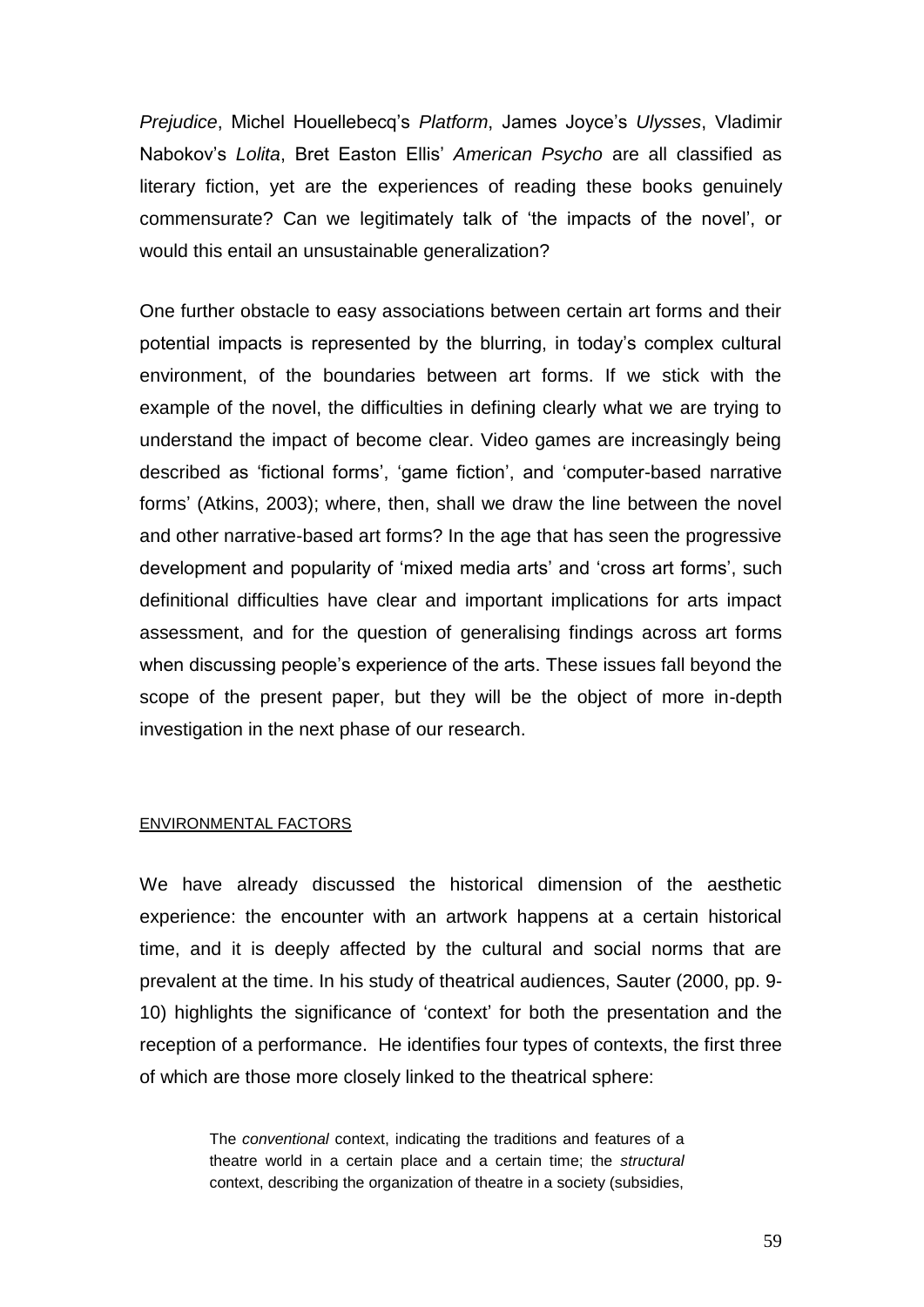locations, legal frames, etc.); and the *conceptual* context, reflecting the ideology which society expresses in relation to theatre, such as the functions of theatre as a means of entertainment, propaganda, or education and the political consequences emanating from the ideological positions, attitudes, and value of journalists, politicians, theatre practitioners, and theatre scholars.

The fourth and last type of context indicated by Sauter as worthy of consideration is the *cultural* context, which includes aspects such as education, history, religion, eating and drinking habits, etc., and marks the interdependence of theatre and other art forms as part of a coherent cultural whole.

In his already mentioned study of British popular theatre, John McGrath (1981, p. 5), points out that, in order to achieve a comprehensive description of the theatrical event, one needs not only to consider the elements that pertain to the *mise-en-scène* (casting, music, lighting, etc.), but also:

> … the nature of the audience, the nature, social, geographical and physical, of the venue, the price of tickets, the availability of tickets, the nature and placing of pre-publicity, where the nearest pub is, and the relationships between all these considerations themselves and of each with what is happening on stage. For when we discuss theatre, we are discussing a social event, and a very complex social event, with a long history and many elements, each element also having a long and independent history.

The physical *environment* in which the aesthetic encounter takes place, in particular, can have a significant effect on the quality of the experience. Whilst Bennett (1997) laments the paucity of studies in this area, the existing research seems to demonstrate the impacts of physical environment, and particularly architecture, on the aesthetic experience (*Ibid.*, pp. 127 ff). Bennett's essay, for example, discusses the way in which theatrical architecture can affect the audience's reception and interpretation of theatrical events. This effect takes place, in traditional theatres, as a result of the 'tyranny of architectural grandeur', exemplified by the solemn and grandiose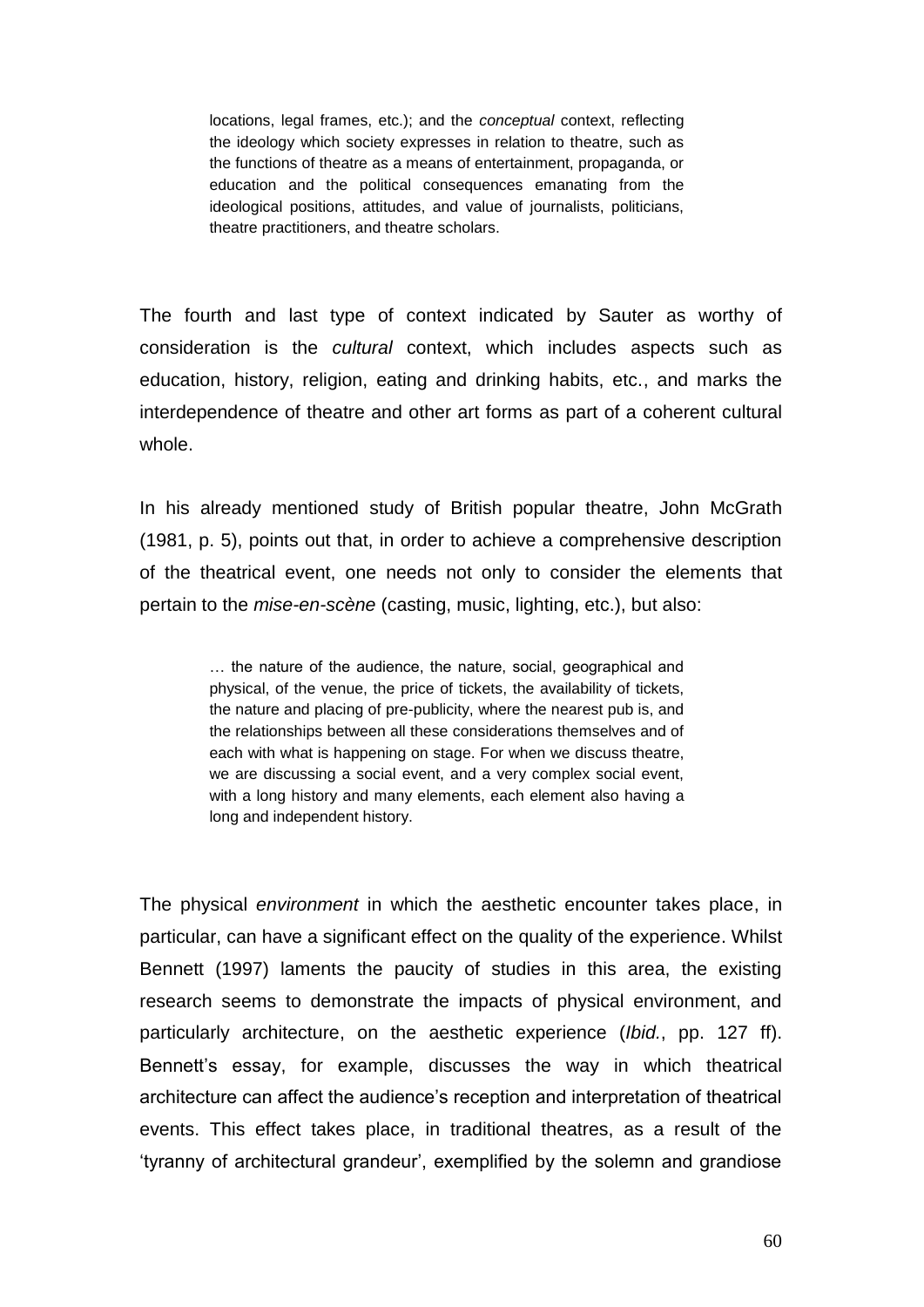facades of many older theatre buildings, which highlight how these institutions represent official high culture (thus requiring a certain reverence and a respectful attitude from the audience)<sup>55</sup>. For non-traditional forms of theatre that are usually staged in non-traditional theatrical spaces, however, the influence of architecture on the audience's experience is likely to be less marked.

Similarly, the empirical data gathered by Bourdeau and Chebat (2001) shows that the physical characteristics of the display galleries in art exhibitions (which include the location of the works of art in the gallery space, their labels and display fittings, etc.) not only affect the ways in which visitors move around the gallery, but can actually affect the visitors' interest in the artworks. Bourdeau and Chebat also show how architectural aspects that might appear of secondary importance – such as the location of the entrances and exits to the display area - do in fact condition the level of attention paid by visitors to the works on display (*Ibid.*, p. 64). Carù and Cova (2005), on the basis of their study of audiences attending a classical music performance, conclude that the architecture of the auditorium, the person's location in it (in a good/bad, comfortable/uncomfortable seat), and the behaviour of other members of the audience are central to determining the quality of the experience. Indeed, as Wood and Smith (2004, p. 539) observe, "all performance spaces, whether concert halls, football stadiums or public parks, are distinctive in allowing people to experience themselves and others in 'different' and emotionally intensive ways". In other words, the physical environment of the space in which the aesthetic encounter takes place is not the only type of 'enviromental' factor that impact assessment ought to consider, for the interactions between the people that find themselves enjoying the art work together also have a bearing on the experience. As Christopher Small (cited in Wood & Smith, 2004, p. 539) puts it:

 $55$  See for instance, the empirical research carried out by Reason (2006, p. 229) on young people's experiences of live theatre, and how one of the predominant and most recurring memories of the interviewees was "of the large and glitzy chandelier hanging in the centre of the auditorium". It is clear from Reason's work that the glamour of the theatre had both an exciting and intimidating effect on the young audience.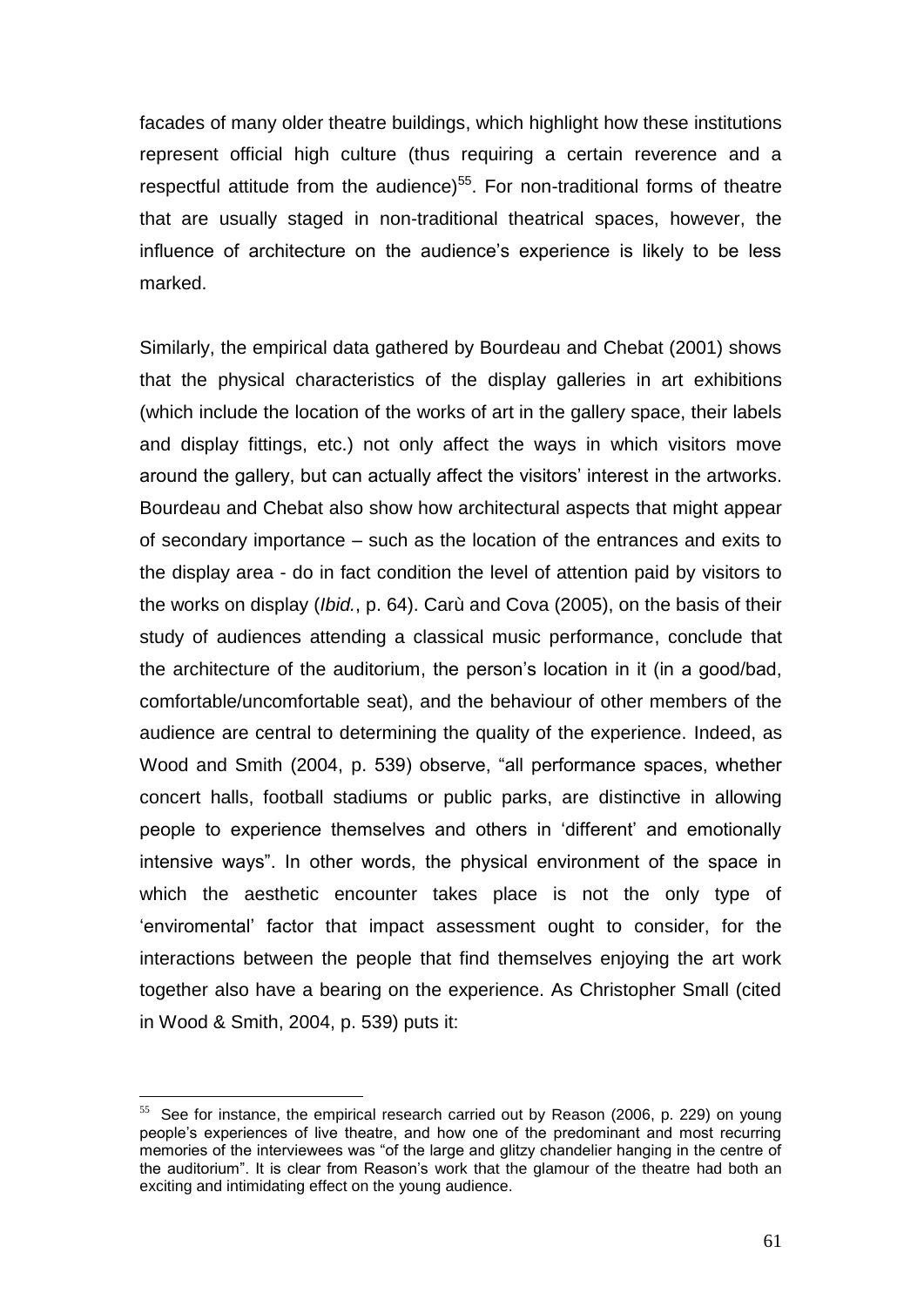We are prepared to laugh, to weep, to shudder, to be excited, or to be moved to the depth of our being, all in the company of people the majority of whom we have never seen before, to whom we shall probably address not a word, or a gesture, and whom we shall in all probability never see again.

A fascinating exploration of the public nature of the theatrical experience is offered by Matthew Reason's (2005 and 2006) study of the ways in which young people experience live performance. The interviews and the workshops that were carried out as part of the research revealed that, for the young people who had attended a performance of Shakespeare's *Othello*, the annoyance with, constant awareness of and fascination with fellow spectators in the audience was a significant element of the theatrical experience. Whilst the public nature of the performance was perceived as a source of enthrallment and excitement for the youngsters interviewed, it seemed also to induce a discomforting sense of self-awareness and, in those with little previous experience of the theatre and its 'etiquette', a feeling of social and emotional awkwardness. These observation lead Reason (2005, p. 7) to conclude that:

> This perception of other people looking and judging you makes the theatre auditorium a fairly exposed and intimidating space. For some young people the result was a sense that the Lyceum Theatre was not a place for them and that they didn't belong there. For others it provoked a level of self-consciousness that prevented them from relaxing and meant that their focus was on the social experience of being in the audience rather than on watching the performance on the stage.

These observations, thus, seem to confirm the point made by Fenner (2003, p. 50) on the importance that factors which apparently have nothing to do with aesthetics can have in the construction of aesthetic experiences. Whether one is a seasoned theatre-goer, whether one happens to be seated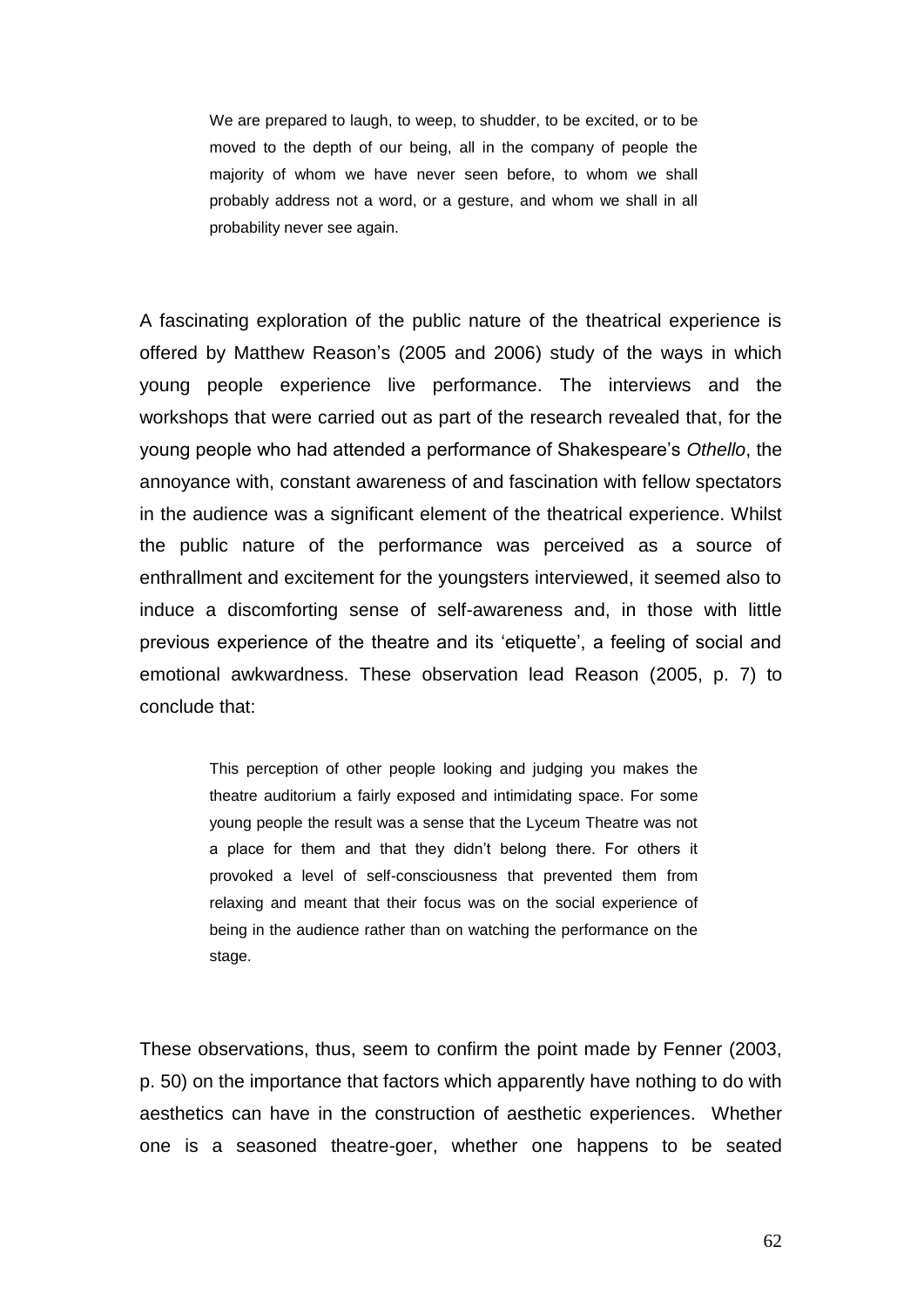comfortably in a theatre, whether one's neighbours are quiet or noisy can significantly alter our perception of a performance and our response to it.

## **CONCLUSIONS**

The premise on which the intellectual exploration presented in this paper is based is that, if we want to be able to develop robust methodologies for assessing and measuring the ways in which the arts impact on people, we need a better understanding of the aesthetic experience. We need a clearer picture of what the aesthetic experience is, what its constitutive cognitive and emotional elements are, and what the factors which contribute to shaping it might be.

This paper has attempted to throw some light on these areas. It has first interrogated theoretical elaborations of the aesthetic experience, and discussed shifting notions of the role of the audience in the aesthetic encounter. Empirical attempts to understand the cognitive and behavioural dynamics of the artistic encounter produced within both the natural and social sciences have been reviewed, and we have argued that there are inherent limitations to the possibility of obtaining a full picture of the aesthetic experience through these kinds of study. While the extant empirical research can illuminate some of the basic cognitive and emotional mechanisms behind the aesthetic experience, it falls short of capturing the aesthetic experience in its totality and fails to account for its complexity and richness. We have therefore proposed an alternative multidisciplinary approach that strives to combine, and thus maximise, the contribution that different disciplines bring to the exploration of the artistic experience. Through this holistic approach, we have put forward and discussed three groups of factors that we suggest are likely to influence the response to the arts. We have argued that any rigorous attempt to evaluate the impact of the arts ought to encompass an assessment of the weight of these factors in shaping impacts.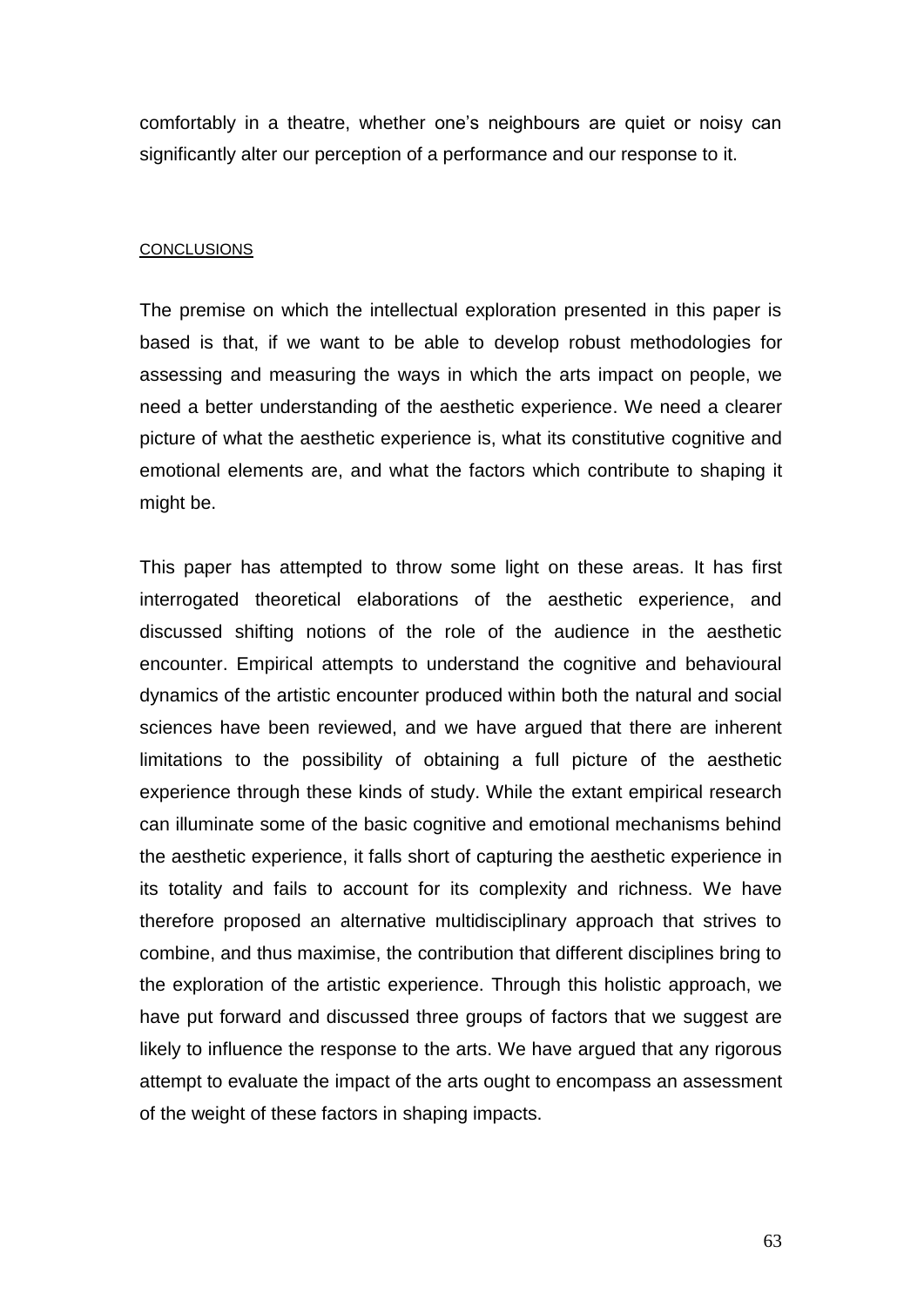The analysis presented is by no means exhaustive and represents more of an exploratory exercise than a definitive account. In fact, one of the principal aims of the paper is to offer a reflection upon the complexities of the aesthetic experience. Central to this task is an acknowledgement of the challenges, both theoretical and empirical, that the investigation of the aesthetic experience poses, and the difficulties that, as a consequence, inevitably arise from the attempt to capture, describe and measure its potential impact. As Fenner (2003, p. 41) puts it:

> Aesthetic experiences are, first, experiences. They are complex things, having to do with things as tidy as the formal qualities of the object under consideration and with things as messy as whether one had enough sleep the night before, whether one just had a fight with his roommate, whether one is carrying psychological baggage that is brought to consciousness by this particular aesthetic object.

Indeed, the picture that emerges from our research emphasises the multidimensionality, the subjectivity and the unpredictability of encounters with the arts. We have identified and discussed the psychological and sociocultural factors that define the contours of these encounters and it is only by considering the *interplay* of all these variables that we can hope to capture the aesthetic experience in its intricacy. Clearly, any attempt to develop a meaningful methodology for assessing the impact of the arts is going to have to take account of these complexities. This, of course, raises the question of whether, given the limitations of empirical research, such a methodology *can*  be developed. Indeed, given the variables we have identified, within the arts themselves and across the diverse populations that engage with them, the paper raises questions about whether *any* meaningful generalizations can actually be made about the social impact of the arts.

This clearly has implications for the practice of arts impact assessment. In the course of the paper, we have rejected the view, endorsed by John Carey amongst others, that an individual's experience of the arts is simply not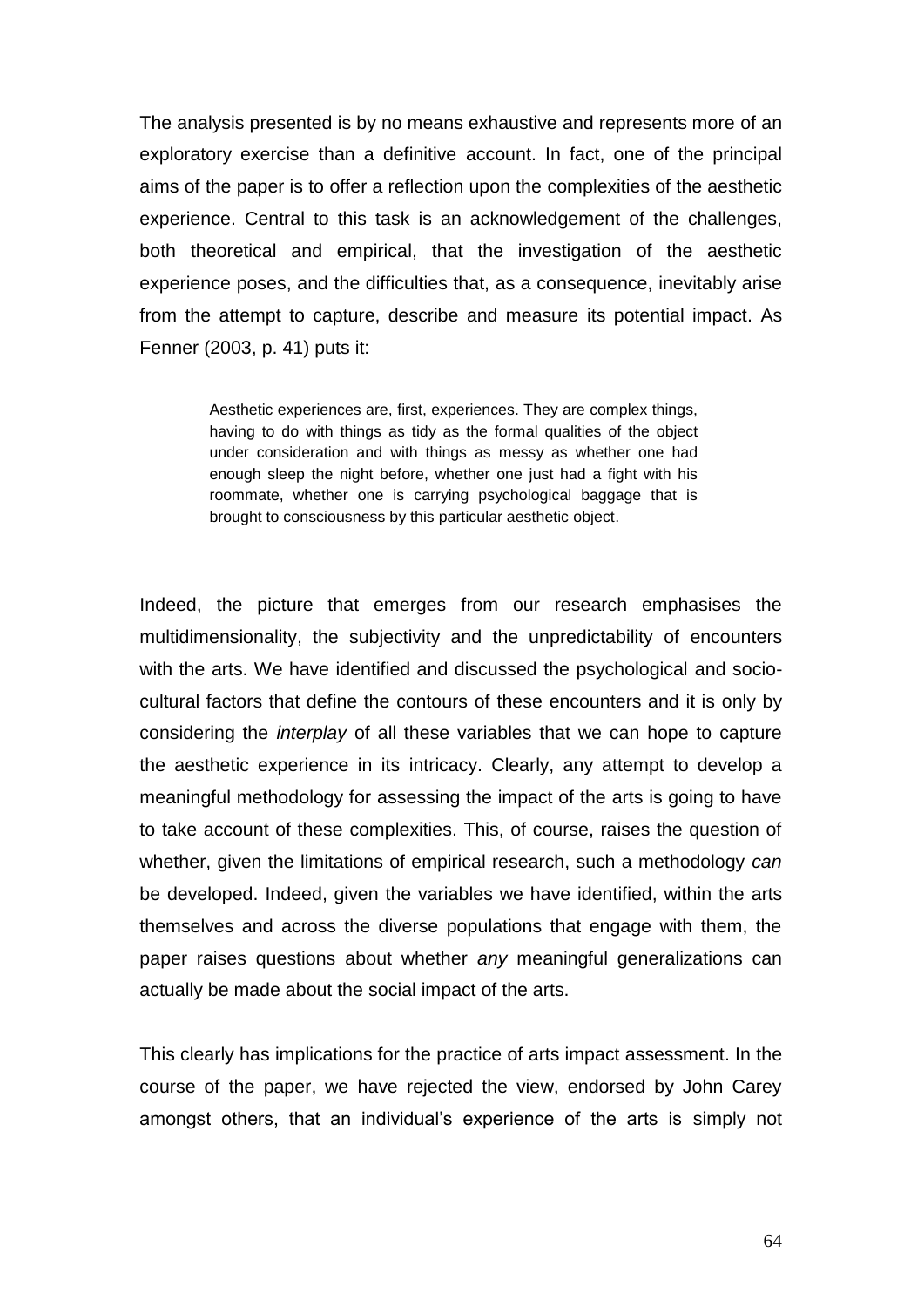accessible to others<sup>56</sup>. We therefore reject the proposition that the aesthetic experience irrevocably belongs to the realm of the unknowable. In fact, one of the aims of the paper is to provide a clearer picture of what is already known about the aesthetic encounter and what is still to be fully understood or has been so far under-researched. However, from the investigations we have undertaken, we know enough of the complexities involved to conclude safely that it is not possible to develop a rigorous protocol for the assessment of the impacts of the aesthetic experience that can be boiled down to a handful of bullet-points and a user-friendly 'evaluation toolkit', to be easily applied to any art form in any setting and replicated whenever the need for impact evaluation arises.

The most useful contribution that this paper, and the research project as a whole, can therefore perhaps be said to make to the debate about the social impact of the arts, is to foster a more critical and a more cautious approach. Indeed, its importance may lie in putting to rest, finally, the idea that the value of the arts to society can somehow be conclusively 'proved' through an intellectually convincing demonstration of their social impact. We shall return to this question in the final phase of the project, when we will consider the full implications of our research for arts policy and the role of arts impact assessment within it.

<sup>&</sup>lt;sup>56</sup> It should be noted that Carey himself does not appear wholly convinced of his own conclusion on this issue. Having spent a good half of his *What Good Are the Arts?* (2005) on denying the possibility of making judgements, or even forming opinions, on others' encounters with the arts, he then delivers a peroration on the transformative and ameliorative effects that reading fiction has on young offenders, confidently pronouncing (but in clear contradiction of his own premise) on their emotional involvement in the novels and their inner reception of them.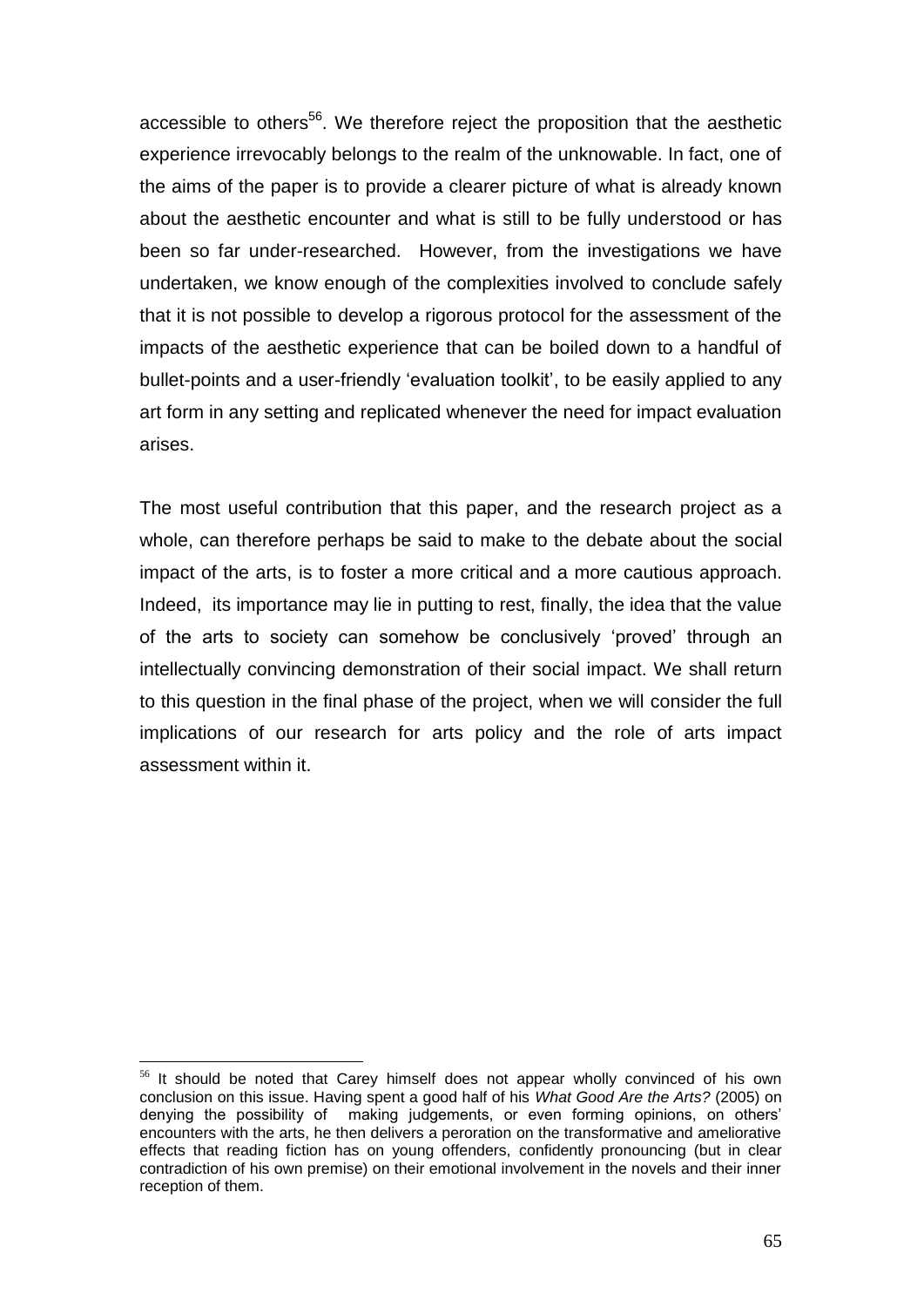# **Bibliography**

Abercrombie, N. & Longhurst, B. (1998). *Audiences*. London: Sage.

- Anderson, K. & Smith, S, J. (2001). Editorial: Emotional geographies. *Transactions of the Institute of British Geographers*, 26(1), 7-10.
- ACE. (2003). *Ambition for the Arts 2003-2006*, London: Arts Council England.
- ACE. (2003). *Focus on Cultural diversity: The arts in England. Attendance, participation and attitudes*, London: Arts Council England.
- ACE. (2004). *Arts in England 2003: Attendance, participation and attitudes*, London: Arts Council England.
- Aschaffenburg, K & Maas, I. (1997) Cultural and educational careers: the dynamics of social reproduction. *American Sociological Review*, 62(4), 573-587.
- Atkins, B. (2003). *More Than a Game: The computer game as fictional form*. Manchester: Manchester University Press.
- Averill, J. R. (1996). Intellectual emotions, in R. Harré & W. G. Parrott (Eds.), *The Emotions: Social, cultural and biological dimensions* (pp. 24-38). London: Sage.
- Bailey, J. M. & Oberschneider, M. (1997). Sexual orientation and professional dance. *Archives of Sexual Behaviour*, 26(4), 433-443.
- Baker, L. & Scher, D. (2002). Beginning readers' motivation for reading in relation to parental beliefs and home reading experiences. *Reading Psychology*, 23(4), 239-269.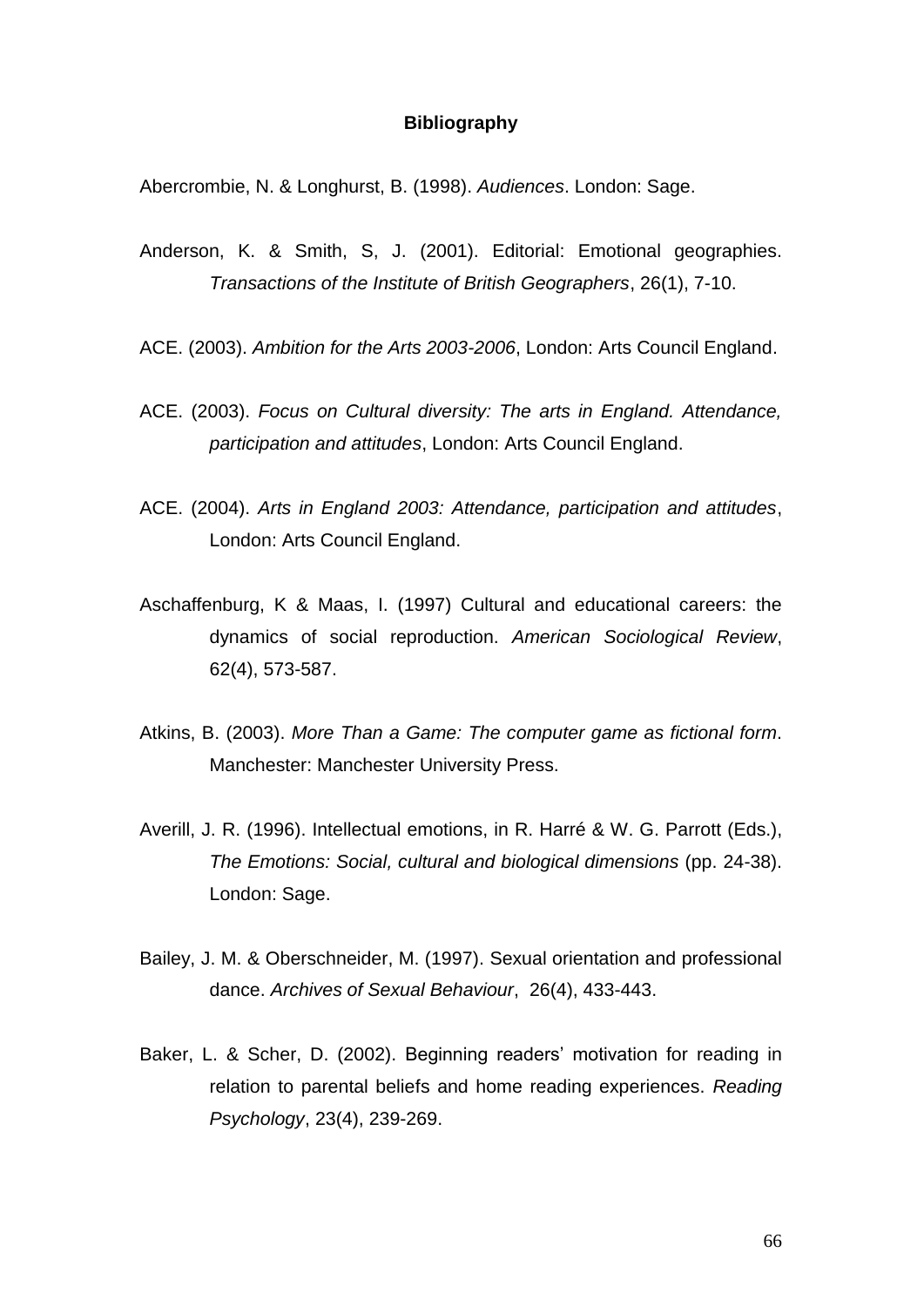- Barker, M. & Petley, J. (Eds.) (1997). *Ill Effects: The media/violence debate*, London and New York: Routledge.
- Belfiore, E. (2006). The social impacts of the arts myth or reality?, in M. Mirza, M. (Ed.), *Culture Vultures: Is UK arts policy damaging the arts?* (pp. 20-37), London: Policy Exchange.
- Belfiore, E. & Bennett, O. (2007). Rethinking the Social Impact of the Arts. *[The International Journal of Cultural Policy](http://www.tandf.co.uk/journals/titles/10286632.asp)*, 13(2), 135-151.
- Belfiore, E. & Bennett, O. (2008, forthcoming). *The Social Impact of the Arts: An Intellectual History*, Basingstoke: Palgrave Macmillan.
- Bennett, O. (2007). Arts and culture: another case of policy-based evidence making?. Paper presented at the AHRC/ERSC seminar entitled *Arts and culture: another case of policy-based evidence making? Understanding the relationships between "research", "effective*  evaluation" and "responsible advocacy", London 15<sup>th</sup> January 2007.
- Bennett, O. (2002). Expecting too much from culture: The extravagant claims of cultural policy. Keynote speech to *Changing Worlds*, the 2002 Arts Marketing Association Conference, Glasgow, 25-27 July 2002.
- Bennett, S. (1997). *Theatre Audiences: A theory of production and reception*. London: Routledge.
- Bennett, T. (2005). Cultural Participation and Social Division. Paper presented at the IPPR workshop *Arts, Heritage and Civic Renewal*, London, 7 March 2005.
- Berleant, A. (1970). *The Aesthetic Field: A phenomenology of aesthetic experience*. Springfield, IL: Charles C. Thomas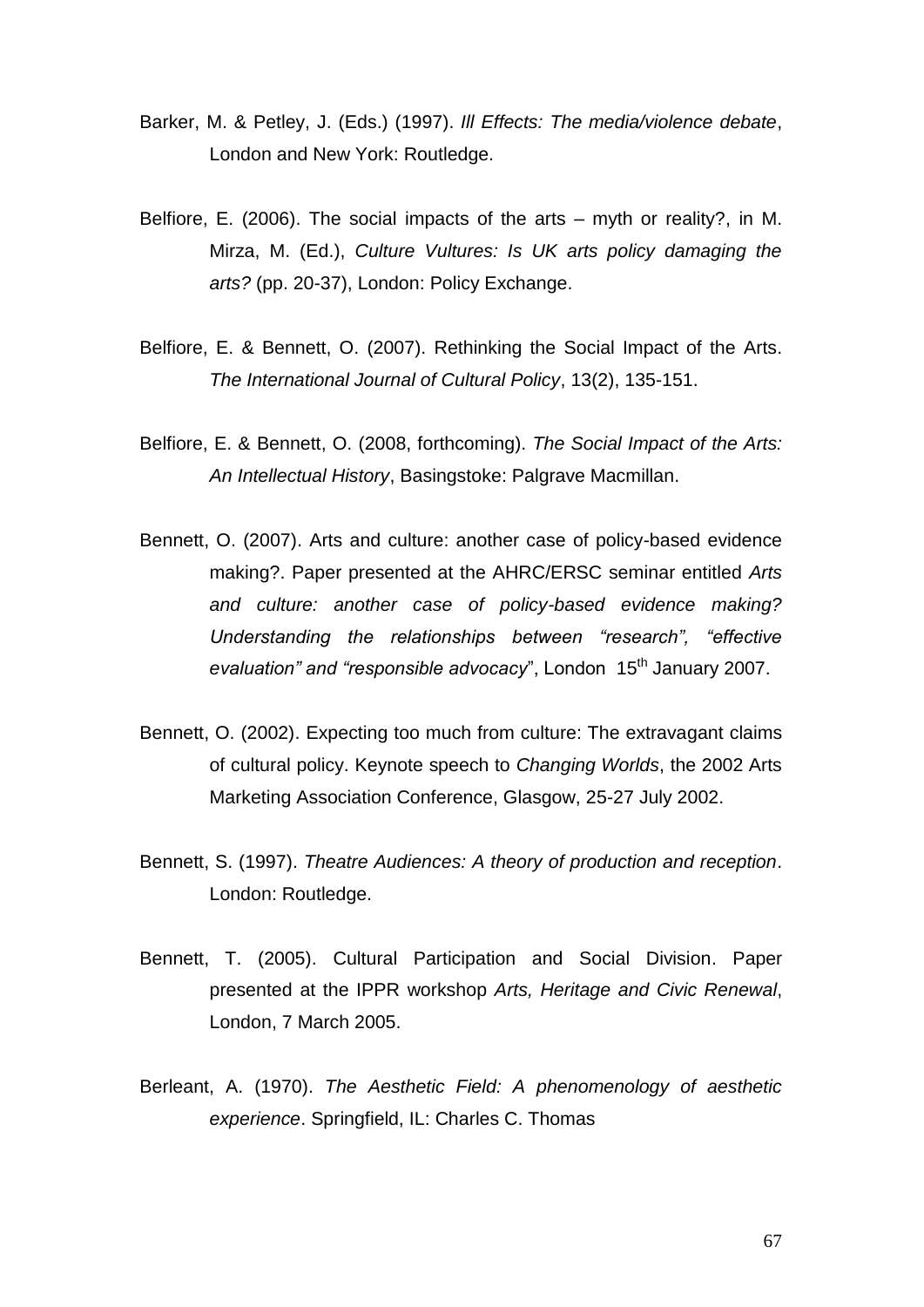Berleant, A. (1991). *Art and Engagement*. Philadelphia: Temple University Press.

Bishop, C. (Ed.) (2006). *Participation*. London: Whitechapel.

- Bondora, J. T. & Goodwin, J. L. (2005). The impact of suicidal content in popular media on the attitudes and behaviours of adolescents. *Praxis*, 5, 5-12.
- Book Marketing Limited (2002). *The Reading Habits of Individuals & Couples: Report on a panel Study*. London: Book Marketing Limited.
- Boorsma, M & Van Maanen, H. (2003). View and review in the Netherlands: The role of theatre critics in the construction of audience experience. *International Journal of Cultural Policy*, 9(3), 319-335.
- Boruah, B. (1988). *Fiction and Emotion: A study in aesthetics and the philosophy of mind*. Oxford: Clarendon Press.
- Boselie, F. (1984). The aesthetic attractivity of the golden section. *Psychological Research*, 45(4), 367-375.
- Bourdeau, L. & Chebat, J. (2001). An empirical study of the effects of the design of the display galleries of an art gallery on the movement of visitors. *Museum Management and Curatorship*, 19(1), 63-73.
- Bourdieu, P. (1984). *Distinction: A social critique of the judgement of taste*. London: Routledge.
- Bourdieu, P. (1993). *The Field of Cultural Production: Essays on Art and Literature.* Cambridge: Polity Press.

Bourriaud, N. (2002). *Relational Aesthetics*. Dijon: Le presses du réel.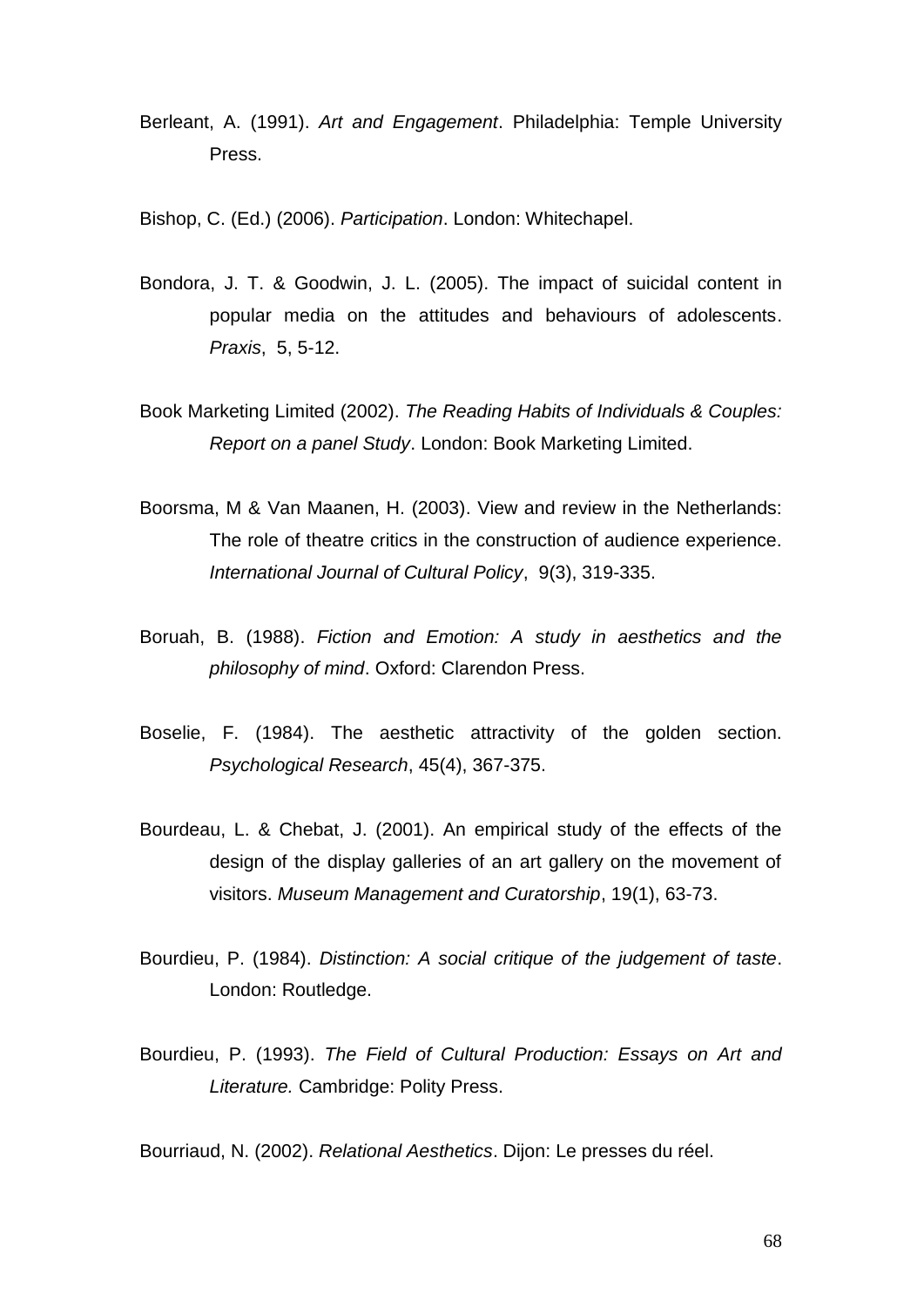- Bower, G. H. & Morrow, D. G. (1990). Mental models in narrative comprehension. *Science*, 247(4938), 44-48.
- Budd, M. (1995). *Values of Art: Pictures, poetry and music*. London: Penguin.
- Butler, C. (2004). *Pleasure and the Arts: Enjoying literature, painting and music*. Oxford: Oxford University Press.
- Cantor, J. (1995). Children's fright reactions to television and film. *Poetics*, 23(1 & 2), 75-89.
- Carey, J. (2005). *What Good Are the Arts?*. London: Faber and Faber.
- Carroll, N. (2000). Art and the domain of the aesthetic. *British Journal of Aesthetics*, 40(2), 191-208.
- Carroll, N. (2002). Aesthetic experience revisited. *British Journal of Aesthetics*, 42(2), 145-168.
- Carù, A. & Cova, B. (2005). The impact of service elements in the artistic experience: the case of classical music concerts. *International Journal of Arts Management*, 7(2), 39-54.
- Cazden, N. (1980). The definition of consonance and dissonance. *International Review of the Aesthetics and Sociology of Music*, 11(2), 123-168.
- Chan, T. W. & Goldthorpe, J. H. (2005). The social stratification of theatre, dance and cinema attendance. *Cultural Trends*, 14(3), 193-212.
- Cole, S. & Lindemann, J. (1990). *Reading and Responding to Literature*. San Diego: Harcourt Brace Jovanovich.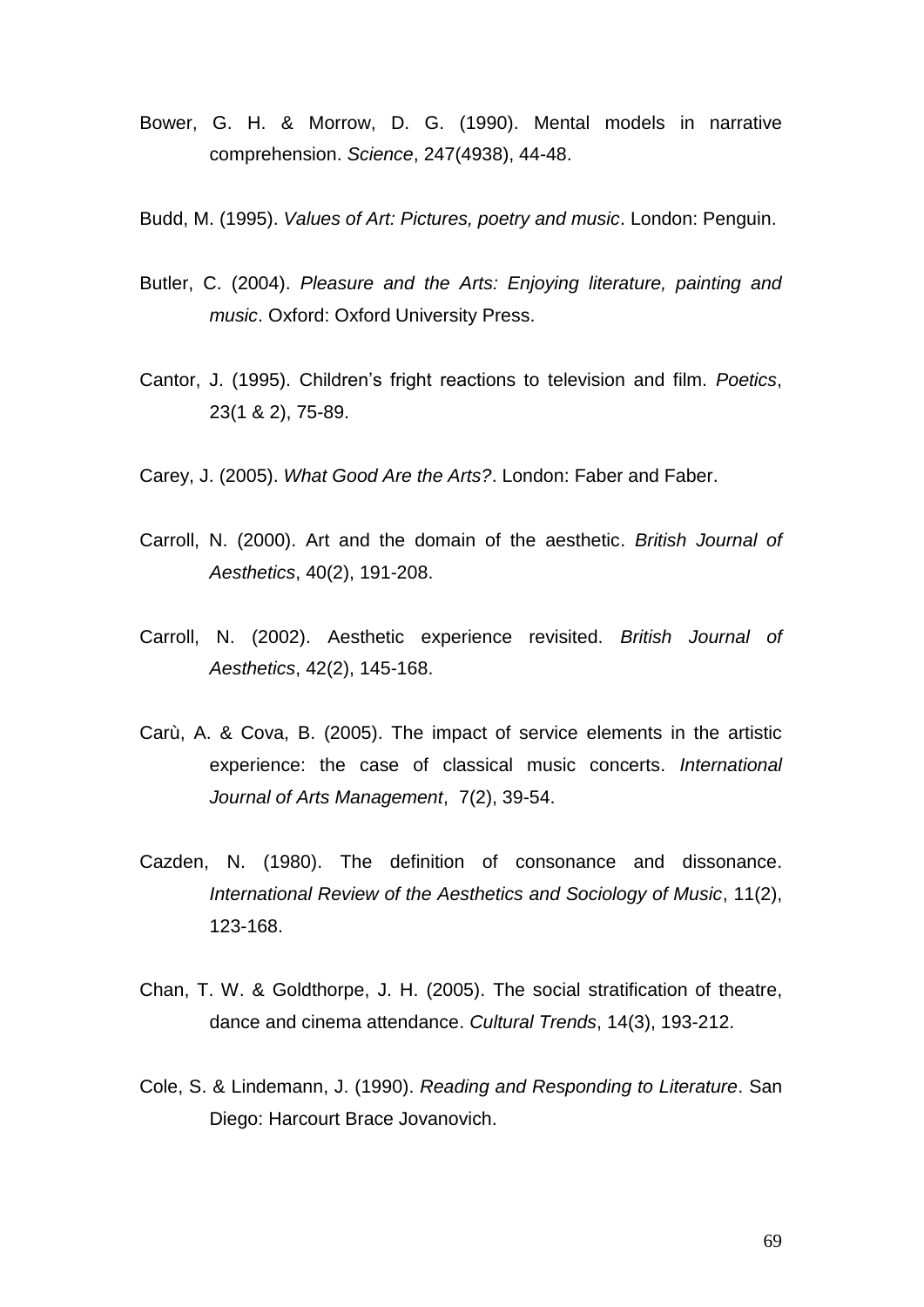- Coplan, A. (2004). Empathic engagement with narrative fictions. *The Journal of Aesthetics and Art Criticism*, 62(2), 333-342.
- Crawford, M & Chaffin, R. (1986). The readers' construction of meaning: Cognitive research on gender and comprehension", in E. A. Flynn, and P. Schweickart (Eds.), *Gender and Reading: Essays on readers, texts, and context* (pp 3-30). Baltimore and London: The John Hopkins University Press.
- Csikszentmihalyi, M. (1997). *Creativity: Flow and the psychology of discovery and invention*. New York: Harper Perennial.
- Csikszentmihalyi, M. (2002). *Flow: The classic work on how to achieve happiness*. London: Random House.
- Csikszentmihalyi, M. & Robinson, R. E. (1990). *The Art of Seeing: An interpretation of the aesthetic encounter*. Los Angeles: The J. Paul Getty Museum.
- Danto, A. C. (2003). *The Abuse of Beauty: Aesthetics and the concept of art*. Chicago and La Salle: Open Court.
- De Bolla (2001). *Art Matters*. Cambridge, MA and London: Harvard University Press.
- De Bolla (2002). Toward the materiality of aesthetic experience. *Diacritics*, 32(1), 19-37.
- De Rozario, L. (1997). Spirituality in the lives of people with disability and chronic illness: A creative paradigm of wholeness and reconstitution. *Disability and Rehabilitation*, 19(10), 427-434.
- Denzin, N. K, (1984). *On Understanding Emotion*. San Francisco: Jossey-Bass.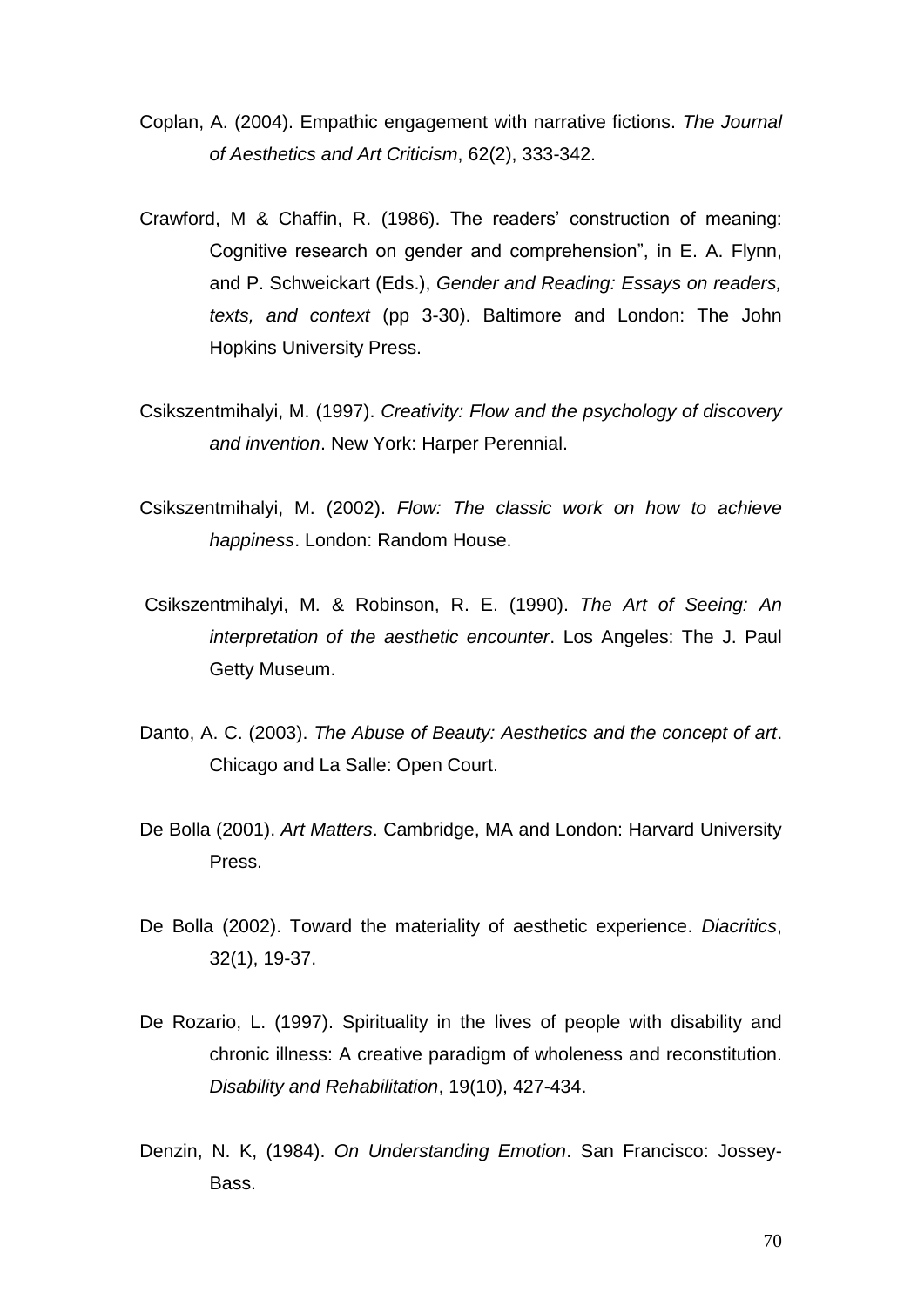- Dickie, G. (1962). Is psychology relevant to aesthetic?. *The Philosophical Review*, 71(3), 285-302.
- DiMaggio, P. (1996). Are art-museum visitors different from other people? The relationship between attendance and social and political attitudes in the United States. *Poetics*, 24(2-4), 161-180.
- Duffy, E. (1941). An explanation of 'emotional' phenomena without the use of the concept 'emotions'. *Journal of General Psychology*, 25, 183-293.
- Dziemidok, B. (1988). Controversy about the aesthetic nature of art. *British Journal of Aesthetics*, 28(1), 1-17.
- Elkins, J. (2001). *Pictures & Tears: A history of people who have cried in front of paintings*. New York and London: Routledge.
- Eversmann, P. (2004). The experience of the theatrical event. In V. A. Cremons; P. Eversmann.; H. van Maanen, H.; W. Sauter & J. Tulloch (Eds.), *Theatrical Events: Border, dynamics, frames* (pp. 139-174). Amsterdam and New York: Rodopi.
- Fairchild, A. W. (1991). Describing aesthetic experience: Creating a model. *Canadian Journal of Education*, 16 (3), 267-280.
- Fannin, H. A. & Braud, W. G. (1971). Preference for consonant over dissonant tones in the albino rat. *Perceptual and Motor Skills*, 32, 191-193.
- Feagin, S. L. (1996). *Reading with Feeling: The aesthetics of appreciation.* Ithaca and London: Cornell University Press.
- Fenner, D. E. W. (2003). Aesthetic experience and aesthetic analysis. *Journal of Aesthetic Education*, 37(1), 40-53.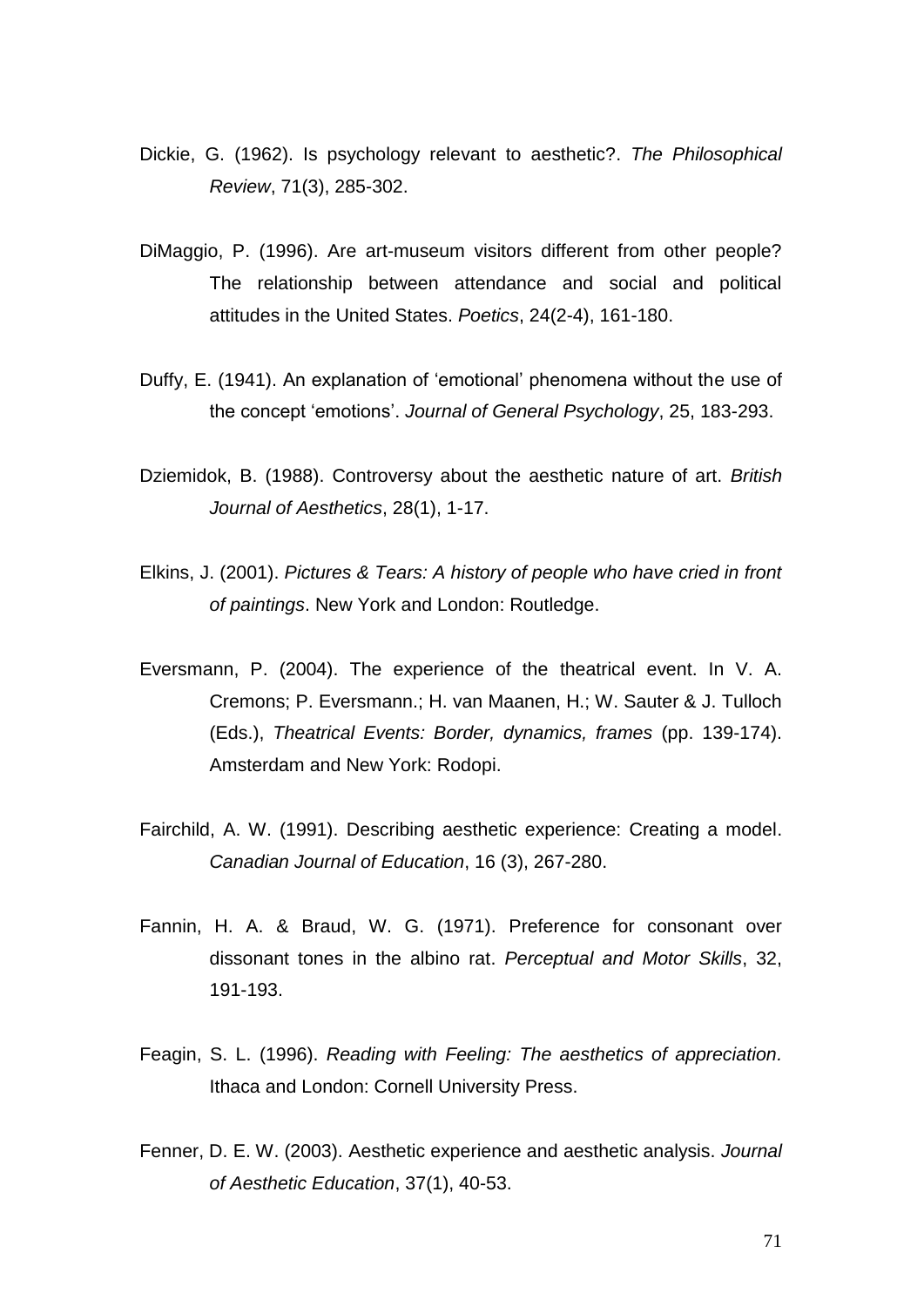- Fife, B. L. & Wright, E. R. (2000). The dimensionality of stigma: A comparison of its impact on the self of persons with HIV/AIDS and cancer. *Journal of Health and Social Behaviour*, 41(1), 50-67.
- Fisher, G. A. & Chon, K. K. (1989). Durkheim and the social construction of emotions. *Social Psychology Quarterly*, 52(1), 1-19.

Fisher, J. (1980). Entitling. *Critical Inquiry*, 11(2), 286-298.

- Fisher, J. L. (1994). "Who reads what and when?. In E. H. Cramer & M. Castle (Eds.), *Fostering the Love of Reading: The affective domain in reading education* (pp. 55-65). Newark: International Reading Association.
- Flynn, E. A. (1983). Gender and reading. *College English*, 45(3), 236-253.
- Frank, A. W. (1993). The rhetoric of self-change: Illness experience as narrative. *The Sociological Quarterly*, 34(1), 39-52.
- Franklin, M. B.; Becklen, R. C. & Doyle, C. L. (1993). The influence of titles on how paintings are seen. *Leonardo*, 26(2), 103-108.
- Godkewitsch, M. (1974). The 'golden section': An artefact of stimulus range and measure preference. *The American Journal of Psychology*, 87(1/2), 269-277.
- Goldie, P. (2000). *The Emotions: A philosophical investigation*. Oxford: Clarendon Press.
- Goldman, A. H. (2006). The experiential account of aesthetic value. *The Journal of Aesthetics and Art Criticism*, 64(3), 333-342.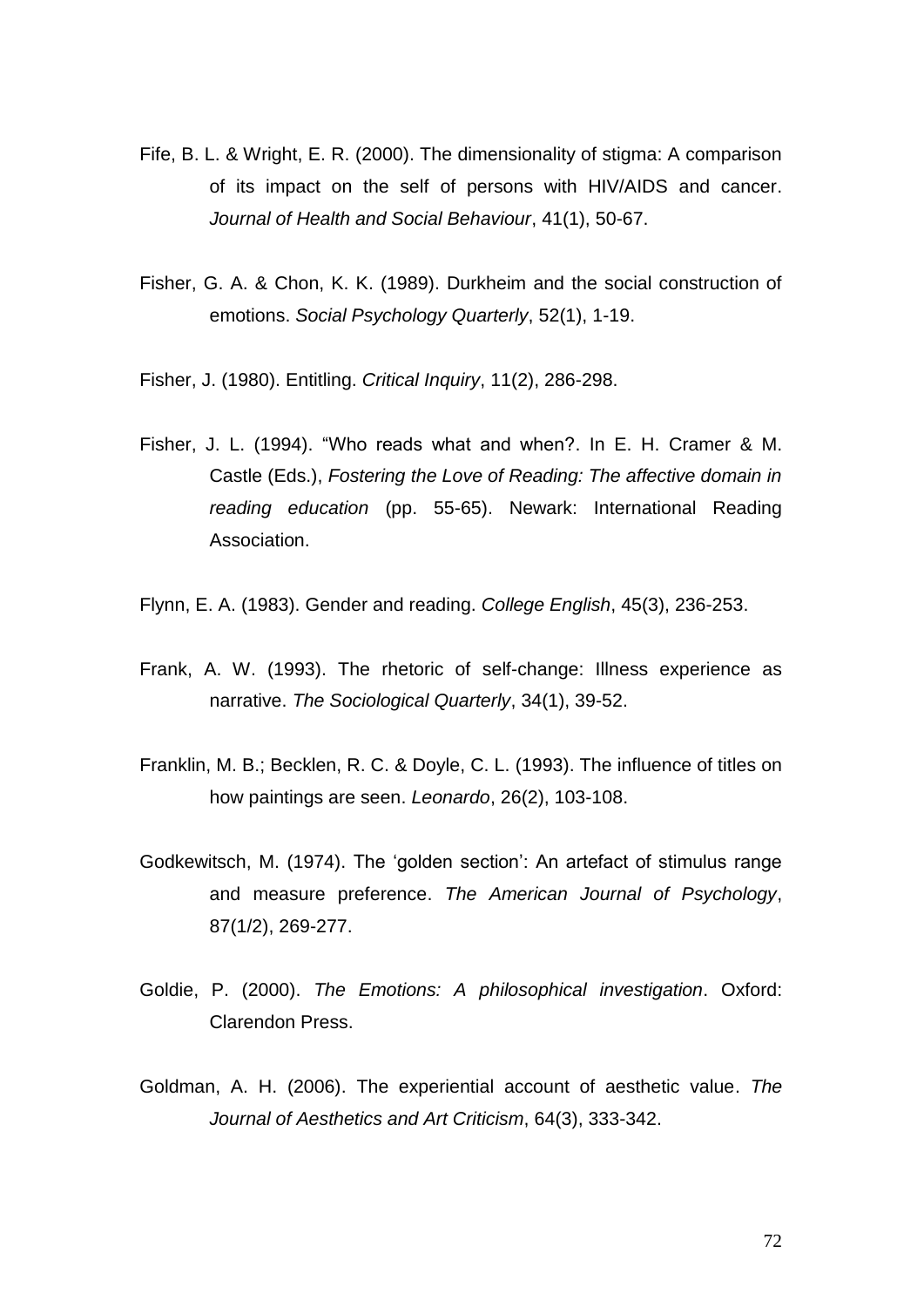- Gray, C. M. (1998). Hope for the future? Early exposure to the arts and adult visits to art museums/ *Journal of Cultural Economics*, 22(2), 87-98.
- Green, C. D. (1995). All that glitters: A review of psychological research on the aesthetics of the golden section. *Perception*, 24, 937-968.
- Harold, J. (2005). Infected by evi. *Philosophical Explorations*, 8(2), 173-187.
- Heelas, P. (1996) "Emotion talk across cultures", in R. Harré & W. G. Parrott, W. G. (Eds.), *The Emotions: Social, cultural and biological dimensions* (pp. 171-199). London: Sage.
- Hekkert, P. & Van Wieringen, P. C. W. (1996). Beauty in the eye of expert and non-expert beholders: A study in the appraisal of art. *American Journal of Psychology*, 109(3), 389-407.
- Hjort, M. & Laver, S. (Eds.) (1997).*Emotion and the Arts.* New York and Oxford: Oxford University Press.
- Hogan, P. C. (2003). *Cognitive Science, Literature and the Arts: A guide for humanists*. New York and London: Routledge.
- Hoorn, J. F & Konijn, E. A. (2003). Perceiving and experiencing fictional characters: An integrative approach. *Japanese Psychological Research*, 45(4), 250-268.
- Hyman. J. (2000). Pictorial art and visual experience. *British Journal of Aesthetics*, 40(1), 21-45.
- Iseminger, G. (1981). Aesthetic appreciation. *The Journal of Aesthetics and Art Criticism*, 39(4), 389-397.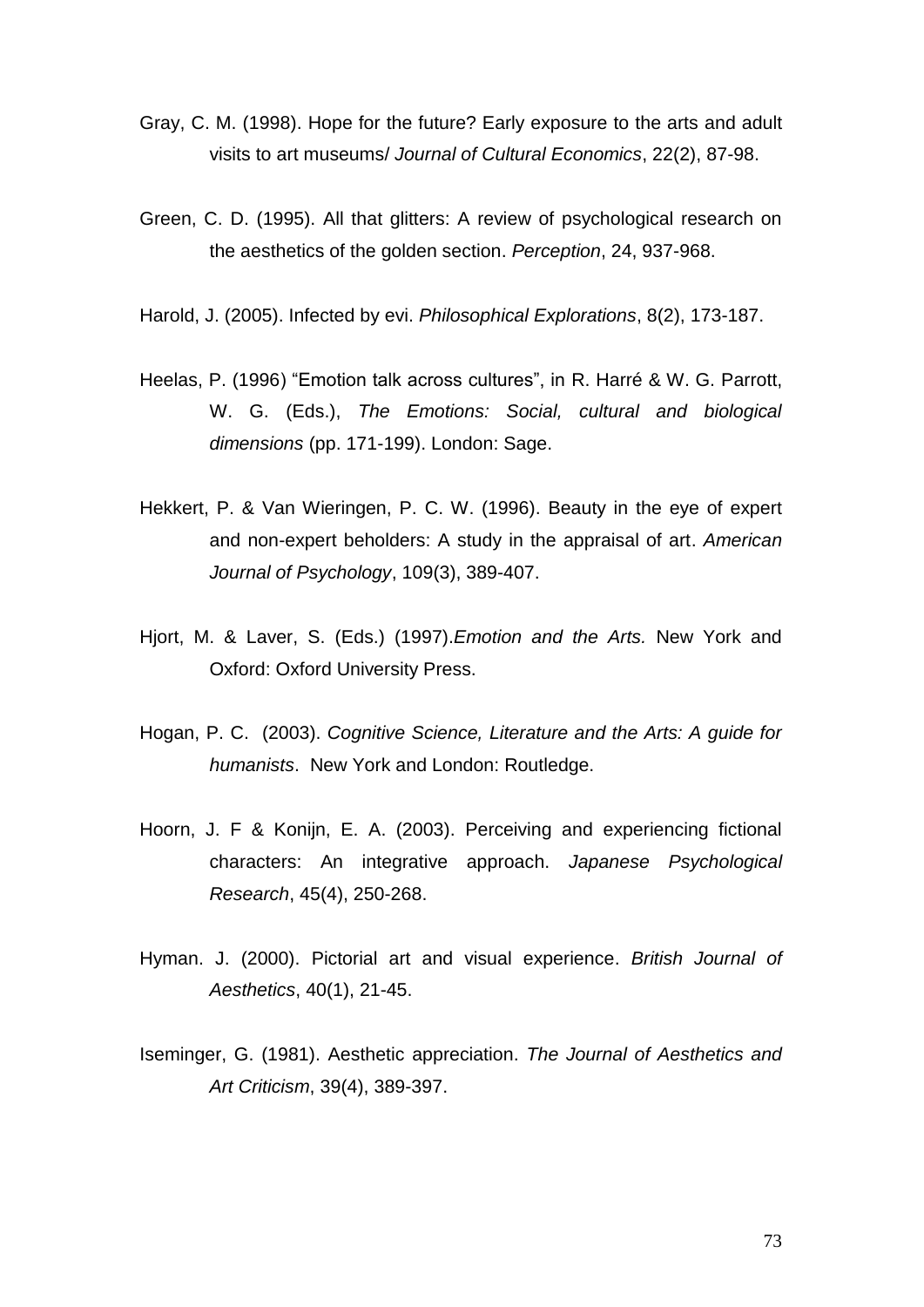- Iseminger, G. (2005).Aesthetic Experience. In J. Levinson (Ed.), *The Oxford Handbook of Aesthetics* (pp. 99-116). Oxford: Oxford University Press.
- Iser, W. (1972). The reading process: A phenomenological approach. *New Literary Theory*, Vol. 3(2), 279-299.

James, W. (1884). What is an emotion?. *Mind*, 9(34), 188-205.

Jowell, T. (2004). *Government and the Value of Culture*. London: Department for Culture, Medial and Sport.

- Joy, A. & Sherry, J. F. Jr. (2003). Speaking of art as embodied imagination: A multisensory approach to understanding the aesthetic experience. *Journal of Consumer Research*, 30(2), 259-282.
- Juhasz, S. (2004). The prince is wearing a tutu: Queer identity and identificatory reading in Joan Hamilton's *The Short Story of a Prince*. *American Imago*, 61(2), 134-164.
- Katz-Gerro, T. (1999). Cultural Consumption and social stratification: Leisure activities, musical tastes, and social location. *Sociological Perspectives*, 42(4), 627-646.
- Kemper, T. D. (1981). Social constructionist and positivist approaches to the sociology of emotions. *The American Journal of Sociology*, 87(2), 336-362.
- Kennard, J. E. (1986). Ourself behind ourself: A theory for lesbian readers. In E. A. Flynn & P. Schweickart (Eds.), *Gender and Reading: Essays on readers, texts, and contexts* (pp. 63-80). Baltimore and London: The John Hopkins University Press.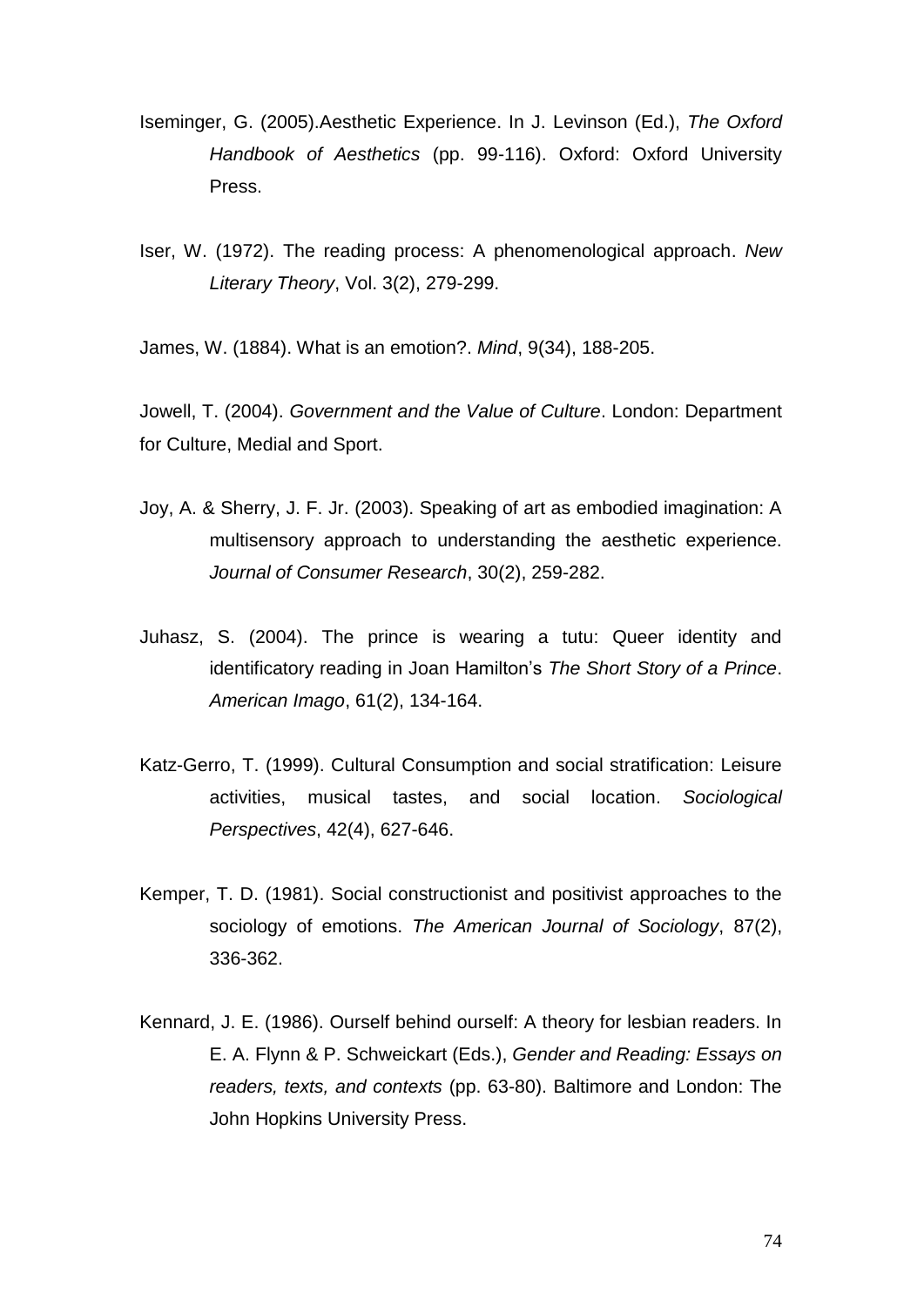- Kershaw, B. (1994). Framing the audience for theatre. In R. Keat.; N. Whiteley & N. Abercrombie (Eds.), *The Authority of the Consumer* (pp. 166-188). London and New York: Routledge.
- Kesner, L. (2006). The role of cognitive competence in the art museum experience. *Museum Management and Curatorship*, 21(1), 4-19.
- Kiell, N. (1965). *Psychiatry and Psychology in the Visual Arts and Aesthetics: A bibliography*. Madison: The University of Wisconsin Press.
- Kivy, P. (2006). Mood and music: Some reflections for Noël Carroll. *The Journal of Aesthetics and Art Criticism*, 64(2), 271-281.
- Kracman, K. (1996). The effect of school-based arts instruction on attendance at museums and the performing arts. *Poetics*, Vol. 24(2), 203-218.
- Kreitler, H. & Kreitler, S. (1972). *Psychology of the Arts*. Durham: Duke University Press.
- LeVasseur, J. J. (1999). Toward an understanding of art in nursing. *Advances in Nursing Science*, 21(4), 48-63.
- Levinson, J. (1985). Titles. *The Journal of Aesthetics and Art Criticism*, 44,(1), pp. 29-39.
- Lewis, G. B. & Seaman, B. A. (2004). Sexual orientation and demand for the arts. *Social Science Quarterly*, 85(3), 523-538.
- Lindauer, M. S. (1973). Toward a liberalization of experimental aesthetic. *The Journal of Aesthetics and Art Criticism*, 31(4), 459-465.
- Lupton, D. (1998). *The Emotional Self: A sociocultural exploration*. London: Sage.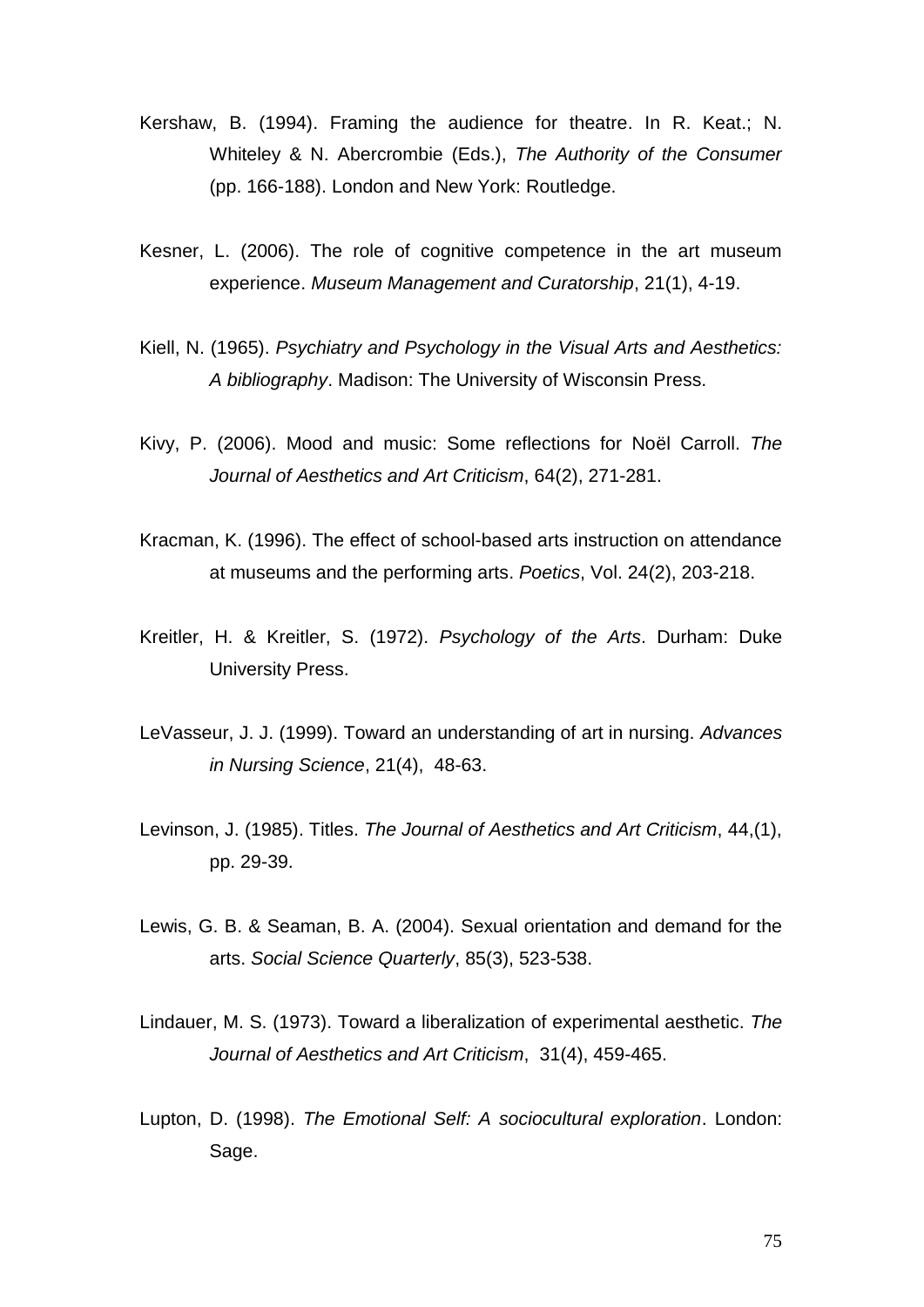- Maclagan, D. (2001). *Psychological Aesthetics: Painting, feeling and making sense*. London and Philadelphia: Jessica Kingsley Publishers.
- Madden, C. & Bloom, T. (2004). Creativity, health and arts advocacy. *International Journal of Cultural Policy*,10(2),133-156.
- Markus, H. R. (1991). Culture and the self: Implications for cognition, emotion, and motivation. *Psychological Review*, 98(2), 224-253.
- Maquet, J. (1987). *The aesthetic experience: An anthropologist looks at the visual arts*. New Haven and London: Yale University Press.
- Matravers, D. (2003). The aesthetic experience. *British Journal of Aesthetics*, 43(2), 158-174.
- McGrath, J. (1981) *A Good Night Out. Popular Theatre: Audience, class and form*, London: Eyre Methuen.
- McMahon, J. A. (2001). Beauty. In B. Gaut & D. McIver Lopes, D. (Eds.), *The Routledge Companion to Aesthetics* (pp. 227-238). London and New York: Routledge.
- Mesquita, B. & Frijda, N. H. (1992). Cultural variations in Emotions: A review. *Psychological Bulletin*, 112(2), 179-204.
- Miesen, H. (2004). Fiction readers' appreciation of text attributes in literary and popular novels. *International Journal of Arts Management*, 7(1), 45-56.
- Mills, K. (2001). Making meaning brings pleasure: The influence of titles on aesthetic experiences. *Emotion*, 1(3), 320-329.
- Mitias, M. H. (1988). *What Makes an Experience Aesthetic?.* Amsterdam: Rodopi.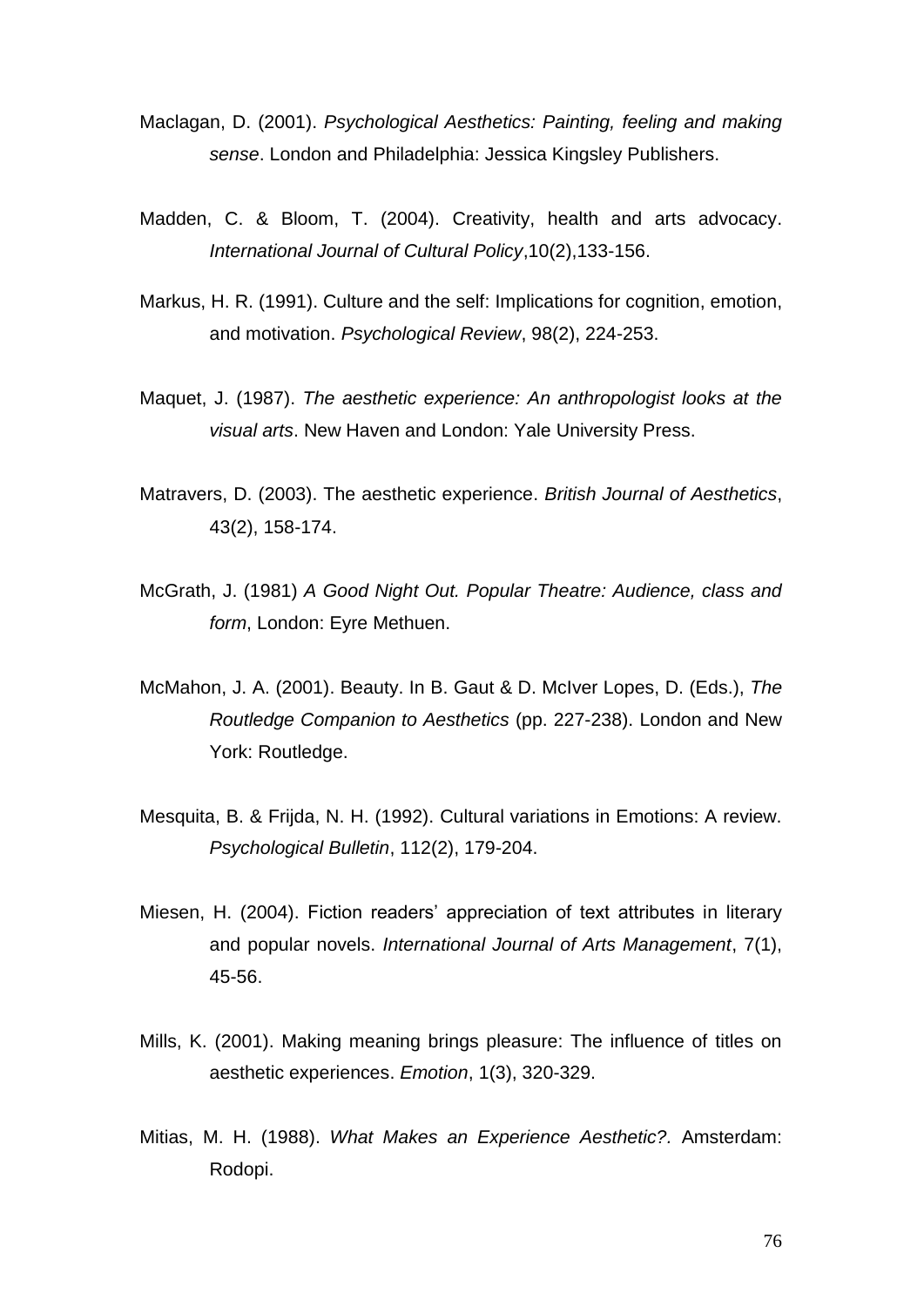- Mintel (2003). *Women - Changing Lifestyles, Influences and Decision Making.* London: Mintel.
- Mittleman, L. B. (1965). Book Review: Psychiatry and Psychology in the Visual Arts and Aesthetics: A bibliography. *The Journal of Aesthetics and Art Criticism*, 24(2), 325.
- Molnar, F. (1974). Experimental aesthetics or the science of art. *Leonardo*, 7(1), 23-26.
- Morrison, W. G. & West, E. G. (1986). Child exposure to the performing arts: the implications for adult demand. *Journal of Cultural Economics*, 10(1), 17-24.
- Morrow, D. G. (1985). Prominent characters and events organize narrative understanding. *Journal of Memory and Language*, 24(3), 304-319.
- Mortensen, P. (1997). *Art in the Social Order: The making of the modern conception of art*. Albany: State University of New York Press.

Motion, A. (2000). *Poetry in Public*. London: Arts Council England.

- Mullan, J. (2006). *How Novels Work.* Oxford: Oxford University Press.
- Nell, V. (1988). *Lost in a Book: The psychology of reading for pleasure*. New Haven and London: Yale University Press.
- Nosek, M. A. & Hughes, R. B. (2001). Psychospiritual aspects of sense of self in women with physical disabilities. *The Journal of Rehabilitation*, 67(1), 20-26.

Nozick, R. (1968). *Anarchy, State, and Utopia.* Oxford: Blackwell.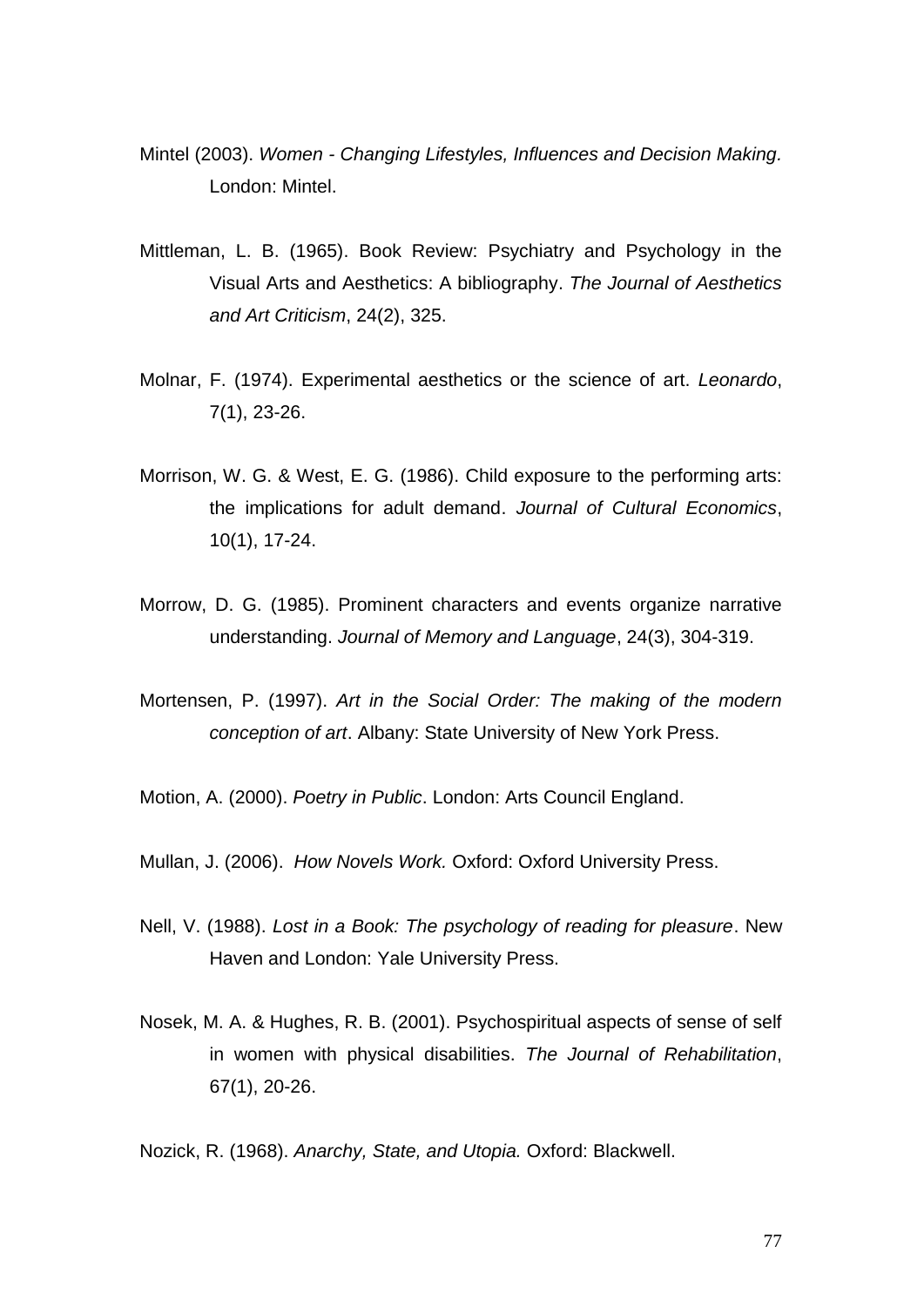- Oatley, K. & Jenkins, J. M. (1996). *Understanding Emotions*. Oxford: Blackwell.
- Oatley, K. (1994). A taxonomy of the emotions of literary response and a theory of identification in fictional narrative. *Poetics*, Vol. 23(1 & 2), 53-74.
- ONS. (2005). *Focus on Older People*. London: Office for National Statistics.
- Parkinson, B. (1995). *Ideas and Realities of Emotion*. London and New York: Routledge.
- Parsons, M. J. (1987). *How We Understand Art: A cognitive developmental account of aesthetic experience*. Cambridge: Cambridge University Press.
- Phillips, D. P. (1985). The *Werther effect*: Suicide and other forms of violence are contagious. *The Sciences*, 7/8, 32-39.
- Pirkis, J & Blood, W. (2001). Suicide and the Media. Part II: Portrayal in fictional media. *Crisis*, 22(4), 155-162.
- Plug, C. (1980). The Golden Section Hypothesis, *The American Journal of Psychology*, 93(3), 467-487.
- Price, K. (1979). What makes an experience aesthetic?. *British Journal of Aesthetics*, 19(2), 145-168.
- Radway, J. (1984). *Reading the Romance: Women, patriarchy, and popular literature*. Chapel Hill and London: The University of Carolina Press.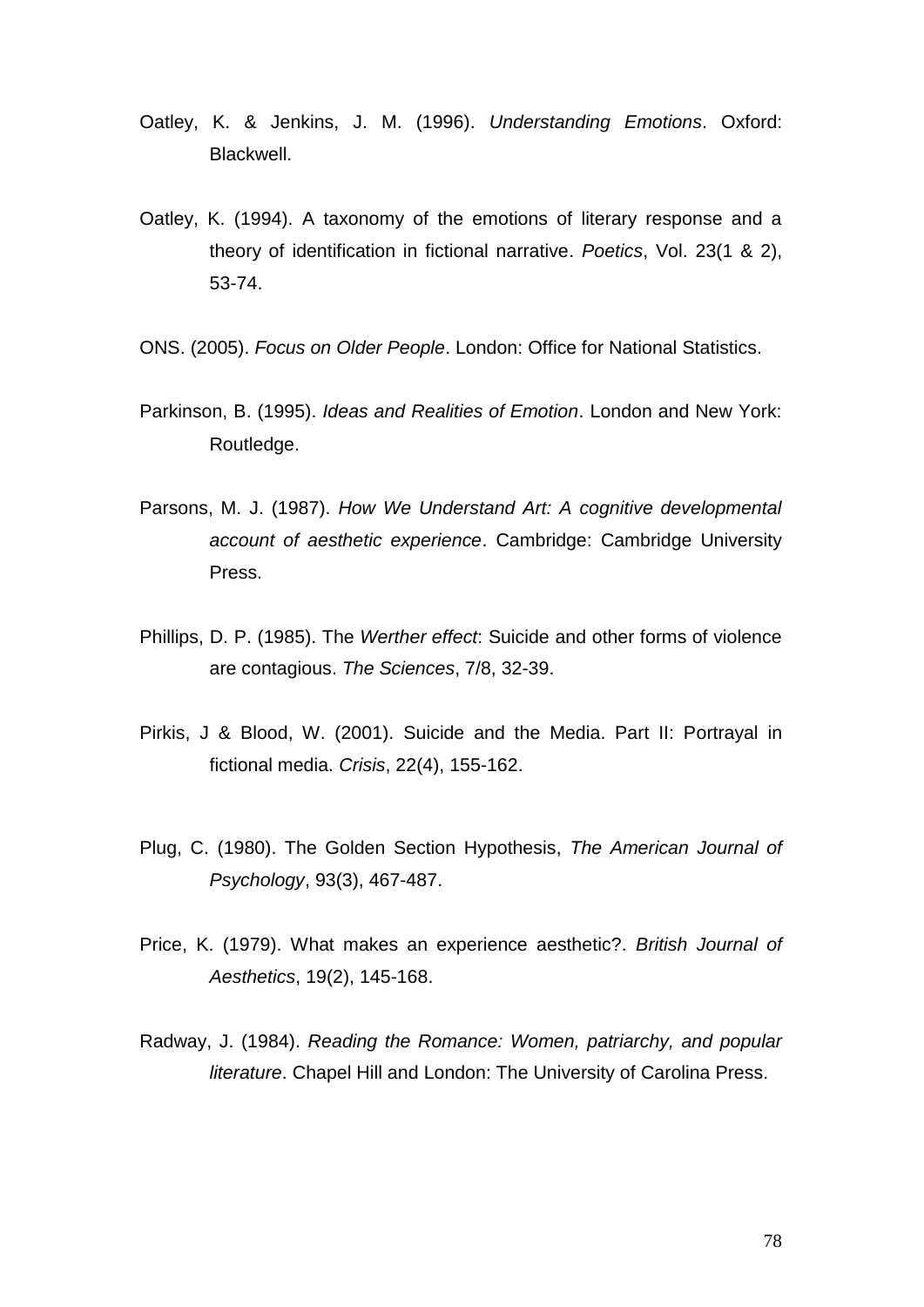- Ramachandran, V. S. & Hirstein, W. (1999). The science of art: A neurological theory of aesthetic experience. *Journal of Consciousness Studies*, 6(6-7), 15-51.
- Reason, M. (2006). Young audiences and live theatre, Part 2: Perception of liveness in performance. *Studies in Theatre and Performance*, 26(3), 221-241.
- Reason, M. (2005). *Young Audiences & Live Theatre: An investigation into perceptions of live performance*. York: York St. john University.
- Richards, I. A. (1929). *Practical Criticism: A study of literary judgement*. London: Routledge & Kegan Paul.
- Roberts, K. (2004). Leisure inequalities, class divisions and social exclusion in present-day Britain. *Cultural Trends*, 13(2), 57-71.
- Rosebury, B. (2000). The historical contingency of aesthetic experience. *British Journal of Aesthetics*, 40(1), 73-88.
- Rosenblatt, L. M. (1982). The literary transaction: Evocation and response. *Theory into Practice*, 21(4), 268-277.
- Ross, C. S. (1999). Finding without seeking: The information encounter in the context of reading for pleasure. *Information Processing and Management*, 35(6), 783-799.
- Russell, J. A. (1991). Culture and the categorization of emotions. *Psychological Bulletin*, 110(3), 426-450.
- Sarland, C. (1991). *Young People Reading: Culture and response*. Milton Keynes: Open University Press.

Sartre, J. P. (1950). *What is Literature?*. London: Methuen & Co.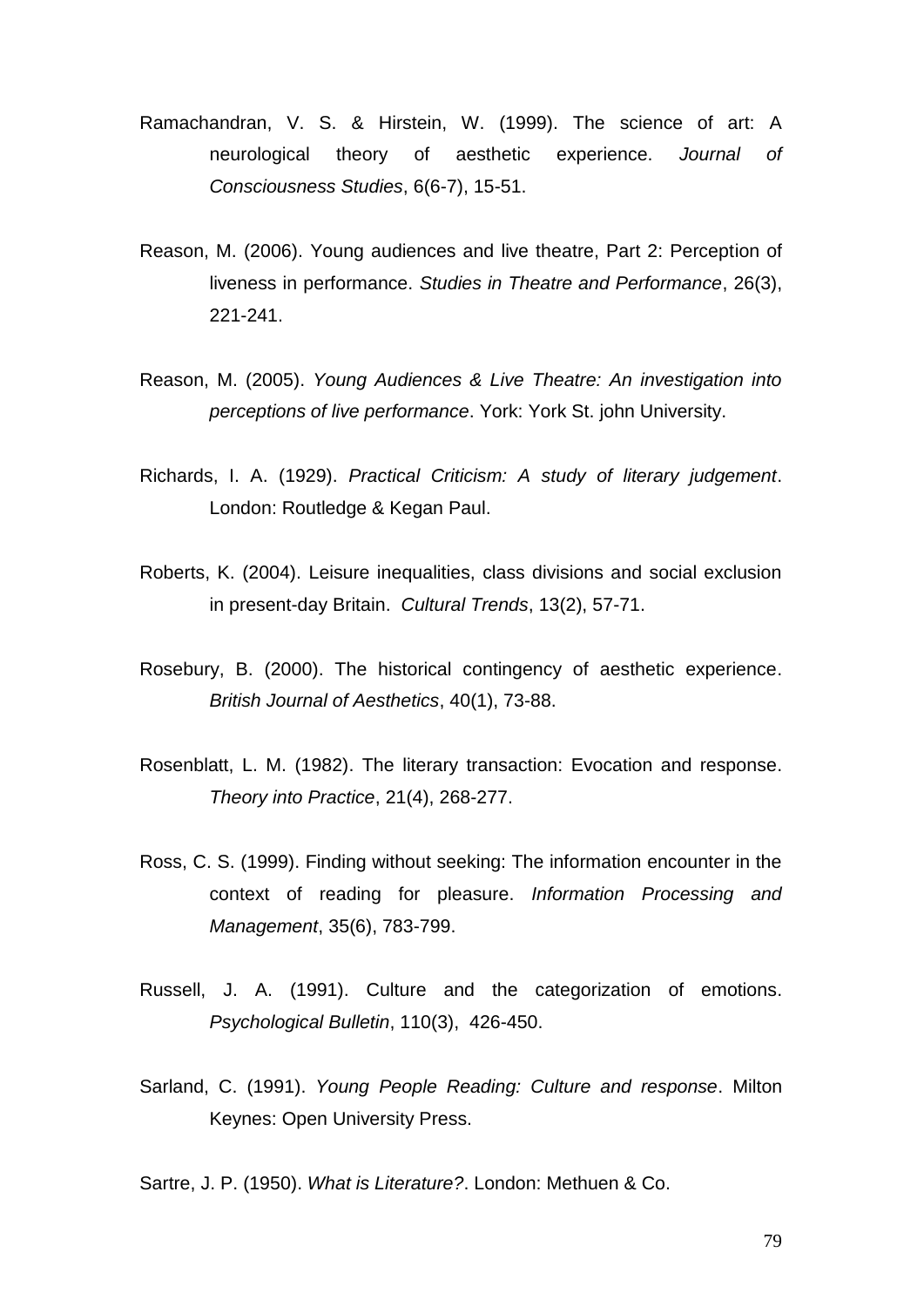- Sauter, W. (2000). *The Theatrical Event: Dynamics of performance and perception*. Iowa City: University of Iowa Press.
- Segel, E. (1986). 'As the twig is bent…': Gender and childhood reading, in E. A. Flynn & P. Schweickart (Eds.), *Gender and Reading: Essays on readers, texts, and contexts* (pp. 165-186). Baltimore and London: The John Hopkins University Press.
- Shusterman, R. (1997). The end of aesthetic experience. *The Journal of Aesthetics and Art Criticism*, 55(1), 29-41.
- Shusterman, R. (2006). Aesthetic experience: From analysis to Eros. *The Journal of Aesthetics and Art Criticism*, 64(2), 131-143.
- Shweder, R. A. (1993). The cultural psychology of the emotions. In M. Lewis, & J. M. Haviland (Eds.), *Handbook of Emotions* (pp. 417-431)*.* New York and London: The Guilford Press.
- Smith, J. K. & Wolf, L. F. (1996). Museum visitor preferences and intentions in constructing aesthetic experience. *Poetics*, 24(2), 219-238.
- Solso, R. L. (2003). *The Psychology of Art and the Evolution of the Conscious Brain.* Cambridge, MA: MIT Press.
- Sparshott, F. (1997). Emotion and emotions in theatre dance. In M. Hjort & S. Laver (Eds.), *Emotion and the Arts* (pp. 119-136). New York and Oxford: Oxford University Press.

Storey, J. (1999). *Cultural Consumption and Everyday Life*. London: Arnold.

Tompkins, J. P. (1980). The reader in history: The changing shape of literary response. In J. P. Tompkins (Ed.), *Reader-Response Criticism: From*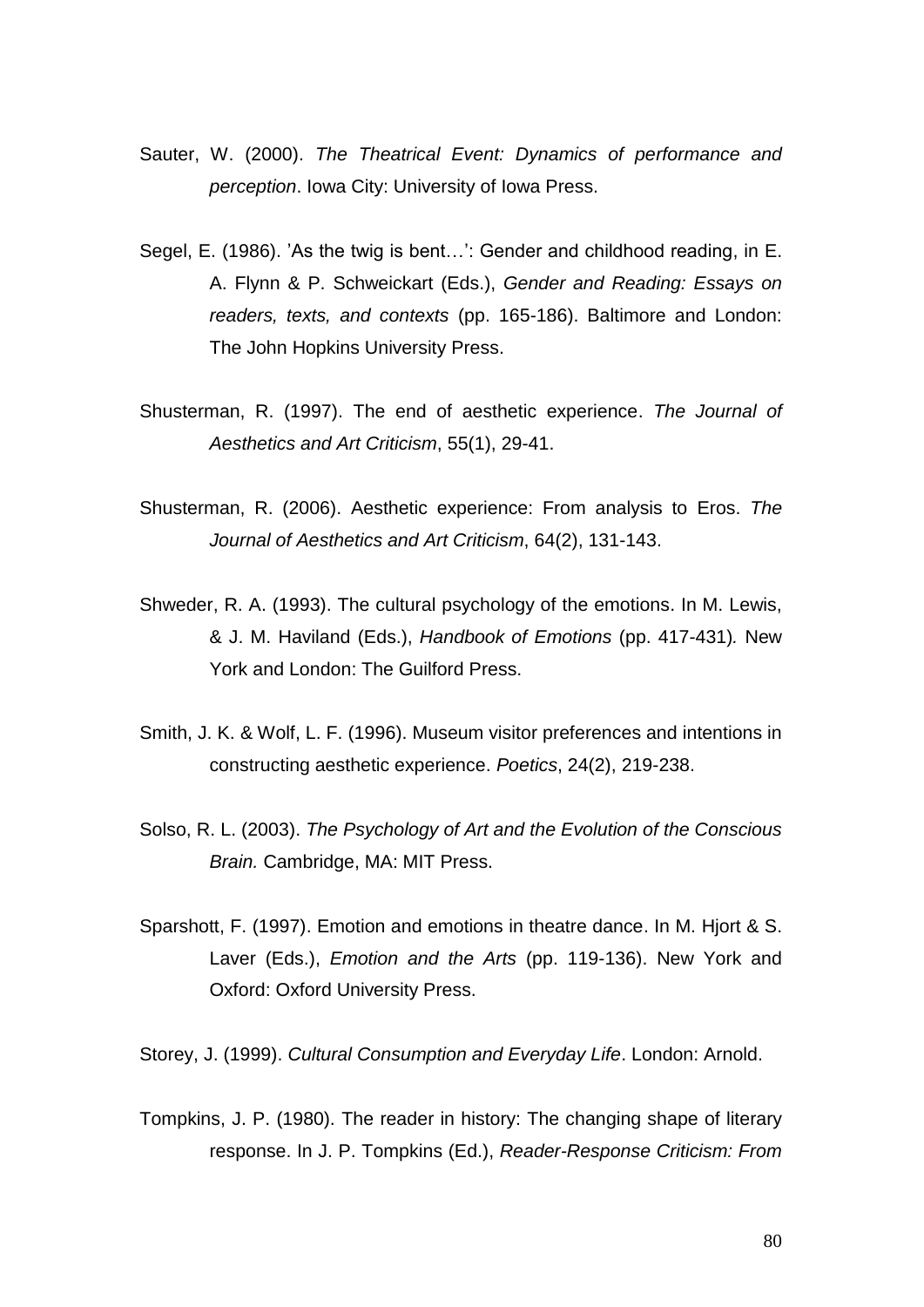*formalism to post-structuralism* (pp. 201-232). Baltimore and London: The John Hopkins University Press.

- Trainor, L. J. & Heinmiller, B. M. (1998). The development of evaluative responses to music: infants prefer to listen to consonance over dissonance. *Infant Behavior & Development*, 21(1), 77-88.
- Tulloch, J. (2005). *Shakespeare and Chekhov in Production and Reception: Historical events and their audiences*. Iowa City: University of Iowa Press.
- Usherwood, B. & Toyne, J. (2002). The value and impact of reading imaginative literature. *Journal of Librarianship and Information Science*, 34(1), 33-41.
- Valkenburg, P. M. (2004). *Children's responses to the Screen*. Mahwah and London: Lawrence Erlbaum Associates.
- Van Eijck (1997). The impact of family background and educational attainment on cultural consumption: A sibling analysis. *Poetics*, 25(4), 195-224.
- Van Meel, J. M. (1994). Representing emotions in literature and paintings: A comparative analysis. *Poetics*, Vol. 23 (1 & 2), 159-176.
- Van Schooten, K; De Glopper, K. & Stoel, R. D. (2004).Development of attitude toward reading adolescent literature and literary reading behaviour. *Poetics*, 32(5), 343-386.
- Verveer, E. M.; Barry, H. & Bousfield, W. A. (1933).Change in affectivity with repetition. *The American Journal of Psychology*, 45(1), 130-134.